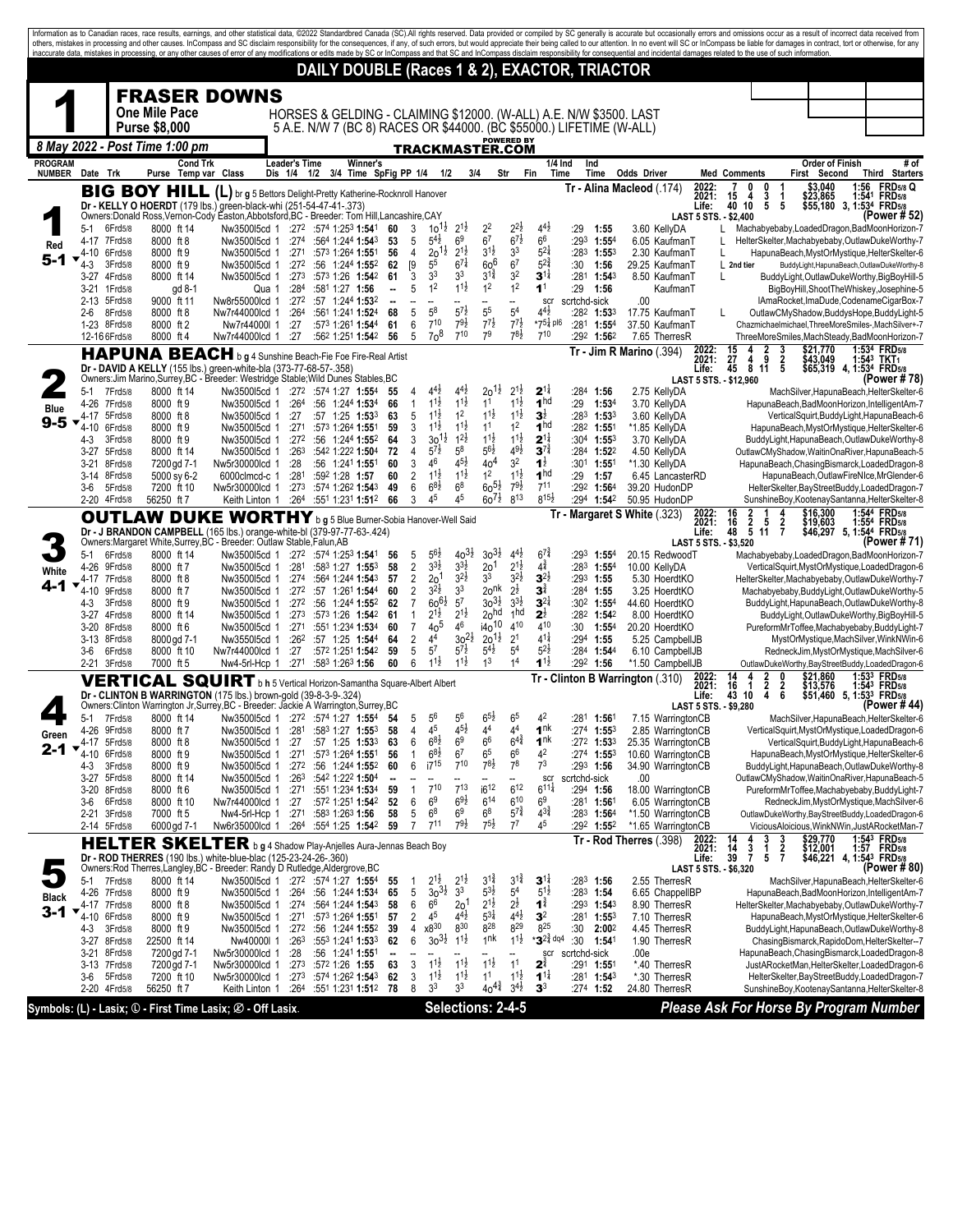|                                   |                              |                       |                                         |                                                                                                                                                                                                             |                                     |                                                               |                                                        |                      |                                                           |                                            |                                             |                                      |                                          | <b>EXACTOR, SUPERFECTA, TRIACTOR</b>                                                                                                |                                                             |                                                        |                                        |                                                                                                            |
|-----------------------------------|------------------------------|-----------------------|-----------------------------------------|-------------------------------------------------------------------------------------------------------------------------------------------------------------------------------------------------------------|-------------------------------------|---------------------------------------------------------------|--------------------------------------------------------|----------------------|-----------------------------------------------------------|--------------------------------------------|---------------------------------------------|--------------------------------------|------------------------------------------|-------------------------------------------------------------------------------------------------------------------------------------|-------------------------------------------------------------|--------------------------------------------------------|----------------------------------------|------------------------------------------------------------------------------------------------------------|
|                                   |                              |                       |                                         | <b>FRASER DOWNS</b>                                                                                                                                                                                         |                                     |                                                               |                                                        |                      |                                                           |                                            |                                             |                                      |                                          |                                                                                                                                     |                                                             |                                                        |                                        |                                                                                                            |
|                                   |                              |                       | One Mile Pace<br><b>Purse \$9,000</b>   |                                                                                                                                                                                                             |                                     |                                                               |                                                        |                      |                                                           |                                            |                                             |                                      |                                          | HORSES & GELDINGS - CLAIMING \$17500. (W-ALL) A.E. N/W \$5000.<br>LAST 5 A.E. N/W 8 (BC 9) RACES OR \$55000. (BC \$64000.) LIFETIME |                                                             |                                                        |                                        |                                                                                                            |
|                                   |                              |                       |                                         |                                                                                                                                                                                                             |                                     |                                                               |                                                        |                      |                                                           | (W-ALL)                                    |                                             |                                      |                                          |                                                                                                                                     |                                                             |                                                        |                                        |                                                                                                            |
| 8 May 2022                        |                              |                       |                                         |                                                                                                                                                                                                             |                                     |                                                               |                                                        |                      |                                                           |                                            | TRACKMASTER.COM                             | ÞOWERED BY                           |                                          |                                                                                                                                     |                                                             |                                                        |                                        |                                                                                                            |
| <b>PROGRAM</b><br>NUMBER Date Trk |                              |                       | <b>Cond Trk</b><br>Purse Temp var Class |                                                                                                                                                                                                             | <b>Leader's Time</b><br>Dis 1/4 1/2 |                                                               | Winner's<br>3/4 Time SpFig PP 1/4 1/2                  |                      |                                                           |                                            | 3/4                                         | Str                                  | Fin                                      | 1/4 Ind<br>Ind<br>Time<br>Time                                                                                                      | <b>Odds Driver</b>                                          | Med Comments                                           | <b>Order of Finish</b><br>First Second | # of<br>Third Starters                                                                                     |
|                                   |                              |                       |                                         | WAITIN ONA RIVER (L) b g 10 Jk Royal Flush-Daylon Ara-Camluck<br>Dr - KEVIN D ANDERSON (177 lbs.) red-white-blue (37-5-5-1-.219)<br>Owners: Kevin Anderson, Willows, CA - Breeder: Bryan J Brook, Leduc, AB |                                     |                                                               |                                                        |                      |                                                           |                                            |                                             |                                      |                                          | Tr - Kevin D Anderson (.197)                                                                                                        | <b>LAST 5 STS. - \$4,020</b>                                | 2022: 12 0 1 0<br>2021: 27 4 6 6<br>Life: 200 19 23 48 |                                        | \$8,380<br>\$30,878 1:534 FRD5/8<br>\$175,275 8, 1:523 CALX1<br>(Power # 42)                               |
|                                   | 4-26 6Frd5/8                 |                       | 9000 ft 9                               | Nw500015cd 1 :264                                                                                                                                                                                           |                                     | :552 1:234 1:532                                              |                                                        | 68                   | $5^{7}$<br>5                                              | $5^{6}\frac{1}{2}$                         | $5^{3\frac{1}{4}}$                          | $5^{3*}$                             | 41                                       | :291<br>$1:53^{3}$                                                                                                                  | 28.65 AndersonKD                                            | L                                                      |                                        | CenaltaExpress, RedneckJim, ImaDude-5                                                                      |
| Red                               | 4-17 5Frd5/8<br>4-10 7Frd5/8 |                       | 8000 ft 8<br>9000 ft 9                  | Nw350015cd 1<br>Nw5000I5cd 1                                                                                                                                                                                | :27<br>:271                         | :561 1:242 1:53                                               | $:57$ 1:25 1:53 <sup>3</sup>                           | 63<br>63             | 45<br>2<br>$6^{8}$ <sub>2</sub><br>6                      | 4 <sup>5</sup><br>$6^{10}$                 | $30^{21}$<br>$50^{51}$                      | $2^{1\frac{1}{2}}$<br>$5^7$          | 5 <sup>2</sup><br>$5^{5\frac{1}{4}}$     | $:283$ 1:54<br>$:28^3$ 1:54                                                                                                         | 3.40 AndersonKD<br>20.10 AndersonKD                         | L<br>L                                                 |                                        | VerticalSquirt,BuddyLight,HapunaBeach-6<br>IAmaRocket, ImaDude, MachSilver-6                               |
| $5 - 1$                           | 4-3<br>3-27                  | 11 Frd 5/8<br>5Frd5/8 | 9000 ft 9<br>8000 ft 14                 | Nw500015cd 1<br>Nw350015cd 1                                                                                                                                                                                | :27<br>:26 <sup>3</sup>             | :542 1:222 1:504                                              | :56 1:242 1:532                                        | 70<br>73             | $6^{8}\frac{1}{2}$<br>5<br>$3^{21}$<br>$\mathbf{1}$       | $6^{8\frac{1}{2}}$<br>$3^{3}\frac{1}{2}$   | $5^5\,$<br>3 <sup>4</sup>                   | 5 <sup>4</sup><br>$2^7$              | 5 <sup>4</sup><br>$2^{6}\frac{1}{2}$     | $:284$ 1:54<br>$:284$ 1:52                                                                                                          | 5.25 AndersonKD<br>*1.20 AndersonKD                         | L<br>L                                                 |                                        | MachSteady, MachSilver, Cenalta Express-6<br>OutlawCMyShadow,WaitinOnaRiver,HapunaBeach-5                  |
|                                   | 3-20 6Frd5/8                 |                       | 8000 ft 6                               | Nw350015cd 1                                                                                                                                                                                                | :283                                | :583 1:262 1:55                                               |                                                        | 58                   | $79\frac{1}{2}$<br>$\overline{7}$                         | 60 <sup>6</sup>                            | $50^{51}$                                   | 5 <sup>7</sup>                       | $56\frac{1}{4}$                          | :284 1:561                                                                                                                          | 5.90 AndersonKD                                             | L                                                      |                                        | Chazmichaelmichael, MystOrMystique, ImaMomasBoy-7                                                          |
|                                   | 3-13 9Frd5/8<br>3-6          | 2Frd5/8               | 9000 gd 7-1<br>12000 ft 10              | Nw500015cd 1<br>Open 1                                                                                                                                                                                      | :274                                | :271:5621:2431:533<br>:554 1:231 1:513                        |                                                        | 66<br>70             | 813<br>7<br>44<br>$\overline{2}$                          | 811<br>45                                  | 7 <sup>6</sup><br>4 <sup>7</sup>            | $76\frac{1}{2}$<br>$4^{81}$          | $6^{4}$<br>$4^{6}\frac{1}{4}$            | :283 1:542<br>$:28^1$ 1:524                                                                                                         | 9.10 AndersonKD<br>19.25 AndersonKD                         | L                                                      |                                        | IAmaRocket, ImaDude, Chazmichaelmichael-8<br>SunshineBoy, TiempoHanover, ArmycaptinHanover-4               |
| \$17,500                          |                              |                       |                                         | MACH SILVER b g 9 Mach Three-Preference-Admirals Galley                                                                                                                                                     |                                     |                                                               |                                                        |                      |                                                           |                                            |                                             |                                      |                                          |                                                                                                                                     | 2022:<br>Tr - Rod Therres (.398)<br>2021:                   | $\frac{14}{15}$<br>$\frac{4}{2}$<br>4<br>0             | \$29,320<br>\$16,870                   | 1:532 FRD5/8<br>1:532 FRD5/8                                                                               |
|                                   |                              |                       |                                         | Dr - ROD THERRES (190 lbs.) white-blue-blac (125-23-24-26-.360)<br>Owners:Pat Jarvis,Surrey-Rod Therres,Langley,BC - Breeder: Jeffery E Ruch,ON;E C S Racing Llc;Laurel E & Gary D Gust,MI                  |                                     |                                                               |                                                        |                      |                                                           |                                            |                                             |                                      |                                          |                                                                                                                                     | *Last Tr - Kelly O Hoerdt<br>Life:<br>LAST 5 STS. - \$8,500 | 102 14 17 16                                           |                                        | \$113,771 8, 1:53 <sup>2</sup> FRD <sub>5/8</sub><br>(Power # 83)                                          |
|                                   | $5-1$                        | 7Frd5/8               | 8000 ft 14                              | 12000clmcd-c 1                                                                                                                                                                                              |                                     | $:27^2$ :574 1:27 1:554                                       |                                                        | 57                   | 3<br>$1^{1}\frac{1}{2}$                                   | $1^{1\frac{1}{2}}$                         | $1^{1}\frac{1}{2}$                          | $1^{1}\frac{1}{2}$                   | $1^{11}$                                 | $: 284$ 1:554                                                                                                                       | *1.95 HoerdtKO                                              |                                                        |                                        | MachSilver, HapunaBeach, HelterSkelter-6                                                                   |
| Blue                              | 4-26 6Frd5/8<br>4-17         | 2Frd5/8               | 9000 ft 9<br>9000 ft 8                  | 17500clmcd 1<br>17500clmcd 1                                                                                                                                                                                | :264                                | $:264$ $:552$ 1:234 1:532                                     | :561 1:242 1:522                                       | 68<br>65             | $2^{2}\frac{1}{2}$<br>2<br>$4^{8}\frac{1}{2}$<br>3        | 2 <sup>2</sup><br>$4^{5}\frac{1}{2}$       | 3 <sup>2</sup><br>55}                       | $2^{1\frac{1}{2}}$<br>$5^6$          | 5 <sup>1</sup><br>46                     | :292 1:533<br>$:28^1$ 1:53 <sup>3</sup>                                                                                             | 9.80 HoerdtKO<br>2.40 HoerdtKO                              |                                                        |                                        | CenaltaExpress, RedneckJim, ImaDude-5<br>ImaDude,CenaltaExpress,RedneckJim-5                               |
| $9 - 24$                          | 4-10                         | 7Frd5/8               | 9000 ft 9<br>9000 ft 9                  | 17500clmcd 1<br>17500clmcd 1                                                                                                                                                                                | :271<br>:27                         | :561 1:242 1:53                                               | :56 1:242 1:532                                        | 67<br>72             | 3 <sup>3</sup><br>4<br>2 <sup>1</sup> ż<br>$\mathbf{1}$   | 34<br>1 <sup>2</sup>                       | 33<br>$1^{1\frac{1}{2}}$                    | 3 <sup>4</sup><br>1 <sup>2</sup>     | $3^{2\frac{3}{4}}$<br>$2^{1\frac{3}{4}}$ | :283 1:533<br>:292 1:534                                                                                                            | 2.55 KnightSL                                               |                                                        |                                        | IAmaRocket,ImaDude,MachSilver-6                                                                            |
|                                   | 4-3<br>3-27                  | 11 Frd 5/8<br>9Frd5/8 | 9000 ft 14                              | 17500clmcd 1                                                                                                                                                                                                | :282                                | :57 1:25 1:53 <sup>2</sup>                                    |                                                        | 67                   | $1^{11}$<br>4                                             | $1^{1\frac{1}{2}}$                         | $1^{1}\frac{1}{2}$                          | $1^{1\frac{1}{2}}$                   | 1 <sup>hd</sup>                          | $:28^2$ 1:53 <sup>2</sup>                                                                                                           | 2.85 KnightSL<br>4.55 KnightSL                              |                                                        |                                        | MachSteady, MachSilver, Cenalta Express-6<br>MachSilver, ImaDude, MachSteady-5                             |
|                                   | 3-20 5Frd5/8<br>3-13 8Frd5/8 |                       | 9000 ft 7<br>8000 gd 7-1                | 17500clmcd-c 1<br>12000clmcd-c 1                                                                                                                                                                            | :271                                | :57 1:244 1:54<br>:26 <sup>2</sup> :57 1:25 1:54 <sup>4</sup> |                                                        | 68<br>63             | $2^{2}\frac{1}{2}$<br>$\overline{2}$<br>$30^{21}$<br>6    | $2^{1\frac{1}{2}}$<br>1 <sup>1</sup>       | $2^2$<br>$1^{1\frac{1}{2}}$                 | $3^{21}$<br>1 <sup>1</sup>           | $4^{21}$<br>$2^{\frac{1}{2}}$            | :291 1:542<br>:294 1:544                                                                                                            | 4.35 TherresR<br>3.30 KnightSL                              |                                                        |                                        | IAmaRocket, ImaDude, MachSteady-5<br>MystOrMystique, MachSilver, WinkNWin-6                                |
|                                   |                              |                       | <b>PUREFORM MR</b>                      | TOFFEE br g 9 Valet Victory-Pureform Beachkiss-Jennas Beach Boy                                                                                                                                             |                                     |                                                               |                                                        |                      |                                                           |                                            |                                             |                                      |                                          |                                                                                                                                     | 2022:<br>2021:<br>Tr - Travis Tracey (.207)                 | $\frac{14}{16}$<br>0<br>1<br>-4                        | \$13,160                               | 1:534 FRD5/8                                                                                               |
|                                   |                              |                       |                                         | Dr - BLAINE P CHAPPELL (221 lbs.) (109-4-5-12-.098)<br>Owners: Shelley Nyuli, Cultus Lake, BC - Breeder: Calvin Nyuli, Abbotsford, BC                                                                       |                                     |                                                               |                                                        |                      |                                                           |                                            |                                             |                                      |                                          |                                                                                                                                     | Life:<br>LAST 5 STS. - \$3,400                              | 136<br>9 18 23                                         |                                        | $$11,545$ 1:543 FRD <sub>5/8</sub><br>\$107,355 9, 1:53 <sup>4</sup> FRD <sub>5/8</sub><br>(Power # 47)    |
|                                   | $5-1$                        | 4Frd5/8               | 12000 ft 14                             | Open 1                                                                                                                                                                                                      | :261                                | :562 1:241 1:521                                              |                                                        | 68                   | $5^7$<br>5                                                | $5^{6}\frac{1}{2}$                         | $5^{5}\frac{1}{2}$                          | $5^8$                                | $5^{5\frac{3}{4}}$                       | :281 1:532                                                                                                                          | 19.50 ChappelIBP                                            |                                                        |                                        | KootenaySantanna,ArmycaptinHanover,IAmaRocket-6                                                            |
| White                             | 4-17<br>4-10                 | 8Frd5/8<br>8Frd5/8    | 10000 ft 8<br>10000 ft 7                | Open 1<br>Open 1                                                                                                                                                                                            | :254<br>:26                         |                                                               | :54 1:221 1:512<br>:561 1:244 <b>1:52</b> <sup>2</sup> | 71<br>66             | $5^{6}$<br>5<br>$68\frac{1}{2}$<br>4                      | $4^{51}$<br>$6^8$                          | $4^{5}\frac{1}{2}$<br>6 <sup>6</sup>        | $4^{4}$<br>6 <sup>7</sup>            | 3 <sup>4</sup><br>$66\frac{1}{2}$        | :29<br>1:52 <sup>1</sup><br>$:27^3$ 1:53 <sup>3</sup>                                                                               | 25.85 ChappelIBP<br>47.80 ChappelIBP                        |                                                        |                                        | MachSteady, TiempoHanover, PureformMrToffee-5<br>KootenaySantanna,TiempoHanover,ArmycaptinHanover-6        |
| $7 - 2$                           | 4-3                          | 6Frd5/8               | 10000 ft 9                              | Open 1                                                                                                                                                                                                      | :264                                | :572 1:252 1:534                                              |                                                        | 66                   | $5^{6}$<br>4<br>44                                        | $5^6$<br>4 <sup>3</sup>                    | $5^{5\frac{1}{2}}$<br>$4^{3}\frac{1}{2}$    | $5^6$<br>$4^{3}\frac{1}{2}$          | 46<br>$4^{3}\frac{1}{4}$                 | $:28^3$ 1:55                                                                                                                        | 42.50 ChappelIBP                                            |                                                        |                                        | TiempoHanover,ArmycaptinHanover,OutlawCMyShadow-5                                                          |
|                                   | 3-27 7Frd5/8<br>3-20         | 8Frd5/8               | 10000 ft 14<br>8000 ft 6                | Open 1<br>Nw350015cd 1                                                                                                                                                                                      | :261<br>:271                        | :551 1:234 1:534                                              | $:54$ 1:22 <sup>1</sup> 1:51 <sup>3</sup>              | 74<br>70             | 2<br>$56\frac{1}{2}$<br>5                                 | $5^{7\frac{1}{2}}$                         | 2 <sup>3</sup>                              | $2^{1\frac{1}{2}}$                   | $1^{11}$                                 | :292 1:521<br>:292 1:534                                                                                                            | 24.80 ChappelIBP<br>2.75 ChappelIBP                         |                                                        |                                        | KootenaySantanna,TiempoHanover,ArmycaptinHanover-5<br>PureformMrToffee,Machabyebaby,BuddyLight-7           |
|                                   | 3-13 9Frd5/8<br>3-6          | 7Frd5/8               | 9000 gd 7-1<br>9000 ft 10               | Nw500015cd 1<br>Nw500015cd 1                                                                                                                                                                                | :271                                | :282 :574 1:262 1:543                                         | :562 1:243 1:533                                       | 66<br>59             | $7^{11}$<br>6<br>5 <sup>7</sup><br>5                      | $7^{9}\frac{1}{2}$<br>$5^{7\frac{1}{2}}$   | 60 <sup>5</sup><br>40 <sup>2</sup>          | $5^{51}$<br>$4^{3}\frac{1}{2}$       | 4 <sup>3</sup><br>$4^{1\frac{1}{2}}$     | :28 <sup>3</sup> 1:54 <sup>1</sup><br>:28<br>1:54 <sup>4</sup>                                                                      | 27.45 ChappelIBP<br>56.60 ChappelIBP                        |                                                        |                                        | IAmaRocket, ImaDude, Chazmichaelmichael-8<br>KootenaySantanna, ImaDude, MachSteady-8                       |
|                                   |                              |                       |                                         | REDNECK JIM b g 10 As Promised-Lady Motion-Camotion                                                                                                                                                         |                                     |                                                               |                                                        |                      |                                                           |                                            |                                             |                                      |                                          | Tr - Dennis Johnston (.185)                                                                                                         | 2022:<br>2021:                                              | 11<br>$\boldsymbol{2}$<br>15<br>2                      | \$11,240<br>\$17,945                   | 1:542 FRD5/8<br>1:531 FRD5/8                                                                               |
|                                   |                              |                       |                                         | Dr - SCOTT L KNIGHT (175 lbs.) blue-black-silv (183-21-27-30-.251)<br>Owners:Ray Thomson,Surrey-Dennis Johnston,Cultus Lake,BC - Breeder: Ray W Thomson,Surrey,BC                                           |                                     |                                                               |                                                        |                      |                                                           |                                            |                                             |                                      |                                          |                                                                                                                                     |                                                             | Life: 119 15 24 9                                      |                                        | \$140,292 9, 1:531 FRD5/8<br>(Power # 43)                                                                  |
|                                   | 4-26 6Frd5/8                 |                       | 9000 ft 9                               | Nw5000l5cd 1                                                                                                                                                                                                |                                     | :264 :552 1:234 1:532 69                                      |                                                        |                      | $1^{2}\frac{1}{2}$<br>3                                   | 1 <sup>2</sup>                             | $1^{1\frac{1}{2}}$                          | $1^{1\frac{1}{2}}$                   | 2 <sup>ns</sup>                          | :293 1:532                                                                                                                          | LAST 5 STS. - \$4,830<br>10.10 KnightSL                     |                                                        |                                        | CenaltaExpress, RedneckJim, ImaDude-5                                                                      |
| Green                             | 4-17<br>4-10                 | 2Frd5/8<br>8Frd5/8    | 9000 ft 8<br>10000 ft 7                 | Nw8r55000lcd 1<br>Open 1                                                                                                                                                                                    | :264<br>:26                         |                                                               | :561 1:242 1:522<br>:561 1:244 <b>1:52</b> 2           | 64<br>68             | 510<br>5<br>$5^{6}\frac{1}{2}$<br>3                       | $5^7$<br>$56\frac{1}{2}$                   | $40^{41}$<br>5 <sup>4</sup>                 | $4^{\scriptstyle 5}$<br>$5^{51}$     | $3^{5^3}$<br>$5^{5}\frac{1}{2}$          | :282 1:533<br>:274 1:532                                                                                                            | 6.90 KnightSL<br>15.50 KnightSL                             |                                                        |                                        | ImaDude,CenaltaExpress,RedneckJim-5<br>KootenaySantanna,TiempoHanover,ArmycaptinHanover-6                  |
| 4-1                               | $4 - 3$                      | 6Frd5/8               | 10000 ft 9                              | Open 1                                                                                                                                                                                                      | :264                                | :572 1:252 1:534                                              |                                                        | 66                   | 3 <sup>3</sup><br>1<br>56                                 | 3 <sup>3</sup><br>$5^{4}$                  | 44<br>$5^{51}$                              | $4^{4}$ <sub>2</sub><br>55           | $5^6$<br>$5^{4}$                         | $:284$ 1:55                                                                                                                         | 15.20 KnightSL                                              |                                                        |                                        | TiempoHanover,ArmycaptinHanover,OutlawCMyShadow-5                                                          |
|                                   | 3-27 7Frd5/8<br>$3-20$       | 7Frd5/8               | 10000 ft 14<br>12000 ft 6               | Open 1<br>Open 1                                                                                                                                                                                            | :261<br>:273                        | :54 1:221 1:513 71<br>:571 1:25 1:531                         |                                                        | 68                   | $\mathbf{1}$<br>3 <sup>3</sup><br>2                       | 3 <sup>3</sup>                             | 3 <sup>3</sup>                              | $4^{41}$                             | $4^{5}\frac{1}{2}$                       | :291 1:522<br>$:283$ 1:541                                                                                                          | 10.85 KnightSL<br>28.10 KnightSL                            |                                                        |                                        | KootenaySantanna,TiempoHanover,ArmycaptinHanover-5<br>TiempoHanover, KootenaySantanna, ArmycaptinHanover-5 |
|                                   | 3-6<br>2-20 3Frd5/8          | 6Frd5/8               | 8000 ft 10<br>9000 ft 7                 | Nw7r44000lcd 1<br>Nw8r55000lcd 1                                                                                                                                                                            | :27<br>:27                          | $:57$ 1:25 <sup>3</sup> 1:54                                  | :572 1:251 1:542                                       | 63<br>65             | $4^{4}$<br>3<br>$4^{51}$<br>2                             | $4^{51}$<br>$4^{4\frac{1}{2}}$             | $40^{21}$<br>6 <sup>5</sup>                 | 4 <sup>2</sup><br>6 <sup>7</sup>     | $1^{\frac{1}{2}}$<br>5 <sup>4</sup>      | :284 1:542<br>:281 1:544                                                                                                            | 6.00 KnightSL<br>9.35 KnightSL                              |                                                        |                                        | RedneckJim, MystOrMystique, MachSilver-6<br>CenaltaExpress,ImaDude,MachSteady-6                            |
| \$17,500                          | <b>IMA</b>                   |                       | DUDE(L)                                 | g 8 Lil Dude Starrbuck-Ethel Seelster-Camluck                                                                                                                                                               |                                     |                                                               |                                                        |                      |                                                           |                                            |                                             |                                      |                                          |                                                                                                                                     | 2022:<br>Tr - David R Mckellar (.518)                       | $\overline{2}$<br>12<br>$\frac{2}{2}$<br>8<br>19       | \$29,160                               | 1:522 FRD <sub>5/8</sub>                                                                                   |
|                                   | 4-26 6Frd5/8                 |                       | 9000 ft 9                               | Dr - J BRANDON CAMPBELL (165 lbs.) orange-white-bl (379-97-77-63-424)<br>Owners:Paul Sanders,Surrey,BC - Breeder: Surdale Farms Ltd,Kelowna,BC<br>17500clmcd 1 :264 :552 1:234 1:532                        |                                     |                                                               |                                                        |                      | 46<br>4                                                   | 45                                         | $40^{3}$                                    | $4^{3}\frac{1}{2}$                   | 3 <sup>hd</sup>                          | :29<br>1:532                                                                                                                        | 202 I.<br>LAST 5 STS. - \$12,330<br>*.50 CampbellJB         | Life: 136 24 29 23                                     | 10,400 ق                               | $1.537$ $\sim$ FRD5/8<br>\$321,623 5, 1:521 CND11/16<br>(Power # 100)                                      |
| Black                             | 4-17 2Frd5/8                 |                       | 9000 ft 8                               | 17500clmcd 1                                                                                                                                                                                                | :264                                | :561 1:242 1:522                                              |                                                        | 69<br>71             | $2^3$<br>2                                                | $2^{1\frac{1}{2}}$                         | $2^{1\frac{1}{2}}$                          | $2^{1\frac{1}{2}}$                   | 1 <sup>hd</sup>                          | :274 1:522                                                                                                                          | *.85 CampbellJB                                             | L                                                      |                                        | CenaltaExpress,RedneckJim,ImaDude-5<br>ImaDude,CenaltaExpress,RedneckJim-5                                 |
| $3 - 1$                           | 4-10 7Frd5/8<br>$4 - 3$      | 11 Frd 5/8            | 9000 ft 9<br>9000 ft 9                  | 17500clmcd 1<br>17500clmcd 1                                                                                                                                                                                | :271<br>:27                         | :561 1:242 1:53                                               | :56 1:242 1:532                                        | 70<br>⋅.             | 2 <sup>2</sup><br>3                                       | 2 <sup>2</sup>                             | $2^{1\frac{1}{2}}$                          | 2 <sup>2</sup><br>--                 | $2^{\frac{3}{4}}$<br>scr                 | :283 1:531<br>scrtchd-sick                                                                                                          | *1.70 CampbellJB<br>.00                                     | L                                                      |                                        | IAmaRocket, ImaDude, MachSilver-6<br>MachSteady, MachSilver, Cenalta Express-6                             |
|                                   | 3-27 9Frd5/8<br>3-20 5Frd5/8 |                       | 9000 ft 14                              | 17500clmcd 1<br>17500clmcd 1                                                                                                                                                                                | :282                                | :57 1:25 1:532                                                |                                                        | 67<br>68             | $2^{1\frac{1}{2}}$<br>$\mathbf{1}$<br>3 <sup>4</sup><br>5 | $2^{1\frac{1}{2}}$<br>33                   | $2^{1\frac{1}{2}}$<br>$4^{3\frac{1}{4}}$    | $2^{1\frac{1}{2}}$<br>4 <sup>4</sup> | 2 <sup>hd</sup><br>2 <sup>1</sup>        | :281 1:532<br>:284 1:541                                                                                                            | 2.25 MckellarD<br>2.60 MckellarD                            | L                                                      |                                        | MachSilver, ImaDude, MachSteady-5<br>IAmaRocket, ImaDude, MachSteady-5                                     |
|                                   | 3-13 9Frd5/8                 |                       | 9000 ft 7<br>9000gd 7-1                 | 17500clmcd-c 1                                                                                                                                                                                              | :271<br>:271                        | :57 1:244 1:54<br>:562 1:243 1:533                            |                                                        | 70                   | 2 <sup>2</sup><br>$\mathbf{1}$                            | $2^{1\frac{1}{2}}$                         | 10 <sup>1</sup>                             | 1 <sup>2</sup>                       | 2 <sup>hd</sup>                          | :29<br>1:533                                                                                                                        | *2.10 TherresR                                              |                                                        |                                        | IAmaRocket,ImaDude,Chazmichaelmichael-8                                                                    |
|                                   | 3-6                          | 7Frd5/8               | 9000 ft 10                              | 17500clmcd 1                                                                                                                                                                                                |                                     | :282 :574 1:262 1:543 61                                      |                                                        |                      | $2^{1\frac{1}{2}}$<br>2                                   | 2 <sup>2</sup>                             | $3^{1}\frac{1}{2}$                          | $3^{1\frac{1}{2}}$                   | 2 <sup>hd</sup>                          | :28<br>1:54 <sup>3</sup>                                                                                                            | 5.05 TherresR<br>2022:<br>Tr - Donna L Cunningham (115)     | 10<br>2<br>0<br>3                                      | \$8,910                                | KootenaySantanna, ImaDude, MachSteady-8                                                                    |
|                                   |                              |                       |                                         | <b>BAD MOON HORIZON</b> b g 6 Vertical Horizon-Windsun Ceidlh-Run the Table<br>Dr - JOHN TM VUKELICH (192 lbs.) black-white (88-10-8-17-.228)                                                               |                                     |                                                               |                                                        |                      |                                                           |                                            |                                             |                                      |                                          |                                                                                                                                     | 2021:<br>Life:                                              | 13<br>$\frac{2}{7}$ $\frac{4}{10}$<br>3<br>48 11       |                                        | \$21,797 1:541 FRD5/8<br>\$66,471 5, 1:541 FRD5/8                                                          |
|                                   | $5-1$                        | 6Frd5/8               | 8000 ft 14                              | Owners:Donna Cunningham,Langley,BC - Breeder: Donna L Cunningham,Langley,BC<br>Nw3500l5cd 1 :272 :574 1:253 1:541                                                                                           |                                     |                                                               |                                                        | 59                   | 6<br>6 <sup>8</sup>                                       | 60 <sup>5</sup>                            | $50^{5}$                                    | 5 <sup>5</sup>                       | $3^{4}$                                  | $:282$ 1:55                                                                                                                         | LAST 5 STS. - \$3,600<br>4.30 KnightSL                      |                                                        |                                        | (Power # 59)<br>Machabyebaby,LoadedDragon,BadMoonHorizon-7                                                 |
| Yellow                            | 4-26 7Frd5/8                 |                       | 8000 ft 9                               | Nw350015cd 1                                                                                                                                                                                                | :264                                | :56 1:244 1:534                                               |                                                        | 67                   | 2<br>$2^{1}$<br>3 <sup>2</sup>                            | $2^{1\frac{1}{2}}$<br>$5^7$                | $3^{11}$                                    | $3^{1\frac{3}{4}}$<br>5 <sup>5</sup> | 2 <sup>hd</sup><br>$4^{2^{3}_{4}}$       | :284 1:534                                                                                                                          | 9.20 KnightSL                                               |                                                        |                                        | HapunaBeach,BadMoonHorizon,IntelligentAm-7                                                                 |
| 10-1-                             | 4-17<br>$4 - 10$             | 7Frd5/8<br>7Frd5/8    | 8000 ft 8<br>9000 ft 9                  | Nw350015cd 1<br>Nw500015cd 1                                                                                                                                                                                | :274<br>:271                        | :561 1:242 1:53                                               | :564 1:244 1:543                                       | 57<br>63             | 3<br>57<br>2                                              | $5^{8\frac{1}{2}}$                         | 50 <sup>5</sup><br>$6^{7\frac{1}{2}}$       | 6 <sup>9</sup>                       | $6^{7\frac{1}{4}}$                       | $:29^2$ 1:551<br>:283 1:542                                                                                                         | 3.75 VukelichJT<br>39.25 VukelichJT                         |                                                        |                                        | HelterSkelter, Machabyebaby, OutlawDukeWorthy-7<br>IAmaRocket, ImaDude, MachSilver-6                       |
|                                   | 4-3<br>3-13 9Frd5/8          | 11 Frd 5/8            | 9000 ft 9<br>9000 gd 7-1                | Nw5000I5cd 1<br>Nw500015cd 1                                                                                                                                                                                | :27<br>:271                         | :562 1:243 <b>1:53</b> 3                                      | :56 1:242 1:532                                        | $\blacksquare$<br>62 | --<br>6 <sup>9</sup><br>4                                 | $\overline{\phantom{a}}$<br>6 <sup>8</sup> | $\overline{\phantom{a}}$<br>80 <sup>7</sup> | Ξ.<br>$8^{8}\frac{1}{2}$             | scr<br>$8^{8}\frac{3}{4}$                | scrtchd-sick<br>:292 1:552                                                                                                          | .00e<br>3.00 KnightSL                                       |                                                        |                                        | MachSteady, MachSilver, Cenalta Express-6<br>IAmaRocket, ImaDude, Chazmichaelmichael-8                     |
|                                   | 3-6                          | 7Frd5/8               | 9000 ft 10                              | Nw5000I5cd 1                                                                                                                                                                                                | :282                                | :574 1:26 <sup>2</sup> <b>1:54</b> 3                          |                                                        | 60                   | 3 <sup>3</sup><br>3                                       | $3^{3}\frac{1}{2}$                         | 5 <sup>3</sup>                              | 5 <sup>5</sup>                       | $5^{1\frac{1}{2}}$                       | $:274$ 1:544                                                                                                                        | 20.10 KnightSL                                              |                                                        |                                        | KootenaySantanna, ImaDude, MachSteady-8                                                                    |
| \$17,500                          | 2-20 3Frd5/8                 |                       | 9000 ft 7                               | Nw8r55000lcd 1 :27<br><b>CENALTA EXPRESS</b> b g 6 Allamerican Merlin-Cenalta Monica-Clintons Cigar                                                                                                         |                                     | :57 1:253 1:54                                                |                                                        |                      |                                                           |                                            |                                             | --                                   | scr                                      | scrtchd-sick                                                                                                                        | .00<br>Tr - Kelly O Hoerdt (420)                            |                                                        |                                        | CenaltaExpress,ImaDude,MachSteady-6<br>1:53 <sup>2</sup> FRD <sub>5/8</sub>                                |
|                                   |                              |                       |                                         | Dr - KELLY O HOERDT (179 lbs.) green-black-whi (251-54-47-41-.373)                                                                                                                                          |                                     |                                                               |                                                        |                      |                                                           |                                            |                                             |                                      |                                          |                                                                                                                                     | 2022:<br>2021:<br>Life:                                     |                                                        | \$24,540<br>\$33,505                   | 1:52 <sup>2</sup> FRD <sub>5/8</sub><br>\$78,903 5, 1:52 <sup>2</sup> FRD5/8                               |
|                                   | 5-1                          | 4Frd5/8               | 12000 ft 14                             | Owners:Kelly Hoerdt, Beaumont, AB-Fred Gilbert, Brandon, MB - Breeder: Gordon & Helen J Empey, AB<br>Open 1                                                                                                 |                                     | $:261$ $:562$ 1:241 <b>1:52</b> 1                             |                                                        | 67                   | 6<br>$68\frac{1}{2}$                                      | $6^8$                                      | $60^{61}$                                   | 6 <sup>9</sup>                       | $6^{6}$                                  | :28<br>1:532                                                                                                                        | LAST 5 STS. - \$8,550<br>44.85 KnightSL                     |                                                        |                                        | (Power # 53)<br>KootenaySantanna,ArmycaptinHanover,IAmaRocket-6                                            |
| Pink                              | 4-26 6Frd5/8                 |                       | 9000 ft 9                               | 17500clmcd 1                                                                                                                                                                                                |                                     | :264 :552 1:234 1:532 68                                      |                                                        |                      | $34$ <sub>2</sub><br>$\mathbf{1}$                         | $3^{3}\frac{1}{2}$                         | $20^{11}$                                   | 3 <sup>2</sup>                       | 1 <sup>ns</sup>                          | :292 1:532                                                                                                                          | 2.15 KellyDA                                                |                                                        |                                        | CenaltaExpress, RedneckJim, ImaDude-5                                                                      |
| 6-1                               | 4-17<br>4-10                 | 2Frd5/8<br>7Frd5/8    | 9000 ft 8<br>9000 ft 9                  | 17500clmcd 1<br>17500clmcd 1                                                                                                                                                                                | :264<br>:271                        | :561 1:242 1:522<br>:561 1:242 1:53                           |                                                        | 70<br>65             | 1 <sup>3</sup><br>4<br>$4^{5}\frac{1}{2}$<br>5            | $1^{1\frac{1}{2}}$<br>46                   | $1^{1\frac{1}{2}}$<br>$40^{31}$             | $1^{1\frac{1}{2}}$<br>46             | 2 <sup>hd</sup><br>$4^{4}$               | :28<br>1:52 <sup>2</sup><br>:284 1:534                                                                                              | 4.50 KellyDA<br>3.80 HoerdtKO                               |                                                        |                                        | ImaDude,CenaltaExpress,RedneckJim-5<br>IAmaRocket, ImaDude, MachSilver-6                                   |
|                                   | 4-3<br>3-27 9Frd5/8          | 11 Frd 5/8            | 9000 ft 9<br>9000 ft 14                 | 17500clmcd 1<br>17500clmcd 1                                                                                                                                                                                | :27<br>:282                         | :57 1:25 1:53 <sup>2</sup>                                    | :56 1:242 1:532                                        | -71<br>65            | $5^7$<br>4<br>3 <sup>3</sup><br>2                         | 5 <sup>7</sup><br>3 <sup>4</sup>           | $60^{51}$<br>3 <sup>3</sup>                 | 6 <sup>5</sup><br>3 <sup>3</sup>     | $\mathbf{3}^3$<br>4 <sup>3</sup>         | :283 1:54<br>:28 <sup>2</sup> 1:54                                                                                                  | 5.80 HoerdtKO<br>*1.80 HoerdtKO                             |                                                        |                                        | MachSteady, MachSilver, Cenalta Express-6<br>MachSilver, ImaDude, MachSteady-5                             |
|                                   | 3-20 7Frd5/8                 |                       | 12000 ft 6                              | Open 1                                                                                                                                                                                                      |                                     | :273 :571 1:25 1:531                                          |                                                        | 43                   | $x5^{8}$ <sub>2</sub><br>3                                | $x5^{8}\frac{1}{2}$                        | $x5^{23}$                                   | 525                                  | 531                                      | :294 1:592                                                                                                                          | 30.30 AbbottJR                                              |                                                        |                                        | TiempoHanover, KootenaySantanna, ArmycaptinHanover-5                                                       |
|                                   | 3-6                          | 2Frd5/8               | 12000 ft 10                             | Open 1                                                                                                                                                                                                      |                                     | $:274$ $:554$ 1:231 1:513                                     |                                                        | ⊷                    |                                                           |                                            |                                             |                                      | scr                                      | scrtchd-sick                                                                                                                        | .00e                                                        |                                                        |                                        | SunshineBoy, TiempoHanover, ArmycaptinHanover-4                                                            |
|                                   |                              |                       |                                         | Symbols: (L) - Lasix; 1 - First Time Lasix; 2 - Off Lasix.                                                                                                                                                  |                                     |                                                               |                                                        |                      |                                                           |                                            | Selections: 5-3-4                           |                                      |                                          |                                                                                                                                     |                                                             | <b>Please Ask For Horse By Program Number</b>          |                                        |                                                                                                            |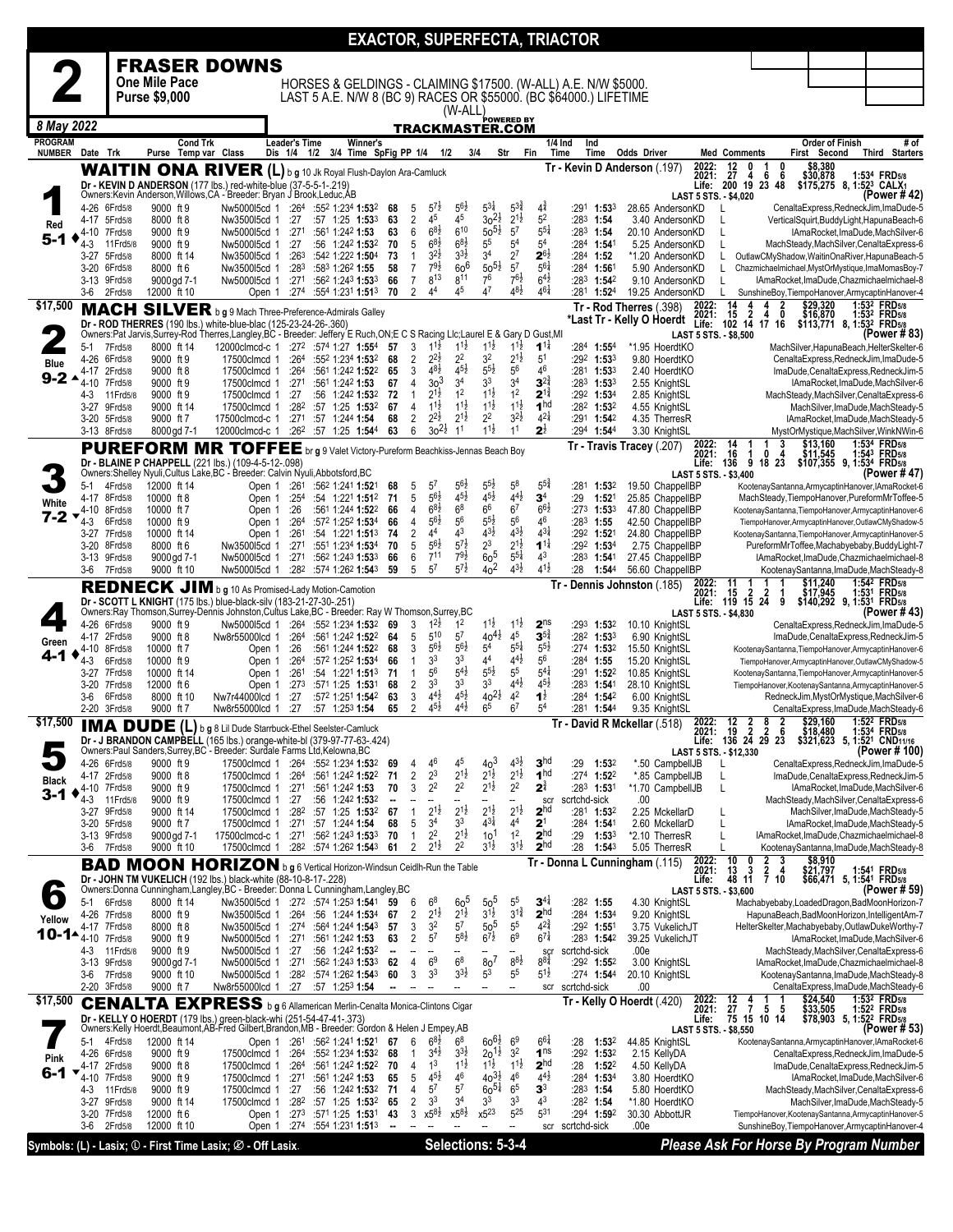|                                 |                                  |                      |                               |                 |                                                                                                                                                                                           |                                      |                                                                                    |          |                                |                                  |                                            |                                       |                                          |                                               |                                           | <b>EXACTOR, SUPERFECTA, TRIACTOR, WIN THREE</b>            |                    |                                       |                         |                                                              |                                             |                                                                                              |                                                                    |
|---------------------------------|----------------------------------|----------------------|-------------------------------|-----------------|-------------------------------------------------------------------------------------------------------------------------------------------------------------------------------------------|--------------------------------------|------------------------------------------------------------------------------------|----------|--------------------------------|----------------------------------|--------------------------------------------|---------------------------------------|------------------------------------------|-----------------------------------------------|-------------------------------------------|------------------------------------------------------------|--------------------|---------------------------------------|-------------------------|--------------------------------------------------------------|---------------------------------------------|----------------------------------------------------------------------------------------------|--------------------------------------------------------------------|
|                                 |                                  |                      |                               |                 | <b>FRASER DOWNS</b>                                                                                                                                                                       |                                      |                                                                                    |          |                                |                                  |                                            |                                       |                                          |                                               |                                           |                                                            |                    |                                       |                         |                                                              |                                             |                                                                                              |                                                                    |
|                                 |                                  |                      | One Mile Pace                 |                 |                                                                                                                                                                                           |                                      |                                                                                    |          |                                |                                  |                                            |                                       |                                          |                                               |                                           | KEITH LINTON MEMORIAL - 3 YEAR OLD COLTS & GELDINGS OPEN - |                    |                                       |                         |                                                              |                                             |                                                                                              |                                                                    |
|                                 |                                  |                      | Purse \$61,875                |                 |                                                                                                                                                                                           |                                      |                                                                                    |          |                                |                                  |                                            | FINAL                                 |                                          |                                               |                                           |                                                            |                    |                                       |                         |                                                              |                                             |                                                                                              |                                                                    |
| 8 May 2022                      |                                  |                      |                               |                 |                                                                                                                                                                                           |                                      |                                                                                    |          |                                |                                  |                                            |                                       | TRACKMASTER.COM                          | <b>POWERED BY</b>                             |                                           |                                                            |                    |                                       |                         |                                                              |                                             |                                                                                              |                                                                    |
| <b>PROGRAM</b><br><b>NUMBER</b> | Date Trk                         |                      |                               | <b>Cond Trk</b> | Purse Temp var Class                                                                                                                                                                      | <b>Leader's Time</b><br>Dis 1/4 1/2  |                                                                                    | Winner's | 3/4 Time SpFig PP 1/4 1/2      |                                  |                                            | 3/4                                   |                                          | Str<br>Fin                                    |                                           | 1/4 Ind<br>Ind<br>Time<br>Time                             | <b>Odds Driver</b> |                                       |                         | <b>Med Comments</b>                                          |                                             | <b>Order of Finish</b><br>First Second                                                       | # of<br>Third Starters                                             |
|                                 |                                  |                      |                               |                 | A DUDES PROMISE b c 3 Lildudepurrfection-Happy Promise-As Promised                                                                                                                        |                                      |                                                                                    |          |                                |                                  |                                            |                                       |                                          |                                               |                                           | Tr - John Tm Vukelich (432)                                |                    |                                       | 2022:                   | 5<br>2                                                       | $\frac{2}{1}$<br>0                          | \$14,592                                                                                     | 1:561 FRD5/8                                                       |
|                                 |                                  |                      |                               |                 | Dr - JOHN TM VUKELICH (192 lbs.) black-white (88-10-8-17-.228)                                                                                                                            |                                      |                                                                                    |          |                                |                                  |                                            |                                       |                                          |                                               |                                           |                                                            |                    |                                       | 2021:<br>Life:          | 6<br>0<br>$\overline{2}$<br>11                               | 3<br>3<br>3                                 | \$8,550<br>\$23,142 3, 1:56 <sup>1</sup> FRD <sub>5/8</sub>                                  |                                                                    |
|                                 | 4-26                             | 10Frd5/8             | 6400 ft 7                     |                 | Owners:Shane Mattice,Surrey-Lesley Vukelich,North Saanich,BC - Breeder: Shane A Mattice,Surrey,BC<br>Nw2r7500lcd 1                                                                        | :274                                 | :59 1:281 1:564                                                                    |          | 52                             | 5                                | $1^{11}$                                   | $1^{1}\frac{1}{2}$                    | 1 <sup>2</sup>                           | 1 <sup>2</sup>                                | $\mathbf{1}^{\frac{3}{4}}$                | :283<br>1:564                                              |                    | *.45 VukelichJT                       |                         | LAST 5 STS. - \$14,592                                       |                                             | ADudesPromise, Grinningfromabove, LDsContessa-7                                              | (Power # 103)                                                      |
| Red                             | 4-17 3Frd5/8                     |                      | 6000 ft 8                     |                 | Nw1r5000l 1                                                                                                                                                                               | :28                                  | :574 1:262 1:561                                                                   |          | 51                             | 3                                | 1 <sup>2</sup>                             | 1 <sup>2</sup>                        | 1 <sup>5</sup>                           | 1 <sup>8</sup>                                | $1^{4}$                                   | :294 1:561                                                 |                    | *.05 CampbellJB                       |                         |                                                              |                                             | ADudesPromise, MysticHunter, LDsBoss-7                                                       |                                                                    |
| 8-1                             | 4-4<br>3-28                      | 10Frd5/8<br>9Frd5/8  | 26250 ft 6<br>6600 ft 10      |                 | Bc Wndl Smth 1<br>Nw3r15000lcd 1                                                                                                                                                          | :271                                 | :29 1:001 1:293 1:581<br>:56 1:25 1:544                                            |          | 42<br>52                       | 3<br>$\overline{7}$              | $2^{1\frac{1}{2}}$<br>2 <sub>o</sub>       | $2^{1\frac{1}{2}}$<br>1 <sup>2</sup>  | $2^{1\frac{1}{2}}$<br>1 <sup>2</sup>     | $2^{1\frac{1}{2}}$<br>1 <sup>2</sup>          | $2^{24}$<br>$5^{5}$                       | :29<br>1:584<br>:304 1:554                                 |                    | *.55 CampbellJB<br>6.75 VukelichJT    |                         |                                                              |                                             | ItllBeFine, ADudesPromise, MysticHunter-8                                                    | ItllBeFine, PirateBooty, ImWatching-8                              |
|                                 | 3-20                             | 4Frd5/8              | 6000 ft 7                     |                 | Nw1r5000l 1                                                                                                                                                                               |                                      | $:28^3$ :59 1:28 1:57                                                              |          | 54                             | $\mathbf{1}$                     | $5^{6}$                                    | 1 <sup>2</sup>                        | $1^{1\frac{1}{2}}$                       | 1 <sup>nk</sup>                               | 2 <sup>ns</sup>                           | :29<br>1:57                                                |                    | *.55 VukelichJT                       |                         |                                                              |                                             | ItllBeFine, ADudesPromise, MysticHunter-7                                                    |                                                                    |
|                                 | 3-7 1 Frd 5/8<br>11-18 6 Frd 5/8 |                      | 75000 gd 4-1                  | ft 7            | Qua 1<br>Bc-R Milbank 1                                                                                                                                                                   |                                      | :30 <sup>2</sup> 1:02 1:314 <b>2:00</b> 3<br>:274 :581 1:284 1:573                 |          | $\overline{\phantom{a}}$<br>49 | $\overline{4}$<br>3              | $4^5\,$<br>$4^{4}$ <sub>2</sub>            | $4^{4}\frac{1}{2}$<br>$4^{4}$         | 20 <sup>1</sup><br>$6^{5\frac{1}{2}}$    | 1 <sup>nk</sup><br>6 <sup>7</sup>             | $1^{1\frac{3}{4}}$<br>$6^{5}\frac{1}{2}$  | $:284$ 2:003<br>:284<br>1:583                              |                    | VukelichJT<br>80.50 LinfordC          |                         |                                                              |                                             | ADudesPromise, JetJuice, Excessive-4<br>Jimmyachance,LetsTieOneOn,JoeRich-9                  |                                                                    |
|                                 |                                  |                      |                               |                 | <b>CHUCK YOU FARLIE</b> b c 3 Custard the Dragon-Guthrie Hanover-Real Artist                                                                                                              |                                      |                                                                                    |          |                                |                                  |                                            |                                       |                                          |                                               |                                           | Tr - Kelly O Hoerdt (.420)                                 |                    |                                       | 2022:<br>2021:          | 3<br>0<br>1                                                  | 0<br>0<br>1<br>0                            | \$2,400                                                                                      |                                                                    |
|                                 |                                  |                      |                               |                 | Dr - JOHN R ABBOTT (180 lbs.) black-red-gold (112-13-16-23-.263)                                                                                                                          |                                      |                                                                                    |          |                                |                                  |                                            |                                       |                                          |                                               |                                           |                                                            |                    |                                       | Life:                   | 11<br>14<br>-1                                               | 1<br>0                                      | \$19,018<br>\$21,418 2, 1:571 FRD5/8                                                         | 1:571 FRD5/8                                                       |
|                                 | 5-1                              | 2Frd5/8              | 6400 ft 14                    |                 | Owners:Kelly Hoerdt-Blair Corbeil, AB-Ralph Morrow, MB - Breeder: Surdale Farms Ltd, Kelowna, BC<br>Nw2r7500lcd 1 :28 <sup>2</sup> :591 1:274 <b>1:56</b> <sup>2</sup> 39                 |                                      |                                                                                    |          |                                | 3                                | 3 <sup>5</sup>                             | $3^{3}\frac{1}{2}$                    | $20\frac{1}{2}$                          | x6 <sup>12</sup>                              | $6^{15}$                                  | :313 1:592                                                 |                    | *.60 HoerdtKO                         |                         | LAST 5 STS. - \$8,200                                        |                                             | BraceForImpact,MinnekhadaJoe,FiveStarGeneral-6                                               | (Power # 52)                                                       |
| <b>Blue</b>                     | 4-25 7Frd5/8                     |                      | 30000 ft 9                    |                 | Bc Sales 1                                                                                                                                                                                |                                      | :283 1:001 1:284 1:563                                                             |          | 45                             | 3                                | $4^{4}$ <sub>2</sub><br>$4^{7}\frac{1}{2}$ | $4^{4}\frac{1}{2}$<br>45              | $40^{51}$<br>$4^{7\frac{1}{2}}$          | $4^{6}\frac{3}{4}$                            | $4^{51}$                                  | :274 1:573                                                 |                    | 25.00 CampbellJB                      |                         |                                                              |                                             |                                                                                              | ItllBeFine,JoeDimagio,SoStrange-8                                  |
| $15 - 14$                       | 4-10<br>4-4                      | 4Frd5/8<br>1Frd5/8   | 6400 ft 9                     | ft 9            | Nw2r7500lcd 1<br>Qua 1                                                                                                                                                                    | :301                                 | :273 :582 1:271 <b>1:55</b> 2<br>:593 1:281 1:571                                  |          | 43<br>$\overline{\phantom{a}}$ | $\mathbf{1}$<br>2                | 26                                         | $2^{15}$                              | 220                                      | $5^{8\frac{1}{2}}$<br>230                     | $6^{14}$<br>224                           | $:29^3$ 1:581<br>$:294$ 2:02                               |                    | 2.30 HoerdtKO<br>HoerdtKO             |                         |                                                              |                                             | RapidoDom, SilverSea, Sammy Santana-6<br>MemumKnowsnothing, ChuckYouFarlie, RiverBoatRosie-4 |                                                                    |
|                                 | 12-1 4Frd5/8                     |                      | 6000 sy 10-1                  |                 | Mdn-Cd-Hcp 1                                                                                                                                                                              | :294                                 | :591 1:281 <b>1:57</b> 1                                                           |          | 45                             | 5<br>5                           | 10 <sup>2</sup><br>413                     | 1 <sup>5</sup><br>4 <sup>7</sup>      | 1 <sup>7</sup><br>$4^{6}\frac{1}{2}$     | 1 <sup>12</sup><br>$4^{51}$                   | $1^{13\frac{1}{2}}$<br>$4^{2}\frac{1}{2}$ | :29<br>1:57                                                |                    | *.10 HoerdtKO                         |                         |                                                              |                                             | ChuckYouFarlie, AintItStrange, Agricola-6                                                    |                                                                    |
|                                 | 11-25 5Frd5/8<br>11-18 6 Frd 5/8 |                      | 35000 sy 6-1<br>75000 gd 4-1  |                 | Dan Ingram 1<br>Bc-R Milbank 1                                                                                                                                                            | :273<br>:274                         | :581 1:264 1:554<br>:581 1:284 <b>1:57</b> 3                                       |          | 50<br>51                       | $\overline{7}$                   | 810                                        | 70 <sup>7</sup>                       | $50^{3\frac{3}{4}}$                      | $5^{3\frac{3}{4}}$                            | 5 <sup>3</sup>                            | :281<br>1:561<br>:283<br>1:581                             |                    | 52.10 TainshJrW<br>46.80 SobeyN       |                         |                                                              |                                             | LetsTieOneOn,JoeRich,Jimmyachance-5<br>Jimmyachance,LetsTieOneOn,JoeRich-9                   |                                                                    |
|                                 |                                  |                      |                               |                 | SO STRANGE b c 3 Custard the Dragon-Strange Desire-Real Desire                                                                                                                            |                                      |                                                                                    |          |                                |                                  |                                            |                                       |                                          |                                               |                                           | Tr - Kelly O Hoerdt (.420)                                 |                    |                                       | 2022:<br>2021:          | 2<br>9<br>0                                                  | 0<br>4                                      | \$6,600<br>\$22,567                                                                          | 1:574 FRD5/8                                                       |
|                                 |                                  |                      |                               |                 | Dr - DAVID A KELLY (155 lbs.) green-white-bla (373-77-68-57-.358)<br>Owners:Fred & Derek Gilbert, MB-Christopher Lancaster, AB - Breeder: Allan B Neurauter, AB; Surdale Farms Ltd, BC    |                                      |                                                                                    |          |                                |                                  |                                            |                                       |                                          |                                               |                                           |                                                            |                    |                                       | Life:                   | 11<br>1<br>LAST 5 STS. - \$10,150                            | $\frac{2}{2}$<br>5                          | \$29,167 3, 1:574 FRD5/8                                                                     | (Power # 67)                                                       |
|                                 | 5-1                              | 3Frd5/8              | 6000 ft 14                    |                 | Nw1r5000l 1                                                                                                                                                                               |                                      | :274 :591 1:283 1:574                                                              |          | 47                             | 3                                | $1^{11}$                                   | $1^{1\frac{1}{2}}$                    | $1^{1}\frac{1}{2}$                       | $1^{1\frac{1}{2}}$                            | 1 <sup>1</sup>                            | :291<br>1:57 <sup>4</sup>                                  |                    | *.25 HoerdtKO                         |                         |                                                              |                                             | SoStrange, MysticHunter, LDsBoss-7                                                           |                                                                    |
| White                           | 4-25 7Frd5/8<br>$4-9$            | 2Cnd11/16            | 30000 ft 9                    | ft 7            | Bc Sales 1<br>Qua 1                                                                                                                                                                       |                                      | :283 1:001 1:284 1:563<br>:304 1:021 1:332 2:03                                    |          | 44                             | 6<br>5                           | 3 <sup>3</sup><br>6 <sup>8</sup>           | 3 <sup>3</sup><br>6 <sup>9</sup>      | 3 <sup>5</sup><br>$40^{41}$              | 36}<br>$4^{3}\frac{3}{4}$                     | $\mathbf{3}^5$<br>$4^{2}\frac{1}{2}$      | $:274$ 1:573<br>$:291$ 2:032                               |                    | 18.15 KellvDA<br>KellyDA              |                         |                                                              |                                             | LightMyShadow,TwoFingersGold,Crazybeautifultome-6                                            | ItllBeFine,JoeDimagio,SoStrange-8                                  |
| $12 - 14$                       | 11-25 5Frd5/8                    |                      | 35000 sy 6-1                  |                 | Dan Ingram 1                                                                                                                                                                              |                                      | :273 :581 1:264 1:554                                                              |          | $\overline{\phantom{a}}$       | $\overline{4}$                   | 521                                        | 527                                   | 5dis                                     | 5dis                                          | 5dis                                      |                                                            |                    | 35.40 ChappellJ                       |                         |                                                              |                                             | LetsTieOneOn,JoeRich,Jimmyachance-5                                                          |                                                                    |
|                                 | 11-18 6 Frd 5/8<br>11-3 5Frd5/8  |                      | 75000 gd 4-1<br>15000 sy 11-2 |                 | Bc-R Milbank 1<br>Bc-R Milbank 1                                                                                                                                                          | :274                                 | :58 <sup>1</sup> 1:28 <sup>4</sup> <b>1:57</b> <sup>3</sup><br>:29 1:00 1:29 1:574 |          | 46<br>48                       | 6<br>$\overline{4}$              | $50^{51}$<br>10 <sup>1</sup>               | 6 <sup>6</sup><br>1 <sup>2</sup>      | 88<br>$11\frac{1}{2}$                    | 7 <sup>9</sup><br>$1^{1\frac{1}{2}}$          | $7^{6}\frac{3}{4}$<br>$3^{21}$            | :283<br>1:59<br>:291<br>1:581                              |                    | 20.50 KellyDA<br>2.10 KellyDA         |                         |                                                              |                                             | Jimmyachance,LetsTieOneOn,JoeRich-9<br>JoeRich, Sammy Santana, SoStrange-6                   |                                                                    |
|                                 | 10-27 7 Frd5/8                   |                      | 15000 ft 11                   |                 | Bc-R Milbank 1                                                                                                                                                                            |                                      | :281 :574 1:264 1:552                                                              |          | 59                             | $\overline{7}$                   | $40^{31}$                                  | 5 <sup>6</sup>                        | $4^{4}$ <sub>2</sub>                     | $4^{3}\frac{3}{4}$                            | $4^{21}$                                  | :281<br>$1:55^{4}$                                         |                    | 12.65 KellyDA                         |                         |                                                              |                                             | JoeRich,LadnerLad,Jimmyachance-8                                                             |                                                                    |
|                                 |                                  |                      |                               |                 | JOE DIMAGIO b c 3 Custard the Dragon-N Y Yankees-The Panderosa                                                                                                                            |                                      |                                                                                    |          |                                |                                  |                                            |                                       |                                          |                                               |                                           | Tr - Kelly O Hoerdt (.420)                                 |                    |                                       | 2022:<br>2021:          | $\frac{2}{2}$<br>$\begin{array}{c} 4 \\ 8 \\ 12 \end{array}$ | -1                                          | \$14,512<br>\$19,677                                                                         | 1:554 FRD <sub>5/8</sub><br>1:572 CND <sub>11/16</sub>             |
|                                 |                                  |                      |                               |                 | Dr - KELLY O HOERDT (179 lbs.) green-black-whi (251-54-47-41-.373)<br>Owners:Kelly Hoerdt-Blair Corbeil, Beaumont, AB - Breeder: Surdale Farms Ltd, Kelowna, BC                           |                                      |                                                                                    |          |                                |                                  |                                            |                                       |                                          |                                               |                                           |                                                            |                    |                                       | Life:                   | LAST 5 STS. - \$15,262                                       | $\dot{2}$<br>-1                             | \$34,189 3, 1:554 FRD5/8                                                                     | (Power # 67)                                                       |
|                                 | 5-1                              | 1Frd5/8              | 6600 ft 14                    |                 | Nw3r15000lcd 1                                                                                                                                                                            |                                      | $:27^2$ $:57^3$ 1:26 <sup>3</sup> 1:55 <sup>4</sup>                                |          | 56                             | 4                                | 45                                         | 45                                    | $10^{11}$                                | 1 <sup>2</sup>                                | $\mathbf{1}^1$                            | :291<br>$1:55^{4}$                                         |                    | 3.75 HoerdtKO                         |                         |                                                              |                                             |                                                                                              | JoeDimagio,LadnerLad,FirmRingo-5                                   |
| Green                           | 4-25 7Frd5/8<br>4-17             | 9Frd5/8              | 30000 ft 9<br>6400 ft 11      |                 | Bc Sales 1<br>Nw2r7500lcd 1                                                                                                                                                               |                                      | :283 1:001 1:284 1:563<br>:28 <sup>2</sup> 1:00 1:29 <b>1:58</b>                   |          | 49<br>42                       | $\overline{2}$<br>$\overline{2}$ | $2^{1\frac{1}{2}}$<br>3 <sup>3</sup>       | $2^{1\frac{1}{2}}$<br>30 <sup>3</sup> | $2^{2}$<br>10 <sup>hd</sup>              | 2 <sup>4</sup><br>$\overline{2}$ <sup>1</sup> | 2 <sup>1</sup><br>$1^{\frac{3}{4}}$       | :273 1:564<br>:29<br>1:58                                  |                    | 3.50 HoerdtKO<br>*.80 HoerdtKO        |                         |                                                              |                                             | JoeDimagio,LadnerLad,MinnekhadaJoe-6                                                         | ItllBeFine,JoeDimagio,SoStrange-8                                  |
| 4-1                             | 4-10                             | 4Frd5/8              | 6400 ft 9                     |                 | Nw2r7500lcd 1                                                                                                                                                                             |                                      | :273 :582 1:271 1:552                                                              |          | 50                             | 4                                | 5 <sup>9</sup>                             | 5 <sup>7</sup>                        | 610                                      | $69\frac{1}{2}$                               | 48                                        | :274 1:57                                                  |                    | 6.70 AbbottJR                         |                         |                                                              |                                             | RapidoDom, SilverSea, Sammy Santana-6                                                        |                                                                    |
|                                 | 4-4<br>11-3 6Frd5/8              | 3Frd5/8              | 15000 sy 11-2                 | ft 9            | Qua 1<br>Bc-R Milbank 1                                                                                                                                                                   | :291                                 | :581 1:28 1:57<br>:272 :583 1:272 1:562                                            |          | <br>28                         | $\mathbf{1}$<br>5                | $3^{10}$<br>$46\frac{1}{2}$                | 3 <sup>14</sup><br>$3^{3}\frac{1}{2}$ | 3 <sup>17</sup><br>$3^{21}$              | 3 <sup>22</sup><br>x522                       | 3 <sup>21</sup><br>525                    | :294<br>2:011<br>:333 2:012                                |                    | HoerdtKO<br>8.90 HoerdtKO             |                         |                                                              |                                             | ShootTheWhiskey,ChaseMeForever,JoeDimagio-4<br>Jimmvachance.ADudesPromise.LadnerLad-6        |                                                                    |
|                                 | 10-27 7 Frd 5/8                  |                      | 15000 ft 11                   |                 | Bc-R Milbank 1                                                                                                                                                                            |                                      | :281 :574 1:264 1:552                                                              |          | 54                             | 5                                | 5 <sup>5</sup>                             | $6^{7\frac{1}{2}}$                    | 6 <sup>8</sup>                           | 6 <sup>9</sup>                                | $5^7$                                     | :282<br>1:564                                              |                    | 3.50 HoerdtKO                         |                         |                                                              |                                             | JoeRich,LadnerLad,Jimmyachance-8                                                             |                                                                    |
|                                 |                                  |                      |                               |                 | LETS TIE ONE ON b c 3 Vertical Horizon-Just One More-Shanghai Phil                                                                                                                        |                                      |                                                                                    |          |                                |                                  |                                            |                                       |                                          |                                               |                                           | Tr - Kelly O Hoerdt (.420)                                 |                    |                                       | 2022:<br>2021:          | 2<br>9<br>4                                                  | 2<br>0                                      | \$1,152<br>\$63,943                                                                          | 1:554 FRD5/8                                                       |
|                                 |                                  |                      |                               |                 | Dr - SCOTT L KNIGHT (175 lbs.) blue-black-silv (183-21-27-30-.251)<br>Owners: Kelly Hoerdt, AB-Derek Gilbert, MB-Christopher Lancaster, AB - Breeder: Amanda Barron, AB; Jim R Marino, BC |                                      |                                                                                    |          |                                |                                  |                                            |                                       |                                          |                                               |                                           |                                                            |                    |                                       | Life:                   | 11<br>4<br>LAST 5 STS. - \$37,402                            | $\overline{\mathbf{2}}$<br>0                | \$65,095 2, 1:554 FRD5/8                                                                     | (Power # 71)                                                       |
|                                 | 5-1                              | 9Frd5/8              | 7200 ft 14                    |                 | Nw5r30000lcd 1 :28 :582 1:263 1:55<br>Nw5r30000lcd 1 :272 :58 1:262 1:552 51                                                                                                              |                                      |                                                                                    |          | 54                             | 6                                | 68<br>4 <sup>6</sup>                       | $68\frac{1}{2}$<br>410                | $50^{51}$<br>4 <sup>11</sup>             | 6 <sup>7</sup><br>410                         | $4^{51}$<br>$47\frac{1}{4}$               | :282 1:56                                                  |                    | 13.45 HoerdtKO                        |                         |                                                              |                                             | RapidoDom, Chasing Bismarck, Ynotthishos-6                                                   |                                                                    |
| <b>Black</b>                    | 4-26<br>4-9                      | 4Frd5/8<br>3Cnd11/16 | 7200 ft 11                    | ft 7            |                                                                                                                                                                                           | Qua 1 :304 1:011 1:321 2:011         |                                                                                    |          |                                | $\mathbf{1}$                     | 2 $10^1$ $1^{11}$                          |                                       | $1^{1\frac{1}{2}}$                       | $1^{1\frac{1}{2}}$                            | $2^{1\frac{1}{2}}$                        | $:28^1$ 1:56 <sup>4</sup><br>:291 2:012                    |                    | 1.55 HoerdtKO<br>HoerdtKO             |                         |                                                              |                                             | VegasGambler,LetsTieOneOn,Needabankloan-4                                                    | SamTheCat, Ynotthishos, JoeRich-7                                  |
| 5-1<br>▼                        | 11-25 5Frd5/8                    |                      | 35000 sy 6-1                  |                 | Dan Ingram 1<br>Bc-R Milbank 1                                                                                                                                                            |                                      | $:273$ $:581$ 1:264 1:554                                                          |          | - 53                           | 3<br>5                           | $3^{7}\frac{1}{2}$<br>6 <sup>7</sup>       | 3 <sup>5</sup><br>$50^{51}$           | 3 <sup>4</sup><br>$30^{13}$              | 33}<br>$2^{1\frac{1}{2}}$                     | $1^{\frac{1}{2}}$<br>$2^{\frac{3}{4}}$    | :281 1:554                                                 |                    | 3.15 HoerdtKO                         |                         |                                                              |                                             | LetsTieOneOn,JoeRich,Jimmyachance-5                                                          |                                                                    |
|                                 | 11-18 6 Frd 5/8<br>11-3 6Frd5/8  |                      | 75000 gd 4-1<br>15000 sy 11-2 |                 | Bc-R Milbank 1                                                                                                                                                                            |                                      | $:274$ $:581$ 1:284 1:573<br>$:272$ $:583$ 1:272 1:562                             |          | 53<br>$\blacksquare$           | 1                                | $1\overline{2}$                            | x512                                  | x6dis                                    | 6dis                                          | 6dis                                      | $:28^3$ 1:574                                              |                    | 20.65 HoerdtKO<br>10.90 KnightSL      |                         |                                                              |                                             | Jimmyachance,LetsTieOneOn,JoeRich-9<br>Jimmyachance, ADudesPromise, LadnerLad-6              |                                                                    |
|                                 | 10-27 8 Frd 5/8                  |                      | 15000 ft 11                   |                 | Bc-R Milbank 1                                                                                                                                                                            |                                      | :292 1:013 1:304 1:593                                                             |          | 40                             | 2                                | 3 <sup>4</sup>                             | 20 <sup>1</sup>                       | 20 <sup>1</sup>                          | $2^{1\frac{1}{2}}$                            | $1^{\frac{1}{2}}$                         | $:284$ 1:593                                               |                    | *1.10 HoerdtKO                        |                         | 0                                                            |                                             | LetsTieOneOn,SammySantana,ADudesPromise-6                                                    |                                                                    |
|                                 |                                  |                      |                               |                 | LADNER LAD b c 3 Mystician-Rollin in Paris-Roll With Joe                                                                                                                                  |                                      |                                                                                    |          |                                |                                  |                                            |                                       |                                          |                                               |                                           | Tr - Rod Therres (.398)                                    |                    |                                       | 2022:<br>2021:          | 2<br>9                                                       | 3<br>$\frac{4}{7}$<br>2<br>$\boldsymbol{2}$ | \$4,850<br>\$52,425                                                                          | 1:573 CND <sub>11/16</sub>                                         |
|                                 |                                  |                      |                               |                 | Dr - ROD THERRES (190 lbs.) white-blue-blac (125-23-24-26-.360)<br>Owners: Wild Dunes Stables, Delta, BC - Breeder: Wild Dunes Stables; Rt Enterprises Ltd, BC                            |                                      |                                                                                    |          |                                |                                  |                                            |                                       |                                          |                                               |                                           |                                                            |                    |                                       | Life:                   | $12 \quad 2$<br>LAST 5 STS. - \$6,650                        |                                             |                                                                                              | \$57,275 2, 1:57 <sup>3</sup> CND <sub>11/16</sub><br>(Power # 92) |
|                                 | 5-1<br>4-26 10Frd5/8             | 1 Frd 5/8            | 6600 ft 14<br>6400 ft 7       |                 | Nw3r15000lcd 1 :272 :573 1:263 1:554<br>Nw2r7500lcd 1                                                                                                                                     |                                      | $:274$ :59 1:28 <sup>1</sup> 1:56 <sup>4</sup>                                     |          | 55                             |                                  | 3 <sup>3</sup>                             | $1^{1\frac{1}{2}}$                    | $2^{1\frac{1}{2}}$                       | $3^{2}\frac{1}{2}$                            | 2 <sup>1</sup><br>scr                     | :291 1:56<br>scrtchd-judges                                | .00e               | *1.40 TherresR                        |                         |                                                              |                                             | JoeDimagio,LadnerLad,FirmRingo-5<br>ADudesPromise, Grinningfromabove, LDsContessa-7          |                                                                    |
| Yellow<br>6-1                   | 4-17 9Frd5/8                     |                      | 6400 ft 11                    |                 | Nw2r7500lcd 1                                                                                                                                                                             |                                      | :282 1:00 1:29 1:58                                                                |          | 41                             | $[9]$                            | $5^{6}$                                    | $50^{41}$                             | $30^{21}$                                | $3^{2}\frac{1}{2}$                            | $2^{\frac{3}{4}}$                         | :284 1:581                                                 |                    | 1.30 TherresR                         |                         | 2nd tier                                                     |                                             | JoeDimagio,LadnerLad,MinnekhadaJoe-6                                                         |                                                                    |
|                                 | 4-4<br>3-28 2Frd5/8              | 5Frd5/8              | 6400 ft 7                     | ft 14           | Nw2r7500lcd 1<br>Qua 1                                                                                                                                                                    |                                      | $:284$ :574 1:271 1:571<br>:30 <sup>3</sup> 1:00 <sup>3</sup> 1:30 1:59            |          | 49<br>--                       | $\overline{7}$<br>4              | $30^{21}$<br>2 <sup>nk</sup>               | $1^{1\frac{1}{2}}$<br>1 <sup>2</sup>  | $1^{1}\frac{1}{2}$<br>$1^2$              | 1 <sup>2</sup><br>$1^{1\frac{1}{2}}$          | $2^{\frac{3}{4}}$<br>2 <sub>hd</sub>      | $:301$ 1:572<br>:29 1:59                                   |                    | 1.65 TherresR<br>TherresR             |                         |                                                              |                                             | Angelo,LadnerLad,Angelsonthehorizon-8<br>MemumKnowsnothing, LadnerLad, Bichette-5            |                                                                    |
|                                 | 11-25 5 Frd 5/8                  |                      | 35000 sy 6-1                  |                 | Dan Ingram 1                                                                                                                                                                              |                                      | $:27^3$ :58 <sup>1</sup> 1:26 <sup>4</sup> 1:55 <sup>4</sup>                       |          | −−                             |                                  |                                            |                                       |                                          | --                                            | scr                                       | scrtchd-lame                                               | .00                |                                       |                         |                                                              |                                             | LetsTieOneOn,JoeRich,Jimmyachance-5                                                          |                                                                    |
|                                 | 11-18 6 Frd 5/8                  |                      | 75000 gd 4-1                  |                 | Bc-R Milbank 1                                                                                                                                                                            |                                      | :274 :581 1:284 1:573                                                              |          |                                |                                  | x[9 ex9dis                                 | 9dis                                  | 9dis                                     | 9dis                                          | 9dis                                      | Tr - Richard D Lancaster (.264)                            |                    | 6.50 TherresR                         |                         | 2nd tier<br>5                                                | 2<br>0                                      | Jimmyachance,LetsTieOneOn,JoeRich-9<br>\$40,575                                              | 1:544 FRD <sub>5/8</sub>                                           |
|                                 |                                  |                      |                               |                 | <b>ITLL BE FINE</b> b g 3 Hes Watching-Modern Hanover-Western Hanover<br>Dr - RICHARD D LANCASTER (168 lbs.) burgundy-grey (69-9-11-10-.267)                                              |                                      |                                                                                    |          |                                |                                  |                                            |                                       |                                          |                                               |                                           |                                                            |                    |                                       | 2022:<br>2021:<br>Life: | 0<br>0<br>7<br>5                                             | 0<br>$\mathbf{2}$<br>0                      | \$40,575 3, 1:544 FRD5/8                                                                     |                                                                    |
|                                 |                                  |                      |                               |                 | Owners:Ray Soh,Surrey-Leslie Godlien-Richard Lancaster,Langley,BC - Breeder: Denarben Stables;Auciello Stables,ON                                                                         |                                      |                                                                                    |          |                                |                                  |                                            |                                       |                                          |                                               |                                           |                                                            |                    |                                       |                         | LAST 5 STS. - \$36,075                                       |                                             |                                                                                              | (Power # 125)                                                      |
|                                 | 4-25 7Frd5/8<br>4-17 4Frd5/8     |                      | 30000 ft 9<br>6600 ft 8       |                 | Nw3r15000lcd 1                                                                                                                                                                            | Bc Sales 1 :283 1:001 1:284 1:563 50 | $:27$ $:562$ 1:243 1:533                                                           |          | 63                             | 4<br>$\mathbf{1}$                | $1^{11}$<br>$2^{1}$                        | $1^{1}$<br>$2^{1}\frac{1}{2}$         | $1^{2}z$<br>$2^{1}$                      | 1 <sup>4</sup><br>$2^{1\frac{1}{2}}$          | $\mathbf{1}^1$<br>$2^{\frac{3}{4}}$       | $:27^4$ 1:56 <sup>3</sup><br>:29<br>1:534                  |                    | *.25 LancasterRD<br>*1.20 LancasterRD |                         |                                                              |                                             | RapidoDom,ItllBeFine,ImWatching-7                                                            | ItllBeFine,JoeDimagio,SoStrange-8                                  |
| Pink<br>2-1                     | 4-4<br>3-28                      | 10Frd5/8<br>9Frd5/8  | 26250 ft 6                    |                 | Bc Wndl Smth 1                                                                                                                                                                            |                                      | :29 1:001 1:293 1:581                                                              |          | 44                             | 6<br>3                           | $1^{11}$<br>34                             | $1^{11}$<br>$34$ <sub>2</sub>         | $1^{1}\frac{1}{2}$<br>$3^{3}\frac{1}{2}$ | $1^{1\frac{1}{2}}$<br>3 <sup>3</sup>          | $1^{27}$<br>$1^{2}$                       | $:28^3$ 1:58                                               |                    | 1.50 LancasterRD                      |                         |                                                              |                                             | ItllBeFine, ADudesPromise, MysticHunter-8                                                    |                                                                    |
|                                 | 3-20                             | 4Frd5/8              | 6600 ft 10<br>6000 ft 7       |                 | Nw3r15000lcd 1<br>Nw1r5000l 1                                                                                                                                                             |                                      | :271 :56 1:25 1:544<br>$:28^3$ :59 1:28 1:57                                       |          | 58<br>54                       | $\overline{7}$                   | $1^{1\frac{1}{2}}$                         | 2 <sup>2</sup>                        | $2^{1\frac{1}{2}}$                       | 2 <sup>nk</sup>                               | 1 <sup>ns</sup>                           | :291 1:544<br>$:284$ 1:57                                  |                    | *1.60 LancasterRD<br>1.65 LancasterRD |                         |                                                              |                                             | ItllBeFine, ADudesPromise, MysticHunter-7                                                    | ItllBeFine, PirateBooty, ImWatching-8                              |
|                                 | 3-13 5Frd5/8                     |                      | 6000 gd 7-1                   |                 | Nw1r5000I 1                                                                                                                                                                               |                                      | :302 1:013 1:312 1:592                                                             |          | 42                             | 4<br>$\overline{2}$              | $11\frac{1}{2}$<br>$1^{2}\frac{1}{2}$      | $2^{1\frac{1}{2}}$<br>1 <sup>4</sup>  | $2^{1\frac{1}{2}}$<br>1 <sup>2</sup>     | 1 <sup>2</sup><br>1 <sup>2</sup>              | $1^{2}$<br>$2^{1\frac{1}{2}}$             | :274 1:592                                                 |                    | 2.65 LancasterRD                      |                         |                                                              |                                             |                                                                                              | ItllBeFine, Angelo, MinnekhadaJoe-8                                |
|                                 | 3-6                              | 4Frd5/8              | 6000 ft 10                    |                 | Nw1r5000lcd 1<br>JOE RICH (L) b c 3 Custard the Dragon-Cant Stop Rockin-Rocknroll Hanover                                                                                                 |                                      | $:28^3$ $:57^4$ 1:27 <sup>2</sup> 1:57 <sup>1</sup>                                |          | 47                             |                                  |                                            |                                       |                                          |                                               |                                           | :30<br>1:57 <sup>2</sup><br>$Tr - Jim R$ Marino $(.394)$   |                    | *.95 LancasterRD                      | 2022:                   | 0                                                            | 0                                           | \$864                                                                                        | Angelo, ItllBeFine, MysticHunter-6<br>1:554 FRD5/8 Q               |
|                                 |                                  |                      |                               |                 | Dr - J BRANDON CAMPBELL (165 lbs.) orange-white-bl (379-97-77-63-.424)                                                                                                                    |                                      |                                                                                    |          |                                |                                  |                                            |                                       |                                          |                                               |                                           |                                                            |                    |                                       | 2021:<br>Life:          | 9<br>4<br>10                                                 | 2<br>1<br>3<br>41                           | \$46,157<br>\$47,021 2, 1:55 <sup>2</sup> FRD5/8                                             | 1:55 <sup>2</sup> FRD <sub>5/8</sub>                               |
|                                 | 4-26 4Frd5/8                     |                      | 7200 ft 11                    |                 | Owners: J J J Stables-Jim Marino-Paul Sanders, BC - Breeder: Allan B Neurauter; James M Rhodes, AB<br>Nw5r30000lcd 1                                                                      |                                      | $:27^2$ :58 1:26 <sup>2</sup> 1:55 <sup>2</sup> 53                                 |          |                                | $\overline{4}$                   | $3^{4}z$                                   | $3^{8}\frac{1}{2}$                    | $3^{9}$ <sub>2</sub>                     | $3^{8}\frac{1}{2}$                            | $3^{5}{}_{2}$                             | $:281$ 1:56 <sup>2</sup>                                   |                    | *1.45 CampbellJB                      |                         | LAST 5 STS. - \$33,614<br>L                                  |                                             |                                                                                              | (Power # 91)<br>SamTheCat, Ynotthishos, JoeRich-7                  |
| Gray                            | 4-11 1 Frd <sub>5</sub> /8       |                      |                               | ft 11           | Qua 1                                                                                                                                                                                     | :29                                  | :584 1:263 1:554                                                                   |          |                                | 5                                | $1^7$                                      | 1 <sup>6</sup>                        | $1^{20}$                                 | $1^{30}$                                      | $1^{28}$                                  | :291<br>1:554                                              |                    | CampbellJB                            |                         |                                                              |                                             | JoeRich, Ifhecouldseemenow, SkyBeach-5                                                       |                                                                    |
| 7-2                             | 3-28 1 Frd 5/8<br>3-21 3Frd5/8   |                      |                               | ft 14<br>gd 8-1 | Qua 1<br>Qua 1                                                                                                                                                                            |                                      | :291:5931:2841:573<br>:293 1:004 1:294 1:591                                       |          | $\overline{\phantom{a}}$       | 3<br>1                           | 1 <sup>2</sup><br>2 <sup>2</sup>           | 1 <sup>2</sup><br>$2^{1\frac{1}{2}}$  | 1 <sup>2</sup><br>2 <sup>2</sup>         | 1 <sup>4</sup><br>$2^{1\frac{1}{2}}$          | $1^{8}$<br>$1^{\frac{3}{4}}$              | $:284$ 1:573<br>:29<br>1:591                               |                    | CampbellJB<br>CampbellJB              |                         |                                                              |                                             |                                                                                              | JoeRich,StarryEyes,BuckAndRun-5<br>JoeRich, Excessive, Maylah-5    |
|                                 | 11-25 5 Frd 5/8                  |                      | 35000 sy 6-1                  |                 | Dan Ingram 1                                                                                                                                                                              |                                      | $:273$ $:581$ 1:264 1:554                                                          |          | 52                             | $\overline{2}$                   | $2^{2}\frac{1}{2}$                         | $2^3$                                 | $2^2$                                    | $2^{1\frac{1}{2}}$                            | $2\frac{1}{2}$                            | $: 28^3$ 1:554                                             |                    | *.95 CampbellJB                       |                         |                                                              |                                             | LetsTieOneOn,JoeRich,Jimmyachance-5                                                          |                                                                    |
|                                 | 11-18 6 Frd 5/8<br>11-3 5Frd5/8  |                      | 75000 gd 4-1<br>15000 sy 11-2 |                 | Bc-R Milbank 1<br>Bc-R Milbank 1                                                                                                                                                          |                                      | :274 :581 1:284 1:573<br>:29 1:00 1:29 1:574                                       |          | -53<br>50                      | 8<br>$\overline{2}$              | 1 <sup>nk</sup><br>$2^1$                   | $2^{1\frac{1}{2}}$<br>2 <sup>2</sup>  | $2^{1\frac{1}{2}}$<br>$2^{1\frac{1}{2}}$ | $3^{1\frac{3}{4}}$<br>$2^{1\frac{1}{2}}$      | 3 <sup>1</sup><br>$1^{12}$                | :284 1:574<br>:283 1:574                                   |                    | 3.30 CampbellJB<br>*.40 CampbellJB    |                         |                                                              |                                             | Jimmyachance,LetsTieOneOn,JoeRich-9<br>JoeRich, Sammy Santana, SoStrange-6                   |                                                                    |
|                                 |                                  |                      |                               |                 | Symbols: (L) - Lasix; ① - First Time Lasix; ② - Off Lasix.                                                                                                                                |                                      |                                                                                    |          |                                |                                  |                                            |                                       | Selections: 7-8-4                        |                                               |                                           |                                                            |                    |                                       |                         |                                                              |                                             | Please Ask For Horse By Program Number                                                       |                                                                    |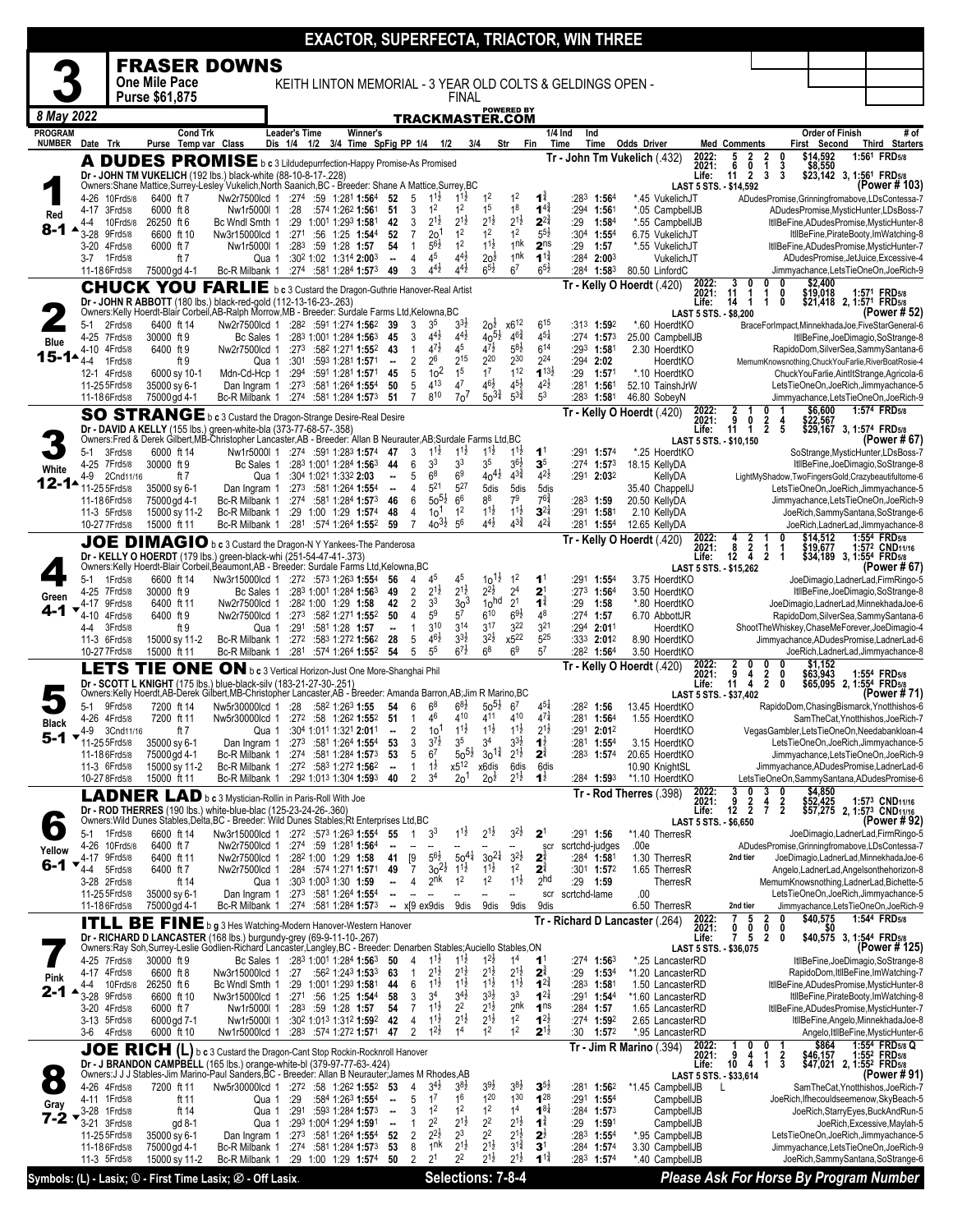| <b>FRASER DOWNS</b><br><b>One Mile Pace</b><br>HORSES & GELDINGS - N/W 3 (BC 4) RACES OR \$15000. (BC \$18750.)<br><b>Purse \$6,600</b><br>LIFETIME (W-ALL)<br><b>POWERED BY</b><br>8 May 2022<br>TRACKMASTER.COM<br><b>PROGRAM</b><br>Cond Trk<br><b>Leader's Time</b><br>Winner's<br>1/4 Ind<br>Ind<br><b>Order of Finish</b><br>NUMBER Date Trk<br>Purse Temp var Class<br>Dis 1/4 1/2 3/4 Time SpFig PP 1/4 1/2<br>First Second<br>3/4<br>Str<br>Fin<br>Time<br>Time<br><b>Odds Driver</b><br><b>Med Comments</b><br>\$3,400<br>2022:<br>12<br>0<br>1<br>Tr - Terry A Burstyk (.027)<br>0<br><b>OLD BROWN TRUCK</b> b h 4 Shadow Play-Up N Coming-Artsplace<br>10<br>\$6,830<br>2021:<br>0<br>3<br>1<br>Dr - SCOTT L KNIGHT (175 lbs.) blue-black-silv (183-21-27-30-.251)<br>24<br>Life:<br>$\mathbf{1}$<br>0<br>4<br>Owners: Deborah Burstyk, Surrey, BC - Breeder: Jeffery E Ruch; Benjamin Wallace, ON<br><b>LAST 5 STS. - \$800</b><br>$6^{10}$<br>$5^{8}$ <sub>2</sub><br>$5^{9}4$<br>$6^{12}$<br>6 <sup>9</sup><br>2Frd5/8<br>6400 ft 14<br>Nw2r7500lcd 1 :28 <sup>2</sup> :591 1:274 <b>1:56</b> <sup>2</sup><br>6<br>:28 <sup>2</sup> 1:581<br>38.30 KnightSL<br>$5-1$<br>43<br>BraceForImpact,MinnekhadaJoe,FiveStarGeneral-6<br>$60^{61}$<br>6 <sup>9</sup><br>$78\frac{1}{2}$<br>$7^7$<br>6 <sup>8</sup><br>:274 :59 1:281 1:564<br>6<br>:284 1:581<br>4-26<br>10Frd5/8<br>6400 ft 7<br>47.80 KnightSL<br>Nw2r7500lcd 1<br>44<br>ADudesPromise, Grinningfromabove, LDsContessa-7<br>Red<br>$60^{7\frac{1}{2}}$<br>6 <sup>6</sup><br>$60^{51}$<br>6 <sup>7</sup><br>$6^{10}$<br>Nw2r7500lcd 1<br>:282 1:00 1:29 1:58<br>32<br>3<br>:30<br>30.25 KnightSL<br>4-17<br>9Frd5/8<br>6400 ft 11<br>2:00<br>JoeDimagio,LadnerLad,MinnekhadaJoe-6<br>15-1▲<br>$4^{21}$<br>3 <sup>2</sup><br>3 <sup>3</sup><br>20 <sup>hd</sup><br>20 <sup>1</sup><br>$4 - 10$<br>2Frd5/8<br>:30 1:00 1:294 2:001<br>31<br>$\mathbf{1}$<br>:303 2:003<br>MinnekhadaJoe.LDsBoss.TalkinNRockin-5<br>6000 ft 9<br>Nw1r5000lcd 1<br>5.80 KnightSL<br>7 <sup>8</sup><br>$8^{19}$<br>$8^{24}$<br>826<br>816<br>5Frd5/8<br>6400 ft 7<br>Nw2r7500lcd 1<br>$:284$ :574 1:271 1:571<br>24<br>4<br>:312 2:022<br>88.50 KnightSL<br>Angelo,LadnerLad,Angelsonthehorizon-8<br>$4 - 4$<br>$4^{61}$<br>$3^{31}$<br>3 <sup>3</sup><br>43<br>44<br>2<br>1Frd5/8<br>ft 7<br>:30 <sup>2</sup> 1:02 1:314 <b>2:00</b> 3<br>$:29^2$ 2:014<br>$3 - 7$<br>Qua 1<br>KnightSL<br>$\blacksquare$<br>720<br>724<br>735<br>8<br>7dis<br>3-6<br>3Frd5/8<br>6500 ft 10<br>Nw2r7500lcd 1<br>:28<br>:574 1:271 <b>1:56</b> 4<br>$\overline{\phantom{a}}$<br>7dis<br>85.20 WattBR<br>ChasingBismarck,SammySantana,RapidoDom-8<br>\$11,800<br>11<br>2022:<br>2021:<br>$\frac{2}{3}$<br>$\frac{2}{0}$<br>Tr - Kevin D Anderson (.197)<br>LIVINONADRENELINE b g 5 Living It Up-Fighter Bliss-Blissfull Hall<br>8<br>0<br>\$5,047<br>$\ddot{2}$<br>Dr - KEVIN D ANDERSON (177 lbs.) red-white-blue (37-5-5-1-.219)<br>21<br>5<br>\$17,119 4, 1:56 CALX<br>Life:<br>$\overline{1}$<br>Owners: Kevin Anderson, Willows, CA - Breeder: Diana M Ball, Falkland, BC<br>LAST 5 STS. - \$4,158<br>.00<br>4-26 8Frd5/8<br>6600 ft 9<br>Nw3r15000lcd 1<br>:28<br>:582 1:273 1:562<br>scrtchd-sick<br>Outlawgrandetorino, Firm Ringo, Im Watching-4<br>scr<br>611<br>$6^{13}$<br>6<br>610<br>610<br>610<br>:293 1:561<br>4-17 4Frd5/8<br>6600 ft 8<br>Nw3r15000lcd 1<br>:27<br>:562 1:243 1:533<br>50<br>34.60 AndersonKD<br>Blue<br>$4^{4^{3}_{4}}$<br>$5^{6}\frac{1}{2}$<br>$5^8$<br>$5^{6}$<br>56<br>5<br>4-11 7Frd5/8<br>:283<br>:593 1:284 1:573<br>$:28^3$ 1:58 <sup>3</sup><br>5.30 AndersonKD<br>Angelo, ImWatching, Outlawgrandetorino-5<br>6600 ft 8<br>Nw3r15000lcd 1<br>44<br>$9 - 2$<br>$5^{7\frac{1}{2}}$<br>$5^{6}$<br>5 <sup>7</sup><br>$5^{7}$<br>$59\frac{3}{4}$<br>:282<br>:292 1:58<br>4-4<br>6Frd5/8<br>6600 ft 6<br>Nw315000lcd 1<br>:581 1:271 1:56<br>46<br>4<br>4.90 AndersonKD<br>PirateBooty,ImWatching,GinIsBetter-6<br>6 <sup>9</sup><br>$6^{10}$<br>$6^{11}$<br>6 <sup>9</sup><br>$6^6$<br>5<br>9Frd5/8<br>6600 ft 10<br>Nw3r15000lcd 1<br>:271<br>:56 1:25 1:544<br>52<br>$:29^1$ 1:56<br>5.75 AndersonKD<br>3-28<br>$30^{21}$<br>1 <sup>nk</sup><br>50 <sup>7</sup><br>1 <sup>1</sup><br>Nw3r15000lcd 1<br>:273<br>:583 1:274 1:573<br>5<br>$20\frac{1}{2}$<br>:294 1:573<br>*2.10 AndersonKD<br>3-20 3Frd5/8<br>6600 ft 7<br>51<br>Livinonadreneline, ImWatching, RapidoDom-7<br>$5^{4}$<br>$3^{10}$<br>$2^{11\frac{1}{4}}$<br>x5 <sup>6</sup><br>$4^{7}\frac{1}{2}$<br>3-13 2Frd5/8<br>6600 gd 7-2<br>:283 :583 1:27 1:553<br>49<br>4<br>$:29^2$ 1:574<br>ChasingBismarck,Livinonadreneline,CreditIsMagic-5<br>Nw3r15000lcd 1<br>4.50 AndersonKD<br>\$5,588<br>5<br>5<br>2022:<br>Tr - Rod Therres (.398)<br>FIVE STAR GENERAL br g 3 Betting Line-Village Janus-Modern Art<br>2021:<br>$\frac{2}{3}$<br>\$7,470<br>0<br>10<br>$\overline{\mathbf{2}}$<br>Dr - ROD THERRES (190 lbs.) white-blue-blac (125-23-24-26-.360)<br>$\mathbf{1}$<br>Life:<br>Owners:Rod Therres,Langley,BC - Breeder: Rod Therres,Langley,BC<br>LAST 5 STS. - \$5,588<br>$3^{3}\frac{1}{2}$<br>$3^{3}$<br>Nw2r7500lcd 1 :282 :591 1:274 1:562 49<br>$47\frac{1}{2}$<br>45<br>44<br>:282 1:57<br>2Frd5/8<br>6400 ft 14<br>4.85 TherresR<br>5-1<br>BraceForImpact,MinnekhadaJoe,FiveStarGeneral-6<br>-1<br>$7^{15}$<br>712<br>$7^{13}$<br>$7^{12}$<br>$7^{17}$<br>:562 1:243 1:533<br>7<br>:294 1:57<br>46.00 TherresR<br>4-17 4Frd5/8<br>6600 ft 8<br>Nw3r15000lcd 1<br>:27<br>47<br>White<br>$50^{7\frac{3}{4}}$<br>4 <sup>7</sup><br>$5^{8}2$<br>$6^{11}$<br>6 <sup>9</sup><br>5<br>6400 ft 9<br>:273 :582 1:271 <b>1:55</b> 2<br>49<br>:281 1:57<br>RapidoDom, SilverSea, Sammy Santana-6<br>4-10<br>4Frd5/8<br>Nw2r7500lcd 1<br>8.15 TherresR<br>6-1 ▲<br>1 <sup>2</sup><br>$2^3$<br>$1^{1}\frac{1}{2}$<br>1 <sup>2</sup><br>:292 1:01 1:312 2:022<br>1 <sup>1</sup><br>$4-3$<br>4Frd5/8<br>6000 ft 9<br>30<br>3<br>2:022<br>*.30 TherresR<br>FiveStarGeneral,Roseange,NeverGrowUp-5<br>Nw1r5000lcd 1<br>:31<br>$5^{3}\frac{3}{4}$<br>5 <sup>8</sup><br>5 <sup>7</sup><br>57<br>$2^{2\frac{1}{2}}$<br>[9]<br>:28<br>48<br>:283 1:571<br>3-27 3Frd5/8<br>6000 ft 13<br>Nw1r5000l 1<br>:58 1:271 1:564<br>10.75 TherresR<br>Angelo, FiveStarGeneral, MysticHunter-8<br>2nd tier<br>$4^{7}\frac{1}{2}$<br>$4^{5}\frac{1}{2}$<br>$5^{4}$ <sub>2</sub><br>$4^{7}\frac{1}{2}$<br>5 <sup>6</sup><br>:31 1:04 1:342 2:033<br>2<br>3-14 1Frd5/8<br>:29 <sup>3</sup> 2:04 <sup>4</sup><br>sy 7-2<br>Qua 1<br>TherresR<br>ShootTheWhiskey,Grinningfromabove,Chaseminkifyoudare-5<br> |                                                                  |
|--------------------------------------------------------------------------------------------------------------------------------------------------------------------------------------------------------------------------------------------------------------------------------------------------------------------------------------------------------------------------------------------------------------------------------------------------------------------------------------------------------------------------------------------------------------------------------------------------------------------------------------------------------------------------------------------------------------------------------------------------------------------------------------------------------------------------------------------------------------------------------------------------------------------------------------------------------------------------------------------------------------------------------------------------------------------------------------------------------------------------------------------------------------------------------------------------------------------------------------------------------------------------------------------------------------------------------------------------------------------------------------------------------------------------------------------------------------------------------------------------------------------------------------------------------------------------------------------------------------------------------------------------------------------------------------------------------------------------------------------------------------------------------------------------------------------------------------------------------------------------------------------------------------------------------------------------------------------------------------------------------------------------------------------------------------------------------------------------------------------------------------------------------------------------------------------------------------------------------------------------------------------------------------------------------------------------------------------------------------------------------------------------------------------------------------------------------------------------------------------------------------------------------------------------------------------------------------------------------------------------------------------------------------------------------------------------------------------------------------------------------------------------------------------------------------------------------------------------------------------------------------------------------------------------------------------------------------------------------------------------------------------------------------------------------------------------------------------------------------------------------------------------------------------------------------------------------------------------------------------------------------------------------------------------------------------------------------------------------------------------------------------------------------------------------------------------------------------------------------------------------------------------------------------------------------------------------------------------------------------------------------------------------------------------------------------------------------------------------------------------------------------------------------------------------------------------------------------------------------------------------------------------------------------------------------------------------------------------------------------------------------------------------------------------------------------------------------------------------------------------------------------------------------------------------------------------------------------------------------------------------------------------------------------------------------------------------------------------------------------------------------------------------------------------------------------------------------------------------------------------------------------------------------------------------------------------------------------------------------------------------------------------------------------------------------------------------------------------------------------------------------------------------------------------------------------------------------------------------------------------------------------------------------------------------------------------------------------------------------------------------------------------------------------------------------------------------------------------------------------------------------------------------------------------------------------------------------------------------------------------------------------------------------------------------------------------------------------------------------------------------------------------------------------------------------------------------------------------------------------------------------------------------------------------------------------------------------------------------------------------------------------------------------------------------------------------------------------------------------------------------------------------------------------------------------------------------------------------------------------------------------------------------------------------------------------------------------------------------------------------------------------------------------------------------------------------------------------------------------------------------------------------------------------------------------------------------------------------------------------------------------------------------------------------------------------------------------------------------------------------------------------------------------------------------------------------------------------------------------------------------------------------------------------------------------------------------------------------------------------------------|------------------------------------------------------------------|
|                                                                                                                                                                                                                                                                                                                                                                                                                                                                                                                                                                                                                                                                                                                                                                                                                                                                                                                                                                                                                                                                                                                                                                                                                                                                                                                                                                                                                                                                                                                                                                                                                                                                                                                                                                                                                                                                                                                                                                                                                                                                                                                                                                                                                                                                                                                                                                                                                                                                                                                                                                                                                                                                                                                                                                                                                                                                                                                                                                                                                                                                                                                                                                                                                                                                                                                                                                                                                                                                                                                                                                                                                                                                                                                                                                                                                                                                                                                                                                                                                                                                                                                                                                                                                                                                                                                                                                                                                                                                                                                                                                                                                                                                                                                                                                                                                                                                                                                                                                                                                                                                                                                                                                                                                                                                                                                                                                                                                                                                                                                                                                                                                                                                                                                                                                                                                                                                                                                                                                                                                                                                                                                                                                                                                                                                                                                                                                                                                                                                                                                                                                                                                                |                                                                  |
|                                                                                                                                                                                                                                                                                                                                                                                                                                                                                                                                                                                                                                                                                                                                                                                                                                                                                                                                                                                                                                                                                                                                                                                                                                                                                                                                                                                                                                                                                                                                                                                                                                                                                                                                                                                                                                                                                                                                                                                                                                                                                                                                                                                                                                                                                                                                                                                                                                                                                                                                                                                                                                                                                                                                                                                                                                                                                                                                                                                                                                                                                                                                                                                                                                                                                                                                                                                                                                                                                                                                                                                                                                                                                                                                                                                                                                                                                                                                                                                                                                                                                                                                                                                                                                                                                                                                                                                                                                                                                                                                                                                                                                                                                                                                                                                                                                                                                                                                                                                                                                                                                                                                                                                                                                                                                                                                                                                                                                                                                                                                                                                                                                                                                                                                                                                                                                                                                                                                                                                                                                                                                                                                                                                                                                                                                                                                                                                                                                                                                                                                                                                                                                |                                                                  |
|                                                                                                                                                                                                                                                                                                                                                                                                                                                                                                                                                                                                                                                                                                                                                                                                                                                                                                                                                                                                                                                                                                                                                                                                                                                                                                                                                                                                                                                                                                                                                                                                                                                                                                                                                                                                                                                                                                                                                                                                                                                                                                                                                                                                                                                                                                                                                                                                                                                                                                                                                                                                                                                                                                                                                                                                                                                                                                                                                                                                                                                                                                                                                                                                                                                                                                                                                                                                                                                                                                                                                                                                                                                                                                                                                                                                                                                                                                                                                                                                                                                                                                                                                                                                                                                                                                                                                                                                                                                                                                                                                                                                                                                                                                                                                                                                                                                                                                                                                                                                                                                                                                                                                                                                                                                                                                                                                                                                                                                                                                                                                                                                                                                                                                                                                                                                                                                                                                                                                                                                                                                                                                                                                                                                                                                                                                                                                                                                                                                                                                                                                                                                                                |                                                                  |
|                                                                                                                                                                                                                                                                                                                                                                                                                                                                                                                                                                                                                                                                                                                                                                                                                                                                                                                                                                                                                                                                                                                                                                                                                                                                                                                                                                                                                                                                                                                                                                                                                                                                                                                                                                                                                                                                                                                                                                                                                                                                                                                                                                                                                                                                                                                                                                                                                                                                                                                                                                                                                                                                                                                                                                                                                                                                                                                                                                                                                                                                                                                                                                                                                                                                                                                                                                                                                                                                                                                                                                                                                                                                                                                                                                                                                                                                                                                                                                                                                                                                                                                                                                                                                                                                                                                                                                                                                                                                                                                                                                                                                                                                                                                                                                                                                                                                                                                                                                                                                                                                                                                                                                                                                                                                                                                                                                                                                                                                                                                                                                                                                                                                                                                                                                                                                                                                                                                                                                                                                                                                                                                                                                                                                                                                                                                                                                                                                                                                                                                                                                                                                                |                                                                  |
|                                                                                                                                                                                                                                                                                                                                                                                                                                                                                                                                                                                                                                                                                                                                                                                                                                                                                                                                                                                                                                                                                                                                                                                                                                                                                                                                                                                                                                                                                                                                                                                                                                                                                                                                                                                                                                                                                                                                                                                                                                                                                                                                                                                                                                                                                                                                                                                                                                                                                                                                                                                                                                                                                                                                                                                                                                                                                                                                                                                                                                                                                                                                                                                                                                                                                                                                                                                                                                                                                                                                                                                                                                                                                                                                                                                                                                                                                                                                                                                                                                                                                                                                                                                                                                                                                                                                                                                                                                                                                                                                                                                                                                                                                                                                                                                                                                                                                                                                                                                                                                                                                                                                                                                                                                                                                                                                                                                                                                                                                                                                                                                                                                                                                                                                                                                                                                                                                                                                                                                                                                                                                                                                                                                                                                                                                                                                                                                                                                                                                                                                                                                                                                | # of<br><b>Third Starters</b>                                    |
|                                                                                                                                                                                                                                                                                                                                                                                                                                                                                                                                                                                                                                                                                                                                                                                                                                                                                                                                                                                                                                                                                                                                                                                                                                                                                                                                                                                                                                                                                                                                                                                                                                                                                                                                                                                                                                                                                                                                                                                                                                                                                                                                                                                                                                                                                                                                                                                                                                                                                                                                                                                                                                                                                                                                                                                                                                                                                                                                                                                                                                                                                                                                                                                                                                                                                                                                                                                                                                                                                                                                                                                                                                                                                                                                                                                                                                                                                                                                                                                                                                                                                                                                                                                                                                                                                                                                                                                                                                                                                                                                                                                                                                                                                                                                                                                                                                                                                                                                                                                                                                                                                                                                                                                                                                                                                                                                                                                                                                                                                                                                                                                                                                                                                                                                                                                                                                                                                                                                                                                                                                                                                                                                                                                                                                                                                                                                                                                                                                                                                                                                                                                                                                | 1:581 FRD5/8                                                     |
|                                                                                                                                                                                                                                                                                                                                                                                                                                                                                                                                                                                                                                                                                                                                                                                                                                                                                                                                                                                                                                                                                                                                                                                                                                                                                                                                                                                                                                                                                                                                                                                                                                                                                                                                                                                                                                                                                                                                                                                                                                                                                                                                                                                                                                                                                                                                                                                                                                                                                                                                                                                                                                                                                                                                                                                                                                                                                                                                                                                                                                                                                                                                                                                                                                                                                                                                                                                                                                                                                                                                                                                                                                                                                                                                                                                                                                                                                                                                                                                                                                                                                                                                                                                                                                                                                                                                                                                                                                                                                                                                                                                                                                                                                                                                                                                                                                                                                                                                                                                                                                                                                                                                                                                                                                                                                                                                                                                                                                                                                                                                                                                                                                                                                                                                                                                                                                                                                                                                                                                                                                                                                                                                                                                                                                                                                                                                                                                                                                                                                                                                                                                                                                | \$10,730 3, 1:58 <sup>1</sup> FRD5/8<br>(Power # 38)             |
|                                                                                                                                                                                                                                                                                                                                                                                                                                                                                                                                                                                                                                                                                                                                                                                                                                                                                                                                                                                                                                                                                                                                                                                                                                                                                                                                                                                                                                                                                                                                                                                                                                                                                                                                                                                                                                                                                                                                                                                                                                                                                                                                                                                                                                                                                                                                                                                                                                                                                                                                                                                                                                                                                                                                                                                                                                                                                                                                                                                                                                                                                                                                                                                                                                                                                                                                                                                                                                                                                                                                                                                                                                                                                                                                                                                                                                                                                                                                                                                                                                                                                                                                                                                                                                                                                                                                                                                                                                                                                                                                                                                                                                                                                                                                                                                                                                                                                                                                                                                                                                                                                                                                                                                                                                                                                                                                                                                                                                                                                                                                                                                                                                                                                                                                                                                                                                                                                                                                                                                                                                                                                                                                                                                                                                                                                                                                                                                                                                                                                                                                                                                                                                |                                                                  |
|                                                                                                                                                                                                                                                                                                                                                                                                                                                                                                                                                                                                                                                                                                                                                                                                                                                                                                                                                                                                                                                                                                                                                                                                                                                                                                                                                                                                                                                                                                                                                                                                                                                                                                                                                                                                                                                                                                                                                                                                                                                                                                                                                                                                                                                                                                                                                                                                                                                                                                                                                                                                                                                                                                                                                                                                                                                                                                                                                                                                                                                                                                                                                                                                                                                                                                                                                                                                                                                                                                                                                                                                                                                                                                                                                                                                                                                                                                                                                                                                                                                                                                                                                                                                                                                                                                                                                                                                                                                                                                                                                                                                                                                                                                                                                                                                                                                                                                                                                                                                                                                                                                                                                                                                                                                                                                                                                                                                                                                                                                                                                                                                                                                                                                                                                                                                                                                                                                                                                                                                                                                                                                                                                                                                                                                                                                                                                                                                                                                                                                                                                                                                                                |                                                                  |
|                                                                                                                                                                                                                                                                                                                                                                                                                                                                                                                                                                                                                                                                                                                                                                                                                                                                                                                                                                                                                                                                                                                                                                                                                                                                                                                                                                                                                                                                                                                                                                                                                                                                                                                                                                                                                                                                                                                                                                                                                                                                                                                                                                                                                                                                                                                                                                                                                                                                                                                                                                                                                                                                                                                                                                                                                                                                                                                                                                                                                                                                                                                                                                                                                                                                                                                                                                                                                                                                                                                                                                                                                                                                                                                                                                                                                                                                                                                                                                                                                                                                                                                                                                                                                                                                                                                                                                                                                                                                                                                                                                                                                                                                                                                                                                                                                                                                                                                                                                                                                                                                                                                                                                                                                                                                                                                                                                                                                                                                                                                                                                                                                                                                                                                                                                                                                                                                                                                                                                                                                                                                                                                                                                                                                                                                                                                                                                                                                                                                                                                                                                                                                                |                                                                  |
|                                                                                                                                                                                                                                                                                                                                                                                                                                                                                                                                                                                                                                                                                                                                                                                                                                                                                                                                                                                                                                                                                                                                                                                                                                                                                                                                                                                                                                                                                                                                                                                                                                                                                                                                                                                                                                                                                                                                                                                                                                                                                                                                                                                                                                                                                                                                                                                                                                                                                                                                                                                                                                                                                                                                                                                                                                                                                                                                                                                                                                                                                                                                                                                                                                                                                                                                                                                                                                                                                                                                                                                                                                                                                                                                                                                                                                                                                                                                                                                                                                                                                                                                                                                                                                                                                                                                                                                                                                                                                                                                                                                                                                                                                                                                                                                                                                                                                                                                                                                                                                                                                                                                                                                                                                                                                                                                                                                                                                                                                                                                                                                                                                                                                                                                                                                                                                                                                                                                                                                                                                                                                                                                                                                                                                                                                                                                                                                                                                                                                                                                                                                                                                | ADudesPromise, JetJuice, Excessive-4                             |
|                                                                                                                                                                                                                                                                                                                                                                                                                                                                                                                                                                                                                                                                                                                                                                                                                                                                                                                                                                                                                                                                                                                                                                                                                                                                                                                                                                                                                                                                                                                                                                                                                                                                                                                                                                                                                                                                                                                                                                                                                                                                                                                                                                                                                                                                                                                                                                                                                                                                                                                                                                                                                                                                                                                                                                                                                                                                                                                                                                                                                                                                                                                                                                                                                                                                                                                                                                                                                                                                                                                                                                                                                                                                                                                                                                                                                                                                                                                                                                                                                                                                                                                                                                                                                                                                                                                                                                                                                                                                                                                                                                                                                                                                                                                                                                                                                                                                                                                                                                                                                                                                                                                                                                                                                                                                                                                                                                                                                                                                                                                                                                                                                                                                                                                                                                                                                                                                                                                                                                                                                                                                                                                                                                                                                                                                                                                                                                                                                                                                                                                                                                                                                                | 1:573 FRD5/8                                                     |
|                                                                                                                                                                                                                                                                                                                                                                                                                                                                                                                                                                                                                                                                                                                                                                                                                                                                                                                                                                                                                                                                                                                                                                                                                                                                                                                                                                                                                                                                                                                                                                                                                                                                                                                                                                                                                                                                                                                                                                                                                                                                                                                                                                                                                                                                                                                                                                                                                                                                                                                                                                                                                                                                                                                                                                                                                                                                                                                                                                                                                                                                                                                                                                                                                                                                                                                                                                                                                                                                                                                                                                                                                                                                                                                                                                                                                                                                                                                                                                                                                                                                                                                                                                                                                                                                                                                                                                                                                                                                                                                                                                                                                                                                                                                                                                                                                                                                                                                                                                                                                                                                                                                                                                                                                                                                                                                                                                                                                                                                                                                                                                                                                                                                                                                                                                                                                                                                                                                                                                                                                                                                                                                                                                                                                                                                                                                                                                                                                                                                                                                                                                                                                                | $1:56$ CALX <sub>1</sub>                                         |
|                                                                                                                                                                                                                                                                                                                                                                                                                                                                                                                                                                                                                                                                                                                                                                                                                                                                                                                                                                                                                                                                                                                                                                                                                                                                                                                                                                                                                                                                                                                                                                                                                                                                                                                                                                                                                                                                                                                                                                                                                                                                                                                                                                                                                                                                                                                                                                                                                                                                                                                                                                                                                                                                                                                                                                                                                                                                                                                                                                                                                                                                                                                                                                                                                                                                                                                                                                                                                                                                                                                                                                                                                                                                                                                                                                                                                                                                                                                                                                                                                                                                                                                                                                                                                                                                                                                                                                                                                                                                                                                                                                                                                                                                                                                                                                                                                                                                                                                                                                                                                                                                                                                                                                                                                                                                                                                                                                                                                                                                                                                                                                                                                                                                                                                                                                                                                                                                                                                                                                                                                                                                                                                                                                                                                                                                                                                                                                                                                                                                                                                                                                                                                                | (Power # 62)                                                     |
|                                                                                                                                                                                                                                                                                                                                                                                                                                                                                                                                                                                                                                                                                                                                                                                                                                                                                                                                                                                                                                                                                                                                                                                                                                                                                                                                                                                                                                                                                                                                                                                                                                                                                                                                                                                                                                                                                                                                                                                                                                                                                                                                                                                                                                                                                                                                                                                                                                                                                                                                                                                                                                                                                                                                                                                                                                                                                                                                                                                                                                                                                                                                                                                                                                                                                                                                                                                                                                                                                                                                                                                                                                                                                                                                                                                                                                                                                                                                                                                                                                                                                                                                                                                                                                                                                                                                                                                                                                                                                                                                                                                                                                                                                                                                                                                                                                                                                                                                                                                                                                                                                                                                                                                                                                                                                                                                                                                                                                                                                                                                                                                                                                                                                                                                                                                                                                                                                                                                                                                                                                                                                                                                                                                                                                                                                                                                                                                                                                                                                                                                                                                                                                | RapidoDom, ItllBeFine, ImWatching-7                              |
|                                                                                                                                                                                                                                                                                                                                                                                                                                                                                                                                                                                                                                                                                                                                                                                                                                                                                                                                                                                                                                                                                                                                                                                                                                                                                                                                                                                                                                                                                                                                                                                                                                                                                                                                                                                                                                                                                                                                                                                                                                                                                                                                                                                                                                                                                                                                                                                                                                                                                                                                                                                                                                                                                                                                                                                                                                                                                                                                                                                                                                                                                                                                                                                                                                                                                                                                                                                                                                                                                                                                                                                                                                                                                                                                                                                                                                                                                                                                                                                                                                                                                                                                                                                                                                                                                                                                                                                                                                                                                                                                                                                                                                                                                                                                                                                                                                                                                                                                                                                                                                                                                                                                                                                                                                                                                                                                                                                                                                                                                                                                                                                                                                                                                                                                                                                                                                                                                                                                                                                                                                                                                                                                                                                                                                                                                                                                                                                                                                                                                                                                                                                                                                |                                                                  |
|                                                                                                                                                                                                                                                                                                                                                                                                                                                                                                                                                                                                                                                                                                                                                                                                                                                                                                                                                                                                                                                                                                                                                                                                                                                                                                                                                                                                                                                                                                                                                                                                                                                                                                                                                                                                                                                                                                                                                                                                                                                                                                                                                                                                                                                                                                                                                                                                                                                                                                                                                                                                                                                                                                                                                                                                                                                                                                                                                                                                                                                                                                                                                                                                                                                                                                                                                                                                                                                                                                                                                                                                                                                                                                                                                                                                                                                                                                                                                                                                                                                                                                                                                                                                                                                                                                                                                                                                                                                                                                                                                                                                                                                                                                                                                                                                                                                                                                                                                                                                                                                                                                                                                                                                                                                                                                                                                                                                                                                                                                                                                                                                                                                                                                                                                                                                                                                                                                                                                                                                                                                                                                                                                                                                                                                                                                                                                                                                                                                                                                                                                                                                                                | ItllBeFine, PirateBooty, ImWatching-8                            |
|                                                                                                                                                                                                                                                                                                                                                                                                                                                                                                                                                                                                                                                                                                                                                                                                                                                                                                                                                                                                                                                                                                                                                                                                                                                                                                                                                                                                                                                                                                                                                                                                                                                                                                                                                                                                                                                                                                                                                                                                                                                                                                                                                                                                                                                                                                                                                                                                                                                                                                                                                                                                                                                                                                                                                                                                                                                                                                                                                                                                                                                                                                                                                                                                                                                                                                                                                                                                                                                                                                                                                                                                                                                                                                                                                                                                                                                                                                                                                                                                                                                                                                                                                                                                                                                                                                                                                                                                                                                                                                                                                                                                                                                                                                                                                                                                                                                                                                                                                                                                                                                                                                                                                                                                                                                                                                                                                                                                                                                                                                                                                                                                                                                                                                                                                                                                                                                                                                                                                                                                                                                                                                                                                                                                                                                                                                                                                                                                                                                                                                                                                                                                                                |                                                                  |
|                                                                                                                                                                                                                                                                                                                                                                                                                                                                                                                                                                                                                                                                                                                                                                                                                                                                                                                                                                                                                                                                                                                                                                                                                                                                                                                                                                                                                                                                                                                                                                                                                                                                                                                                                                                                                                                                                                                                                                                                                                                                                                                                                                                                                                                                                                                                                                                                                                                                                                                                                                                                                                                                                                                                                                                                                                                                                                                                                                                                                                                                                                                                                                                                                                                                                                                                                                                                                                                                                                                                                                                                                                                                                                                                                                                                                                                                                                                                                                                                                                                                                                                                                                                                                                                                                                                                                                                                                                                                                                                                                                                                                                                                                                                                                                                                                                                                                                                                                                                                                                                                                                                                                                                                                                                                                                                                                                                                                                                                                                                                                                                                                                                                                                                                                                                                                                                                                                                                                                                                                                                                                                                                                                                                                                                                                                                                                                                                                                                                                                                                                                                                                                | 2:02 <sup>2</sup> FRD <sub>5/8</sub>                             |
|                                                                                                                                                                                                                                                                                                                                                                                                                                                                                                                                                                                                                                                                                                                                                                                                                                                                                                                                                                                                                                                                                                                                                                                                                                                                                                                                                                                                                                                                                                                                                                                                                                                                                                                                                                                                                                                                                                                                                                                                                                                                                                                                                                                                                                                                                                                                                                                                                                                                                                                                                                                                                                                                                                                                                                                                                                                                                                                                                                                                                                                                                                                                                                                                                                                                                                                                                                                                                                                                                                                                                                                                                                                                                                                                                                                                                                                                                                                                                                                                                                                                                                                                                                                                                                                                                                                                                                                                                                                                                                                                                                                                                                                                                                                                                                                                                                                                                                                                                                                                                                                                                                                                                                                                                                                                                                                                                                                                                                                                                                                                                                                                                                                                                                                                                                                                                                                                                                                                                                                                                                                                                                                                                                                                                                                                                                                                                                                                                                                                                                                                                                                                                                | \$13,058 3, 2:02 <sup>2</sup> FRD5/8<br>(Power # 59)             |
|                                                                                                                                                                                                                                                                                                                                                                                                                                                                                                                                                                                                                                                                                                                                                                                                                                                                                                                                                                                                                                                                                                                                                                                                                                                                                                                                                                                                                                                                                                                                                                                                                                                                                                                                                                                                                                                                                                                                                                                                                                                                                                                                                                                                                                                                                                                                                                                                                                                                                                                                                                                                                                                                                                                                                                                                                                                                                                                                                                                                                                                                                                                                                                                                                                                                                                                                                                                                                                                                                                                                                                                                                                                                                                                                                                                                                                                                                                                                                                                                                                                                                                                                                                                                                                                                                                                                                                                                                                                                                                                                                                                                                                                                                                                                                                                                                                                                                                                                                                                                                                                                                                                                                                                                                                                                                                                                                                                                                                                                                                                                                                                                                                                                                                                                                                                                                                                                                                                                                                                                                                                                                                                                                                                                                                                                                                                                                                                                                                                                                                                                                                                                                                |                                                                  |
|                                                                                                                                                                                                                                                                                                                                                                                                                                                                                                                                                                                                                                                                                                                                                                                                                                                                                                                                                                                                                                                                                                                                                                                                                                                                                                                                                                                                                                                                                                                                                                                                                                                                                                                                                                                                                                                                                                                                                                                                                                                                                                                                                                                                                                                                                                                                                                                                                                                                                                                                                                                                                                                                                                                                                                                                                                                                                                                                                                                                                                                                                                                                                                                                                                                                                                                                                                                                                                                                                                                                                                                                                                                                                                                                                                                                                                                                                                                                                                                                                                                                                                                                                                                                                                                                                                                                                                                                                                                                                                                                                                                                                                                                                                                                                                                                                                                                                                                                                                                                                                                                                                                                                                                                                                                                                                                                                                                                                                                                                                                                                                                                                                                                                                                                                                                                                                                                                                                                                                                                                                                                                                                                                                                                                                                                                                                                                                                                                                                                                                                                                                                                                                | RapidoDom, ItllBeFine, ImWatching-7                              |
|                                                                                                                                                                                                                                                                                                                                                                                                                                                                                                                                                                                                                                                                                                                                                                                                                                                                                                                                                                                                                                                                                                                                                                                                                                                                                                                                                                                                                                                                                                                                                                                                                                                                                                                                                                                                                                                                                                                                                                                                                                                                                                                                                                                                                                                                                                                                                                                                                                                                                                                                                                                                                                                                                                                                                                                                                                                                                                                                                                                                                                                                                                                                                                                                                                                                                                                                                                                                                                                                                                                                                                                                                                                                                                                                                                                                                                                                                                                                                                                                                                                                                                                                                                                                                                                                                                                                                                                                                                                                                                                                                                                                                                                                                                                                                                                                                                                                                                                                                                                                                                                                                                                                                                                                                                                                                                                                                                                                                                                                                                                                                                                                                                                                                                                                                                                                                                                                                                                                                                                                                                                                                                                                                                                                                                                                                                                                                                                                                                                                                                                                                                                                                                |                                                                  |
|                                                                                                                                                                                                                                                                                                                                                                                                                                                                                                                                                                                                                                                                                                                                                                                                                                                                                                                                                                                                                                                                                                                                                                                                                                                                                                                                                                                                                                                                                                                                                                                                                                                                                                                                                                                                                                                                                                                                                                                                                                                                                                                                                                                                                                                                                                                                                                                                                                                                                                                                                                                                                                                                                                                                                                                                                                                                                                                                                                                                                                                                                                                                                                                                                                                                                                                                                                                                                                                                                                                                                                                                                                                                                                                                                                                                                                                                                                                                                                                                                                                                                                                                                                                                                                                                                                                                                                                                                                                                                                                                                                                                                                                                                                                                                                                                                                                                                                                                                                                                                                                                                                                                                                                                                                                                                                                                                                                                                                                                                                                                                                                                                                                                                                                                                                                                                                                                                                                                                                                                                                                                                                                                                                                                                                                                                                                                                                                                                                                                                                                                                                                                                                |                                                                  |
| :274 :581 1:284 1:573<br>11-18 6 Frd 5/8<br>75000 gd 4-1<br>Bc-R Milbank 1<br>scrtchd-judges<br>.00<br>÷<br>÷.<br>scr<br>--                                                                                                                                                                                                                                                                                                                                                                                                                                                                                                                                                                                                                                                                                                                                                                                                                                                                                                                                                                                                                                                                                                                                                                                                                                                                                                                                                                                                                                                                                                                                                                                                                                                                                                                                                                                                                                                                                                                                                                                                                                                                                                                                                                                                                                                                                                                                                                                                                                                                                                                                                                                                                                                                                                                                                                                                                                                                                                                                                                                                                                                                                                                                                                                                                                                                                                                                                                                                                                                                                                                                                                                                                                                                                                                                                                                                                                                                                                                                                                                                                                                                                                                                                                                                                                                                                                                                                                                                                                                                                                                                                                                                                                                                                                                                                                                                                                                                                                                                                                                                                                                                                                                                                                                                                                                                                                                                                                                                                                                                                                                                                                                                                                                                                                                                                                                                                                                                                                                                                                                                                                                                                                                                                                                                                                                                                                                                                                                                                                                                                                    | Jimmyachance,LetsTieOneOn,JoeRich-9                              |
| \$12,594<br>2022:<br><b>Tr - Jim R Marino</b> (.394)<br>13<br>$\frac{3}{2}$<br>$\frac{3}{2}$<br>FIRM RINGO b g 4 Firm Belief-Bonny Blue Design-Village Connection<br>12<br>2021:<br>\$6,705<br>1<br>30<br>$\overline{2}$                                                                                                                                                                                                                                                                                                                                                                                                                                                                                                                                                                                                                                                                                                                                                                                                                                                                                                                                                                                                                                                                                                                                                                                                                                                                                                                                                                                                                                                                                                                                                                                                                                                                                                                                                                                                                                                                                                                                                                                                                                                                                                                                                                                                                                                                                                                                                                                                                                                                                                                                                                                                                                                                                                                                                                                                                                                                                                                                                                                                                                                                                                                                                                                                                                                                                                                                                                                                                                                                                                                                                                                                                                                                                                                                                                                                                                                                                                                                                                                                                                                                                                                                                                                                                                                                                                                                                                                                                                                                                                                                                                                                                                                                                                                                                                                                                                                                                                                                                                                                                                                                                                                                                                                                                                                                                                                                                                                                                                                                                                                                                                                                                                                                                                                                                                                                                                                                                                                                                                                                                                                                                                                                                                                                                                                                                                                                                                                                       | 1:56 <sup>1</sup> RCR <sub>5/8</sub><br>1:593 WDSTK1/2           |
| Dr - DAVID A KELLY (155 lbs.) green-white-bla (373-77-68-57-.358)<br>Life:<br>Owners: Jim Marino, Surrey, BC - Breeder: Susan G Viars, Tazewell, VA<br>LAST 5 STS. - \$7,272                                                                                                                                                                                                                                                                                                                                                                                                                                                                                                                                                                                                                                                                                                                                                                                                                                                                                                                                                                                                                                                                                                                                                                                                                                                                                                                                                                                                                                                                                                                                                                                                                                                                                                                                                                                                                                                                                                                                                                                                                                                                                                                                                                                                                                                                                                                                                                                                                                                                                                                                                                                                                                                                                                                                                                                                                                                                                                                                                                                                                                                                                                                                                                                                                                                                                                                                                                                                                                                                                                                                                                                                                                                                                                                                                                                                                                                                                                                                                                                                                                                                                                                                                                                                                                                                                                                                                                                                                                                                                                                                                                                                                                                                                                                                                                                                                                                                                                                                                                                                                                                                                                                                                                                                                                                                                                                                                                                                                                                                                                                                                                                                                                                                                                                                                                                                                                                                                                                                                                                                                                                                                                                                                                                                                                                                                                                                                                                                                                                   | \$23,653 4, 1:561 RCR5/8<br>(Power # 72)                         |
| $4^{4}$ <sub>2</sub><br>$3^{2^3}$<br>3 <sup>3</sup><br>$2^{1\frac{1}{2}}$<br>$:291$ 1:56 <sup>2</sup><br>$5-1$<br>1Frd5/8<br>Nw3r15000lcd 1 :272 :573 1:263 1:554<br>3<br>10 <sup>1</sup><br>6600 ft 14<br>2.25 KellyDA<br>54<br>$3^{1\frac{3}{4}}$<br>2 <sup>2</sup><br>2 <sup>nk</sup><br>$\mathbf{1}$<br>$2^{1\frac{1}{2}}$<br>$2^{1}\frac{1}{2}$<br>:582 1:273 1:562<br>53<br>:283 1:562<br>Outlawgrandetorino, Firm Ringo, Im Watching-4<br>4-26 8Frd5/8<br>6600 ft 9<br>:28<br>*.80 KellyDA<br>Nw3r15000lcd 1                                                                                                                                                                                                                                                                                                                                                                                                                                                                                                                                                                                                                                                                                                                                                                                                                                                                                                                                                                                                                                                                                                                                                                                                                                                                                                                                                                                                                                                                                                                                                                                                                                                                                                                                                                                                                                                                                                                                                                                                                                                                                                                                                                                                                                                                                                                                                                                                                                                                                                                                                                                                                                                                                                                                                                                                                                                                                                                                                                                                                                                                                                                                                                                                                                                                                                                                                                                                                                                                                                                                                                                                                                                                                                                                                                                                                                                                                                                                                                                                                                                                                                                                                                                                                                                                                                                                                                                                                                                                                                                                                                                                                                                                                                                                                                                                                                                                                                                                                                                                                                                                                                                                                                                                                                                                                                                                                                                                                                                                                                                                                                                                                                                                                                                                                                                                                                                                                                                                                                                                                                                                                                            | JoeDimagio,LadnerLad,FirmRingo-5                                 |
| Green<br>$4^{7\frac{1}{2}}$<br>$4^{51}$<br>4 <sup>7</sup><br>$4^{7}\frac{1}{2}$<br>$5^{8}$<br>:562 1:243 1:533<br>56<br>4<br>:291<br>4-17 4Frd5/8<br>6600 ft 8<br>Nw3r15000lcd 1<br>:27<br>$1:55^{1}$<br>5.30 KellyDA<br>$2 - 1$                                                                                                                                                                                                                                                                                                                                                                                                                                                                                                                                                                                                                                                                                                                                                                                                                                                                                                                                                                                                                                                                                                                                                                                                                                                                                                                                                                                                                                                                                                                                                                                                                                                                                                                                                                                                                                                                                                                                                                                                                                                                                                                                                                                                                                                                                                                                                                                                                                                                                                                                                                                                                                                                                                                                                                                                                                                                                                                                                                                                                                                                                                                                                                                                                                                                                                                                                                                                                                                                                                                                                                                                                                                                                                                                                                                                                                                                                                                                                                                                                                                                                                                                                                                                                                                                                                                                                                                                                                                                                                                                                                                                                                                                                                                                                                                                                                                                                                                                                                                                                                                                                                                                                                                                                                                                                                                                                                                                                                                                                                                                                                                                                                                                                                                                                                                                                                                                                                                                                                                                                                                                                                                                                                                                                                                                                                                                                                                               | RapidoDom, ItllBeFine, ImWatching-7                              |
| $1^{2}\frac{1}{2}$<br>$11\frac{1}{2}$<br>$11\frac{1}{2}$<br>2 <sub>hd</sub><br>$11\frac{1}{2}$<br>$\overline{4}$<br>:29<br>4-11 2Frd5/8<br>ft 11<br>Qua 1<br>:291 1:002 1:31 2:00<br>2:00<br>KellyDA<br>۰.<br>$1^{1\frac{1}{2}}$<br>$1^{1\frac{1}{2}}$<br>$1^{\frac{1}{2}}$<br>1 <sup>1</sup><br>3<br>:272<br>:58 <sup>4</sup> 1:27 <sup>3</sup> <b>1:56</b> 1<br>67<br>20 <sup>1</sup><br>:28 <sup>3</sup> 1:561<br>*1.40 FosterR<br>FirmRingo, HonkyTonkFlame, LaSavane-8<br>4Rcr5/8<br>6000 ft 20<br>Mpnw2pm 1<br>3-6                                                                                                                                                                                                                                                                                                                                                                                                                                                                                                                                                                                                                                                                                                                                                                                                                                                                                                                                                                                                                                                                                                                                                                                                                                                                                                                                                                                                                                                                                                                                                                                                                                                                                                                                                                                                                                                                                                                                                                                                                                                                                                                                                                                                                                                                                                                                                                                                                                                                                                                                                                                                                                                                                                                                                                                                                                                                                                                                                                                                                                                                                                                                                                                                                                                                                                                                                                                                                                                                                                                                                                                                                                                                                                                                                                                                                                                                                                                                                                                                                                                                                                                                                                                                                                                                                                                                                                                                                                                                                                                                                                                                                                                                                                                                                                                                                                                                                                                                                                                                                                                                                                                                                                                                                                                                                                                                                                                                                                                                                                                                                                                                                                                                                                                                                                                                                                                                                                                                                                                                                                                                                                       | TinFoilHat,FirmRingo,ShalesStorm-6                               |
| $2^{2}\frac{1}{2}$<br>$\mathbf{2}^2$<br>3 <sup>1</sup><br>31<br>6000 ft 7<br>3<br>20 <sup>1</sup><br>:302 1:561<br>2.60 FosterR<br>2-27 4Rcr5/8<br>Mpnw2pm 1<br>$:273$ $:572$ 1:253 1:554<br>69<br>DatguynaGreensuit, FirmRingo, Tapestry-8<br>$60^{31}$<br>$6^{2^{3}_{4}}$<br>$4^{1\frac{3}{4}}$<br>$6^{6}\frac{1}{2}$<br>6 <sup>7</sup><br>8<br>6000 ft 3<br>$:274$ :573 1:271 1:563<br>66<br>:291 1:57<br>2-20 5Rcr5/8<br>Mpnw2pm 1<br>2.60 FosterR<br>WalkingWithElias,Tapestry,LaSavane-8                                                                                                                                                                                                                                                                                                                                                                                                                                                                                                                                                                                                                                                                                                                                                                                                                                                                                                                                                                                                                                                                                                                                                                                                                                                                                                                                                                                                                                                                                                                                                                                                                                                                                                                                                                                                                                                                                                                                                                                                                                                                                                                                                                                                                                                                                                                                                                                                                                                                                                                                                                                                                                                                                                                                                                                                                                                                                                                                                                                                                                                                                                                                                                                                                                                                                                                                                                                                                                                                                                                                                                                                                                                                                                                                                                                                                                                                                                                                                                                                                                                                                                                                                                                                                                                                                                                                                                                                                                                                                                                                                                                                                                                                                                                                                                                                                                                                                                                                                                                                                                                                                                                                                                                                                                                                                                                                                                                                                                                                                                                                                                                                                                                                                                                                                                                                                                                                                                                                                                                                                                                                                                                                 |                                                                  |
| 14<br>\$10,252<br>\$21,123<br>Tr - Gordon A Abbott (.218)<br>2022:<br>0<br>3<br><b>IM WATCHING</b><br>(L) b g 5 Hes Watching-Judy Is a Fox-The Panderosa                                                                                                                                                                                                                                                                                                                                                                                                                                                                                                                                                                                                                                                                                                                                                                                                                                                                                                                                                                                                                                                                                                                                                                                                                                                                                                                                                                                                                                                                                                                                                                                                                                                                                                                                                                                                                                                                                                                                                                                                                                                                                                                                                                                                                                                                                                                                                                                                                                                                                                                                                                                                                                                                                                                                                                                                                                                                                                                                                                                                                                                                                                                                                                                                                                                                                                                                                                                                                                                                                                                                                                                                                                                                                                                                                                                                                                                                                                                                                                                                                                                                                                                                                                                                                                                                                                                                                                                                                                                                                                                                                                                                                                                                                                                                                                                                                                                                                                                                                                                                                                                                                                                                                                                                                                                                                                                                                                                                                                                                                                                                                                                                                                                                                                                                                                                                                                                                                                                                                                                                                                                                                                                                                                                                                                                                                                                                                                                                                                                                       |                                                                  |
| 2021:<br>$\frac{5}{9}$<br>5<br>$\frac{31}{59}$<br>$\frac{3}{3}$<br>Dr - JOHN R ABBOTT (180 lbs.) black-red-gold (112-13-16-23-.263)<br>10<br>Life:                                                                                                                                                                                                                                                                                                                                                                                                                                                                                                                                                                                                                                                                                                                                                                                                                                                                                                                                                                                                                                                                                                                                                                                                                                                                                                                                                                                                                                                                                                                                                                                                                                                                                                                                                                                                                                                                                                                                                                                                                                                                                                                                                                                                                                                                                                                                                                                                                                                                                                                                                                                                                                                                                                                                                                                                                                                                                                                                                                                                                                                                                                                                                                                                                                                                                                                                                                                                                                                                                                                                                                                                                                                                                                                                                                                                                                                                                                                                                                                                                                                                                                                                                                                                                                                                                                                                                                                                                                                                                                                                                                                                                                                                                                                                                                                                                                                                                                                                                                                                                                                                                                                                                                                                                                                                                                                                                                                                                                                                                                                                                                                                                                                                                                                                                                                                                                                                                                                                                                                                                                                                                                                                                                                                                                                                                                                                                                                                                                                                             | 1:561 CND <sub>11/16</sub><br>\$38.061 4.1:561 CND11/16          |
| Owners: The Bollocks Stable, Coquitlam, BC - Breeder: Jennifer L Dodsworth; Randy D Rutledge, BC<br><b>LAST 5 STS. - \$5,412</b><br>5 <sup>5</sup><br>$5i^5$<br>$4^{4}$<br>Nw3r15000lcd 1 :272 :573 1:263 1:554 52<br>2<br>2 <sup>1</sup><br>33<br>$5-1$<br>1 Frd 5/8<br>6600 ft 14<br>:29<br>1:563<br>10.15 AbbottJR                                                                                                                                                                                                                                                                                                                                                                                                                                                                                                                                                                                                                                                                                                                                                                                                                                                                                                                                                                                                                                                                                                                                                                                                                                                                                                                                                                                                                                                                                                                                                                                                                                                                                                                                                                                                                                                                                                                                                                                                                                                                                                                                                                                                                                                                                                                                                                                                                                                                                                                                                                                                                                                                                                                                                                                                                                                                                                                                                                                                                                                                                                                                                                                                                                                                                                                                                                                                                                                                                                                                                                                                                                                                                                                                                                                                                                                                                                                                                                                                                                                                                                                                                                                                                                                                                                                                                                                                                                                                                                                                                                                                                                                                                                                                                                                                                                                                                                                                                                                                                                                                                                                                                                                                                                                                                                                                                                                                                                                                                                                                                                                                                                                                                                                                                                                                                                                                                                                                                                                                                                                                                                                                                                                                                                                                                                          | (Power # 63)<br>JoeDimagio,LadnerLad,FirmRingo-5                 |
| $1^{1\frac{1}{2}}$<br>$1^{1\frac{1}{2}}$<br>$11\frac{1}{2}$<br>1 <sup>2</sup><br>$3^{1}$<br>Nw3r15000lcd 1 :28 :582 1:273 1:562 53<br>3<br>:29<br>1:563<br>4-26 8Frd5/8<br>6600 ft 9<br>2.95 AbbottJR<br>Outlawgrandetorino, Firm Ringo, Im Watching-4<br>Black                                                                                                                                                                                                                                                                                                                                                                                                                                                                                                                                                                                                                                                                                                                                                                                                                                                                                                                                                                                                                                                                                                                                                                                                                                                                                                                                                                                                                                                                                                                                                                                                                                                                                                                                                                                                                                                                                                                                                                                                                                                                                                                                                                                                                                                                                                                                                                                                                                                                                                                                                                                                                                                                                                                                                                                                                                                                                                                                                                                                                                                                                                                                                                                                                                                                                                                                                                                                                                                                                                                                                                                                                                                                                                                                                                                                                                                                                                                                                                                                                                                                                                                                                                                                                                                                                                                                                                                                                                                                                                                                                                                                                                                                                                                                                                                                                                                                                                                                                                                                                                                                                                                                                                                                                                                                                                                                                                                                                                                                                                                                                                                                                                                                                                                                                                                                                                                                                                                                                                                                                                                                                                                                                                                                                                                                                                                                                                |                                                                  |
| 4-17<br>4Frd5/8<br>6600 ft 8<br>Nw3r15000lcd 1<br>:27<br>:56 <sup>2</sup> 1:24 <sup>3</sup> <b>1:53</b> <sup>3</sup><br>3<br>33<br>33<br>$3^{3}z$<br>$3^{3}2$<br>$3^{4}$<br>:292<br>18.65 AbbottJR<br>$1:54^{3}$<br>60<br>$1^{1\frac{1}{2}}$<br>1 <sup>5</sup><br>1 <sup>2</sup><br>$11\frac{1}{2}$<br>$2^{1\frac{1}{2}}$<br>:283<br>:593 1:284 1:573<br>:29<br>4-11 7Frd5/8<br>6600 ft 8<br>Nw3r15000lcd 1<br>48<br>4<br>1:574<br>3.60 AbbottJR<br>Angelo, ImWatching, Outlawgrandetorino-5                                                                                                                                                                                                                                                                                                                                                                                                                                                                                                                                                                                                                                                                                                                                                                                                                                                                                                                                                                                                                                                                                                                                                                                                                                                                                                                                                                                                                                                                                                                                                                                                                                                                                                                                                                                                                                                                                                                                                                                                                                                                                                                                                                                                                                                                                                                                                                                                                                                                                                                                                                                                                                                                                                                                                                                                                                                                                                                                                                                                                                                                                                                                                                                                                                                                                                                                                                                                                                                                                                                                                                                                                                                                                                                                                                                                                                                                                                                                                                                                                                                                                                                                                                                                                                                                                                                                                                                                                                                                                                                                                                                                                                                                                                                                                                                                                                                                                                                                                                                                                                                                                                                                                                                                                                                                                                                                                                                                                                                                                                                                                                                                                                                                                                                                                                                                                                                                                                                                                                                                                                                                                                                                   | RapidoDom, ItllBeFine, ImWatching-7                              |
| 1 <sup>2</sup><br>2 <sup>2</sup><br>2 <sup>2</sup><br>$2^{1\frac{1}{2}}$<br>$2^{4}$<br>6Frd5/8<br>6600 ft 6<br>Nw315000lcd 1<br>:28 <sup>2</sup><br>:581 1:271 1:56<br>5<br>$:291$ 1:564<br>4.90 AbbottJR<br>PirateBooty,ImWatching,GinIsBetter-6<br>51<br>4-4<br>2 <sup>2</sup><br>2 <sup>2</sup><br>$3^{34}$<br>1 <sup>1</sup><br>2 <sup>2</sup><br>:271<br>54<br>3-28 9Frd5/8<br>6600 ft 10<br>Nw3r15000lcd 1<br>:56 1:25 1:544<br>4<br>:301 1:553<br>7.25 AbbottJR                                                                                                                                                                                                                                                                                                                                                                                                                                                                                                                                                                                                                                                                                                                                                                                                                                                                                                                                                                                                                                                                                                                                                                                                                                                                                                                                                                                                                                                                                                                                                                                                                                                                                                                                                                                                                                                                                                                                                                                                                                                                                                                                                                                                                                                                                                                                                                                                                                                                                                                                                                                                                                                                                                                                                                                                                                                                                                                                                                                                                                                                                                                                                                                                                                                                                                                                                                                                                                                                                                                                                                                                                                                                                                                                                                                                                                                                                                                                                                                                                                                                                                                                                                                                                                                                                                                                                                                                                                                                                                                                                                                                                                                                                                                                                                                                                                                                                                                                                                                                                                                                                                                                                                                                                                                                                                                                                                                                                                                                                                                                                                                                                                                                                                                                                                                                                                                                                                                                                                                                                                                                                                                                                         | ItllBeFine, PirateBooty, ImWatching-8                            |
| $1^{\frac{1}{2}}$<br>$1^{1\frac{1}{2}}$<br>1 <sup>2</sup><br>2 <sup>nk</sup><br>2 <sup>1</sup><br>Nw3r15000lcd 1 :273 :583 1:274 1:573<br>50<br>Livinonadreneline, ImWatching, RapidoDom-7<br>3-20 3Frd5/8<br>6600 ft 7<br>4<br>:30<br>$1:57^4$<br>2.40 AbbottJR                                                                                                                                                                                                                                                                                                                                                                                                                                                                                                                                                                                                                                                                                                                                                                                                                                                                                                                                                                                                                                                                                                                                                                                                                                                                                                                                                                                                                                                                                                                                                                                                                                                                                                                                                                                                                                                                                                                                                                                                                                                                                                                                                                                                                                                                                                                                                                                                                                                                                                                                                                                                                                                                                                                                                                                                                                                                                                                                                                                                                                                                                                                                                                                                                                                                                                                                                                                                                                                                                                                                                                                                                                                                                                                                                                                                                                                                                                                                                                                                                                                                                                                                                                                                                                                                                                                                                                                                                                                                                                                                                                                                                                                                                                                                                                                                                                                                                                                                                                                                                                                                                                                                                                                                                                                                                                                                                                                                                                                                                                                                                                                                                                                                                                                                                                                                                                                                                                                                                                                                                                                                                                                                                                                                                                                                                                                                                               |                                                                  |
| 9<br>\$8,480<br>2022:<br>2021:<br>Tr - Jerome Bouvier (.185)<br>$\frac{2}{3}$<br>MINNEKHADA JOE b g 3 Vertical Horizon-Windsong Khloe-Rocknroll Hanover<br>10<br>0<br>\$5,685<br>1                                                                                                                                                                                                                                                                                                                                                                                                                                                                                                                                                                                                                                                                                                                                                                                                                                                                                                                                                                                                                                                                                                                                                                                                                                                                                                                                                                                                                                                                                                                                                                                                                                                                                                                                                                                                                                                                                                                                                                                                                                                                                                                                                                                                                                                                                                                                                                                                                                                                                                                                                                                                                                                                                                                                                                                                                                                                                                                                                                                                                                                                                                                                                                                                                                                                                                                                                                                                                                                                                                                                                                                                                                                                                                                                                                                                                                                                                                                                                                                                                                                                                                                                                                                                                                                                                                                                                                                                                                                                                                                                                                                                                                                                                                                                                                                                                                                                                                                                                                                                                                                                                                                                                                                                                                                                                                                                                                                                                                                                                                                                                                                                                                                                                                                                                                                                                                                                                                                                                                                                                                                                                                                                                                                                                                                                                                                                                                                                                                             | 2:001 FRD5/8                                                     |
| Dr - KELLY O HOERDT (179 lbs.) green-black-whi (251-54-47-41-.373)<br>19<br>$\overline{2}$<br>5<br>1<br>Life:<br>Owners: Jerome Bouvier, Langley-Catherine Keogh, Surrey, BC - Breeder: Jerome Bouvier, Langley, BC<br>LAST 5 STS. - \$6,680                                                                                                                                                                                                                                                                                                                                                                                                                                                                                                                                                                                                                                                                                                                                                                                                                                                                                                                                                                                                                                                                                                                                                                                                                                                                                                                                                                                                                                                                                                                                                                                                                                                                                                                                                                                                                                                                                                                                                                                                                                                                                                                                                                                                                                                                                                                                                                                                                                                                                                                                                                                                                                                                                                                                                                                                                                                                                                                                                                                                                                                                                                                                                                                                                                                                                                                                                                                                                                                                                                                                                                                                                                                                                                                                                                                                                                                                                                                                                                                                                                                                                                                                                                                                                                                                                                                                                                                                                                                                                                                                                                                                                                                                                                                                                                                                                                                                                                                                                                                                                                                                                                                                                                                                                                                                                                                                                                                                                                                                                                                                                                                                                                                                                                                                                                                                                                                                                                                                                                                                                                                                                                                                                                                                                                                                                                                                                                                   | \$14,165 3, 2:00 <sup>1</sup> FRD <sub>5/8</sub><br>(Power # 65) |
| õ<br>$1^{1\frac{1}{2}}$<br>2 <sup>nk</sup><br>$1^{1\frac{1}{2}}$<br>5-1 2Frd5/8<br>6400 ft 14<br>Nw2r7500lcd 1 :28 <sup>2</sup> :591 1:274 1:56 <sup>2</sup><br>5<br>$1^2$<br>$1\overline{2}$<br>:283<br>1:56 <sup>2</sup><br>4.95 KellyDA<br>53<br>BraceForImpact,MinnekhadaJoe,FiveStarGeneral-6<br>78<br>6 <sup>8</sup><br>710<br>6 <sup>5</sup><br>:274 :59 1:281 1:564<br>7<br>711<br>:28<br>1:574<br>4-26 10Frd5/8<br>6400 ft 7<br>Nw2r7500lcd 1<br>47<br>21.90 KellyDA<br>ADudesPromise, Grinningfromabove, LDsContessa-7                                                                                                                                                                                                                                                                                                                                                                                                                                                                                                                                                                                                                                                                                                                                                                                                                                                                                                                                                                                                                                                                                                                                                                                                                                                                                                                                                                                                                                                                                                                                                                                                                                                                                                                                                                                                                                                                                                                                                                                                                                                                                                                                                                                                                                                                                                                                                                                                                                                                                                                                                                                                                                                                                                                                                                                                                                                                                                                                                                                                                                                                                                                                                                                                                                                                                                                                                                                                                                                                                                                                                                                                                                                                                                                                                                                                                                                                                                                                                                                                                                                                                                                                                                                                                                                                                                                                                                                                                                                                                                                                                                                                                                                                                                                                                                                                                                                                                                                                                                                                                                                                                                                                                                                                                                                                                                                                                                                                                                                                                                                                                                                                                                                                                                                                                                                                                                                                                                                                                                                                                                                                                               |                                                                  |
| Yellow<br>1 <sup>2</sup><br>2 <sub>hd</sub><br>$1^{11}$<br>1 <sup>1</sup><br>$\mathbf{3}^1$<br>:28 <sup>2</sup> 1:00 1:29 <b>1:58</b><br>$:291$ 1:581<br>13.80 KellyDA<br>JoeDimagio,LadnerLad,MinnekhadaJoe-6<br>9Frd5/8<br>6400 ft 11<br>Nw2r7500lcd 1<br>41<br>4-17<br>4<br>5-1                                                                                                                                                                                                                                                                                                                                                                                                                                                                                                                                                                                                                                                                                                                                                                                                                                                                                                                                                                                                                                                                                                                                                                                                                                                                                                                                                                                                                                                                                                                                                                                                                                                                                                                                                                                                                                                                                                                                                                                                                                                                                                                                                                                                                                                                                                                                                                                                                                                                                                                                                                                                                                                                                                                                                                                                                                                                                                                                                                                                                                                                                                                                                                                                                                                                                                                                                                                                                                                                                                                                                                                                                                                                                                                                                                                                                                                                                                                                                                                                                                                                                                                                                                                                                                                                                                                                                                                                                                                                                                                                                                                                                                                                                                                                                                                                                                                                                                                                                                                                                                                                                                                                                                                                                                                                                                                                                                                                                                                                                                                                                                                                                                                                                                                                                                                                                                                                                                                                                                                                                                                                                                                                                                                                                                                                                                                                             |                                                                  |
| $1^{11}$<br>1 <sub>hd</sub><br>$11\frac{1}{2}$<br>11<br>$1\overline{2}$<br>$4 - 10$<br>*.60 HoerdtKO<br>2Frd5/8<br>6000 ft 9<br>Nw1r5000lcd 1<br>:30 1:00 1:294 2:001<br>34<br>4<br>$:302$ 2:001<br>MinnekhadaJoe,LDsBoss,TalkinNRockin-5<br>$5^{12}$<br>3 <sup>3</sup><br>3 <sup>3</sup><br>$4^{3}\frac{1}{2}$<br>516<br>:29 1:001 1:293 1:581<br>$\overline{1}$<br>98.10 BouvierG<br>ItllBeFine, ADudesPromise, MysticHunter-8<br>4-4<br>10Frd5/8<br>26250 ft 6<br>Bc Wndl Smth 1<br>29<br>:31 <sup>1</sup> 2:01 <sup>2</sup>                                                                                                                                                                                                                                                                                                                                                                                                                                                                                                                                                                                                                                                                                                                                                                                                                                                                                                                                                                                                                                                                                                                                                                                                                                                                                                                                                                                                                                                                                                                                                                                                                                                                                                                                                                                                                                                                                                                                                                                                                                                                                                                                                                                                                                                                                                                                                                                                                                                                                                                                                                                                                                                                                                                                                                                                                                                                                                                                                                                                                                                                                                                                                                                                                                                                                                                                                                                                                                                                                                                                                                                                                                                                                                                                                                                                                                                                                                                                                                                                                                                                                                                                                                                                                                                                                                                                                                                                                                                                                                                                                                                                                                                                                                                                                                                                                                                                                                                                                                                                                                                                                                                                                                                                                                                                                                                                                                                                                                                                                                                                                                                                                                                                                                                                                                                                                                                                                                                                                                                                                                                                                                |                                                                  |
| $4^{31}$<br>3 <sup>3</sup><br>$\overline{2}$<br>3 <sup>4</sup><br>3 <sup>3</sup><br>5 <sup>4</sup><br>3-27 3Frd5/8<br>6000 ft 13<br>Nw1r5000I 1<br>:28<br>:58 1:271 1:564<br>47<br>:294 1:573<br>24.50 BouvierG<br>Angelo, FiveStarGeneral, MysticHunter-8<br>$4^{5}\frac{1}{2}$<br>$5^{12}$<br>519<br>$3^{3}\frac{1}{2}$<br>47<br>Nw1r5000l 1 :283 :59 1:28 1:57<br>6                                                                                                                                                                                                                                                                                                                                                                                                                                                                                                                                                                                                                                                                                                                                                                                                                                                                                                                                                                                                                                                                                                                                                                                                                                                                                                                                                                                                                                                                                                                                                                                                                                                                                                                                                                                                                                                                                                                                                                                                                                                                                                                                                                                                                                                                                                                                                                                                                                                                                                                                                                                                                                                                                                                                                                                                                                                                                                                                                                                                                                                                                                                                                                                                                                                                                                                                                                                                                                                                                                                                                                                                                                                                                                                                                                                                                                                                                                                                                                                                                                                                                                                                                                                                                                                                                                                                                                                                                                                                                                                                                                                                                                                                                                                                                                                                                                                                                                                                                                                                                                                                                                                                                                                                                                                                                                                                                                                                                                                                                                                                                                                                                                                                                                                                                                                                                                                                                                                                                                                                                                                                                                                                                                                                                                                         |                                                                  |
| 3-20 4Frd5/8<br>6000 ft 7<br>35<br>:31 <sup>2</sup> 2:00 <sup>4</sup><br>29.70 BouvierG<br>ItllBeFine, ADudesPromise, MysticHunter-7<br>$$7,804$<br>$$5,545$<br>0<br>Tr - J Kenneth Sonier (.233)<br>2022:<br>2021:<br>6<br>$\frac{2}{1}$<br><b>BRACE FOR IMPACT</b> b g 3 Custard the Dragon-Emmas Big Girl-Big Jim                                                                                                                                                                                                                                                                                                                                                                                                                                                                                                                                                                                                                                                                                                                                                                                                                                                                                                                                                                                                                                                                                                                                                                                                                                                                                                                                                                                                                                                                                                                                                                                                                                                                                                                                                                                                                                                                                                                                                                                                                                                                                                                                                                                                                                                                                                                                                                                                                                                                                                                                                                                                                                                                                                                                                                                                                                                                                                                                                                                                                                                                                                                                                                                                                                                                                                                                                                                                                                                                                                                                                                                                                                                                                                                                                                                                                                                                                                                                                                                                                                                                                                                                                                                                                                                                                                                                                                                                                                                                                                                                                                                                                                                                                                                                                                                                                                                                                                                                                                                                                                                                                                                                                                                                                                                                                                                                                                                                                                                                                                                                                                                                                                                                                                                                                                                                                                                                                                                                                                                                                                                                                                                                                                                                                                                                                                           | 1:562 FRD5/8<br>2:014 FRD5/8                                     |
| 8<br>1<br>Dr - DAVID P HUDON (207 lbs.) red-yellow (119-16-12-21-.249)<br>14 <sub>3</sub><br>Life:<br>-1<br>$\overline{\mathbf{1}}$                                                                                                                                                                                                                                                                                                                                                                                                                                                                                                                                                                                                                                                                                                                                                                                                                                                                                                                                                                                                                                                                                                                                                                                                                                                                                                                                                                                                                                                                                                                                                                                                                                                                                                                                                                                                                                                                                                                                                                                                                                                                                                                                                                                                                                                                                                                                                                                                                                                                                                                                                                                                                                                                                                                                                                                                                                                                                                                                                                                                                                                                                                                                                                                                                                                                                                                                                                                                                                                                                                                                                                                                                                                                                                                                                                                                                                                                                                                                                                                                                                                                                                                                                                                                                                                                                                                                                                                                                                                                                                                                                                                                                                                                                                                                                                                                                                                                                                                                                                                                                                                                                                                                                                                                                                                                                                                                                                                                                                                                                                                                                                                                                                                                                                                                                                                                                                                                                                                                                                                                                                                                                                                                                                                                                                                                                                                                                                                                                                                                                            | \$13,349 3, 1:562 FRD5/8                                         |
| Owners: Gordon Elliott, Langley, BC - Breeder: Kelly O Hoerdt, Beaumont, AB<br>LAST 5 STS. - \$4,554<br>2 <sup>2</sup><br>32<br>$2^{1\frac{1}{2}}$<br>1 <sup>nk</sup><br>Nw2r7500lcd 1 :282 :591 1:274 1:562<br>2<br>$2^{1}$<br>:281 1:562<br>6400 ft 14<br>5.50 HudonDP<br>5-1<br>2Frd5/8<br>54<br>BraceForImpact,MinnekhadaJoe,FiveStarGeneral-6                                                                                                                                                                                                                                                                                                                                                                                                                                                                                                                                                                                                                                                                                                                                                                                                                                                                                                                                                                                                                                                                                                                                                                                                                                                                                                                                                                                                                                                                                                                                                                                                                                                                                                                                                                                                                                                                                                                                                                                                                                                                                                                                                                                                                                                                                                                                                                                                                                                                                                                                                                                                                                                                                                                                                                                                                                                                                                                                                                                                                                                                                                                                                                                                                                                                                                                                                                                                                                                                                                                                                                                                                                                                                                                                                                                                                                                                                                                                                                                                                                                                                                                                                                                                                                                                                                                                                                                                                                                                                                                                                                                                                                                                                                                                                                                                                                                                                                                                                                                                                                                                                                                                                                                                                                                                                                                                                                                                                                                                                                                                                                                                                                                                                                                                                                                                                                                                                                                                                                                                                                                                                                                                                                                                                                                                             | (Power # 59)                                                     |
| 3 <sup>3</sup><br>$3^{3}\frac{1}{2}$<br>$4^{4\frac{1}{4}}$<br>$3^{3}\frac{1}{2}$<br>4 <sup>2</sup><br>$\overline{2}$<br>$:274$ :59 1:28 <sup>1</sup> 1:56 <sup>4</sup><br>:281 1:571<br>ADudesPromise, Grinningfromabove, LDsContessa-7<br>4-26 10Frd5/8<br>6400 ft 7<br>Nw2r7500lcd 1<br>50<br>13.15 HudonDP<br>Pink<br>$4^{3}\frac{1}{2}$<br>45<br>$4^{6}\frac{1}{4}$<br>2 <sup>2</sup><br>5                                                                                                                                                                                                                                                                                                                                                                                                                                                                                                                                                                                                                                                                                                                                                                                                                                                                                                                                                                                                                                                                                                                                                                                                                                                                                                                                                                                                                                                                                                                                                                                                                                                                                                                                                                                                                                                                                                                                                                                                                                                                                                                                                                                                                                                                                                                                                                                                                                                                                                                                                                                                                                                                                                                                                                                                                                                                                                                                                                                                                                                                                                                                                                                                                                                                                                                                                                                                                                                                                                                                                                                                                                                                                                                                                                                                                                                                                                                                                                                                                                                                                                                                                                                                                                                                                                                                                                                                                                                                                                                                                                                                                                                                                                                                                                                                                                                                                                                                                                                                                                                                                                                                                                                                                                                                                                                                                                                                                                                                                                                                                                                                                                                                                                                                                                                                                                                                                                                                                                                                                                                                                                                                                                                                                                 |                                                                  |
| $20^{11}$<br>14.30 HudonDP<br>4-17 9Frd5/8<br>6400 ft 11<br>Nw2r7500lcd 1<br>:282 1:00 1:29 1:58<br>36<br>:293 1:591<br>JoeDimagio,LadnerLad,MinnekhadaJoe-6<br>8-1<br>$7^{9}\frac{1}{2}$<br>$7^{17}$<br>$6^{18\frac{1}{2}}$<br>810<br>810<br>8<br>$4 - 4$<br>10Frd5/8<br>:29 1:001 1:293 1:581<br>26<br>:301 <b>2:01</b> 4<br>114.90 HudonDP<br>ItllBeFine, ADudesPromise, MysticHunter-8<br>26250 ft 6<br>Bc Wndl Smth 1                                                                                                                                                                                                                                                                                                                                                                                                                                                                                                                                                                                                                                                                                                                                                                                                                                                                                                                                                                                                                                                                                                                                                                                                                                                                                                                                                                                                                                                                                                                                                                                                                                                                                                                                                                                                                                                                                                                                                                                                                                                                                                                                                                                                                                                                                                                                                                                                                                                                                                                                                                                                                                                                                                                                                                                                                                                                                                                                                                                                                                                                                                                                                                                                                                                                                                                                                                                                                                                                                                                                                                                                                                                                                                                                                                                                                                                                                                                                                                                                                                                                                                                                                                                                                                                                                                                                                                                                                                                                                                                                                                                                                                                                                                                                                                                                                                                                                                                                                                                                                                                                                                                                                                                                                                                                                                                                                                                                                                                                                                                                                                                                                                                                                                                                                                                                                                                                                                                                                                                                                                                                                                                                                                                                     |                                                                  |
| 3 <sup>4</sup><br>44<br>$5^{3}$<br>5 <sup>4</sup><br>:273 :583 1:274 1:573<br>2<br>44<br>:293 1:581<br>6.25 HudonDP<br>3-20 3Frd5/8<br>6600 ft 7<br>Nw3r15000lcd 1<br>48<br>Livinonadreneline, ImWatching, RapidoDom-7<br>2 <sup>2</sup><br>$2^{1\frac{1}{2}}$<br>2 <sup>2</sup><br>$3^{1}\frac{1}{2}$<br>$1^{\frac{1}{2}}$<br>2<br>3-13 1Frd5/8<br>6500 gd 7-2<br>Nw2r7500lcd 1<br>$:28^2$ $:59^3$ 1:291 1:59<br>$:29^3$ 1:59<br>19.70 HudonDP<br>BraceForImpact,RapidoDom,Agricola-5<br>44                                                                                                                                                                                                                                                                                                                                                                                                                                                                                                                                                                                                                                                                                                                                                                                                                                                                                                                                                                                                                                                                                                                                                                                                                                                                                                                                                                                                                                                                                                                                                                                                                                                                                                                                                                                                                                                                                                                                                                                                                                                                                                                                                                                                                                                                                                                                                                                                                                                                                                                                                                                                                                                                                                                                                                                                                                                                                                                                                                                                                                                                                                                                                                                                                                                                                                                                                                                                                                                                                                                                                                                                                                                                                                                                                                                                                                                                                                                                                                                                                                                                                                                                                                                                                                                                                                                                                                                                                                                                                                                                                                                                                                                                                                                                                                                                                                                                                                                                                                                                                                                                                                                                                                                                                                                                                                                                                                                                                                                                                                                                                                                                                                                                                                                                                                                                                                                                                                                                                                                                                                                                                                                                   |                                                                  |
| 5<br>$2^{1\frac{1}{2}}$<br>$2^2$<br>$2^{1\frac{1}{2}}$<br>2 <sup>2</sup><br>27<br>2Frd5/8<br>:293 1:00 1:294 1:583<br>:30<br>$3 - 7$<br>ft 7<br>Qua 1<br>2:00<br>HudonDP<br>KittieCat,BraceForImpact,TalkinNRockin-5<br>۰.                                                                                                                                                                                                                                                                                                                                                                                                                                                                                                                                                                                                                                                                                                                                                                                                                                                                                                                                                                                                                                                                                                                                                                                                                                                                                                                                                                                                                                                                                                                                                                                                                                                                                                                                                                                                                                                                                                                                                                                                                                                                                                                                                                                                                                                                                                                                                                                                                                                                                                                                                                                                                                                                                                                                                                                                                                                                                                                                                                                                                                                                                                                                                                                                                                                                                                                                                                                                                                                                                                                                                                                                                                                                                                                                                                                                                                                                                                                                                                                                                                                                                                                                                                                                                                                                                                                                                                                                                                                                                                                                                                                                                                                                                                                                                                                                                                                                                                                                                                                                                                                                                                                                                                                                                                                                                                                                                                                                                                                                                                                                                                                                                                                                                                                                                                                                                                                                                                                                                                                                                                                                                                                                                                                                                                                                                                                                                                                                     |                                                                  |
| \$1,482<br>Tr - Robert E Scrannage (.300)<br>0<br>0<br>0<br>2022:<br>5<br><b>BUCK AND RUN</b> b g 6 Sportswriter-Toomuchfunwithu-Western Hanover<br>2021:<br>0<br>0<br>0<br>0<br>50                                                                                                                                                                                                                                                                                                                                                                                                                                                                                                                                                                                                                                                                                                                                                                                                                                                                                                                                                                                                                                                                                                                                                                                                                                                                                                                                                                                                                                                                                                                                                                                                                                                                                                                                                                                                                                                                                                                                                                                                                                                                                                                                                                                                                                                                                                                                                                                                                                                                                                                                                                                                                                                                                                                                                                                                                                                                                                                                                                                                                                                                                                                                                                                                                                                                                                                                                                                                                                                                                                                                                                                                                                                                                                                                                                                                                                                                                                                                                                                                                                                                                                                                                                                                                                                                                                                                                                                                                                                                                                                                                                                                                                                                                                                                                                                                                                                                                                                                                                                                                                                                                                                                                                                                                                                                                                                                                                                                                                                                                                                                                                                                                                                                                                                                                                                                                                                                                                                                                                                                                                                                                                                                                                                                                                                                                                                                                                                                                                            |                                                                  |
| Dr - ROBERT E SCRANNAGE (43-6-10-6-.315)<br>40 1<br>5<br>Life:<br>10<br>Owners:Gilles Gobeil-Sandra Williams,Abbotsford,BC - Breeder: Gilles Gobeil,Abbotsford,BC<br>LAST 5 STS. - \$1,482                                                                                                                                                                                                                                                                                                                                                                                                                                                                                                                                                                                                                                                                                                                                                                                                                                                                                                                                                                                                                                                                                                                                                                                                                                                                                                                                                                                                                                                                                                                                                                                                                                                                                                                                                                                                                                                                                                                                                                                                                                                                                                                                                                                                                                                                                                                                                                                                                                                                                                                                                                                                                                                                                                                                                                                                                                                                                                                                                                                                                                                                                                                                                                                                                                                                                                                                                                                                                                                                                                                                                                                                                                                                                                                                                                                                                                                                                                                                                                                                                                                                                                                                                                                                                                                                                                                                                                                                                                                                                                                                                                                                                                                                                                                                                                                                                                                                                                                                                                                                                                                                                                                                                                                                                                                                                                                                                                                                                                                                                                                                                                                                                                                                                                                                                                                                                                                                                                                                                                                                                                                                                                                                                                                                                                                                                                                                                                                                                                     | \$31,639 3, 1:581 FRD5/8<br>(Power #49)                          |
| $4^{5}\frac{1}{2}$<br>0<br>$4^{4}$ <sub>2</sub><br>$5^{9}$ <sub>2</sub><br>58<br>2Frd5/8<br>:282 :591 1:274 1:562 49<br>5 <sup>′</sup><br>:274 1:571<br>BraceForImpact,MinnekhadaJoe,FiveStarGeneral-6<br>$5-1$<br>6400 ft 14<br>Nw2r7500lcd 1<br>4<br>22.75 ScrannageRE<br>$4^{5}\frac{1}{2}$<br>4 <sup>5</sup><br>56<br>$5^{6}\frac{1}{2}$<br>$5^{4}$<br>:274 :59 1:281 1:564<br>3<br>:281 1:573<br>39.90 ChappelIBP<br>4-26 10Frd5/8<br>6400 ft 7<br>Nw2r7500lcd 1<br>48<br>ADudesPromise, Grinningfromabove, LDsContessa-7                                                                                                                                                                                                                                                                                                                                                                                                                                                                                                                                                                                                                                                                                                                                                                                                                                                                                                                                                                                                                                                                                                                                                                                                                                                                                                                                                                                                                                                                                                                                                                                                                                                                                                                                                                                                                                                                                                                                                                                                                                                                                                                                                                                                                                                                                                                                                                                                                                                                                                                                                                                                                                                                                                                                                                                                                                                                                                                                                                                                                                                                                                                                                                                                                                                                                                                                                                                                                                                                                                                                                                                                                                                                                                                                                                                                                                                                                                                                                                                                                                                                                                                                                                                                                                                                                                                                                                                                                                                                                                                                                                                                                                                                                                                                                                                                                                                                                                                                                                                                                                                                                                                                                                                                                                                                                                                                                                                                                                                                                                                                                                                                                                                                                                                                                                                                                                                                                                                                                                                                                                                                                                 |                                                                  |
| Gray<br>$5^{6}\frac{1}{2}$<br>5 <sup>5</sup><br>$5^{6}$<br>45<br>44<br>:28 <sup>2</sup> 1:00 1:29 <b>1:58</b><br>$\mathbf{1}$<br>:291 1:591<br>23.75 ScrannageRE<br>JoeDimagio,LadnerLad,MinnekhadaJoe-6<br>4-17<br>9Frd5/8<br>6400 ft 11<br>Nw2r7500lcd 1<br>35                                                                                                                                                                                                                                                                                                                                                                                                                                                                                                                                                                                                                                                                                                                                                                                                                                                                                                                                                                                                                                                                                                                                                                                                                                                                                                                                                                                                                                                                                                                                                                                                                                                                                                                                                                                                                                                                                                                                                                                                                                                                                                                                                                                                                                                                                                                                                                                                                                                                                                                                                                                                                                                                                                                                                                                                                                                                                                                                                                                                                                                                                                                                                                                                                                                                                                                                                                                                                                                                                                                                                                                                                                                                                                                                                                                                                                                                                                                                                                                                                                                                                                                                                                                                                                                                                                                                                                                                                                                                                                                                                                                                                                                                                                                                                                                                                                                                                                                                                                                                                                                                                                                                                                                                                                                                                                                                                                                                                                                                                                                                                                                                                                                                                                                                                                                                                                                                                                                                                                                                                                                                                                                                                                                                                                                                                                                                                               |                                                                  |
| 10-1 $-4$ <sub>4-11</sub> 7Frd5/8<br>$5^{7}$ <sub>2</sub><br>$3^{3}\frac{1}{2}$<br>3 <sup>3</sup><br>$3^{3}\frac{1}{2}$<br>47<br>3<br>Nw3r15000lcd 1<br>:283<br>:593 1:284 <b>1:57</b> 3<br>42<br>$:29^3$ 1:59<br>28.80 ScrannageRE<br>6600 ft 8<br>Angelo, ImWatching, Outlawgrandetorino-5<br>$7^{22}$<br>810<br>715<br>$7^{15}$<br>718<br>8<br>5Frd5/8<br>:284<br>:574 1:271 <b>1:57</b> 1<br>28<br>:312 2:013<br>75.50 ScrannageRE<br>4-4<br>6400 ft 7<br>Nw2r7500lcd 1<br>Angelo,LadnerLad,Angelsonthehorizon-8                                                                                                                                                                                                                                                                                                                                                                                                                                                                                                                                                                                                                                                                                                                                                                                                                                                                                                                                                                                                                                                                                                                                                                                                                                                                                                                                                                                                                                                                                                                                                                                                                                                                                                                                                                                                                                                                                                                                                                                                                                                                                                                                                                                                                                                                                                                                                                                                                                                                                                                                                                                                                                                                                                                                                                                                                                                                                                                                                                                                                                                                                                                                                                                                                                                                                                                                                                                                                                                                                                                                                                                                                                                                                                                                                                                                                                                                                                                                                                                                                                                                                                                                                                                                                                                                                                                                                                                                                                                                                                                                                                                                                                                                                                                                                                                                                                                                                                                                                                                                                                                                                                                                                                                                                                                                                                                                                                                                                                                                                                                                                                                                                                                                                                                                                                                                                                                                                                                                                                                                                                                                                                           |                                                                  |
| $3^{3}\frac{1}{2}$<br>$3^{51}$<br>$3^{9\frac{3}{4}}$<br>$3^{3}\frac{1}{2}$<br>3 <sup>4</sup><br>:593 1:284 1:573<br>$:30^1$ 1:593<br>ChappelIBP<br>3-28 1Frd5/8<br>ft 14<br>:291<br>1<br>Qua 1                                                                                                                                                                                                                                                                                                                                                                                                                                                                                                                                                                                                                                                                                                                                                                                                                                                                                                                                                                                                                                                                                                                                                                                                                                                                                                                                                                                                                                                                                                                                                                                                                                                                                                                                                                                                                                                                                                                                                                                                                                                                                                                                                                                                                                                                                                                                                                                                                                                                                                                                                                                                                                                                                                                                                                                                                                                                                                                                                                                                                                                                                                                                                                                                                                                                                                                                                                                                                                                                                                                                                                                                                                                                                                                                                                                                                                                                                                                                                                                                                                                                                                                                                                                                                                                                                                                                                                                                                                                                                                                                                                                                                                                                                                                                                                                                                                                                                                                                                                                                                                                                                                                                                                                                                                                                                                                                                                                                                                                                                                                                                                                                                                                                                                                                                                                                                                                                                                                                                                                                                                                                                                                                                                                                                                                                                                                                                                                                                                 | JoeRich, Starry Eyes, Buck And Run-5                             |
| :281<br>:583 1:28 1:571<br>VerticalSquirt,SalvadorsSun,MystOrMystique-6<br>11-13 9Frd5/8<br>4700 sy 7-1<br>Nw2r7500lcd 1<br>scrtchd-sick<br>.00<br>scr<br>Selections: 4-5-2<br>Please Ask For Horse By Program Number<br>Symbols: (L) - Lasix; ① - First Time Lasix; ② - Off Lasix.                                                                                                                                                                                                                                                                                                                                                                                                                                                                                                                                                                                                                                                                                                                                                                                                                                                                                                                                                                                                                                                                                                                                                                                                                                                                                                                                                                                                                                                                                                                                                                                                                                                                                                                                                                                                                                                                                                                                                                                                                                                                                                                                                                                                                                                                                                                                                                                                                                                                                                                                                                                                                                                                                                                                                                                                                                                                                                                                                                                                                                                                                                                                                                                                                                                                                                                                                                                                                                                                                                                                                                                                                                                                                                                                                                                                                                                                                                                                                                                                                                                                                                                                                                                                                                                                                                                                                                                                                                                                                                                                                                                                                                                                                                                                                                                                                                                                                                                                                                                                                                                                                                                                                                                                                                                                                                                                                                                                                                                                                                                                                                                                                                                                                                                                                                                                                                                                                                                                                                                                                                                                                                                                                                                                                                                                                                                                            |                                                                  |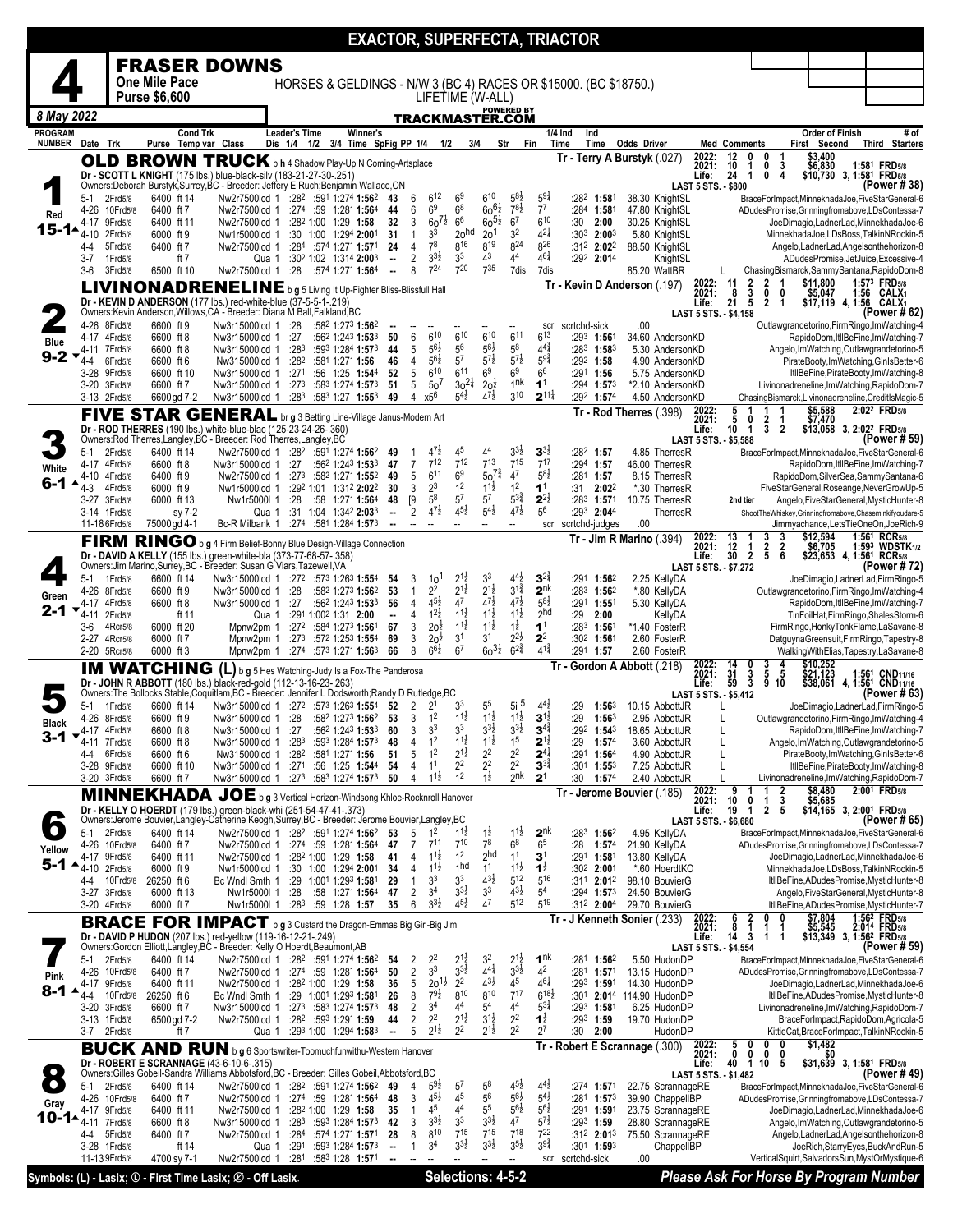|                                 |                     |                              |                                                                                                                                                                         |                                  |                                 |     |                                                                                  |                      |                                                                    |                                                                             | <b>EXACTOR, PICK 5, TRIACTOR</b>           |                                            |                                           |                     |                                         |                                                     |                         |                                                             |                                                                                                   |                                                                                       |                                            |
|---------------------------------|---------------------|------------------------------|-------------------------------------------------------------------------------------------------------------------------------------------------------------------------|----------------------------------|---------------------------------|-----|----------------------------------------------------------------------------------|----------------------|--------------------------------------------------------------------|-----------------------------------------------------------------------------|--------------------------------------------|--------------------------------------------|-------------------------------------------|---------------------|-----------------------------------------|-----------------------------------------------------|-------------------------|-------------------------------------------------------------|---------------------------------------------------------------------------------------------------|---------------------------------------------------------------------------------------|--------------------------------------------|
|                                 |                     |                              | <b>FRASER DOWNS</b>                                                                                                                                                     |                                  |                                 |     |                                                                                  |                      |                                                                    |                                                                             |                                            |                                            |                                           |                     |                                         |                                                     |                         |                                                             |                                                                                                   |                                                                                       |                                            |
|                                 |                     |                              | <b>One Mile Pace</b>                                                                                                                                                    |                                  |                                 |     | HORSES & GELDINGS - N/W 5 (BC 6) RACES OR \$30000. (BC \$37500.)                 |                      |                                                                    |                                                                             |                                            |                                            |                                           |                     |                                         |                                                     |                         |                                                             |                                                                                                   |                                                                                       |                                            |
|                                 |                     |                              | Purse \$7,200                                                                                                                                                           |                                  |                                 |     |                                                                                  |                      |                                                                    |                                                                             | LIFETIME (W-ALL)                           |                                            |                                           |                     |                                         |                                                     |                         |                                                             |                                                                                                   |                                                                                       |                                            |
| 8 May 2022                      |                     |                              |                                                                                                                                                                         |                                  |                                 |     |                                                                                  |                      |                                                                    |                                                                             | TRACKMASTER.COM                            | <b>POWERED BY</b>                          |                                           |                     |                                         |                                                     |                         |                                                             |                                                                                                   |                                                                                       |                                            |
| <b>PROGRAM</b><br><b>NUMBER</b> | Date Trk            |                              | <b>Cond Trk</b><br>Purse Temp var Class                                                                                                                                 |                                  | <b>Leader's Time</b><br>Dis 1/4 | 1/2 | <b>Winner's</b><br>3/4 Time SpFig PP 1/4 1/2                                     |                      |                                                                    |                                                                             | 3/4                                        | Str                                        | $1/4$ Ind<br>Fin<br>Time                  | Ind                 | Time                                    | <b>Odds Driver</b>                                  |                         | <b>Med Comments</b>                                         | <b>Order of Finish</b><br>First Second                                                            |                                                                                       | # of<br>Third Starters                     |
|                                 |                     |                              | <b>SAM THE CAT</b> (L) b g 4 Sportswriter-Cats Meow-Goliath Bayama                                                                                                      |                                  |                                 |     |                                                                                  |                      |                                                                    |                                                                             |                                            |                                            |                                           |                     |                                         | $Tr - Jim R$ Marino (.394)                          | 2022:<br>2021:          | $\frac{16}{19}$<br>$\frac{2}{4}$<br>$\frac{2}{1}$<br>3      | \$15,048<br>\$21,844                                                                              |                                                                                       | 1:551 FRD5/8<br>1:552 FRD5/8               |
|                                 |                     |                              | Dr - DAVID A KELLY (155 lbs.) green-white-bla (373-77-68-57-.358)<br>Owners: J J J Stables, Prince George, BC - Breeder: J J J Stables, Prince George, BC               |                                  |                                 |     |                                                                                  |                      |                                                                    |                                                                             |                                            |                                            |                                           |                     |                                         |                                                     | Life:                   | 40<br>5<br>6<br>6                                           |                                                                                                   | \$55,692 4, 1:55 <sup>1</sup> FRD5/8                                                  |                                            |
|                                 | 5-1                 | 9Frd5/8                      | 7200 ft 14                                                                                                                                                              | Nw5r30000lcd 1                   | :28                             |     | :582 1:263 1:55                                                                  | 54                   | $4^{4}$<br>4                                                       | $4^{5}\frac{1}{2}$                                                          | 66                                         | 5 <sup>6</sup>                             | $5^{6}$                                   | :282                | 1:561                                   | *2.10 KellyDA                                       |                         | LAST 5 STS. - \$5,760                                       | RapidoDom, Chasing Bismarck, Ynotthishos-6                                                        |                                                                                       | (Power #48)                                |
| Red                             | 4-26<br>4-17        | 4Frd5/8<br>6Frd5/8           | 7200 ft 11<br>7200 ft 8                                                                                                                                                 | Nw5r30000lcd 1<br>Nw5r30000lcd 1 | :271                            |     | $:272$ :58 1:262 1:552<br>:563 1:244 1:534                                       | 59<br>60             | 5<br>$11\frac{1}{2}$<br>$5^8$<br>5                                 | $11\frac{1}{2}$<br>$5^7$                                                    | $11\frac{1}{2}$<br>$5^4$                   | $11\frac{1}{2}$<br>5 <sup>4</sup>          | 1 <sup>1</sup><br>$5^{2}$                 | :29                 | 1:552<br>$:283$ 1:541                   | 17.65 KellyDA<br>6.40 KellvDA                       |                         | L                                                           | IntelligentAm, Chasing Bismarck, JustARocketMan-5                                                 |                                                                                       | SamTheCat, Ynotthishos, JoeRich-7          |
| 4-1                             | 4-10                | 5Frd5/8                      | 7200 ft 9                                                                                                                                                               | Nw5r30000lcd 1                   | :272                            |     | :563 1:244 1:532                                                                 | 63                   | 56<br>4                                                            | $56\frac{1}{2}$                                                             | 5 <sup>3</sup>                             | 3 <sup>3</sup>                             | $4^{4}$                                   |                     | :284 1:541                              | 8.30 KellyDA                                        |                         | L                                                           | LoadedDragon, Ynotthishos, ChasingBismarck-6                                                      |                                                                                       |                                            |
|                                 | $4 - 3$<br>$3 - 27$ | 5Frd5/8<br>2Frd5/8           | 7200 ft 9<br>7200 ft 13                                                                                                                                                 | Nw5r30000lcd 1<br>Nw5r32500lcd 1 | :271<br>:281                    |     | :572 1:26 1:551<br>:58 1:26 <sup>3</sup> 1:544                                   | 55<br>54             | 2<br>3i<br>4                                                       | $2\frac{1}{2}$<br>3 <sup>3</sup><br>$4^{4}$ <sub>2</sub><br>40 <sup>5</sup> | 6 <sup>5</sup><br>$40^{3}$                 | $69\frac{1}{2}$<br>$4^{4}$ <sub>2</sub>    | $3^{10\frac{3}{4}}$<br>$4^{6}\frac{1}{2}$ | $:284$ 1:56         | :30 <sup>2</sup> 1:57 <sup>2</sup>      | 7.55 KellyDA<br>8.30 KellyDA                        |                         | L<br>L                                                      | LoadedDragon, ChasingBismarck, SamTheCat-7<br>ImaMomasBoy, JoltinJoe, LoadedDragon-5              |                                                                                       |                                            |
|                                 | $3 - 21$            | 8Frd5/8                      | 7200 gd 7-1                                                                                                                                                             | Nw5r30000lcd 1                   | :28                             |     | :56 1:241 1:551                                                                  | 41                   | $\overline{7}$<br>814                                              | 819                                                                         | 822                                        | 716                                        | 719                                       | :302 1:59           |                                         | 28.60 WattBR                                        |                         |                                                             | HapunaBeach, ChasingBismarck, LoadedDragon-8                                                      |                                                                                       |                                            |
|                                 | 3-6                 | 3-13 7Frd5/8<br>5Frd5/8      | 7200 gd 7-1<br>7200 ft 10                                                                                                                                               | Nw5r30000lcd 1<br>Nw5r30000lcd 1 | :273                            |     | :572 1:26 1:55<br>$:273$ $:574$ 1:26 <sup>2</sup> 1:543                          | 58<br>58             | 45<br>5<br>$2^{1\frac{1}{2}}$<br>$\overline{c}$                    | 45<br>$2^{1\frac{1}{2}}$                                                    | $5^{3}\frac{3}{4}$<br>$3^{1\frac{1}{2}}$   | $4^{4}$ <sub>2</sub><br>$2^{1\frac{1}{2}}$ | $4^{51}$<br>$4^{3}\frac{1}{4}$            | $:29^1$ 1:56        | :283 1:551                              | 10.35 KellyDA<br>5.50 KellyDA                       |                         | L<br>L                                                      | JustARocketMan, HelterSkelter, LoadedDragon-6<br>HelterSkelter, BayStreetBuddy, LoadedDragon-7    |                                                                                       |                                            |
|                                 | $2 - 20$            | 4Frd5/8                      | 56250 ft 7                                                                                                                                                              | Keith Linton 1                   |                                 |     | $:264$ $:551$ 1:231 1:512                                                        | 68                   | 812<br>$\overline{7}$                                              | 811                                                                         | $7^{8}\frac{1}{2}$                         | 6 <sup>11</sup>                            | $6^{12\frac{3}{4}}$                       | $:29^1$ 1:54        |                                         | 42.90 KellyDA                                       |                         | L                                                           | SunshineBoy, Kootenay Santanna, Helter Skelter-8                                                  |                                                                                       |                                            |
|                                 |                     |                              | YNOTTHISHOS (L) b g 4 Domitian Hanover-Breezin on Bye-Modern Art                                                                                                        |                                  |                                 |     |                                                                                  |                      |                                                                    |                                                                             |                                            |                                            |                                           |                     |                                         | Tr - Richard D Lancaster (.264)                     | 2022:<br>2021:          | 16<br>3<br>$\frac{3}{2}$<br>$\frac{24}{47}$<br>0<br>4       | \$25,641<br>\$12,356                                                                              |                                                                                       | 1:553 FRD <sub>5/8</sub><br>1:584 FRD5/8 Q |
|                                 |                     |                              | Dr - JOHN TM VUKELICH (192 lbs.) black-white (88-10-8-17-.228)<br>Owners:Ray Soh,Surrey-Leslie Godlien-Richard Lancaster,Langley,BC - Breeder: Jeffery R Waltenburgh,BC |                                  |                                 |     |                                                                                  |                      |                                                                    |                                                                             |                                            |                                            |                                           |                     |                                         |                                                     | Life:                   | 4<br>9<br>LAST 5 STS. - \$5,040                             |                                                                                                   | \$46,097 4, 1:55 <sup>3</sup> FRD5/8                                                  | (Power # 59)                               |
|                                 | 5-1                 | 9Frd5/8                      | 7200 ft 14                                                                                                                                                              | Nw5r30000lcd 1                   | :28                             |     | :582 1:263 1:55                                                                  | 55                   | 3 <sup>3</sup><br>1                                                | 3 <sup>4</sup>                                                              | 44                                         | 45<br>$2^{1\frac{1}{2}}$                   | 3 <sup>5</sup>                            | :283                | 1:56                                    | 5.60 VukelichJT                                     |                         | L                                                           | RapidoDom, Chasing Bismarck, Ynotthishos-6                                                        |                                                                                       |                                            |
| Blue                            | 4-26<br>4-17        | 4Frd5/8<br>6Frd5/8           | 7200 ft 11<br>7200 ft 8                                                                                                                                                 | Nw5r30000lcd 1<br>Nw5r30000lcd 1 | :272<br>:271                    |     | :58 1:26 <sup>2</sup> 1:55 <sup>2</sup><br>:563 1:244 1:534                      | 58<br>63             | 2<br>$2^{1\frac{1}{2}}$<br>$1^{11}$<br>3                           | $2^{1\frac{1}{2}}$<br>1 <sup>2</sup>                                        | $2^{1\frac{1}{2}}$<br>1 <sup>nk</sup>      | 1 <sub>hd</sub>                            | 2 <sup>1</sup><br>$4\frac{1}{2}$          | :29<br>:29          | $1:55^{3}$<br>1:53 <sup>4</sup>         | 13.95 VukelichJT<br>4.60 VukelichJT                 |                         |                                                             | IntelligentAm, Chasing Bismarck, JustARocketMan-5                                                 |                                                                                       | SamTheCat, Ynotthishos, JoeRich-7          |
| 5-1                             | 4-10                | 5Frd5/8                      | 7200 ft 9                                                                                                                                                               | Nw5r30000lcd 1<br>Nw5r30000lcd 1 | :272                            |     | :563 1:244 1:532                                                                 | 66                   | 1 <sup>1</sup><br>3                                                | 21ż<br>$20^{11}$<br>$2^{1\frac{1}{2}}$                                      | $3^{1\frac{1}{2}}$<br>5 <sup>4</sup>       | $2^{1\frac{1}{2}}$<br>$5^9$                | $2^{2\frac{1}{2}}$<br>$6^{17}$            |                     | :284 1:534                              | 60.20 VukelichJT                                    |                         | L<br>L                                                      | LoadedDragon, Ynotthishos, ChasingBismarck-6                                                      |                                                                                       |                                            |
|                                 | 4-3<br>$3-27$       | 5Frd5/8<br>8Frd5/8           | 7200 ft 9<br>22500 ft 14                                                                                                                                                | Nw40000I 1                       | :271<br>:26 <sup>3</sup>        |     | :572 1:26 1:551<br>:553 1:241 1:533                                              | 48<br>62             | 4<br>$14^{51}$<br>4                                                | $4^{4}$ <sub>2</sub>                                                        | $5^{3\frac{1}{2}}$                         | $5^5\,$                                    | $*44\frac{1}{4}$ pl3                      |                     | $:314$ 1:583<br>:293 1:542              | 13.85 VukelichJT<br>6.15 VukelichJT                 |                         | L                                                           | LoadedDragon, ChasingBismarck, SamTheCat-7<br>ChasingBismarck, RapidoDom, HelterSkelter--7        |                                                                                       |                                            |
|                                 | 3-21                | 8Frd5/8<br>7Frd5/8           | 7200 gd 7-1                                                                                                                                                             | Nw5r30000lcd 1                   | :28                             |     | :56 1:241 1:551                                                                  | 55<br>56             | $5^{7\frac{1}{2}}$<br>4<br>6 <sup>9</sup><br>6                     | $5^{8}2$<br>$6^{7}\frac{1}{2}$                                              | $60^{51}$<br>6 <sup>5</sup>                | $5^5$<br>$6^{6}\frac{1}{2}$                | $4^{4^{3} }$<br>$66\frac{1}{4}$           | :31                 | 1:561<br>$:291$ 1:561                   | 16.95 VukelichJT<br>25.30 VukelichJT                |                         | L                                                           | HapunaBeach, ChasingBismarck, LoadedDragon-8                                                      |                                                                                       |                                            |
|                                 | $3 - 13$<br>3-6     | 1Frd5/8                      | 7200 gd 7-1<br>6600 ft 10                                                                                                                                               | Nw5r30000lcd 1<br>Nw3r15000lcd 1 | :273<br>:271                    |     | :572 1:26 1:55<br>$:57$ 1:26 <sup>2</sup> 1:55 <sup>3</sup>                      | 56                   | $11\frac{1}{2}$<br>2                                               | $1^{1\frac{1}{2}}$                                                          | $11\frac{1}{2}$                            | $11\frac{1}{2}$                            | $1^{1\frac{3}{4}}$                        |                     | :291 1:553                              | *.40 VukelichJT                                     |                         | L<br>L                                                      | JustARocketMan, HelterSkelter, LoadedDragon-6<br>Ynotthishos, CreditIsMagic, Livinonadreneline-5  |                                                                                       |                                            |
|                                 |                     | 2-20 4Frd5/8                 | 56250 ft 7                                                                                                                                                              | Keith Linton 1                   |                                 |     | $:264$ $:551$ 1:231 1:51 <sup>2</sup> 72                                         |                      | $5^{6}\frac{1}{2}$<br>$\overline{1}$                               | 5 <sup>6</sup>                                                              | $5^7$                                      | $5^{7\frac{3}{4}}$                         | $4^{8\frac{1}{4}}$                        |                     |                                         | :28 <sup>2</sup> 1:53 141.80 VukelichJT             |                         | L<br>15                                                     | SunshineBoy,KootenaySantanna,HelterSkelter-8<br>\$33,599                                          |                                                                                       | 1:533 FRD5/8                               |
|                                 |                     |                              | <b>CHASING BISMARCK (L)</b> br g 4 Mystery Chase-Cheyenne J-Youdontknowjack<br>Dr - J BRANDON CAMPBELL (165 lbs.) orange-white-bl (379-97-77-63-.424)                   |                                  |                                 |     |                                                                                  |                      |                                                                    |                                                                             |                                            |                                            |                                           |                     |                                         | Tr - Margaret S White (.323)                        | 2022:<br>2021:<br>Life: | 5<br>4<br>4<br>1<br>16<br>2<br>1<br>33<br>5<br>6<br>6       | \$12,463                                                                                          | \$46,662 4, 1:53 <sup>3</sup> FRD <sub>5/8</sub>                                      | 1:571 FRD5/8                               |
|                                 |                     |                              | Owners: Bryant Hibbs, Surrey, BC - Breeder: Bryant R Hibbs, Surrey, BC                                                                                                  |                                  |                                 |     |                                                                                  |                      |                                                                    |                                                                             |                                            |                                            |                                           |                     |                                         |                                                     |                         | LAST 5 STS. - \$6,264                                       |                                                                                                   |                                                                                       | (Power # 78)                               |
|                                 | 5-1<br>4-26         | 9Frd5/8<br>4Frd5/8           | 7200 ft 14<br>7200 ft 11                                                                                                                                                | Nw5r30000lcd 1<br>Nw5r30000lcd 1 | :28<br>$:27^2$                  |     | :582 1:263 1:55<br>$:58$ 1:26 <sup>2</sup> 1:55 <sup>2</sup>                     | 60<br>46             | 56<br>5<br>$69\frac{1}{2}$<br>3                                    | $5^{6}\frac{1}{2}$<br>$6^{14}$                                              | $20^{11}$<br>$60^{13}$                     | $2^{1\frac{1}{2}}$<br>$7^{14}$             | 2 <sup>hd</sup><br>$7^{13}$               | $:28^1$ 1:55<br>:29 | 1:58                                    | 5.55 CampbellJB<br>6.05 KnightSL                    |                         |                                                             | RapidoDom, Chasing Bismarck, Ynotthishos-6                                                        |                                                                                       | SamTheCat, Ynotthishos, JoeRich-7          |
| White<br>$8-5$ $\triangle$      | 4-17                | 6Frd5/8                      | 7200 ft 8                                                                                                                                                               | Nw5r30000lcd 1                   | :271                            |     | :563 1:244 1:534                                                                 | 63                   | 46<br>$\overline{c}$                                               | $4^{5}\frac{1}{2}$                                                          | $40^{21}$                                  | 4 <sup>2</sup>                             | 2 <sup>nk</sup>                           | :283                | 1:534                                   | *1.50 CampbellJB                                    |                         | L                                                           | IntelligentAm, Chasing Bismarck, JustARocketMan-5                                                 |                                                                                       |                                            |
|                                 | 4-10<br>4-3         | 5Frd5/8<br>5Frd5/8           | 7200 ft 9<br>7200 ft 9                                                                                                                                                  | Nw5r30000lcd 1<br>Nw5r30000lcd 1 | :271                            |     | :272 :563 1:244 1:532<br>:572 1:26 1:551                                         | 65<br>65             | 44<br>2<br>$7^{10}$<br>$\overline{7}$                              | $4^{4}\frac{1}{2}$<br>60'                                                   | 4 <sup>o</sup><br>$300^{21}$               | 5 <sup>4</sup><br>$2^{1\frac{1}{2}}$       | $3^{3}$<br>$2^{nk}$                       | :284 1:54           | $:284$ 1:551                            | *.65 CampbellJB<br>*1.30 CampbellJB                 |                         | L<br>L                                                      | LoadedDragon, Ynotthishos, ChasingBismarck-6<br>LoadedDragon, ChasingBismarck, SamTheCat-7        |                                                                                       |                                            |
|                                 | $3-27$              | 8Frd5/8                      | 22500 ft 14                                                                                                                                                             | Nw40000I 1                       | :263                            |     | :553 1:241 1:533                                                                 | 66                   | $6^{10}$<br>5                                                      | $6^7\,$                                                                     | 40 <sup>1</sup>                            | $4^{21}$                                   | 1 <sup>1</sup>                            | :29                 | 1:53 <sup>3</sup>                       | *1.65 CampbellJB                                    |                         | L                                                           | ChasingBismarck, RapidoDom, HelterSkelter--7                                                      |                                                                                       |                                            |
|                                 | $3 - 21$            | 8Frd5/8<br>3-13 2Frd5/8      | 7200 gd 7-1<br>6600 gd 7-2                                                                                                                                              | Nw5r30000lcd 1<br>Nw3r15000lcd 1 | :28<br>:283                     |     | :56 1:241 1:551<br>:583 1:27 1:553                                               | 59<br>60             | 6 <sup>9</sup><br>5<br>4 <sup>4</sup><br>5                         | 610<br>$4^{2}\frac{1}{2}$                                                   | 5 <sup>5</sup><br>1 <sup>5</sup>           | $4^{2}\frac{1}{2}$<br>1 <sup>9</sup>       | $2\frac{1}{2}$<br>$1^{11}$                | :30<br>:283         | 1:551<br>$1:55^{3}$                     | 3.05 CampbellJB<br>*.65 CampbellJB                  |                         | L<br>L                                                      | HapunaBeach, ChasingBismarck, LoadedDragon-8<br>ChasingBismarck,Livinonadreneline,CreditIsMagic-5 |                                                                                       |                                            |
|                                 | 3-6                 | 3Frd5/8                      | 6500 ft 10                                                                                                                                                              | Nw2r7500lcd 1                    | :28                             |     | :574 1:271 1:564                                                                 | 49                   | 6                                                                  | $11\frac{1}{2}$<br>1 <sub>0</sub> hd                                        | $1\frac{1}{2}$                             | $11\frac{1}{2}$                            | 1 <sup>1</sup>                            | :293                | 1:564                                   | 1.50 CampbellJB                                     |                         | Г                                                           | ChasingBismarck,SammySantana,RapidoDom-8                                                          |                                                                                       |                                            |
|                                 |                     | 2-21 5Frd5/8                 | 6500 ft 5                                                                                                                                                               | Nw2r7500lcd 1                    | :271                            |     | :582 1:273 1:58                                                                  | 52                   | $4^{8}\frac{1}{2}$<br>$\overline{7}$                               | $4^{4}$ <sub>2</sub>                                                        | 20 <sup>1</sup>                            | 2 <sup>1</sup>                             | 1 <sup>hd</sup>                           | :301                | 1:58                                    | 8.65 GiesbrechtP<br>Tr - Richard D Lancaster (.264) | 2022:                   | L<br>16<br>2<br>3                                           | ChasingBismarck,Livinonadreneline,AllThis-8<br>\$14,589                                           |                                                                                       | 1:55 FRD <sub>5/8</sub>                    |
|                                 |                     |                              | JUST A ROCKET MAN (L) b g 4 Hes Watching-Justanother Day-Royal Mattjesty                                                                                                |                                  |                                 |     |                                                                                  |                      |                                                                    |                                                                             |                                            |                                            |                                           |                     |                                         |                                                     | 2021:<br>Life:          | $\frac{27}{43}$<br>4<br>$\frac{2}{3}$<br>$\frac{2}{5}$<br>6 |                                                                                                   | \$27,848 1:56 FRD5/8<br>\$42,437 4, 1:55 FRD5/8                                       |                                            |
|                                 |                     |                              | Dr - RICHARD D LANCASTER (168 lbs.) burgundy-grey (69-9-11-10-.267)<br>Owners:Leslie Godlien-Richard Lancaster,Langley,BC - Breeder: Mate Hecimovic,Surrey,BC           |                                  |                                 |     |                                                                                  |                      |                                                                    |                                                                             | 33                                         | 3 <sup>4</sup>                             | 661                                       |                     |                                         |                                                     |                         | LAST 5 STS. - \$1,584                                       |                                                                                                   |                                                                                       | (Power # 52)                               |
| Green                           | 5-1<br>4-26         | 9Frd5/8<br>4Frd5/8           | 7200 ft 14<br>7200 ft 11                                                                                                                                                | Nw5r30000lcd 1<br>Nw5r30000lcd 1 | :28<br>:272                     |     | :582 1:263 1:55<br>$:58$ 1:26 <sup>2</sup> 1:55 <sup>2</sup>                     | 54<br>50             | $2^{1}$<br>3<br>$\overline{7}$                                     | 22<br>$70^{10}$<br>$7^{16}$                                                 | $7^{14}$                                   | $6^{12}$                                   | $6^{8}\frac{3}{4}$                        | :28                 | :291 1:562<br>1:57 <sup>1</sup>         | 4.60 LancasterRD<br>43.00 LancasterRD               |                         | L                                                           | RapidoDom, Chasing Bismarck, Ynotthishos-6                                                        |                                                                                       | SamTheCat, Ynotthishos, JoeRich-7          |
| $6 - 1$                         | ◢                   | 4-17 6Frd5/8                 | 7200 ft 8                                                                                                                                                               | Nw5r30000lcd 1                   | :271                            |     | :563 1:244 1:534                                                                 | 62                   | $2^{1\frac{1}{2}}$<br>$\overline{1}$<br>$6^{7}z$<br>- 6            | $2^2$<br>$6^8$                                                              | $3^{1\frac{3}{4}}$<br>$6^{4\frac{1}{2}}$   | $3^{1\frac{3}{4}}$<br>6 <sup>5</sup>       | 3 <sup>nk</sup><br>5 <sup>5</sup>         |                     | $:283$ 1:534                            | 5.60 LancasterRD                                    |                         | L                                                           | IntelligentAm, ChasingBismarck, JustARocketMan-5                                                  |                                                                                       |                                            |
|                                 | 4-3                 | 1-10 5Frd5/8<br>5Frd5/8      | 7200 ft 9<br>7200 ft 9                                                                                                                                                  | Nw5r30000lcd 1<br>Nw5r30000lcd 1 | :27 <sup>2</sup><br>:271        |     | :563 1:244 <b>1:53</b> 2<br>:572 1:26 1:551                                      | 61<br>50             | $5^6$<br>5                                                         | 5 <sup>6</sup>                                                              | $40^{31}$                                  | $4^8$                                      | $5^{15}$                                  | :284                | 1:542<br>$:313$ 1:581                   | 59.10 LancasterRD<br>6.70 LancasterRD               |                         | L                                                           | LoadedDragon, Ynotthishos, ChasingBismarck-6<br>LoadedDragon, ChasingBismarck, SamTheCat-7        |                                                                                       |                                            |
|                                 | 3-27                | 8Frd5/8                      | 22500 ft 14                                                                                                                                                             | Nw40000I 1<br>Nw5r30000lcd 1     | :263                            |     | :553 1:241 1:533                                                                 | 61                   | $1^{1}\frac{1}{2}$<br>3<br>$2^{1\frac{1}{2}}$                      | $2^{1\frac{1}{2}}$<br>$10^{11}$                                             | $3^{1\frac{1}{2}}$<br>$2^{2}\frac{1}{2}$   | 3 <sup>2</sup><br>2 <sup>nk</sup>          | $5^{5}$<br>$5^8$                          |                     | :301 1:543<br>$:32^1$ 1:56 <sup>4</sup> | 3.45 AbbottJR                                       |                         | L                                                           | ChasingBismarck, RapidoDom, HelterSkelter--7<br>HapunaBeach, ChasingBismarck, LoadedDragon-8      |                                                                                       |                                            |
|                                 | 3-21                | 8Frd5/8<br>3-13 7Frd5/8      | 7200 gd 7-1<br>7200 gd 7-1                                                                                                                                              | Nw5r30000lcd 1                   | :28<br>:273                     |     | :56 1:241 1:551<br>:572 1:26 1:55                                                | 52<br>63             | [9<br>$2^{1\frac{1}{2}}$<br>1                                      | $2^{1\frac{1}{2}}$                                                          | $3^{1\frac{3}{4}}$                         | $3^{11}$                                   | $1^{\frac{3}{4}}$                         | $:283$ 1:55         |                                         | 7.20 AbbottJR<br>9.65 AbbottJR                      |                         | L 2nd tier<br>L                                             | JustARocketMan, HelterSkelter, LoadedDragon-6                                                     |                                                                                       |                                            |
|                                 | 3-6                 | 5Frd5/8<br>2-20 4Frd5/8      | 7200 ft 10<br>56250 ft 7                                                                                                                                                | Nw5r30000lcd 1<br>Keith Linton 1 |                                 |     | $:273$ $:574$ 1:26 <sup>2</sup> 1:54 <sup>3</sup> 54<br>:264 :551 1:231 1:512 68 |                      | $7^{10}$<br>$\overline{7}$<br>$2^{1\frac{1}{2}}$<br>$\overline{2}$ | $7^{9}\frac{1}{2}$<br>$2^{1\frac{1}{2}}$                                    | $7^{6}\frac{1}{2}$<br>$3^{4}$ <sub>2</sub> | 6 <sup>7</sup><br>$4^{7}\frac{1}{2}$       | 6 <sup>7</sup><br>$7^{13}\frac{1}{2}$     | $:28^2$ 1:56<br>:30 |                                         | 21.10 LancasterRD<br>1:54 123.35 AbbottJR           |                         | L<br>L                                                      | HelterSkelter, BayStreetBuddy, LoadedDragon-7<br>SunshineBoy, Kootenay Santanna, Helter Skelter-8 |                                                                                       |                                            |
|                                 |                     |                              | RAPIDO DOM b h 4 Domitian Hanover-Erasable Art-Artsplace                                                                                                                |                                  |                                 |     |                                                                                  |                      |                                                                    |                                                                             |                                            |                                            |                                           |                     |                                         | Tr - Robert E Scrannage (.300)                      | 2022:<br>2021:          | $\frac{8}{5}$<br>3                                          |                                                                                                   |                                                                                       |                                            |
|                                 |                     |                              | Dr - ROBERT E SCRANNAGE (43-6-10-6-.315)                                                                                                                                |                                  |                                 |     |                                                                                  |                      |                                                                    |                                                                             |                                            |                                            |                                           |                     |                                         |                                                     | Life:                   | 1<br>0<br><b>21</b><br>5<br>3<br>-6                         |                                                                                                   | \$19,282 1:53 <sup>3</sup> FRD5/8<br>\$5,570 1:562 FRD5/8<br>\$37,832 4, 1:533 FRD5/8 |                                            |
|                                 | 5-1                 | 9Frd5/8                      | Owners:Gilles Gobeil-Sandra Williams,Abbotsford,BC - Breeder: Gilles Gobeil;Sandra Williams,BC<br>7200 ft 14                                                            | Nw5r30000lcd 1                   | :28                             |     | :582 1:263 1:55                                                                  | 61                   | 2<br>$1^{11}$                                                      | $1^2$                                                                       | $1^{1\frac{1}{2}}$                         | $1^{1\frac{1}{2}}$                         | 1 <sup>hd</sup>                           | $:28^2$ 1:55        |                                         | 2.25 ScrannageRE                                    |                         | LAST 5 STS. - \$16,085                                      | RapidoDom, Chasing Bismarck, Ynotthishos-6                                                        |                                                                                       | (Power # 88)                               |
| <b>Black</b>                    |                     | 4-26 4Frd5/8                 | 7200 ft 11                                                                                                                                                              | Nw5r30000lcd 1                   |                                 |     | $:27^2$ :58 1:26 <sup>2</sup> 1:55 <sup>2</sup> 49                               |                      | 6                                                                  | $5^{12}$<br>$50^8$                                                          | $50^{12}$                                  | $5^{12}$                                   | $5^{8}$                                   |                     | $:28^2$ 1:571                           | 9.10 ScrannageRE                                    |                         |                                                             |                                                                                                   |                                                                                       | SamTheCat, Ynotthishos, JoeRich-7          |
| $9 - 5$                         |                     | 4-17 4Frd5/8<br>4-10 4Frd5/8 | 6600 ft 8<br>6400 ft 9                                                                                                                                                  | Nw3r15000lcd 1<br>Nw2r7500lcd 1  | :27                             |     | :562 1:243 1:533<br>:273 :582 1:271 1:552 57                                     | 64                   | 5<br>$1^{11}$<br>$11\frac{1}{2}$<br>6                              | $1^{1\frac{1}{2}}$<br>$11\frac{1}{2}$                                       | $1^{1\frac{1}{2}}$<br>1 <sup>2</sup>       | $1^{1\frac{1}{2}}$<br>1 <sup>2</sup>       | $1^{\frac{3}{4}}$<br>$1^{4}$              | :29                 | 1:53 <sup>3</sup><br>$:281$ 1:552       | 1.60 ScrannageRE<br>*1.60 ScrannageRE               |                         |                                                             | RapidoDom, SilverSea, Sammy Santana-6                                                             |                                                                                       | RapidoDom, ItllBeFine, ImWatching-7        |
|                                 |                     | 3-27 8Frd5/8                 | 22500 ft 14                                                                                                                                                             | Nw40000I 1                       |                                 |     | $:26^3$ $:55^3$ 1:24 <sup>1</sup> 1:53 <sup>3</sup>                              | 66                   | $2^{1\frac{1}{2}}$<br>2                                            | 3 <sup>3</sup>                                                              | 2o <sup>nk</sup>                           | $2^{1\frac{1}{2}}$                         | 2 <sup>1</sup>                            |                     | :293 1:534                              | 26.00 ScrannageRE                                   |                         |                                                             | ChasingBismarck, RapidoDom, HelterSkelter--7                                                      |                                                                                       |                                            |
|                                 |                     | 3-20 3Frd5/8<br>3-13 1Frd5/8 | 6600 ft 7<br>6500 gd 7-2                                                                                                                                                | Nw3r15000lcd 1<br>Nw2r7500lcd 1  |                                 |     | $:273$ $:583$ 1:274 1:573<br>$:28^2$ :59 <sup>3</sup> 1:29 <sup>1</sup> 1:59     | 50<br>43             | 3<br>$2^{1\frac{1}{2}}$<br>1 <sup>2</sup><br>5                     | 2 <sup>2</sup><br>$1^{1\frac{1}{2}}$                                        | 32<br>1 <sup>1</sup>                       | $3^{2}$<br>1 <sup>2</sup>                  | $3^{1}$<br>$2^{\frac{1}{2}}$              |                     | :293 1:574<br>:294 1:59                 | 2.30 ScrannageRE<br>1.35 ScrannageRE                |                         |                                                             | Livinonadreneline, ImWatching, RapidoDom-7<br>BraceForImpact,RapidoDom,Agricola-5                 |                                                                                       |                                            |
|                                 | 3-6                 | 3Frd5/8                      | 6500 ft 10                                                                                                                                                              | Nw2r7500lcd 1                    | :28                             |     | :574 1:271 1:564                                                                 | 49                   | 2 <sub>hd</sub><br>4                                               | $2^{1\frac{1}{2}}$                                                          | $2o\overline{z}$<br>1 <sup>2</sup>         | $3^{1\frac{3}{4}}$                         | $3^{1}$                                   | :294 1:57           |                                         | 10.60 ScrannageRE                                   |                         |                                                             | ChasingBismarck,SammySantana,RapidoDom-8                                                          |                                                                                       |                                            |
|                                 |                     | 2-21 1Frd5/8<br>11-4 4Frd5/8 | ft 5<br>15000gd 12-1                                                                                                                                                    | Bc-R Murphy 1                    | Qua 1                           |     | :282 1:00 1:294 1:591<br>$:274$ :57 1:254 1:54 <sup>2</sup> 40                   | $\ddot{\phantom{a}}$ | $1^{1}\frac{1}{2}$<br>4<br>2 <sup>2</sup><br>$\mathbf{1}$          | $1^{1\frac{1}{2}}$<br>$2^{2}\frac{1}{2}$                                    | $5^7$                                      | $1^{1\frac{1}{2}}$<br>$6^{13}$             | $2^{1}$<br>$6^{24}$                       |                     | :293 1:592<br>:32 $1:591$               | ScrannageRE<br>84.90 ScrannageRE                    |                         |                                                             | ItllBeFine, RapidoDom, MinnekhadaJoe-4<br>KootenaySantanna,HapunaBeach,CodenameCigarBox--6        |                                                                                       |                                            |
|                                 |                     |                              | Symbols: (L) - Lasix; (D - First Time Lasix; Ø - Off Lasix.                                                                                                             |                                  |                                 |     |                                                                                  |                      |                                                                    |                                                                             | Selections: 3-5-1                          |                                            |                                           |                     |                                         |                                                     |                         | <b>Please Ask For Horse By Program Number</b>               |                                                                                                   |                                                                                       |                                            |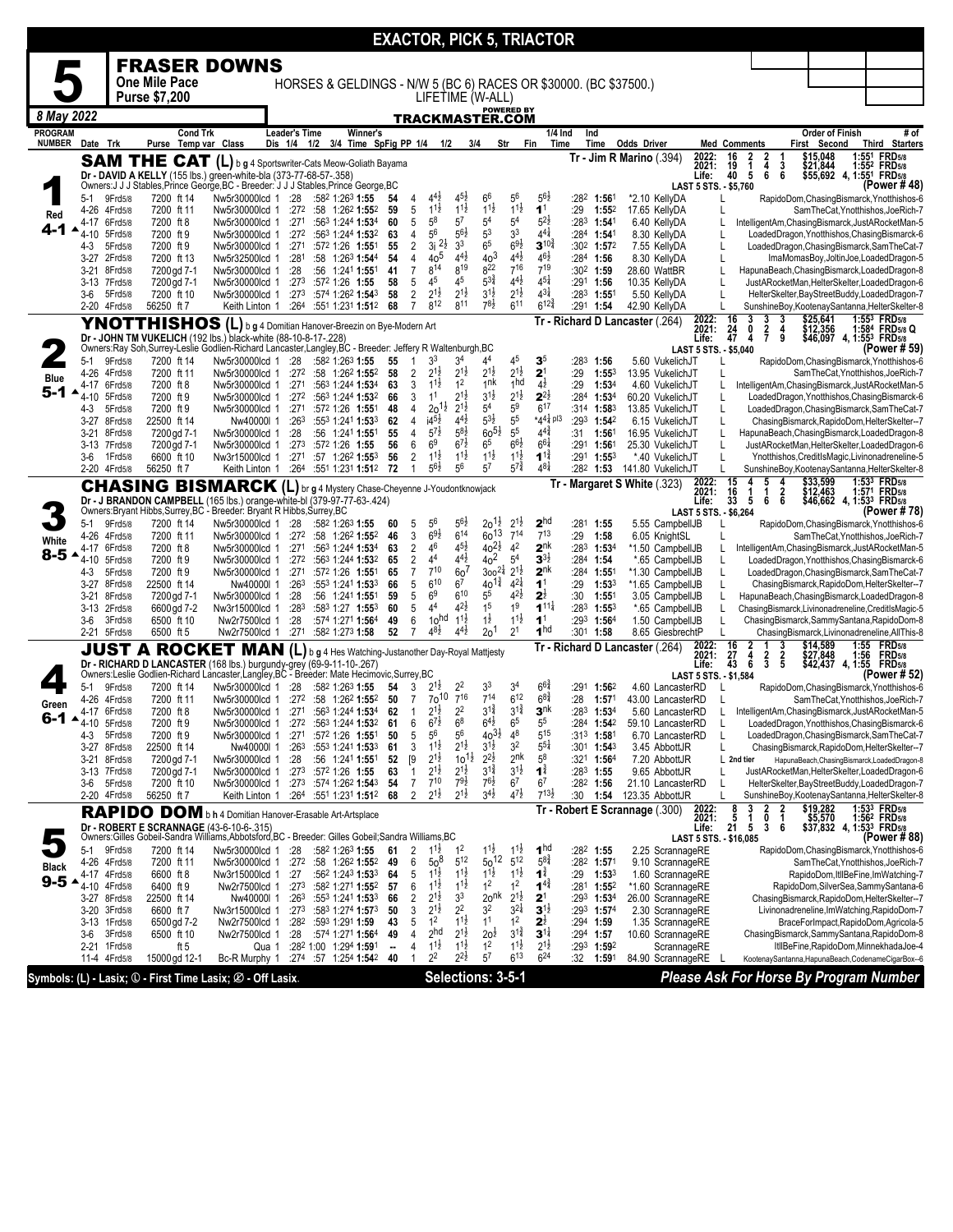|                                 |                                 |                    |                                         |                                                                                                                                                                            |                                     |                                                            |                                                          |                          |                   |                                       |                                      |                                      |                                      |                                          | <b>EXACTOR, TRIACTOR, WIN FOUR</b>                                   |                                              |                                                                                   |                                                                                             |                                                |                                        |
|---------------------------------|---------------------------------|--------------------|-----------------------------------------|----------------------------------------------------------------------------------------------------------------------------------------------------------------------------|-------------------------------------|------------------------------------------------------------|----------------------------------------------------------|--------------------------|-------------------|---------------------------------------|--------------------------------------|--------------------------------------|--------------------------------------|------------------------------------------|----------------------------------------------------------------------|----------------------------------------------|-----------------------------------------------------------------------------------|---------------------------------------------------------------------------------------------|------------------------------------------------|----------------------------------------|
|                                 |                                 |                    |                                         | <b>FRASER DOWNS</b>                                                                                                                                                        |                                     |                                                            |                                                          |                          |                   |                                       |                                      |                                      |                                      |                                          |                                                                      |                                              |                                                                                   |                                                                                             |                                                |                                        |
|                                 |                                 |                    | One Mile Pace                           |                                                                                                                                                                            |                                     |                                                            |                                                          |                          |                   |                                       |                                      |                                      |                                      |                                          | HORSES & GELDING - CLAIMING \$12000. (W-ALL) A.E. N/W \$3500. LAST   |                                              |                                                                                   |                                                                                             |                                                |                                        |
|                                 |                                 |                    | <b>Purse \$8,000</b>                    |                                                                                                                                                                            |                                     |                                                            |                                                          |                          |                   |                                       |                                      |                                      |                                      |                                          | 5 A.E. N/W 7 (BC 8) RACES OR \$44000. (BC \$55000.) LIFETIME (W-ALL) |                                              |                                                                                   |                                                                                             |                                                |                                        |
| 8 May 2022                      |                                 |                    |                                         |                                                                                                                                                                            |                                     |                                                            |                                                          |                          |                   |                                       |                                      | TRACKMASTER.COM                      | POWERED BY                           |                                          |                                                                      |                                              |                                                                                   |                                                                                             |                                                |                                        |
| <b>PROGRAM</b><br><b>NUMBER</b> | Date Trk                        |                    | <b>Cond Trk</b><br>Purse Temp var Class |                                                                                                                                                                            | <b>Leader's Time</b><br>Dis 1/4 1/2 |                                                            | Winner's<br>3/4 Time SpFig PP 1/4                        |                          |                   | 1/2                                   | 3/4                                  |                                      | Str<br>Fin                           |                                          | 1/4 Ind<br>Ind<br>Time<br>Time                                       | <b>Odds Driver</b>                           | <b>Med Comments</b>                                                               | Order of Finish<br>First Second                                                             |                                                | # of<br>Third Starters                 |
|                                 |                                 |                    |                                         | LOADED DRAGON (L) b g 4 Custard the Dragon-Notha Load-Shark Gesture                                                                                                        |                                     |                                                            |                                                          |                          |                   |                                       |                                      |                                      |                                      |                                          | Tr - Paul D Urquhart (.257)                                          | 2022:                                        | 6<br>13                                                                           | \$15,656<br>\$13,165                                                                        |                                                | 1:532 FRD5/8                           |
|                                 |                                 |                    |                                         | Dr - SCOTT L KNIGHT (175 lbs.) blue-black-silv (183-21-27-30-.251)                                                                                                         |                                     |                                                            |                                                          |                          |                   |                                       |                                      |                                      |                                      |                                          |                                                                      | 2021:<br>Life:                               | $\begin{array}{c} 2 \\ 2 \\ 6 \end{array}$<br>$\frac{12}{29}$<br>3<br>0<br>3<br>9 |                                                                                             | \$65,071 4, 1:532 FRD5/8                       | 1:55 FRD5/8                            |
|                                 | $5-1$                           | 6Frd5/8            | 8000 ft 14                              | Owners:Simone Urquhart,Surrey,BC - Breeder: Simone G Urquhart,Surrey,BC<br>Nw350015cd 1                                                                                    |                                     | $:27^2$ :574 1:253 1:541                                   |                                                          | 62                       | 2                 | 3 <sup>3</sup>                        | 3 <sup>3</sup>                       | 44                                   | 3 <sup>4</sup>                       | $\mathbf{2}^3$                           | :28 <sup>2</sup> 1:54 <sup>4</sup>                                   | 2.55 HoerdtKO                                | LAST 5 STS. - \$10,800<br>Machabyebaby, LoadedDragon, BadMoonHorizon-7<br>L       |                                                                                             |                                                | (Power #83)                            |
| Red                             | 4-26                            | 9Frd5/8            | 8000 ft 7                               | Nw350015cd 1                                                                                                                                                               | :281                                |                                                            | :583 1:27 1:553                                          | 57                       | $\mathbf{1}$      | $2^{1\frac{1}{2}}$                    | $2^{1\frac{1}{2}}$                   | 3 <sup>2</sup>                       | $3^{1\frac{3}{4}}$                   | 3 <sup>nk</sup>                          | :281 1:553                                                           | *1.05 HoerdtKO                               |                                                                                   | VerticalSquirt, MystOrMystique, LoadedDragon-6                                              |                                                |                                        |
| $9-5$                           | 4-17<br>4-10                    | 5Frd5/8<br>5Frd5/8 | 8000 ft 8<br>7200 ft 9                  | Nw350015cd 1<br>Nw5r30000lcd 1                                                                                                                                             | :27<br>:272                         |                                                            | $:57$ 1:25 1:53 <sup>3</sup><br>:563 1:244 1:532         | 63<br>67                 | 4<br>5            | $5^{6}$<br>$20^{\degree}$             | 5 <sup>7</sup><br>$1^{1\frac{1}{2}}$ | $50^{41}$<br>$1^{\frac{1}{2}}$       | $4^{2^{3}_{4}}$<br>$1^{11}$          | $4^{1\frac{1}{2}}$<br>$1^{2\frac{1}{2}}$ | :28<br>1:53 <sup>4</sup><br>$:28^3$ 1:53 <sup>2</sup>                | 2.35 HoerdtKO<br>1.50 HoerdtKO               | L<br>L                                                                            | VerticalSquirt,BuddyLight,HapunaBeach-6<br>LoadedDragon, Ynotthishos, ChasingBismarck-6     |                                                |                                        |
|                                 | 4-3                             | 5Frd5/8            | 7200 ft 9                               | Nw5r30000lcd 1                                                                                                                                                             | :271                                |                                                            | :572 1:26 1:551                                          | 64                       | 6                 | $4^{4}$                               | $4^{4}$                              | 10 <sup>2</sup>                      | $11\frac{1}{2}$                      | 1 <sup>nk</sup>                          | :291 1:551                                                           | 6.05 HoerdtKO                                | L                                                                                 | LoadedDragon, ChasingBismarck, SamTheCat-7                                                  |                                                |                                        |
|                                 | 3-27<br>$3 - 21$                | 2Frd5/8<br>8Frd5/8 | 7200 ft 13<br>7200 gd 7-1               | Nw5r32500lcd 1<br>Nw5r30000lcd 1                                                                                                                                           | :281<br>:28                         |                                                            | :58 $1:26^3$ 1:544<br>:56 1:241 1:551                    | 59<br>57                 | 3<br>$\mathbf{1}$ | 3 <sup>3</sup><br>$11\frac{1}{2}$     | 3 <sup>3</sup><br>$2^{1\frac{1}{2}}$ | 2 <sup>0</sup><br>$30^{23}$          | 2 <sup>1</sup><br>1 <sup>nk</sup>    | 3 <sup>2</sup><br>$3^{2\frac{1}{4}}$     | :28 <sup>2</sup> 1:551<br>$:30^4$ 1:553                              | 2.50 KnightSL<br>5.55 KnightSL               | L<br>L                                                                            | ImaMomasBoy, JoltinJoe, LoadedDragon-5<br>HapunaBeach, ChasingBismarck, LoadedDragon-8      |                                                |                                        |
|                                 | 3-13                            | 7Frd5/8            | 7200 gd 7-1                             | Nw5r30000lcd 1                                                                                                                                                             | :273                                | :572 1:26 1:55                                             |                                                          | 63                       | 2                 | 3 <sup>3</sup>                        | 3 <sup>3</sup>                       | $20^{11}$                            | 2 <sup>1</sup>                       | $3^{11}$                                 | :29<br>1:551                                                         | 10.40 KnightSL                               | L                                                                                 | JustARocketMan,HelterSkelter,LoadedDragon-6                                                 |                                                |                                        |
|                                 | 3-6                             | 5Frd5/8            | 7200 ft 10                              | Nw5r30000lcd 1                                                                                                                                                             | :27 <sup>3</sup>                    |                                                            | :574 1:262 1:543                                         | 57                       | $\mathbf{1}$      | 3 <sup>3</sup>                        | 3 <sup>3</sup>                       | $40^{21}$                            | 4 <sup>3</sup>                       | $3^{3\frac{1}{4}}$                       | $:28^2$ 1:551                                                        | 21.20 KnightSL                               | L                                                                                 | HelterSkelter, BayStreetBuddy, LoadedDragon-7                                               |                                                |                                        |
|                                 | 2-21                            | 3Frd5/8            | 7000 ft 5                               | Nw4-5rl-Hcp 1                                                                                                                                                              |                                     | :271 :583 1:263 1:56                                       |                                                          | 59                       | 3                 | $4^{4}\frac{1}{2}$                    | 45                                   | $30^{31}$                            | 2 <sup>4</sup>                       | $3^{3\frac{1}{4}}$                       | $:29^2$ 1:56 <sup>3</sup>                                            | 24.40 GiesbrechtP                            | $\mathsf{L}$<br>2<br>0                                                            | OutlawDukeWorthy,BayStreetBuddy,LoadedDragon-6<br>\$5,000                                   |                                                |                                        |
|                                 |                                 |                    | <b>BUDDYS HOPE</b>                      | (L) b g 12 Western Ideal-Diamond Mil-Cams Card Shark                                                                                                                       |                                     |                                                            |                                                          |                          |                   |                                       |                                      |                                      |                                      |                                          | Tr - Jerome Bouvier (.185)                                           |                                              | 2022: 14 0<br>2021: 23 4<br>Life: 277 44<br>4<br>$\overline{\mathbf{2}}$<br>38 34 | \$20,959 1:524 CALX1<br>\$279,503 4, 1:512 MOH7/8                                           |                                                |                                        |
|                                 |                                 |                    |                                         | Dr - JOHN R ABBOTT (180 lbs.) black-red-gold (112-13-16-23-.263)<br>Owners:Jerome Bouvier,Langley,BC - Breeder: Arthur Rudolph,FL;Rudolph Stables Inc,NY;Bernard G Owen,FL |                                     |                                                            |                                                          |                          |                   |                                       |                                      |                                      |                                      |                                          |                                                                      |                                              | LAST 5 STS. - \$1,280                                                             |                                                                                             |                                                | (Power # 45)                           |
|                                 | 5-1<br>4-26                     | 7Frd5/8<br>7Frd5/8 | 8000 ft 14<br>8000 ft 9                 | Nw350015cd 1 :272 :574 1:27 1:554<br>Nw3500I5cd 1                                                                                                                          | :264                                |                                                            | :56 1:244 1:534                                          | 52<br>61                 | 2<br>6            | 33<br>$7^8$                           | 33<br>$6^{7\frac{1}{2}}$             | 43}<br>60 <sup>4</sup>               | 5 <sup>4</sup><br>$6^{6}\frac{1}{2}$ | 65<br>6 <sup>5</sup>                     | :291 1:564<br>:291 1:544                                             | 36.50 AbbottJR<br>38.90 AbbottJR             | L                                                                                 | MachSilver, HapunaBeach, HelterSkelter-6<br>HapunaBeach,BadMoonHorizon,IntelligentAm-7      |                                                |                                        |
| <b>Blue</b>                     | 4-17                            | 7Frd5/8            | 8000 ft 8                               | Nw350015cd 1                                                                                                                                                               | :274                                |                                                            | :564 1:244 1:543                                         | 53                       | $\overline{7}$    | $7^{7}\frac{1}{2}$                    | 711                                  | 79                                   | $7^{8\frac{1}{2}}$                   | $76\frac{1}{4}$                          | :291 1:554                                                           | 13.15 KellyDA                                | HelterSkelter, Machabyebaby, OutlawDukeWorthy-7                                   |                                                                                             |                                                |                                        |
| $8 - 1$                         | 4-3                             | 3Frd5/8            | 8000 ft 9                               | Nw350015cd 1                                                                                                                                                               | :272                                |                                                            | :56 1:244 1:552                                          |                          |                   |                                       |                                      |                                      | Ξ.                                   | scr                                      | scrtchd-sick                                                         | .00                                          |                                                                                   | BuddyLight, HapunaBeach, OutlawDukeWorthy-8                                                 |                                                |                                        |
|                                 | $3-27$<br>$3 - 20$              | 4Frd5/8<br>6Frd5/8 | 8000 ft 14<br>8000 ft 6                 | Nw350015cd 1<br>Nw3500I5cd 1                                                                                                                                               | :273<br>:283                        | :583 1:262 1:55                                            | :573 1:26 1:542                                          | 59<br>60                 | 5<br>3            | 56<br>45                              | 56<br>$5^{51}$                       | 5 <sup>4</sup><br>$6^6$              | $5^{4}$<br>$4^{51}$                  | $4^{3}\frac{1}{4}$<br>4 <sup>5</sup>     | :281 1:55<br>:28 <sup>2</sup> 1:56                                   | 6.55 BouvierG<br>12.75 BouvierG              | L<br>Chazmichaelmichael, MystOrMystique, ImaMomasBoy-7                            | BuddyLight,OutlawDukeWorthy,BigBoyHill-5                                                    |                                                |                                        |
|                                 | 3-13                            | 8Frd5/8            | 8000 gd 7-1                             | Nw355015cd 1                                                                                                                                                               | :262                                |                                                            | :57 1:25 1:544                                           | 57                       | 5                 | $10^{11}$                             | 2 <sup>1</sup>                       | $3^{1\frac{3}{4}}$                   | $4^{41}$                             | $6^{7\frac{1}{2}}$                       | :304 1:56                                                            | 6.45 BouvierG                                | L                                                                                 | MystOrMystique, MachSilver, WinkNWin-6                                                      |                                                |                                        |
|                                 | 3-6                             | 7Frd5/8            | 9000 ft 10                              | Nw500015cd 1                                                                                                                                                               | :282                                | $:57$ 1:25 <sup>3</sup> 1:54                               | :574 1:26 <sup>2</sup> 1:54 <sup>3</sup>                 | 52                       | 8                 | 812<br>3 <sup>3</sup>                 | 813<br>3 <sup>3</sup>                | 87<br>$4^{3}\frac{1}{2}$             | 811<br>$5^{51}$                      | $8^{9\frac{1}{2}}$<br>$6^{51}$           | $:283$ 1:56 <sup>2</sup>                                             | 82.20 BouvierG                               |                                                                                   | KootenaySantanna,ImaDude,MachSteady-8                                                       |                                                |                                        |
|                                 | $2 - 20$<br>2-13 6Frd5/8        | 3Frd5/8            | 9000 ft 7<br>8000 ft 11                 | Nw8r55000lcd 1<br>Nw7r44000lcd 1                                                                                                                                           | :27<br>:26 <sup>4</sup>             | :552 1:241 1:53                                            |                                                          | 62<br>64                 | 1<br>6            | 6 <sup>6</sup>                        | $6^{6}\frac{1}{2}$                   | 6 <sup>4</sup>                       | 4 <sup>4</sup>                       | 4 <sup>2</sup>                           | $:284$ 1:55<br>:282 1:532                                            | 10.10 AbbottJR<br>6.50 KellyDA               | L                                                                                 | CenaltaExpress, ImaDude, MachSteady-6<br>KootenaySantanna,MachSilver,BuddyLight-6           |                                                |                                        |
| \$12,000                        |                                 |                    |                                         | MACHABYEBABY (L) b g 8 Mach Three-Major Delight-Art Major                                                                                                                  |                                     |                                                            |                                                          |                          |                   |                                       |                                      |                                      |                                      |                                          | Tr - Anna L Humphris (.567)                                          | 2022:<br>2021:                               | 13<br>8<br>1                                                                      | \$19,840                                                                                    |                                                | 1:541 FRD <sub>5/8</sub>               |
|                                 |                                 |                    |                                         | Dr - J BRANDON CAMPBELL (165 lbs.) orange-white-bl (379-97-77-63-.424)<br>Owners:Anna Humphris, Mission, BC - Breeder: Tara Hills Stud Ltd, ON                             |                                     |                                                            |                                                          |                          |                   |                                       |                                      |                                      |                                      |                                          |                                                                      | Life:                                        | 20<br>-1<br>$141$ $33$ $21$ $18$                                                  | \$25,403 1:52 <sup>3</sup> FRD5/8<br>\$146,845 4, 1:514 ACES5/8                             |                                                |                                        |
|                                 | $5 - 1$                         | 6Frd5/8            | 8000 ft 14                              | 12000clmcd 1                                                                                                                                                               |                                     | :272 :574 1:253 <b>1:54</b> 1                              |                                                          | 64                       | 1                 | $2^{1\frac{1}{2}}$                    | $1^{1\frac{1}{2}}$                   | 1 <sup>2</sup>                       | $1^{2}\frac{1}{2}$                   | 1 <sup>3</sup>                           | :283 1:541                                                           | *1.95 CampbellJB                             | LAST 5 STS. - \$10,400<br>Machabyebaby, LoadedDragon, BadMoonHorizon-7<br>L       |                                                                                             |                                                | (Power # 86)                           |
| White                           | 4-26                            | 9Frd5/8            | 8000 ft 7                               | 12000clmcd 1                                                                                                                                                               | :281                                |                                                            | :583 1:27 1:553                                          | 54                       | 6                 | 6 <sup>8</sup>                        | $6^{8}\frac{1}{2}$                   | 6 <sup>6</sup>                       | $5^{51}$                             | $5^{2^{3}_{4}}$                          | :28<br>1:56                                                          | 5.65 KnightSL                                |                                                                                   | VerticalSquirt, MystOrMystique, LoadedDragon-6                                              |                                                |                                        |
| $8 - 5$                         | 4-17<br>4-10                    | 7Frd5/8<br>9Frd5/8 | 8000 ft 8<br>8000 ft 7                  | 12000clmcd 1<br>12000clmcd 1                                                                                                                                               | :274<br>:27 <sup>2</sup>            |                                                            | :564 1:244 1:543<br>:57 1:261 1:544                      | 58<br>60                 | 4<br>5            | $400^{21}$<br>10 <sup>1</sup>         | 1 <sup>1</sup><br>$2^{1\frac{1}{2}}$ | $11\frac{1}{2}$<br>3 <sup>2</sup>    | $1\frac{1}{2}$<br>$4^{21}$           | $2^{\frac{3}{4}}$<br>1 <sup>hd</sup>     | :30<br>1:544<br>:281 1:544                                           | *1.35 KnightSL<br>8.30 KnightSL              | HelterSkelter, Machabyebaby, OutlawDukeWorthy-7<br>L<br>L                         | Machabyebaby, BuddyLight, OutlawDukeWorthy-5                                                |                                                |                                        |
|                                 | 4-3                             | 3Frd5/8            | 8000 ft 9                               | 12000clmcd 1                                                                                                                                                               | :272                                |                                                            | :56 1:244 1:552                                          | 61                       | 1                 | $2^{1\frac{1}{2}}$                    | 34                                   | $4^{3}\frac{3}{4}$                   | 44                                   | 6 <sup>3</sup>                           | :302 1:56                                                            | 8.60 KnightSL                                | L                                                                                 | BuddyLight, HapunaBeach, OutlawDukeWorthy-8                                                 |                                                |                                        |
|                                 | $3 - 27$                        | 5Frd5/8            | 8000 ft 14                              | 12000clmcd 1                                                                                                                                                               | :263                                |                                                            | :542 1:222 1:504                                         | 71                       | $\overline{c}$    | 1 <sub>hd</sub><br>$2^{1\frac{1}{2}}$ | 2 <sup>2</sup><br>1 <sup>2</sup>     | $2^{2\frac{1}{2}}$<br>1 <sup>3</sup> | 3 <sup>8</sup><br>$11\frac{1}{2}$    | $4^{9}\frac{1}{2}$<br>$2^{1\frac{1}{4}}$ | $:29^4$ 1:52 <sup>3</sup>                                            | 2.15 CampbellJB                              | L<br>OutlawCMyShadow,WaitinOnaRiver,HapunaBeach-5                                 |                                                                                             |                                                |                                        |
|                                 | 3-20<br>3-14                    | 8Frd5/8<br>1Frd5/8 | 8000 ft 6<br>5000 sy 7-2                | 12000clmcd 1<br>6000clm 1                                                                                                                                                  | :274                                | :271 :551 1:234 1:534                                      | :58 $1:26^1$ 1:551                                       | 70<br>63                 | 3<br>5            | 45                                    | $30^{14}$                            | $1^{1\frac{1}{2}}$                   | $1^{1\frac{1}{2}}$                   | $1^{4}$                                  | :301 1:54<br>:29<br>$1:55^{\circ}$                                   | 5.45 KellyDA<br>*.40 CampbellJB              | L                                                                                 | PureformMrToffee,Machabyebaby,BuddyLight-7<br>Machabyebaby, JetJuice, MajorWinker-5         |                                                |                                        |
|                                 | 3-7                             | 6Frd5/8            | 4000 ft 7                               | 5000clmcd 1                                                                                                                                                                | :27                                 | :562 1:251 1:55                                            |                                                          | 64                       | 2                 | $1^{1\frac{1}{2}}$                    | $1^{1\frac{1}{2}}$                   | $1^{1\frac{1}{2}}$                   | $1^{1\frac{1}{2}}$                   | $1^{11}$                                 | $:294$ 1:55                                                          | *.50 CampbellJB                              |                                                                                   | Machabyebaby, Yjuliahos, Benny Barsik-8                                                     |                                                |                                        |
|                                 | 2-21 4Frd5/8                    |                    | 6000 ft 5                               | 6000clmcd 1                                                                                                                                                                |                                     | :264 :563 1:253 1:554                                      |                                                          | 54                       | 1                 | 2 <sup>1</sup>                        | 20 <sup>hd</sup>                     | 2 <sup>0</sup>                       | 3 <sup>4</sup>                       | $8^{8}\frac{1}{2}$                       | :313 1:572                                                           | 12.85 HudonDP                                | 3<br>0                                                                            | TitoSantanna, WinkNWin, MajorWinker-8<br>\$4,560                                            |                                                | 1:534 FRD5/8                           |
|                                 |                                 |                    | <b>INTELLIGENT</b>                      | <b>AM</b>                                                                                                                                                                  |                                     | (L) b g 4 Captaintreacherous-Credit Rating-Western Hanover |                                                          |                          |                   |                                       |                                      |                                      |                                      |                                          |                                                                      | Tr - Kelly O Hoerdt (.420)<br>2022:<br>2021: | 26<br>$\frac{4}{6}$<br>6                                                          | \$31,460                                                                                    | 1:551                                          | <b>RCR5/8</b>                          |
|                                 |                                 |                    |                                         | Dr - KELLY O HOERDT (179 lbs.) green-black-whi (251-54-47-41-.373)<br>Owners:Kelly Hoerdt, Beaumont-Christopher Lancaster, Airdrie, AB - Breeder: Am Bloodstock Inc, FL    |                                     |                                                            |                                                          |                          |                   |                                       |                                      |                                      |                                      |                                          |                                                                      | Life:                                        | 40<br>6<br>4<br>LAST 5 STS. - \$8,310                                             | \$45,716                                                                                    | 4, 1:534 FRD5/8                                | (Power # 66)                           |
|                                 | 4-26                            | 7Frd5/8            | 8000 ft 9                               | Nw350015cd 1                                                                                                                                                               | :26 <sup>4</sup>                    |                                                            | :56 1:244 1:534                                          | 67                       | 3                 | 4 <sup>5</sup>                        | $4^{4}$                              | 2o <sup>1</sup>                      | $2^{1\frac{1}{2}}$                   | 3 <sup>nk</sup><br>1 <sup>nk</sup>       | :284<br>1:53 <sup>4</sup>                                            | 3.80 HoerdtKO                                |                                                                                   | HapunaBeach,BadMoonHorizon,IntelligentAm-7                                                  |                                                |                                        |
| Green                           | 4-17<br>4-10                    | 6Frd5/8<br>6Frd5/8 | 7200 ft 8<br>8000 ft 9                  | Nw5r30000lcd 1<br>Nw350015cd 1                                                                                                                                             | :271                                | :271:5731:2641:551                                         | :563 1:244 1:534                                         | 63<br>56                 | 4<br>5            | $3^{3}\frac{1}{2}$<br>5 <sup>7</sup>  | 3 <sup>4</sup><br>$5^{5}\frac{1}{2}$ | 20 <sup>nk</sup><br>$40^{3}$         | 2hd<br>$5^{4^{\frac{3}{4}}}$         | $6^{2^{3}_{4}}$                          | :29<br>1:534<br>:28 <sup>2</sup> 1:55 <sup>4</sup>                   | 2.15 HoerdtKO<br>3.35 HoerdtKO               | IntelligentAm, Chasing Bismarck, JustARocketMan-5                                 | HapunaBeach, MystOrMystique, HelterSkelter-6                                                |                                                |                                        |
| $3 - 1$                         | $4 - 4$                         | 2Frd5/8            | ft 9                                    | Qua 1                                                                                                                                                                      |                                     | :30 1:004 1:304 1:593                                      |                                                          | $\ddot{\phantom{a}}$     | $\overline{2}$    | $3^{3}\frac{1}{2}$                    | 3 <sup>6</sup>                       | $30^{23}$                            | 2 <sup>2</sup>                       | $2^{2\frac{1}{2}}$                       | $:28^3$ 2:00                                                         | HoerdtKO                                     |                                                                                   | CustardsDungeon,IntelligentAm,StarryEyes-5                                                  |                                                |                                        |
|                                 | 1-23 7Frd5/8                    |                    | 9000 ft 2<br>7200 ft 4                  | Nw8r55000I 1                                                                                                                                                               | :281                                |                                                            | :583 1:27 1:552                                          | ۰.<br>61                 | $\mathbf{1}$      | $5^{6}$                               | $60^{51}$                            | 60 <sup>4</sup>                      | --<br>$7^7$                          | sçr<br>$6^{7\frac{3}{4}}$                | scrtchd-sick<br>:30 <sup>1</sup> 1: <b>58</b> <sup>4</sup>           | .00e                                         | ImaDude,CodenameCigarBox,BadMoonHorizon-5                                         | MayfieldDuke,AnTheThunderolls,StatesmanN-8                                                  |                                                |                                        |
|                                 | 12-19 3Phl5/8<br>12-12 5Rcr5/8  |                    | 7500 ft 2                               | 10000cl 1<br>Mpwo2-4pm 1                                                                                                                                                   | :282<br>:261                        |                                                            | :58 <sup>3</sup> 1:274 <b>1:57</b> 1<br>:552 1:25 1:551  | 78                       | 6                 | $66\frac{1}{2}$                       | $60^{41}$                            | $40^{11}_{8^{31}_{7}}$               | 2 <sup>2</sup>                       | $1^{\frac{3}{4}}$                        | 1:551<br>:30                                                         | 7.00 MillerA<br>12.20 PlanteJrR              |                                                                                   | IntelligentAm, WaldenWoods, GuysInTheBand-8                                                 |                                                |                                        |
|                                 | 12-5 1 R cr 5/8                 |                    | 7500 ft 8                               | Mpwo2-4pm 1                                                                                                                                                                | :27                                 |                                                            | :561 1:241 1:532                                         | 73                       | 3                 | 3 <sub>o</sub>                        | 5 <sup>2</sup>                       |                                      | 8 <sup>7</sup>                       | $8^{8\frac{1}{4}}$                       | :301 1:55                                                            | 8.10 PlanteJrR                               | DocdorMickey, GottaServeCrown, WaldenWoods-8                                      |                                                                                             |                                                |                                        |
|                                 | 11-24 7MR1/2<br>11-14 14 Rcr5/8 |                    | 5200 ft 4<br>9000 ft 7                  | Nw400psl5 1<br>Mpwo4-7pm 1                                                                                                                                                 | :28<br>:254                         |                                                            | :574 1:264 1:564<br>:54 1:221 1:503                      | 70                       | 6<br>--           | $6^{12}$                              | 6 <sup>8</sup>                       | $6^{7\frac{1}{4}}$                   | $6^{10}$<br>--                       | $6^{9\frac{3}{4}}$<br>scr                | :303 1:584<br>scrtchd-sick                                           | 13.00 StrattonC<br>.00                       |                                                                                   | AllAboutRusty, SossysKingKong, BlueLine-7<br>IldertonAm,DerbyDogHanover,LyonsCoppertop-8    |                                                |                                        |
|                                 |                                 |                    |                                         | JOLTIN JOE (L) b g 6 Riverboat King-Just Sassy-Northern Luck                                                                                                               |                                     |                                                            |                                                          |                          |                   |                                       |                                      |                                      |                                      |                                          | Tr - Kevin D Anderson (.197)                                         | 2022:<br>2021:                               |                                                                                   | \$5,760                                                                                     |                                                | 2:03 <sup>2</sup> FRD <sub>5/8</sub> Q |
|                                 |                                 |                    |                                         | Dr - KEVIN D ANDERSON (177 lbs.) red-white-blue (37-5-5-1-.219)                                                                                                            |                                     |                                                            |                                                          |                          |                   |                                       |                                      |                                      |                                      |                                          |                                                                      | Life:                                        | 18<br>$\frac{2}{9}$<br>$\frac{3}{6}$<br>3<br>58<br>9                              |                                                                                             | \$9,764 1:542 CALX1<br>\$35,503 5, 1:542 CALX1 | 1:54 <sup>2</sup> CALX <sub>1</sub>    |
|                                 | $5-1$                           | 6Frd5/8            | 8000 ft 14                              | Owners: Kevin Anderson, Willows, CA - Breeder: William E Andrew, Calgary, AB                                                                                               |                                     | $:27^2$ :574 1:253 1:541                                   |                                                          |                          | 4                 | $4^{4}$ <sub>2</sub>                  | $5^{4}$                              | 6 <sup>6</sup>                       | 6 <sup>7</sup>                       | $5^{51}$                                 | :28 <sup>2</sup> 1:551                                               | 12.00 AndersonKD                             | LAST 5 STS. - \$2,720<br>Machabyebaby, LoadedDragon, BadMoonHorizon-7             |                                                                                             |                                                | (Power # 52)                           |
| <b>Black</b>                    | 4-26                            | 7Frd5/8            | 8000 ft 9                               | Nw350015cd 1<br>Nw3500l5cd 1                                                                                                                                               |                                     | $:264$ :56 1:244 1:534                                     |                                                          | 59<br>66                 | 4                 | $6^{61}$                              | $5^6$                                | $40^{3}$                             | $4^{3}\frac{3}{4}$                   | $4^{1/2}$                                | :282 1:534                                                           | 43.80 AndersonKD                             | L<br>L                                                                            | HapunaBeach, BadMoonHorizon, IntelligentAm-7                                                |                                                |                                        |
| $9-2$ $\triangle$               | 4-17 7Frd5/8                    |                    | 8000 ft 8                               | Nw350015cd 1                                                                                                                                                               | :274                                |                                                            | :564 1:244 1:543                                         | 56                       | $\mathbf{1}$      | 1 <sup>1</sup>                        | 4 <sup>4</sup>                       | $4^{41}$                             | 4 <sup>4</sup>                       | 5 <sup>3</sup>                           | $:293$ 1:551                                                         | 12.45 AndersonKD                             | HelterSkelter, Machabyebaby, OutlawDukeWorthy-7                                   |                                                                                             |                                                |                                        |
|                                 | 4-10<br>4-3                     | 9Frd5/8<br>3Frd5/8 | 8000 ft 7<br>8000 ft 9                  | Nw350015cd 1<br>Nw3500l5cd 1                                                                                                                                               | :272                                | :272 :57 1:261 1:544                                       | :56 1:244 1:552                                          | 57<br>63                 | 4<br>$\sqrt{2}$   | $5^{5}$<br>4 <sup>3</sup>             | $56\frac{1}{2}$<br>$4^{51}$          | $\frac{50^4}{5^5^{\frac{1}{2}}}$     | 5 <sup>4</sup>                       | $4^{3}\frac{1}{4}$<br>$4^{21}$           | :282 1:552<br>:30<br>$1:55^{4}$                                      | 10.65 AndersonKD<br>17.50 AndersonKD         | L<br>L                                                                            | Machabyebaby, BuddyLight, OutlawDukeWorthy-5<br>BuddyLight, HapunaBeach, OutlawDukeWorthy-8 |                                                |                                        |
|                                 | $3-27$                          | 2Frd5/8            | 7200 ft 13                              | Nw5r32500lcd 1                                                                                                                                                             | :281                                |                                                            | :58 1:263 1:544                                          | 60                       | $\overline{c}$    | $2^{1\frac{1}{2}}$                    | $2^{1\frac{1}{2}}$                   | $3^{1\frac{1}{2}}$                   | $\frac{5^{5\frac{1}{2}}}{3^{2}}$     | $2^{\frac{1}{2}}$                        | :28<br>1:544                                                         | 13.65 AndersonKD                             | Г                                                                                 | ImaMomasBoy, JoltinJoe, LoadedDragon-5                                                      |                                                |                                        |
|                                 | 3-20                            | 8Frd5/8            | 8000 ft 6                               | Nw350015cd 1                                                                                                                                                               | :271                                |                                                            | :551 1:234 1:534                                         | 59                       | 4                 | $3^{3}\frac{1}{2}$<br>$5^{6}2$        | 3 <sup>4</sup><br>56                 | i5 <sup>11</sup><br>$5^{4}$          | 5 <sup>12</sup><br>$5^5\,$           | 5 <sup>11</sup>                          | :30<br>1:56                                                          | 30.90 AndersonKD                             | L                                                                                 | PureformMrToffee,Machabyebaby,BuddyLight-7                                                  |                                                |                                        |
|                                 | 3-13<br>3-6                     | 6Frd5/8<br>5Frd5/8 | 6000 gd 7-1<br>7200 ft 10               | Nw125015s 1<br>Nw5r30000lcd 1                                                                                                                                              | :282<br>:273                        |                                                            | :582 1:263 1:551<br>:574 1:26 <sup>2</sup> <b>1:54</b> 3 | 58<br>57                 | 5<br>4            | $4^{4}$ <sub>2</sub>                  | $4^{41}$                             | $5^{4}$                              | 5 <sup>5</sup>                       | 44<br>5 <sup>4</sup>                     | :283 1:56<br>$:28^1$ 1:55 <sup>2</sup>                               | 13.60 AndersonKD<br>22.50 AndersonKD         | L<br>L                                                                            | BuddyLight, TitoSantanna, ImaMomasBoy-5<br>HelterSkelter, BayStreetBuddy, LoadedDragon-7    |                                                |                                        |
|                                 | $3-2$                           | 1Frd5/8            | gd 7-2                                  | Qua 1                                                                                                                                                                      |                                     | :283 :592 1:30 2:032                                       |                                                          | $\overline{\phantom{a}}$ | 6                 | 2 <sub>0</sub>                        | $1^{1\frac{1}{2}}$                   | 1 <sup>2</sup>                       | 1 <sup>3</sup>                       | 1 <sup>3</sup>                           | :332 2:032                                                           | AndersonKD                                   |                                                                                   |                                                                                             |                                                | JoltinJoe, Marilyn, AllThis-7          |
|                                 |                                 |                    |                                         | Symbols: (L) - Lasix; 10 - First Time Lasix; Ø - Off Lasix.                                                                                                                |                                     |                                                            |                                                          |                          |                   |                                       |                                      | Selections: 3-1-4                    |                                      |                                          |                                                                      |                                              | <b>Please Ask For Horse By Program Number</b>                                     |                                                                                             |                                                |                                        |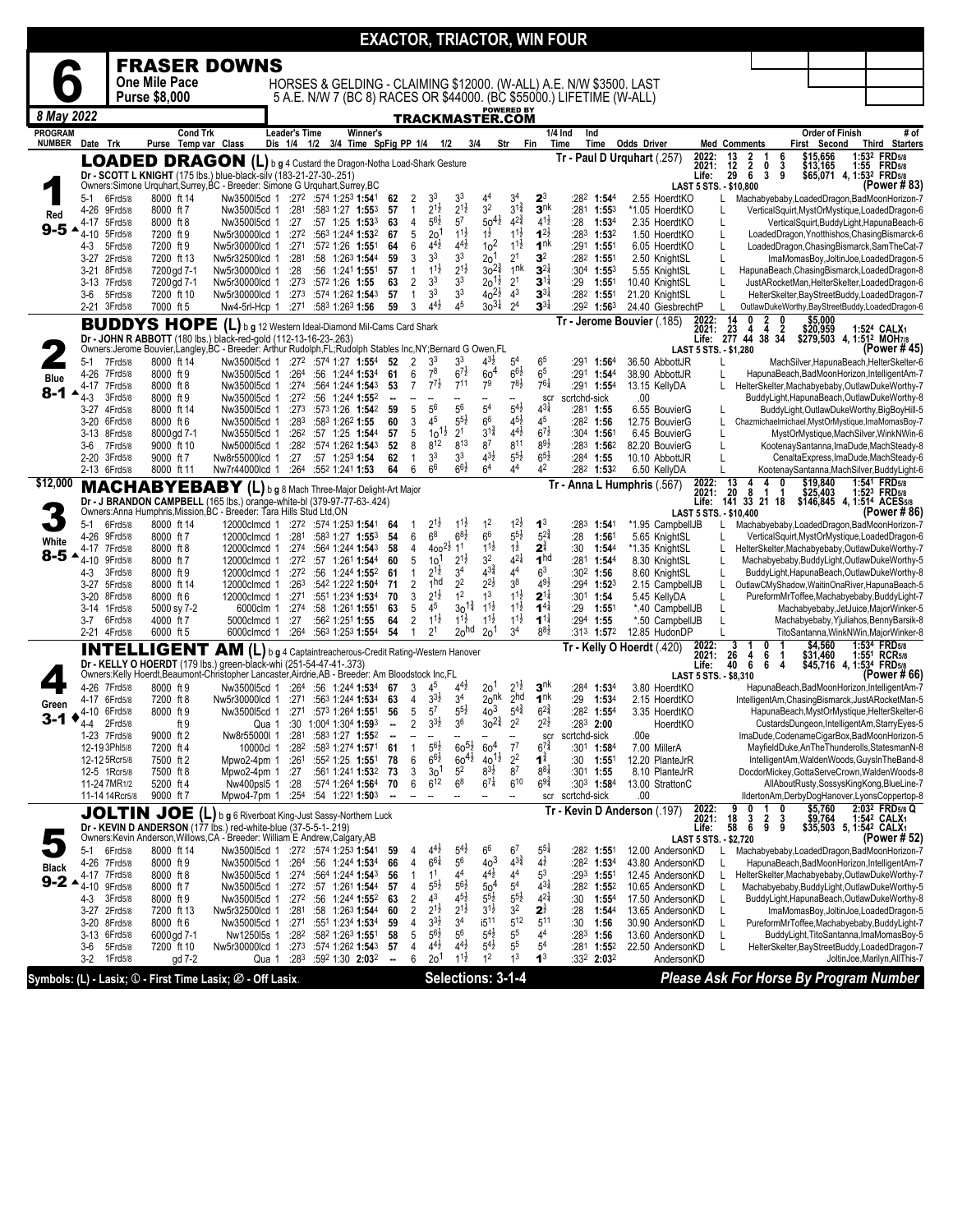|                                 |                            |                         |                                  |               |                                                                                                                                                                                                                        |                                     |                                                                      |                                   |                          |                              |                                                  |                                          |                                                            |                                                                 | <b>EXACTOR, SUPERFECTA, TRIACTOR, WIN THREE</b> |              |                                                 |                                                               |                                        |                                         |                                                         |                                          |                                        |              |                                                                                                         |
|---------------------------------|----------------------------|-------------------------|----------------------------------|---------------|------------------------------------------------------------------------------------------------------------------------------------------------------------------------------------------------------------------------|-------------------------------------|----------------------------------------------------------------------|-----------------------------------|--------------------------|------------------------------|--------------------------------------------------|------------------------------------------|------------------------------------------------------------|-----------------------------------------------------------------|-------------------------------------------------|--------------|-------------------------------------------------|---------------------------------------------------------------|----------------------------------------|-----------------------------------------|---------------------------------------------------------|------------------------------------------|----------------------------------------|--------------|---------------------------------------------------------------------------------------------------------|
|                                 |                            |                         | One Mile Pace                    |               | <b>FRASER DOWNS</b>                                                                                                                                                                                                    |                                     |                                                                      |                                   |                          |                              |                                                  |                                          |                                                            |                                                                 |                                                 |              |                                                 |                                                               |                                        |                                         |                                                         |                                          |                                        |              |                                                                                                         |
|                                 |                            |                         | Purse \$56,250                   |               |                                                                                                                                                                                                                        |                                     |                                                                      |                                   |                          |                              |                                                  |                                          |                                                            |                                                                 |                                                 |              |                                                 | PENNY BATH MEMORIAL - 3 YEAR OLD FILLIES & MARES OPEN - FINAL |                                        |                                         |                                                         |                                          |                                        |              |                                                                                                         |
| 8 May 2022                      |                            |                         |                                  |               |                                                                                                                                                                                                                        |                                     |                                                                      |                                   |                          |                              |                                                  |                                          | TRACKMASTER.COM                                            | <b>POWERED BY</b>                                               |                                                 |              |                                                 |                                                               |                                        |                                         |                                                         |                                          |                                        |              |                                                                                                         |
| <b>PROGRAM</b><br><b>NUMBER</b> |                            | Date Trk                |                                  | Cond Trk      | Purse Temp var Class                                                                                                                                                                                                   | <b>Leader's Time</b><br>Dis 1/4 1/2 |                                                                      | Winner's<br>3/4 Time SpFig PP 1/4 |                          |                              | 1/2                                              | 3/4                                      |                                                            | Str                                                             | $1/4$ Ind<br>Fin<br>Time                        |              | Ind<br>Time                                     | Odds Driver                                                   |                                        |                                         | <b>Med Comments</b>                                     |                                          | <b>Order of Finish</b><br>First Second |              | # of<br>Third Starters                                                                                  |
|                                 |                            |                         |                                  |               | <b>VENTIMATCHALATTE</b> br f 3 Custard the Dragon-River Lass-As Promised<br>Dr - KELLY O HOERDT (179 lbs.) green-black-whi (251-54-47-41-.373)                                                                         |                                     |                                                                      |                                   |                          |                              |                                                  |                                          |                                                            |                                                                 |                                                 |              |                                                 | Tr - Kelly O Hoerdt (.420)                                    |                                        | 2022:<br>2021:<br>Life:                 | 0<br>4<br>$\overline{7}$<br>0                           | $\frac{2}{1}$<br>0<br>0<br>3<br>0        | \$3,550<br>\$3,090<br>\$6,640          |              |                                                                                                         |
|                                 | 5-1                        | 5Frd5/8                 | 10000 ft 14                      |               | Owners:Blair Corbeil-Kelly Hoerdt,Beaumont,AB - Breeder: Blair C Corbeil;Kelly O Hoerdt,AB<br>Penny Bath 1                                                                                                             |                                     | $:28^1$ :57 <sup>3</sup> 1:26 1:54 <sup>2</sup>                      |                                   | 59                       | 4                            | 3 <sup>5</sup>                                   | $3^{3}$                                  | 5 <sup>5</sup>                                             | $4^{6}\frac{1}{2}$                                              | $4^{4}$                                         | :281         | 1:551                                           |                                                               | 22.75 HoerdtKO                         | LAST 5 STS. - \$4,765                   |                                                         |                                          |                                        |              | (Power # 78)<br>ShootTheWhiskey,KittieCat,MemumKnowsnothing-6                                           |
| Red                             | 4-26<br>4-9                | 5Frd5/8                 | 6000 ft 9<br>3Cnd11/16 5000 ft 7 |               | Nw1r5000l 1<br>Maiden 1                                                                                                                                                                                                |                                     | :292 1:003 1:30 1:59<br>:292 :594 1:29 1:581                         |                                   | 40<br>53                 | 6<br>3                       | 46<br>$4^{4}$ <sub>2</sub>                       | 47<br>46                                 | 40 <sup>3</sup><br>$4^{4}$                                 | 3 <sup>3</sup><br>$4^{4}$ <sub>2</sub>                          | $2^{\frac{1}{2}}$<br>2 <sup>nk</sup>            |              | :282 1:59<br>:282 1:581                         |                                                               | *.05 HoerdtKO<br>4.15 HoerdtKO         |                                         |                                                         |                                          |                                        |              | RockinRoller.Ventimatchalatte.Ifhecouldseemenow-7<br>ChasteForever,Ventimatchalatte,ProudOfMyRoots-8    |
| 8-1                             | 4-2                        | 4Cnd11/16               |                                  | ft 10         |                                                                                                                                                                                                                        | Qua 1                               | :30 <sup>2</sup> 1:01 <sup>4</sup> 1:32 <b>2:01</b> 1                |                                   | ۰.<br>28                 | $\mathbf{1}$<br>4            | $2^{2\frac{1}{2}}$<br>$79\frac{1}{4}$            | 2 <sup>2</sup><br>$7^{18}$               | 2 <sup>4</sup><br>520                                      | $\frac{2^5}{5^{22}}$                                            | $2^{3\frac{1}{2}}$<br>$4^{19\frac{3}{4}}$       | :29<br>:29   | 2:014<br>2:031                                  |                                                               | HoerdtKO                               |                                         |                                                         |                                          |                                        |              | ProudOfMyRoots,Ventimatchalatte,HoozStolenMona-5                                                        |
|                                 |                            | 10-107Cnd11/16          | 4500 gd 5<br>SHOOT THE           |               | 2yr-Maiden 1<br>WHISKEY br f 3 Shadow Play-Arm in Arm-American Ideal                                                                                                                                                   |                                     | :312 1:002 1:301 1:591                                               |                                   |                          |                              |                                                  |                                          |                                                            |                                                                 |                                                 |              |                                                 | $Tr - Jim R$ Marino (.394)                                    | 7.05 HoerdtKO                          | 2022:<br>2021:                          | 3<br>8<br>4                                             | 0<br>0<br>1<br>0                         | \$15,800<br>\$33,500                   | 1:54<br>1:57 | Subzero, Crazybeautifultome, KnockinBoots-9<br><b>FRD5/8</b><br><b>FRD5/8</b>                           |
|                                 |                            |                         |                                  |               | Dr - J BRANDON CAMPBELL (165 lbs.) orange-white-bl (379-97-77-63-.424)<br>Owners:J J J Stables, Prince George-Jim Marino, Surrey, BC - Breeder: Larry B Hanson, Emerald Park, SK                                       |                                     |                                                                      |                                   |                          |                              |                                                  |                                          |                                                            |                                                                 |                                                 |              |                                                 |                                                               |                                        | Life:                                   | 11<br>LAST 5 STS. - \$28,300                            | $\mathbf{1}$<br>0                        |                                        |              | \$49,300 3, 1:54 FRD5/8<br>(Power # 88)                                                                 |
|                                 | 5-1<br>$4 - 25$            | 5Frd5/8<br>4Frd5/8      | 10000 ft 14<br>15000 ft 12       |               | Penny Bath 1 :281 :573 1:26 1:542<br>Bc Sales 1                                                                                                                                                                        | :264                                | :561 1:251 1:54                                                      |                                   | 63<br>62                 | $\mathbf{1}$                 | 2 <sup>1</sup><br>3 <sup>4</sup>                 | $11\frac{1}{2}$<br>$1^{1\frac{1}{2}}$    | 1nk<br>1 <sup>nk</sup>                                     | $11\frac{1}{2}$<br>$1^{2\frac{1}{2}}$                           | $1^{2}$<br>$1^{2}$                              |              | :282 1:542<br>$:284$ 1:54                       |                                                               | *.30 CampbellJB<br>*.40 CampbellJB     |                                         |                                                         |                                          |                                        |              | ShootTheWhiskey,KittieCat,MemumKnowsnothing-6<br>ShootTheWhiskey,Angelsonthehorizon,KittieCat-5         |
| <b>Blue</b><br>6-5 ▼            | 4-11<br>4-4                | 8Frd5/8<br>3Frd5/8      | 6600 ft 8                        | ft 9          | F-Nw3r15000l 1                                                                                                                                                                                                         | :283<br>:291<br>Qua 1               | :592 1:284 1:571<br>:581 1:28 1:57                                   |                                   | 51<br>--                 | 5<br>$\overline{2}$          | $3^{2}\frac{1}{2}$<br>$2^{1\frac{1}{2}}$         | $3^{3}\frac{1}{2}$<br>1 <sup>2</sup>     | 3 <sup>3</sup><br>$1^{1\frac{1}{2}}$                       | 3 <sup>4</sup><br>1 <sup>2</sup>                                | $1^{1\frac{3}{4}}$<br>$1^{3}$                   | :29          | :274 1:571<br>1:57                              |                                                               | *.15 CampbellJB<br>CampbellJB          |                                         |                                                         |                                          |                                        |              | ShootTheWhiskey,GinIsBetter,Littlebitacustard-5<br>ShootTheWhiskey,ChaseMeForever,JoeDimagio-4          |
|                                 | 3-21                       | 1 Frd 5/8               |                                  | gd 8-1        |                                                                                                                                                                                                                        | Qua 1<br>:284                       | :581 1:27 1:56                                                       |                                   | ۰.                       | 3                            | $3^{3}\frac{1}{2}$                               | $2^{1\frac{1}{2}}$                       | 2 <sup>2</sup>                                             | 2 <sup>2</sup>                                                  | 2 <sup>1</sup>                                  |              | :284 1:561                                      | Tr - Richard D Lancaster (.264)                               | CampbellJB                             | 2022:                                   | 8<br>3                                                  |                                          | \$30,579                               |              | BigBoyHill, ShootTheWhiskey, Josephine-5<br>1:57 <sup>3</sup> FRD <sub>5/8</sub>                        |
|                                 |                            |                         |                                  |               | <b>MILLION REASONS</b> b f 3 Vertical Horizon-Jennys Big Book-Mister Big<br>Dr - JOHN R ABBOTT (180 lbs.) black-red-gold (112-13-16-23-.263)                                                                           |                                     |                                                                      |                                   |                          |                              |                                                  |                                          |                                                            |                                                                 |                                                 |              |                                                 |                                                               |                                        | 2021:<br>Life:                          | Ō<br>0<br>3<br>8                                        | 0<br>0<br>1<br>4                         |                                        |              | $$30,579$ 3, 1:57 <sup>3</sup> FRD <sub>5/8</sub>                                                       |
|                                 | $5-1$                      | 8Frd5/8                 | 10000 ft 14                      |               | Owners:Leslie Godlien-Tom Wood-Richard Lancaster, BC - Breeder: Carol Ann Leeson, Langley, BC<br>Penny Bath 1 :283 1:003 1:294 1:581                                                                                   |                                     |                                                                      |                                   | 43                       | 1                            | $1^{11}$                                         | $1^{11}$                                 | $1^{1\frac{1}{2}}$                                         | 1 <sup>1</sup>                                                  | $2^{\circ}$                                     | :283         | 1:582                                           |                                                               | 3.85 AbbottJR                          |                                         | LAST 5 STS. - \$23,079                                  |                                          |                                        |              | (Power # 122)<br>ShesBodacious, MillionReasons, GottaWearShades-6                                       |
| White                           | 4-25<br>4-18               | 5Frd5/8<br>3Frd5/8      | 15000 ft 12<br>6600 sy 6-1       |               | Bc Sales 1<br>F-Nw3r15000I 1                                                                                                                                                                                           | :30                                 | $:272$ $:591$ 1:282 1:563<br>:594 1:281 1:58                         |                                   | 48<br>47                 | 4<br>5                       | $2^{1\frac{1}{2}}$<br>$2^{1\frac{1}{2}}$         | $2^{1\frac{1}{2}}$<br>2 <sup>2</sup>     | 3 <sup>2</sup><br>$2^{2}\frac{1}{2}$                       | $3^{3}\frac{1}{2}$<br>$2^{1\frac{1}{2}}$                        | $2^2$<br>$3^{1\frac{1}{2}}$                     | :281<br>:293 | 1:57<br>1:581                                   |                                                               | 1.90 AbbottJR<br>1.90 AbbottJR         |                                         |                                                         |                                          |                                        |              | TinFoilHat, MillionReasons, GottaWearShades-4<br>GinIsBetter, Grinningfromabove, MillionReasons-7       |
| 6-1                             | 4-4                        | 8Frd5/8<br>3-28 8Frd5/8 | 28875 ft 6<br>6400 ft 10         |               | Bc Mrn Young 1<br>F-Nw2r7500l 1                                                                                                                                                                                        | :27<br>:29                          | :564 1:254 1:573<br>:594 1:283 1:574                                 |                                   | 48<br>41                 | $\overline{7}$<br>3          | 2 <sup>2</sup><br>1 <sup>2</sup>                 | $2^{1\frac{1}{2}}$<br>$2^{1\frac{1}{2}}$ | $\frac{1}{2}$ <sup>1</sup> $\frac{1}{2}$<br>2 <sup>2</sup> | $\frac{1}{2}$ <sup>1</sup> / <sub>2</sub><br>$2^{1\frac{1}{2}}$ | 1 <sup>hd</sup><br>$2^{2\frac{1}{4}}$           |              | $:31^3$ 1:57 <sup>3</sup><br>:291 <b>1:58</b> 1 |                                                               | 9.55 AbbottJR<br>3.45 AbbottJR         |                                         |                                                         |                                          |                                        |              | MillionReasons, DragonTale, ForeverFurley-8<br>GottaWearShades, MillionReasons, Angelsonthehorizon-7    |
|                                 |                            |                         |                                  |               | <b>SHES BODACIOUS (L)</b> b f 3 Custard the Dragon-Crystal Palace-Ponder                                                                                                                                               |                                     |                                                                      |                                   |                          |                              |                                                  |                                          |                                                            |                                                                 |                                                 |              |                                                 | Tr - Ashley A Ederer (.301)                                   |                                        | 2022:<br>2021:                          | 9                                                       | $\frac{2}{1}$<br>$\frac{2}{2}$           | \$12,592<br>\$15,525                   |              | 1:581 FRD5/8<br>1:583 FRD5/8                                                                            |
|                                 |                            |                         |                                  |               | Dr - DAVID A KELLY (155 lbs.) green-white-bla (373-77-68-57-.358)<br>Owners:Ashley Ederer,Surrey,BC - Breeder: Allan B Neurauter,AB;Surdale Farms Ltd,BC                                                               |                                     |                                                                      |                                   |                          |                              |                                                  |                                          |                                                            |                                                                 |                                                 |              |                                                 |                                                               |                                        | Life:<br>LAST 5 STS. - \$9,342          | $\overline{2}$<br>16                                    | 3                                        |                                        |              | \$28,117 3, 1:581 FRD5/8<br>(Power # 64)                                                                |
| Green                           | $5-1$<br>4-25              | 8Frd5/8<br>4Frd5/8      | 10000 ft 14<br>15000 ft 12       |               | Penny Bath 1<br>Bc Sales 1                                                                                                                                                                                             | :264                                | :283 1:003 1:294 1:581<br>:561 1:251 <b>1:54</b>                     |                                   | 44<br>56                 | 4<br>3                       | $2^{1\frac{1}{2}}$<br>$\frac{1}{5}$ <sup>7</sup> | $2^{1\frac{1}{2}}$<br>56                 | $2^{1\frac{1}{2}}$<br>40 <sup>4</sup>                      | 2 <sup>1</sup><br>$15^{51}$                                     | 1 <sup>1</sup><br>*57 pl4                       | :281         | 1:581<br>:292 1:552                             |                                                               | 8.50 KellyDA<br>23.40 KellyDA          |                                         |                                                         |                                          |                                        |              | ShesBodacious, MillionReasons, GottaWearShades-6<br>ShootTheWhiskey,Angelsonthehorizon,KittieCat-5      |
| 10-1▲                           | 4-18<br>4-4                | 10Frd5/8<br>8Frd5/8     | 6400 sy 6-1<br>28875 ft 6        |               | F-Nw2r7500l 1<br>Bc Mrn Young 1                                                                                                                                                                                        | :274<br>:27                         | :582 1:282 1:58<br>:564 1:254 1:573                                  |                                   | 46<br>45                 | $\mathbf{1}$<br>$\mathbf{1}$ | $2^{1\frac{1}{2}}$<br>1 <sup>2</sup>             | $3^{3}\frac{1}{2}$<br>$1^{1\frac{1}{2}}$ | 5 <sup>4</sup><br>$1^{1\frac{1}{2}}$                       | $5^{5}\frac{1}{2}$<br>$1^{1\frac{1}{2}}$                        | 46<br>4 <sup>2</sup>                            | :30<br>:321  | 1:591<br>1:58                                   |                                                               | 3.60 KellyDA<br>*1.30 KellyDA          |                                         | L                                                       |                                          |                                        |              | TinFoilHat,LDsContessa,Josephine-8<br>MillionReasons, DragonTale, ForeverFurley-8                       |
|                                 | 3-28                       | 8Frd5/8                 | 6400 ft 10                       |               | F-Nw2r7500l 1<br>RIVER BOAT ROSIE b f 3 Riverboat King-Sugar Sugar-Artsplace                                                                                                                                           | :29                                 | :594 1:283 1:574                                                     |                                   | 39                       | 7                            | $7^{11}$                                         | 710                                      | $7^{8}\frac{1}{2}$                                         | $5^{51}$                                                        | $5^{3\frac{3}{4}}$                              |              | $:28^2$ 1:58 <sup>3</sup>                       | Tr - Kelly O Hoerdt (.420)                                    | *2.30 KellyDA                          | 2022:                                   | 3                                                       | 0<br>0                                   | $\overline{51,120}$                    |              | GottaWearShades, MillionReasons, Angelsonthehorizon-7                                                   |
|                                 |                            |                         |                                  |               | Dr - SCOTT L KNIGHT (175 lbs.) blue-black-silv (183-21-27-30-.251)<br>Owners:Rosemarie Lupis,Surrey,BC - Breeder: James S Dusange,BC                                                                                   |                                     |                                                                      |                                   |                          |                              |                                                  |                                          |                                                            |                                                                 |                                                 |              |                                                 |                                                               |                                        | 2021:<br>Life:<br>LAST 5 STS. - \$4,320 | 8<br>1<br>11<br>-1                                      | 0<br>4<br>0<br>4                         |                                        |              | \$10,010 2:02 <sup>2</sup> FRD5/8<br>\$11,130 2, 2:02 <sup>2</sup> FRD5/8<br>(Power # 72)               |
|                                 | $5-1$<br>4-18              | 8Frd5/8<br>10Frd5/8     | 10000 ft 14<br>6400 sy 6-1       |               | Penny Bath 1<br>F-Nw2r7500l 1                                                                                                                                                                                          | :274                                | :283 1:003 1:294 1:581<br>:582 1:282 1:58                            |                                   | 41<br>45                 | 2<br>[9                      | 33<br>6 <sup>8</sup>                             | 33<br>$6^{8\frac{1}{2}}$                 | 3 <sup>3</sup><br>60 <sup>5</sup>                          | $3^{3}\frac{1}{2}$<br>$66\overline{1}$                          | $4^{3}\frac{1}{2}$<br>$6^{6}\frac{1}{2}$        | :282<br>:294 | 1:584<br>1:591                                  |                                                               | 24.40 KnightSL<br>41.95 KnightSL       |                                         | 2nd tier                                                |                                          |                                        |              | ShesBodacious, Million Reasons, Gotta Wear Shades-6<br>TinFoilHat,LDsContessa,Josephine-8               |
| <b>Black</b><br>20-1▲           | 4-4                        | 4-11 2Frd5/8<br>1Frd5/8 | 6400 ft 11                       | ft 9          | F-Nw2r7500l 1                                                                                                                                                                                                          | :282<br>:301<br>Qua 1               | :582 1:272 1:564<br>:59 <sup>3</sup> 1:28 <sup>1</sup> <b>1:57</b> 1 |                                   | 52<br>۰.                 | 3<br>3                       | $3^{3}\frac{1}{2}$<br>417                        | $3^{3}\frac{1}{2}$<br>323                | $3^{3}\frac{1}{2}$<br>3 <sup>24</sup>                      | $4^{4}$<br>3 <sup>32</sup>                                      | 5 <sup>2</sup><br>3 <sup>27</sup>               |              | :291 1:571<br>$:29^3$ 2:02 <sup>3</sup>         |                                                               | 3.65 HoerdtKO<br>KnightSL              |                                         |                                                         |                                          |                                        |              | ForeverFurley, Angelsonthehorizon, LDsContessa-5<br>MemumKnowsnothing, ChuckYouFarlie, RiverBoatRosie-4 |
|                                 |                            | 11-24 4 Frd 5/8         | 17500 ft 7                       |               | Fraser Miss 1                                                                                                                                                                                                          |                                     | :30 1:001 1:282 1:58                                                 |                                   | 40                       | 3                            | $3^{3}\frac{1}{2}$                               | $3^{3}\frac{1}{2}$                       | $4^{51}$                                                   | $47\frac{1}{2}$                                                 | $48\frac{3}{4}$                                 |              | :302 1:594                                      |                                                               | 7.95 HoerdtKO                          |                                         | 3<br>n                                                  | 0                                        |                                        |              | MemumKnowsnothing, HazelsWildling, Angelsonthehorizon-5<br>1:57 <sup>1</sup> FRD <sub>5/8</sub> Q       |
|                                 |                            |                         |                                  |               | <b>MEMUM KNOWSNOTHING</b> b f 3 Custard the Dragon-You Know Nothing-Test Flight<br><b>Dr - GLENN WHITE</b> (188 lbs.) red-white-black (17-2-1-4-.228)                                                                  |                                     |                                                                      |                                   |                          |                              |                                                  |                                          |                                                            |                                                                 |                                                 |              |                                                 | Tr - Rick H White (.166)                                      |                                        | 2022:<br>2021:<br>Life:                 | 8<br>5<br>11<br>5                                       | 1<br>0<br>-1<br>-1                       | \$2,310<br>\$70,541                    |              | 1:56 <sup>2</sup> FRD <sub>5/8</sub><br>\$72,851 2, 1:56 <sup>2</sup> FRD5/8                            |
|                                 | 5-1                        | 5Frd5/8                 | 10000 ft 14                      |               | Owners:Rick & Janet White,Surrey-Wayne Foster,Chilliwack,BC - Breeder: Surdale Farms Ltd,Kelowna,BC<br>Penny Bath 1 :281 :573 1:26 1:542 60                                                                            |                                     |                                                                      |                                   |                          | 5                            | $4^{6}\frac{1}{2}$                               | $4^{5}\frac{1}{2}$                       | 20 <sup>nk</sup>                                           | $2^{1\frac{1}{2}}$                                              | $3^{3}\frac{1}{4}$                              | :29          | 1:55                                            |                                                               | 3.20 WhiteG                            |                                         | LAST 5 STS. - \$48,560                                  |                                          |                                        |              | (Power # 94)<br>ShootTheWhiskey,KittieCat,MemumKnowsnothing-6                                           |
| Yellow                          | 4-11                       | 4-25 4Frd5/8<br>4Frd5/8 | 15000 ft 12<br>7200 ft 9         |               | F-Nw5r30000l 1                                                                                                                                                                                                         | Bc Sales 1 :264 :561 1:251 1:54     | :292 1:001 1:283 1:563                                               |                                   | 59<br>50                 | 5<br>6                       | 1 <sup>2</sup><br>6 <sup>1</sup>                 | $2^{1\frac{1}{2}}$<br>$6^{8}\frac{1}{2}$ | $3^{2}\frac{1}{2}$<br>6 <sup>6</sup>                       | 44<br>$5^6$                                                     | $*43\frac{3}{4}$ dq5<br>$5^{31}$                |              | :291 1:544<br>:27 <sup>2</sup> 1:571            |                                                               | 2.20 WhiteG<br>9.80 WhiteG             |                                         |                                                         |                                          |                                        |              | ShootTheWhiskey,Angelsonthehorizon,KittieCat-5<br>Jeanielicious,BohemianRhapsody,PirateBooty-6          |
| 4-1                             | 4-4                        | 1Frd5/8<br>3-28 2Frd5/8 |                                  | ft 9<br>ft 14 |                                                                                                                                                                                                                        | Qua 1<br>Qua 1                      | :301 :593 1:281 1:571<br>:303 1:003 1:30 1:59                        |                                   |                          | 4<br>5                       | 1 <sup>6</sup><br>1 <sup>nk</sup>                | 115<br>2 <sup>2</sup>                    | 1 <sup>20</sup><br>2 <sup>2</sup>                          | 130<br>$2^{1\frac{1}{2}}$                                       | $1^{24}$<br>1 <sup>hd</sup>                     | :29          | 1:571<br>$:283$ 1:59                            |                                                               | WhiteG<br>WhiteG                       |                                         |                                                         |                                          |                                        |              | MemumKnowsnothing, ChuckYouFarlie, RiverBoatRosie-4<br>MemumKnowsnothing,LadnerLad,Bichette-5           |
|                                 |                            |                         |                                  |               | <b>GOTTA WEAR SHADES</b> b f 3 Custard the Dragon-Shes Shiny-Allamerican Native                                                                                                                                        |                                     |                                                                      |                                   |                          |                              |                                                  |                                          |                                                            |                                                                 |                                                 |              |                                                 | Tr - John Tm Vukelich (432)                                   |                                        | 2022:<br>2021:                          | 14<br>3<br>3<br>0                                       | $\frac{2}{0}$<br>3<br>0                  | $$16,685$<br>$$780$                    |              | 1:574 FRD5/8                                                                                            |
|                                 |                            |                         |                                  |               | Dr - JOHN TM VUKELICH (192 lbs.) black-white (88-10-8-17-.228)<br>Owners: John Tm Vukelich-Edwin Loughhead, BC - Breeder: Surdale Farms Ltd, BC; Allan B Neurauter, AB                                                 |                                     |                                                                      |                                   |                          |                              |                                                  |                                          |                                                            |                                                                 |                                                 |              |                                                 |                                                               |                                        | Life:<br>LAST 5 STS. - \$3,330          | 17<br>3                                                 | 2<br>3                                   |                                        |              | \$17,465 3, 1:574 FRD5/8<br>(Power # 50)                                                                |
| Pink                            | 5-1<br>4-25                | 8Frd5/8<br>5Frd5/8      | 10000 ft 14<br>15000 ft 12       |               | Penny Bath 1 :283 1:003 1:294 1:581<br>Bc Sales 1                                                                                                                                                                      |                                     | $:27^2$ :591 1:28 <sup>2</sup> 1:56 <sup>3</sup>                     |                                   | 42<br>48                 | 5<br>х2                      | $4^{6}$<br>$4^{4}$ <sub>2</sub>                  | 45<br>$4^{4}$ <sub>2</sub>               | $40^{31}$<br>20 <sup>hd</sup>                              | $46\frac{1}{2}$<br>$2^2$                                        | $3^{14}$<br>3 <sup>2</sup>                      | :281<br>:283 | 1:583<br>1:57                                   |                                                               | 12.60 VukelichJT<br>13.45 VukelichJT   |                                         |                                                         |                                          |                                        |              | ShesBodacious, MillionReasons, GottaWearShades-6<br>TinFoilHat, MillionReasons, GottaWearShades-4       |
| 15-1▲                           | 4-18<br>4-11               | 3Frd5/8<br>8Frd5/8      | 6600 sy 6-1<br>6600 ft 8         |               | F-Nw3r15000l 1<br>F-Nw3r15000l 1                                                                                                                                                                                       | :30<br>:283                         | :594 1:281 1:58<br>:592 1:284 1:571                                  |                                   | 41<br>44                 | 6<br>2                       | $6^{7\frac{1}{2}}$<br>$5^6$                      | $6^{10}$<br>$5^7$                        | 710<br>$5^{6}\frac{1}{2}$                                  | $6^{12}$<br>510                                                 | $6^{7}$<br>$5^8$                                |              | :291 1:592<br>$:284$ 1:584                      |                                                               | 17.15 VukelichJT<br>11.05 VukelichJT   |                                         |                                                         |                                          |                                        |              | GinIsBetter, Grinningfromabove, MillionReasons-7<br>ShootTheWhiskey,GinIsBetter,Littlebitacustard-5     |
|                                 | 4-4                        | 8Frd5/8                 | 28875 ft 6                       |               | Bc Mrn Young 1<br>KITTIE CAT b f 3 Sportswriter-Cats Meow-Goliath Bayama                                                                                                                                               | :27                                 | :564 1:254 1:573                                                     |                                   | $\overline{\phantom{a}}$ | 4                            | x70 <sup>12</sup> 8 <sup>17</sup>                |                                          | 8dis                                                       | 8dis                                                            | 8dis                                            |              |                                                 | Tr - Rod Therres (.398)                                       | 1.80 VukelichJT                        | 2022:<br>2021:                          | 6<br>$\frac{2}{0}$                                      |                                          | \$12,713                               |              | MillionReasons, DragonTale, ForeverFurley-8<br>1:571 FRD <sub>5/8</sub>                                 |
|                                 |                            |                         |                                  |               | Dr - ROD THERRES (190 lbs.) white-blue-blac (125-23-24-26-.360)<br>Owners:Rod Therres,Langley,BC - Breeder: J J J Stables, Prince George, BC                                                                           |                                     |                                                                      |                                   |                          |                              |                                                  |                                          |                                                            |                                                                 |                                                 |              |                                                 |                                                               |                                        | Life:<br>LAST 5 STS. - \$9,463          | 0<br>$\overline{2}$<br>6                                | 0<br>0<br>$\mathbf{1}$<br>$\overline{2}$ | \$0                                    |              | \$12,713 3, 1:57 <sup>1</sup> FRD <sub>5/8</sub><br>(Power # 104)                                       |
|                                 | $5-1$                      | 5Frd5/8<br>4-25 4Frd5/8 | 10000 ft 14<br>15000 ft 12       |               | 1:542 1:26 573 1:26 Penny Bath 1: 281 :573 1:26                                                                                                                                                                        |                                     |                                                                      |                                   | 60<br>60                 | 6<br>$\overline{2}$          | $5^{8}$<br>$4^{51}$                              | 5 <sup>7</sup><br>$4^{4}\frac{1}{2}$     | 40 <sup>3</sup><br>20 <sup>nk</sup>                        | $3^{3}\frac{1}{2}$<br>$2^{2\frac{1}{2}}$                        | $2^{2}$<br>$3^{24}$                             |              | :281 1:544<br>:292 1:543                        |                                                               | 12.40 TherresR<br>8.50 AbbottJR        |                                         |                                                         |                                          |                                        |              | ShootTheWhiskey,KittieCat,MemumKnowsnothing-6<br>ShootTheWhiskey,Angelsonthehorizon,KittieCat-5         |
| Gray<br>5-1<br>▼                | 4-18                       | 10Frd5/8                | 6400 sy 6-1                      |               | Bc Sales 1<br>F-Nw2r7500l 1                                                                                                                                                                                            | :264                                | :561 1:251 1:54<br>:274 :582 1:282 1:58                              |                                   |                          |                              | $2^{1\frac{1}{2}}$                               | $1^{1\frac{1}{2}}$                       | $1^{1\frac{1}{2}}$                                         | $1^{1\frac{1}{2}}$                                              | scr<br>1 <sup>2</sup>                           | scrtchd-sick |                                                 | .00e                                                          |                                        |                                         |                                                         |                                          |                                        |              | TinFoilHat,LDsContessa,Josephine-8                                                                      |
|                                 | 4-11<br>4-4                | 5Frd5/8<br>8Frd5/8      | 6000 ft 9<br>28875 ft 6          |               | F-Nw1r5000l 1<br>Bc Mrn Young 1                                                                                                                                                                                        | :282<br>:27                         | :59 1:28 <sup>3</sup> 1:571<br>:564 1:254 1:573                      |                                   | 51<br>38                 | $\mathbf{1}$<br>6            | 5 <sup>9</sup>                                   | $30^{13}$                                | 3 <sup>2</sup>                                             | 5 <sup>9</sup>                                                  | $59\frac{1}{4}$                                 |              | $:28^3$ 1:571<br>:331 1:592                     |                                                               | *.40 TherresR<br>5.00 TherresR         |                                         |                                                         |                                          |                                        |              | KittieCat, Josephine, PlayMistyForMe-5<br>MillionReasons, DragonTale, ForeverFurley-8                   |
|                                 |                            |                         |                                  |               | ANGELSONTHEHORIZON b f 3 Vertical Horizon-The Angels Share-Four Starzzz ShariTr - Richard D Lancaster (.264)                                                                                                           |                                     |                                                                      |                                   |                          |                              |                                                  |                                          |                                                            |                                                                 |                                                 |              |                                                 |                                                               |                                        | 2022:<br>2021:<br>Life:                 | 8<br>0<br>$\begin{matrix} 6 & 2 \\ 14 & 2 \end{matrix}$ | 2<br>$\mathbf{1}$<br>$\frac{2}{4}$<br>3  | \$8,234<br>\$30,300                    | 2:02<br>1:59 | <b>FRD5/8 Q</b><br><b>FRD</b> 5/8<br>$$38,534$ 2, 1:59 FRD5/8                                           |
|                                 | 5-1                        | 5Frd5/8                 | 10000 ft 14                      |               | Dr - RICHARD D LANCASTER (168 lbs.) burgundy-grey (69-9-11-10-.267)<br>Owners:Dr James Findlay,Maple Ridge-Leslie Godlien,Langley,BC - Breeder: James Findlay;Leslie A Godlien,BC<br>Penny Bath 1 :281 :573 1:26 1:542 |                                     |                                                                      |                                   | 54                       | 3                            | 1 <sup>1</sup>                                   | $2^{1\frac{1}{2}}$                       | $3^{2}\frac{1}{2}$                                         | $5^7$                                                           | 510                                             | :30          | 1:562                                           |                                                               | 18.10 LancasterRD                      | LAST 5 STS. - \$7,146                   |                                                         |                                          |                                        |              | (Power # 60)<br>ShootTheWhiskey,KittieCat,MemumKnowsnothing-6                                           |
| Purple                          | 4-18                       | 4-25 4Frd5/8<br>3Frd5/8 | 15000 ft 12<br>6600 sy 6-1       |               | Bc Sales 1<br>F-Nw3r15000l 1                                                                                                                                                                                           | :264<br>:30                         | :561 1:251 1:54<br>:594 1:281 1:58                                   |                                   | 61<br>44                 | $\overline{4}$<br>2          | 2 <sup>2</sup><br>3 <sup>3</sup>                 | 33<br>$3^{3}\frac{1}{2}$                 | $5^{4}$<br>3 <sup>5</sup>                                  | $3^{24}$<br>$3^{5}\frac{1}{2}$                                  | $2^{2\frac{1}{4}}$<br>$4^{4}$                   |              | :282 1:542<br>$:29^3$ 1:584                     |                                                               | 39.60 LancasterRD<br>18.00 LancasterRD |                                         |                                                         |                                          |                                        |              | ShootTheWhiskey,Angelsonthehorizon,KittieCat-5<br>GinIsBetter, Grinningfromabove, MillionReasons-7      |
| 12-17                           | 4-4                        | 4-11 2Frd5/8<br>5Frd5/8 | 6400 ft 11<br>6400 ft 7          |               | F-Nw2r7500l 1<br>Nw2r7500lcd 1                                                                                                                                                                                         | :282                                | :582 1:272 1:564<br>$:284$ $:574$ 1:271 <b>1:57</b> 1                |                                   | 52<br>46                 | 1<br>$\overline{2}$          | $2^{1\frac{1}{2}}$<br>$1^{11}$                   | $2^{1\frac{1}{2}}$<br>$2^{1\frac{1}{2}}$ | $2^{1\frac{1}{2}}$<br>$2^{1\frac{1}{2}}$                   | 2 <sup>2</sup><br>2 <sup>2</sup>                                | $2^{\frac{3}{4}}$<br>$3^{4}$                    |              | :292 1:57<br>$:30^3$ 1:58                       |                                                               | *2.25 LancasterRD<br>24.10 LancasterRD |                                         |                                                         |                                          |                                        |              | ForeverFurley, Angelsonthehorizon, LDsContessa-5<br>Angelo, LadnerLad, Angelsonthehorizon-8             |
| AE                              |                            |                         |                                  |               | ALSO ELIGIBLE: In the Event of a Scratch, Horse(s) Below Moves In and Takes Post Position of Scratched Horse Unless Otherwise Announced                                                                                |                                     |                                                                      |                                   |                          |                              |                                                  |                                          |                                                            |                                                                 |                                                 |              |                                                 |                                                               |                                        |                                         | 6<br>0                                                  |                                          |                                        |              | AE                                                                                                      |
| <b>AE</b>                       |                            |                         | <b>DRAGON TALE</b>               |               | br f 3 Custard the Dragon-Accentuate-Western Ideal<br>Dr - J BRANDON CAMPBELL (165 lbs.) orange-white-bl (379-97-77-63-.424)                                                                                           |                                     |                                                                      |                                   |                          |                              |                                                  |                                          |                                                            |                                                                 |                                                 |              |                                                 | <b>Tr - Jim R Marino</b> (.394)                               |                                        | 2022:<br>2021:<br>Life:                 | 6<br>12<br>-1                                           | $\frac{2}{3}$<br>-1                      | \$9,238<br>\$10,050<br>\$19,288        |              | 2:033 FRD5/8<br>2, 2:033 FRD5/8                                                                         |
|                                 | 5-1                        | 8Frd5/8                 | 10000 ft 14                      |               | Owners: J J J Stables-Jim Marino-Paul Sanders, BC - Breeder: Allan B Neurauter, AB; Surdale Farms Ltd, BC<br>Penny Bath 1 :283 1:003 1:294 1:581                                                                       |                                     |                                                                      |                                   | 40                       | 6                            | $5^{7}z$                                         | 5 <sup>′</sup>                           | $5^{5}$                                                    | 5 <sup>9</sup>                                                  | $5^{3}$                                         |              | :281 1:59                                       |                                                               | 44.00 CampbellJB                       | LAST 5 STS. - \$9,238                   |                                                         |                                          |                                        |              | (Power # 42)<br>ShesBodacious, MillionReasons, GottaWearShades-6                                        |
| <b>Blue-Red</b>                 | 4-25<br>4-18               | 5Frd5/8<br>10Frd5/8     | 15000 ft 12<br>6400 sy 6-1       |               | Bc Sales 1<br>F-Nw2r7500l 1                                                                                                                                                                                            | :274                                | $:272$ $:591$ 1:282 1:563<br>:582 1:282 1:58                         |                                   | 44<br>46                 | $\mathbf{1}$<br>4            | 3 <sup>3</sup><br>$7^{9}\frac{1}{2}$             | 33<br>$7^{11}$                           | 44<br>76                                                   | 46<br>$7^8$                                                     | 45<br>$5^{61}$                                  |              | :282 1:573<br>$:293$ 1:591                      |                                                               | 6.30 CampbellJB<br>7.70 CampbellJB     |                                         |                                                         |                                          |                                        |              | TinFoilHat, MillionReasons, GottaWearShades-4<br>TinFoilHat,LDsContessa,Josephine-8                     |
| $0 - 1$                         | $\triangle$ <sup>4-4</sup> | 8Frd5/8<br>3-28 8Frd5/8 | 28875 ft 6<br>6400 ft 10         |               | Bc Mrn Young 1<br>F-Nw2r7500l 1                                                                                                                                                                                        | :27<br>:29                          | :564 1:254 1:573<br>:594 1:283 1:574                                 |                                   | 48<br>24                 | $\overline{2}$<br>$\sqrt{2}$ | 3 <sup>5</sup><br>$3^{31}$                       | 44<br>3 <sup>3</sup>                     | $4^{3}\frac{1}{2}$<br>$30^{21}$ $x7^{71}$                  | 3 <sup>4</sup>                                                  | 2 <sup>hd</sup><br>$7^{19}$                     |              | :311 1:573<br>:323 2:013                        |                                                               | 18.00 CampbellJB<br>10.05 CampbellJB   |                                         |                                                         |                                          |                                        |              | MillionReasons, DragonTale, ForeverFurley-8<br>GottaWearShades, MillionReasons, Angelsonthehorizon-7    |
|                                 |                            |                         |                                  |               | Symbols: (L) - Lasix; (D - First Time Lasix; Ø - Off Lasix.                                                                                                                                                            |                                     |                                                                      |                                   |                          |                              |                                                  |                                          | Selections: 2-6-8                                          |                                                                 |                                                 |              |                                                 |                                                               |                                        |                                         |                                                         |                                          |                                        |              | Please Ask For Horse By Program Number                                                                  |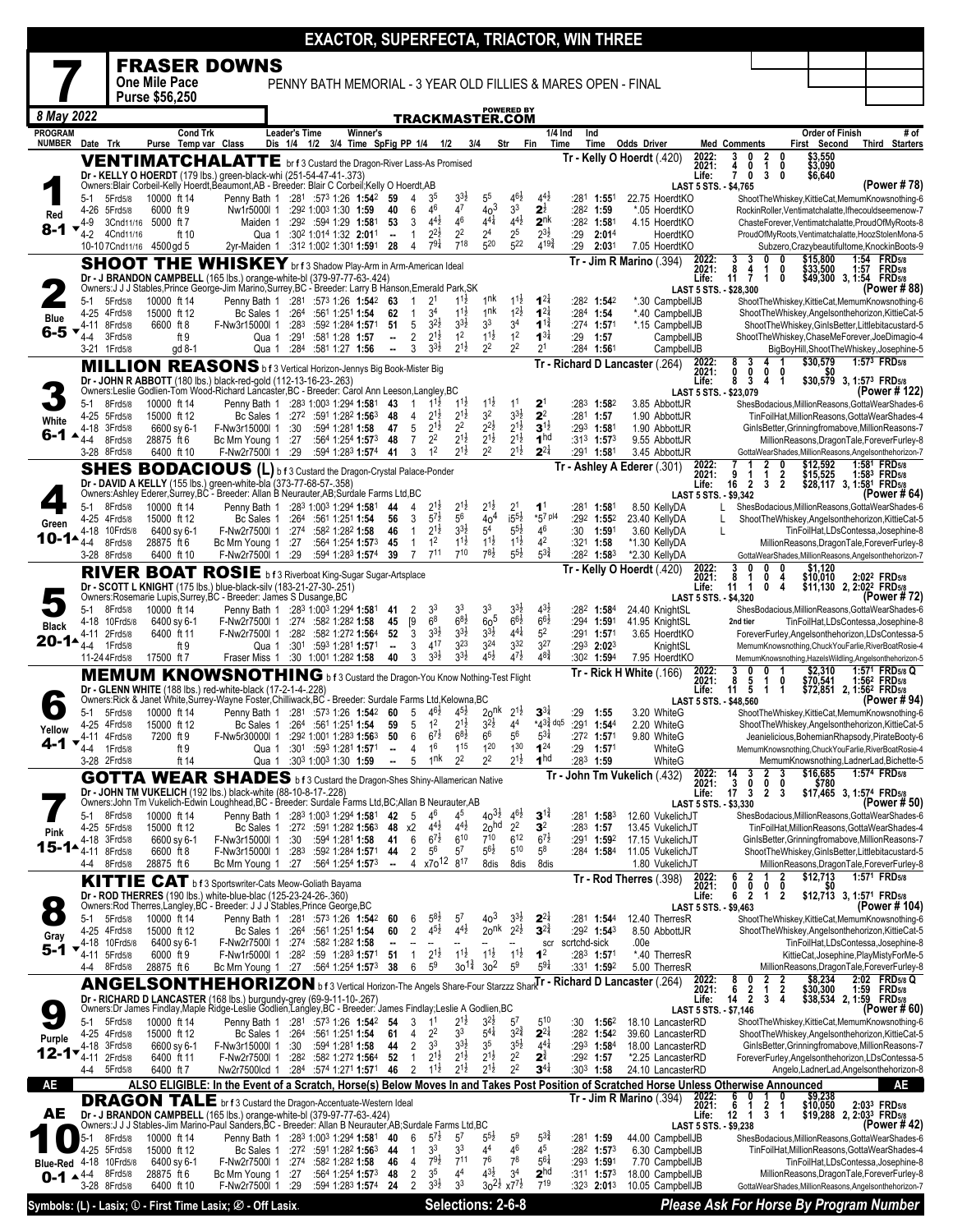|                          |                              |                            |                            |                                                                                                                                                                            |                      |                                                                                    |                       |          |                     |                                                              |                                          |                                            |                                           |                                            | <b>EXACTOR, SUPERFECTA, TRIACTOR</b>                            |                    |                                      |                                          |                                                               |                              |                                                                                                           |
|--------------------------|------------------------------|----------------------------|----------------------------|----------------------------------------------------------------------------------------------------------------------------------------------------------------------------|----------------------|------------------------------------------------------------------------------------|-----------------------|----------|---------------------|--------------------------------------------------------------|------------------------------------------|--------------------------------------------|-------------------------------------------|--------------------------------------------|-----------------------------------------------------------------|--------------------|--------------------------------------|------------------------------------------|---------------------------------------------------------------|------------------------------|-----------------------------------------------------------------------------------------------------------|
|                          |                              |                            |                            | <b>FRASER DOWNS</b>                                                                                                                                                        |                      |                                                                                    |                       |          |                     |                                                              |                                          |                                            |                                           |                                            |                                                                 |                    |                                      |                                          |                                                               |                              |                                                                                                           |
|                          |                              |                            | One Mile Pace              |                                                                                                                                                                            |                      |                                                                                    |                       |          |                     |                                                              |                                          |                                            |                                           | FILLIES & MARES - CLAIMING \$6000. (W-ALL) |                                                                 |                    |                                      |                                          |                                                               |                              |                                                                                                           |
| 8 May 2022               |                              |                            | <b>Purse \$4,700</b>       |                                                                                                                                                                            |                      |                                                                                    |                       |          |                     |                                                              |                                          |                                            | <b>POWERED BY</b>                         |                                            |                                                                 |                    |                                      |                                          |                                                               |                              |                                                                                                           |
| <b>PROGRAM</b>           |                              |                            | Cond Trk                   |                                                                                                                                                                            | <b>Leader's Time</b> |                                                                                    | Winner's              |          |                     | TRACKMASTER.COM                                              |                                          |                                            |                                           | $1/4$ Ind                                  | Ind                                                             |                    |                                      |                                          |                                                               | <b>Order of Finish</b>       | # of                                                                                                      |
| <b>NUMBER</b><br>\$7,500 | Date Trk                     |                            | Purse Temp var Class       |                                                                                                                                                                            | Dis 1/4              | 1/2                                                                                | 3/4 Time SpFig PP 1/4 |          |                     | 1/2                                                          | 3/4                                      | Str                                        |                                           | Fin<br>Time                                | Time                                                            | <b>Odds Driver</b> |                                      | <b>Med Comments</b><br>2022:<br>15       | 5<br>3<br>1                                                   | First Second<br>\$10,417     | <b>Third Starters</b><br>1:554 FRD5/8                                                                     |
|                          |                              |                            | <b>BIG LITTLE LIE</b>      | Dr - J BRANDON CAMPBELL (165 lbs.) orange-white-bl (379-97-77-63-.424)                                                                                                     |                      | (L) b m 5 Sportswriter-Arm in Arm-American Ideal                                   |                       |          |                     |                                                              |                                          |                                            |                                           |                                            | Tr - Margaret S White (.323)                                    |                    |                                      | 2021:<br>16<br>Life:<br>60               | 3<br>1<br>$\mathbf{1}$<br>7 12 10                             | \$6,170<br>\$38,407 3, 1:551 | 1:584 FRD5/8<br><b>FRD</b> 5/8                                                                            |
|                          | $5-2$                        | 10Frd5/8                   | 4700 ft 10                 | Owners: Margaret White, Surrey, BC - Breeder: Larry B Hanson, Emerald Park, SK<br>F&m-6000clm 1 :273 :571 1:26 1:554                                                       |                      |                                                                                    |                       | 54       | 5                   | $1^{1}$<br>1 <sup>1</sup>                                    |                                          | 1 <sup>2</sup>                             | $11\frac{1}{2}$                           | 1 <sup>nk</sup>                            | :294 1:554                                                      |                    | 14.70 CampbellJB                     | LAST 5 STS. - \$4,837                    |                                                               |                              | (Power #60)<br>BigLittleLie,Marilyn,APrivateAffair-6                                                      |
| Red                      | 4-25                         | 1Frd5/8                    | 4700 ft 12                 | F&m-6000clm 1                                                                                                                                                              |                      | :263 :581 1:27 1:561                                                               |                       | 51       | 4                   | $30^{31}$<br>3 <sup>3</sup>                                  |                                          | $3^{3}\frac{1}{2}$                         | $3^{3}\frac{1}{2}$                        | $2^{1\frac{1}{4}}$                         | :284 1:562                                                      |                    | 29.10 CampbellJB                     | L                                        |                                                               |                              | APrivateAffair,BigLittleLie,WatchMeBoogie-5                                                               |
| $3 - 1$                  | 4-18<br>4-10                 | 9Frd5/8<br>1Frd5/8         | 5200 sy 6-1<br>5200 ft 9   | F-6000clmhp 1<br>F-6000clmhp 1                                                                                                                                             | :26 <sup>3</sup>     | :272 :574 1:264 1:56<br>:56 1:251 1:534                                            |                       | 48<br>55 | 4<br>2              | $3^{3}\frac{1}{2}$<br>3 <sup>3</sup><br>$3^{8}\frac{1}{2}$   | $36\frac{1}{2}$                          | $4^{3}\frac{1}{2}$<br>$3^{4}$ <sub>2</sub> | $4^{6}\frac{1}{2}$<br>410                 | 49<br>411                                  | :302 1:574<br>:30<br>1:56                                       |                    | 17.30 CampbellJB<br>22.90 CampbellJB | L<br>L                                   |                                                               |                              | Riverunsnappy, WatchMeBoogie, ChewingOnaWriter-6<br>Yjuliahos, WatchMeBoogie, Riverunsnappy-5             |
|                          | 4-4<br>3-28 3Frd5/8          | 3Frd5/8                    | 4000 ft 7<br>4000 ft 12    | 5000clmcd 1<br>5000clmcd 1                                                                                                                                                 |                      | :272 :564 1:26 1:562<br>$:27^3$ :57 1:26 <sup>1</sup> 1:56                         |                       | 46<br>50 | 6<br>$\mathbf{1}$   | 6 <sup>9</sup><br>6 <sup>8</sup><br>$3^{2}\frac{1}{4}$       | $2^{1\frac{1}{2}}$                       | $50^{41}$<br>2 <sup>2</sup>                | 6 <sup>7</sup><br>2 <sup>2</sup>          | 3 <sup>7</sup><br>$2^{1\frac{1}{2}}$       | 1:57 <sup>4</sup><br>:31<br>$:293$ 1:561                        |                    | 3.50 CampbellJB<br>*1.10 CampbellJB  | L<br>L                                   |                                                               |                              | Chaseminkifyoudare, JkPureGold, BigLittleLie-8<br>OhLookAtMe,BigLittleLie,PureformFiesta-8                |
|                          | 3-21 5Frd5/8                 |                            | 4000 gd 7-1                | 5000clmcd 1                                                                                                                                                                | :28                  | :574 1:271 1:573                                                                   |                       | 47       | 4                   | $40^{51}_{2}$<br>j46                                         |                                          | $4^{4}$ <sub>2</sub>                       | 3 <sup>4</sup>                            | $2^{3}$                                    | :294 1:574                                                      |                    | 6.50 CampbellJB                      |                                          |                                                               |                              | DaMagicCoco, BigLittleLie, Benny Barsik-7                                                                 |
| \$9,000                  | 3-13 3Frd5/8                 |                            | 4500 gd 7-1                | F&m-6000clm 1<br><b>A PRIVATE AFFAIR</b> $\emptyset$ b m 4 Mystician-Jennas Pass-Freedoms Pass                                                                             |                      | $:28^3$ $:59^1$ 1:274 1:56 <sup>3</sup>                                            |                       | 45       | 4                   | 6 <sup>8</sup>                                               | $6^{7\frac{1}{2}}$                       | $60^{51}$                                  | 8 <sup>8</sup>                            | $8^{10\frac{1}{2}}$                        | :29 <sup>4</sup> 1:58 <sup>3</sup><br>Tr - David P Hudon (.236) |                    | 28.00 KellyDA                        | L<br>12<br>2022:                         | 2<br>4<br>3                                                   | \$11,832                     | Riverunsnappy, Madd Flight Brown, APrivate Affair-8<br>1:552 FRD5/8                                       |
|                          |                              |                            |                            | Dr - DAVID P HUDON (207 lbs.) red-yellow (119-16-12-21-.249)                                                                                                               |                      |                                                                                    |                       |          |                     |                                                              |                                          |                                            |                                           |                                            |                                                                 |                    |                                      | 2021:<br>23<br>41<br>Life:               | $\frac{4}{7}$<br>4<br>4<br>9<br>8                             | \$17,095                     | 1:561 CND <sub>11/16</sub><br>\$37,871 4, 1:552 FRD5/8                                                    |
|                          | $5-2$                        | 10Frd5/8                   | 4700 ft 10                 | Owners: Kelly Hudon, Surrey, BC - Breeder: Kathleen L & Clifford L Coonfer, AB<br>F&m-6000clm 1 :273 :571 1:26 1:554                                                       |                      |                                                                                    |                       | 54       | 2                   | $2^{1}$                                                      | $3^{11}$                                 | 2 <sup>2</sup>                             | $2^{1\frac{1}{2}}$                        | 3 <sup>nk</sup>                            | :292 1:554                                                      |                    | 3.60 HudonDP                         | LAST 5 STS. - \$3,814                    |                                                               |                              | (Power # 72)<br>BigLittleLie, Marilyn, APrivateAffair-6                                                   |
| <b>Blue</b>              | $4 - 25$<br>4-17             | 1Frd5/8<br>10Frd5/8        | 4700 ft 12<br>22000 ft 11  | F&m-6000clm 1<br>F-10000clmsk 1                                                                                                                                            | :263<br>:273         | :581 1:27 1:561<br>:564 1:252 1:551                                                |                       | 51<br>48 | $\mathbf{1}$<br>6   | 1 <sup>2</sup><br>$68\frac{1}{2}$                            | $1^{1\frac{1}{2}}$<br>$66\frac{1}{2}$    | 1 <sup>2</sup><br>$60^{41}$                | 1 <sup>2</sup><br>$6^{6}\frac{1}{2}$      | $11$ abe<br>6 <sup>7</sup>                 | :291 1:561<br>:302 1:563                                        |                    | 5.50 HudonDP<br>41.30 HudonDP        |                                          |                                                               |                              | L broken equip APrivateAffair, BigLittleLie, WatchMeBoogie-5<br>Annasfeatherfoot, Stylomilohos, Marilyn-7 |
| 2-1                      | $4 - 10$                     | 10Frd5/8                   | 8500 ft 7                  | F-12000clmsk 1                                                                                                                                                             |                      | $:27^3$ $:57^3$ 1:26 <sup>1</sup> 1:55 <sup>2</sup>                                |                       | 50       | 7                   | 813                                                          | 811                                      | 8 <sup>7</sup>                             | 8 <sup>9</sup>                            | $8^{7\frac{3}{4}}$                         | $:29^2$ 1:57                                                    |                    | 24.40 HudonDP                        |                                          |                                                               |                              | HurriedRomance,Souldust,Marilyn-8                                                                         |
|                          | 4-3<br>3-27 1Frd5/8          | 8Frd5/8                    | 7500 ft 9<br>4400 ft 13    | F10000clmstk 1<br>F&m-6000clm-c 1                                                                                                                                          | :273<br>:274         | :582 1:271 1:571<br>:582 1:264 1:552                                               |                       | 53<br>58 | $\mathbf{1}$<br>2   | $11\frac{1}{2}$<br>$1^{1\frac{1}{2}}$                        | $1^{1}\frac{1}{2}$<br>$1^{1\frac{1}{2}}$ | 1 <sup>1</sup><br>$1^{1}\frac{1}{2}$       | $1^{1\frac{1}{2}}$<br>$1^{1\overline{2}}$ | $3^{2}$<br>$1^{\frac{3}{4}}$               | :30 <sup>2</sup> 1:57 <sup>3</sup><br>$:28^3$ 1:55 <sup>2</sup> |                    | 4.10 HudonDP<br>2.30 CampbellJB      | L                                        |                                                               |                              | Annasfeatherfoot.HurriedRomance.APrivateAffair-5<br>APrivateAffair, WatchMeBoogie, Yjuliahos-6            |
|                          | $3 - 20$<br>3-13 3Frd5/8     | 1Frd5/8                    | 4400 ft 7<br>4500 gd 7-1   | F&m-6000clm 1<br>F&m-6000clm 1                                                                                                                                             | :271                 | :56 1:24 <sup>3</sup> 1:54 <sup>4</sup><br>$:28^3$ $:59^1$ 1:274 1:56 <sup>3</sup> |                       | 63<br>51 | 1<br>5              | $1^{\frac{1}{2}}$<br>2 <sup>1</sup>                          | 1 <sup>1</sup><br>$2^{1\frac{1}{2}}$     | 1 <sup>1</sup><br>3 <sup>2</sup>           | 1 <sup>1</sup><br>$3^{3}\frac{1}{2}$      | $2^{1\frac{1}{2}}$<br>$3^{4}$              | :30 <sup>2</sup> 1:55<br>:291 1:572                             |                    | 9.30 CampbellJB<br>7.60 CampbellJB   | L                                        |                                                               |                              | Souldust, APrivate Affair, Watch MeBoogie-7<br>Riverunsnappy, MaddFlightBrown, APrivateAffair-8           |
| \$9,000                  |                              |                            |                            | <b>HEADS UP BOYS (L)</b> br m 4 Vertical Horizon-Inez Seelster-Camluck                                                                                                     |                      |                                                                                    |                       |          |                     |                                                              |                                          |                                            |                                           |                                            | Tr - Margaret S White (.323)                                    |                    |                                      | 14<br>2022:                              | 3<br>4                                                        | \$14,747                     | 1:56 FRD <sub>5/8</sub>                                                                                   |
|                          |                              |                            |                            | Dr - BRADLEY R WATT (160 lbs.) purple-green-wh (62-5-7-5-.170)<br>Owners: Margaret White, Surrey, BC - Breeder: Deanna J & Charles K Merritt, BC                           |                      |                                                                                    |                       |          |                     |                                                              |                                          |                                            |                                           |                                            |                                                                 |                    |                                      | 2021:<br>$\frac{13}{34}$<br>Life:        | $\frac{2}{6}$<br>$\mathbf 1$<br>$\frac{4}{9}$<br>$\mathbf{2}$ | \$10,092                     | 1:56 <sup>3</sup> FRD <sub>5/8</sub><br>\$27,314 4, 1:56 FRD5/8<br>(Power # 71)                           |
|                          | $5-2$                        | 6Frd5/8                    | 7200 ft 10                 | F-Nw5r30000I 1                                                                                                                                                             |                      | $:273$ $:554$ 1:241 <b>1:53</b> 4                                                  |                       |          |                     |                                                              |                                          |                                            |                                           | scr                                        | scrtchd-sick                                                    | .00e               |                                      | <b>LAST 5 STS. - \$9,990</b>             |                                                               |                              | Sheslikefinewine, PirateBooty, Dollydaydream-6                                                            |
| White                    | 4-26<br>4-17                 | 1Frd5/8<br>1 Frd 5/8       | 4500 ft 11<br>4500 ft 8    | F-6000clmcd 1<br>F-6000clmcd 1                                                                                                                                             | :271<br>:282         | :573 1:274 1:573<br>:583 1:284 1:58                                                |                       | 48<br>42 | 5<br>2              | $1^{1}$<br>10                                                | $1^{1}\frac{1}{2}$<br>$11\frac{1}{2}$    | $11\frac{1}{2}$<br>$11\frac{1}{2}$         | $11\frac{1}{2}$<br>11                     | $1^{1\frac{1}{2}}$<br>1 ż                  | $:294$ 1:573<br>:291 1:58                                       |                    | *.50 HudonDP<br>*.45 HudonDP         | L<br>L                                   |                                                               |                              | HeadsUpBoys, ByrdsTheWord, See YouTonight-5<br>HeadsUpBoys, See YouTonight, High Ten Hanover-5            |
| 6-1                      | 4-10                         | 3Frd5/8                    | 4500 ft 9                  | F-6000clmcd 1                                                                                                                                                              | :281                 | :574 1:272 1:56                                                                    |                       | 54       | 6                   | $11\frac{1}{2}$<br>$3^{3}\frac{1}{2}$                        | $1^{1\frac{1}{2}}$                       | $1^{1\frac{1}{2}}$<br>$3^{3}\frac{1}{2}$   | $1^{\frac{1}{2}}$<br>3 <sup>5</sup>       | $1^{2^3}$<br>$3^{3\frac{1}{4}}$            | $:28^3$ 1:56                                                    |                    | 9.25 HudonDP                         | L                                        |                                                               |                              | HeadsUpBoys, See YouTonight, Byrds The Word-6                                                             |
|                          | 4-3                          | 2Frd5/8<br>3-27 10 Frd 5/8 | 4500 ft 9<br>22500 ft 14   | F-6000clmcd 1<br>F-Nw40000I 1                                                                                                                                              | :281<br>:281         | :59 1:28 <sup>2</sup> 1:581<br>:573 1:271 1:564                                    |                       | 48<br>48 | 3<br>3              | 3 <sup>3</sup><br>$4^{4}$ <sub>2</sub><br>45                 |                                          | $30^{21}$                                  | 46                                        | 3 <sup>3</sup>                             | :29 <sup>4</sup> 1:58 <sup>4</sup><br>:294 1:572                |                    | 2.40 HudonDP<br>8.70 HudonDP         | L<br>L                                   |                                                               |                              | Sheslikefinewine, Byrds The Word, Heads UpBoys-5<br>BohemianRhapsody,PrettyPlease,HeadsUpBoys-7           |
|                          | 3-21 3Frd5/8<br>3-14 4Frd5/8 |                            | 6600 gd 8-1<br>6600 sy 6-2 | F-Nw3r15000l 1<br>F-Nw3r15000l 1                                                                                                                                           | :274                 | :572 1:261 1:554<br>:272 :584 1:274 1:564                                          |                       | 51<br>50 | 4<br>4              | $5^7$<br>5 <sup>9</sup><br>i5 <sup>7</sup>                   | $56\frac{1}{2}$                          | $50^{41}$<br>$5^{5}\frac{1}{2}$            | 4 <sup>5</sup><br>$56\frac{1}{2}$         | $3^{5^{\frac{3}{4}}}$<br>5 <sup>5</sup>    | :30<br>1:57<br>:29<br>1:574                                     |                    | 35.90 HudonDP<br>41.00 HudonDP       | L<br>L                                   |                                                               |                              | Dollydaydream, Littlebitacustard, HeadsUpBoys-7<br>Jeanielicious, Byrds The Word, Littlebitacustard-6     |
| \$7,500                  |                              | MADD                       |                            | FLIGHT BROWN (L) br m 6 Test Flight-Gg S Madi-No Nukes                                                                                                                     |                      |                                                                                    |                       |          |                     |                                                              |                                          |                                            |                                           |                                            | Tr - Gabrielle Dumoulin (.395)                                  |                    |                                      | 14<br>2022:<br>2021:<br>17               | $\frac{3}{3}$<br>$\frac{2}{6}$<br>$\frac{2}{7}$               | \$12,484<br>\$18,636         | 1:56 <sup>3</sup> FRD <sub>5/8</sub><br>1:57 FRD5/8                                                       |
|                          |                              |                            |                            | Dr - SCOTT L KNIGHT (175 lbs.) blue-black-silv (183-21-27-30-.251)<br>Owners: Gabrielle Dumoulin, Beaumont, AB - Breeder: Travis Tracey, Langley, BC                       |                      |                                                                                    |                       |          |                     |                                                              |                                          |                                            |                                           |                                            |                                                                 |                    |                                      | 48<br>Life:<br>LAST 5 STS. - \$3,511     | 9<br>10                                                       |                              | \$41,592 6, 1:56 <sup>3</sup> FRD5/8<br>(Power # 69)                                                      |
|                          | $5-2$                        | 10Frd5/8                   | 4700 ft 10                 | F&m-6000clm 1                                                                                                                                                              |                      | $:27^3$ $:57^1$ 1:26 1:55 <sup>4</sup>                                             |                       | 48       | -1                  | 4 <sup>3</sup>                                               | $4^{2}\frac{1}{2}$                       | $5^{41}$                                   | 4 <sup>5</sup>                            | $5^{5\frac{1}{4}}$                         | :30<br>$1:56^4$                                                 |                    | 2.45 HoerdtKO                        | L                                        |                                                               |                              | BigLittleLie, Marilyn, APrivateAffair-6                                                                   |
| Green                    | 4-25<br>4-18                 | 1Frd5/8<br>1Frd5/8         | 4700 ft 12<br>4000 sy 6-1  | F&m-6000clm 1<br>5000clmcd 1                                                                                                                                               | :263<br>:281         | :581 1:27 1:561<br>:581 1:271 1:571                                                |                       | 47<br>54 | 5<br>$\overline{2}$ | $5^7$<br>$5^6$<br>$1^{1\frac{1}{2}}$                         | $1^{1}\frac{1}{2}$                       | $40^{41}$<br>$1^{1\frac{1}{2}}$            | 46<br>1 <sup>2</sup>                      | $4^{41}$<br>$1^{1\frac{1}{4}}$             | :291<br>1:57<br>:30<br>1:57'                                    |                    | 5.85 KnightSL<br>*.25 HoerdtKO       |                                          |                                                               |                              | APrivateAffair,BigLittleLie,WatchMeBoogie-5<br>MaddFlightBrown,JacketsNJeans,PureformFiesta-6             |
| 5-1                      | 4-10                         | 10Frd5/8                   | 8500 ft 7                  | F-12000clmsk 1                                                                                                                                                             | :273<br>:282         | :573 1:261 1:552                                                                   |                       | 53<br>52 | 5<br>5              | 711<br>5 <sup>7</sup><br>$5^6$                               | $79\frac{1}{2}$                          | 60 <sup>5</sup><br>$4^{41}$                | 6 <sup>6</sup><br>3 <sup>3</sup>          | $6^{4}$<br>$3^{4}$                         | :29<br>1:561                                                    |                    | 37.45 AbbottJR                       | L                                        |                                                               |                              | HurriedRomance,Souldust,Marilyn-8<br>Souldust, Stylomilohos, MaddFlightBrown-5                            |
|                          | 4-3<br>3-27 1Frd5/8          | 10Frd5/8                   | 7500 ft 9<br>4400 ft 13    | F10000clmstk 1<br>F&m-6000clm 1                                                                                                                                            | :274                 | :59 1:281 1:57<br>:582 1:264 1:552                                                 |                       | 49       | 6                   | $40^{41}$<br>45                                              |                                          | 43}                                        | $4^{4}$ <sub>2</sub>                      | $6^{7\frac{3}{4}}$                         | $:284$ 1:574<br>:293 1:57                                       |                    | 27.30 KnightSL<br>13.45 KnightSL     |                                          |                                                               |                              | APrivateAffair, WatchMeBoogie, Yjuliahos-6                                                                |
|                          | 3-20 1Frd5/8<br>3-13 3Frd5/8 |                            | 4400 ft 7<br>4500 gd 7-1   | F&m-6000clm 1<br>F&m-6000clm 1                                                                                                                                             | :271                 | :56 1:243 1:544<br>:283 :591 1:274 1:563                                           |                       | 58<br>53 | 6<br>1              | $3^{1\frac{1}{2}}$<br>1 <sup>1</sup>                         | $3^{1\frac{1}{2}}$<br>$1^{1\frac{1}{2}}$ | 3 <sup>2</sup><br>1 <sup>nk</sup>          | $3^{3}\frac{1}{2}$<br>2 <sup>nk</sup>     | $4^{5}\frac{3}{4}$<br>2 <sup>2</sup>       | :31<br>1:56<br>:291 1:57                                        |                    | 8.00 KnightSL<br>3.75 KnightSL       |                                          |                                                               |                              | Souldust, APrivate Affair, Watch MeBoogie-7<br>Riverunsnappy, Madd Flight Brown, APrivate Affair-8        |
| \$7,500                  |                              |                            |                            | WATCH ME BOOGIE (L) bl m 5 Hes Watching-Dance Until Dawn-Artsplace                                                                                                         |                      |                                                                                    |                       |          |                     |                                                              |                                          |                                            |                                           |                                            | Tr Kelly O Hoerdt (.420)                                        |                    |                                      | 14<br>2022:<br>2021:<br>29               | 0<br>4<br>8<br>10<br>4                                        | \$9,712                      |                                                                                                           |
|                          |                              |                            |                            | Dr - KELLY O HOERDT (179 lbs.) green-black-whi (251-54-47-41-.373)<br>Owners:Kelly Hoerdt, Beaumont-Blair Poliakiwski, St Albert, AB - Breeder: Stephanie Smithrothaug, OH |                      |                                                                                    |                       |          |                     |                                                              |                                          |                                            |                                           |                                            |                                                                 |                    |                                      | Life:<br>LAST 5 STS. - \$4,864           | 67 15 12 14                                                   |                              | \$33,027 1:543 CND11/16<br>\$78,698 4, 1:543 CND11/16<br>(Power # 54)                                     |
|                          | 4-25 1Frd5/8                 |                            | 4700 ft 12                 | F&m-6000clm 1 :263 :581 1:27 1:561                                                                                                                                         |                      |                                                                                    |                       | 51       | 2                   | $2^2$                                                        | $2^{1}$ ż                                | $2^2$                                      | 2 <sup>2</sup>                            | $3^{11}$                                   | 1:562<br>:29                                                    |                    | *.20 HoerdtKO                        | L                                        |                                                               |                              | APrivateAffair,BigLittleLie,WatchMeBoogie-5                                                               |
| Black                    | 4-18 9Frd5/8<br>4-10         | 1 Frd 5/8                  | 5200 sy 6-1<br>5200 ft 9   | F-8000clmhp 1<br>F-6000clmhp 1                                                                                                                                             |                      | :272 :574 1:264 1:56<br>$:26^3$ :56 1:25 <sup>1</sup> 1:53 <sup>4</sup>            |                       | 57<br>65 | 6<br>1              | $1^{1}\frac{1}{2}$<br>$2^{1\frac{1}{2}}$                     | $11\frac{1}{2}$<br>$2^{1\frac{1}{2}}$    | $11\frac{1}{2}$<br>$2^{1\frac{1}{2}}$      | 1 <sup>2</sup><br>2 <sup>2</sup>          | 2 <sup>hd</sup><br>$2^{\frac{1}{2}}$       | :291 1:56<br>:282 1:534                                         |                    | *1.60 HoerdtKO<br>1.50 HoerdtKO      | L                                        |                                                               |                              | Riverunsnappy, WatchMeBoogie, ChewingOnaWriter-6<br>Yjuliahos, WatchMeBoogie, Riverunsnappy-5             |
| 4-1                      | 4-3<br>3-27                  | 10Frd5/8<br>1 Frd 5/8      | 7500 ft 9<br>4400 ft 13    | F10000clmstk 1<br>F&m-6000clm 1                                                                                                                                            |                      | :282 :59 1:281 1:57<br>$:274$ $:582$ 1:264 1:552                                   |                       | 50<br>56 | 3<br>$\mathbf{1}$   | $4^{5}2$<br>$2^{1\frac{1}{2}}$                               | $4^{4}$<br>$2^{1\frac{1}{2}}$            | 5 <sup>5</sup><br>$2^{1\frac{1}{2}}$       | $5^{51}$<br>$2^{1\frac{1}{2}}$            | 4 <sup>7</sup><br>$2^{\frac{3}{4}}$        | :291 1:582<br>$:283$ 1:553                                      |                    | 3.35 HoerdtKO<br>*.95 HoerdtKO       | L<br>L                                   |                                                               |                              | Souldust, Stylomilohos, MaddFlightBrown-5<br>APrivateAffair, WatchMeBoogie, Yjuliahos-6                   |
|                          | 3-20                         | 1Frd5/8                    | 4400 ft 7                  | F&m-6000clm 1                                                                                                                                                              | :271                 | :56 1:243 1:544                                                                    |                       | 61       | 5                   | 67                                                           | $66\frac{1}{2}$                          | 40 <sup>4</sup>                            | 46                                        | $3^{4}$                                    | $:301$ 1:553                                                    |                    | 3.00 AbbottJR                        | L                                        |                                                               |                              | Souldust, APrivate Affair, Watch MeBoogie-7                                                               |
|                          | 3-13 3Frd5/8<br>3-7          | 8Frd5/8                    | 4500 gd 7-1<br>7200 ft 6   | F&m-6000clm 1<br>F-Op8000clm 1                                                                                                                                             |                      | $:28^3$ $:59^1$ 1:274 1:56 <sup>3</sup><br>:283 :592 1:27 1:553                    |                       | 49<br>54 | 7<br>$\overline{7}$ | $8^{11}$<br>$7^{10}$                                         | 811<br>$7^{8}\frac{1}{2}$                | $8^{7\frac{1}{2}}$<br>$60^{51}$            | $7^{7}$ <sub>2</sub><br>7 <sup>9</sup>    | $4^{6}\frac{1}{2}$<br>$76\frac{1}{2}$      | $:28^3$ 1:574<br>:284 1:564                                     |                    | 21.00 AbbottJR<br>44.10 AbbottJR     |                                          |                                                               |                              | Riverunsnappy, MaddFlightBrown, APrivateAffair-8<br>CenturyMach, Riverunsnappy, Stylomilohos-8            |
| \$7,500                  |                              |                            |                            | <b>CHEWING ONA WRITER</b> b m 7 Sportswriter-Chewy Hanover-Cams Card Shark                                                                                                 |                      |                                                                                    |                       |          |                     |                                                              |                                          |                                            |                                           |                                            | Tr - Travis Tracey (.207)                                       |                    |                                      | 2022:<br>2021:<br>16<br>16               | 0<br>2<br>2                                                   | \$10,121<br>\$5,243          | 1:563 FRD5/8                                                                                              |
|                          |                              |                            |                            | Dr - JOHN TM VUKELICH (192 lbs.) black-white (88-10-8-17-.228)<br>Owners: Shelley Nyuli, Cultus Lake, BC - Breeder: Calvin Nyuli, Abbotsford, BC                           |                      |                                                                                    |                       |          |                     |                                                              |                                          |                                            |                                           |                                            |                                                                 |                    |                                      | 64<br>Life:<br>LAST 5 STS. - \$3.483     | 8<br>4 11                                                     |                              | \$34,253 7, 1:56 <sup>3</sup> FRD <sub>5/8</sub><br>(Power # 55)                                          |
| $\bullet$                | $5-2$                        | 10Frd5/8                   | 4700 ft 10                 | F&m-6000clm 1 :273 :571 1:26 1:554                                                                                                                                         |                      |                                                                                    |                       | 38       | 4                   | $30^{21}$                                                    | 20 <sup>1</sup>                          | $40^{3\frac{3}{4}}$                        | $6^{11}$                                  | $6^{16}$                                   | :321 1:59                                                       |                    | 17.85 VukelichJT                     |                                          |                                                               |                              | BigLittleLie, Marilyn, APrivateAffair-6                                                                   |
| Yellow                   | 4-25<br>4-18                 | 1Frd5/8<br>9Frd5/8         | 4700 ft 12<br>5200 sy 6-1  | F&m-6000clm 1<br>F-6000clmhp 1                                                                                                                                             |                      | $:26^3$ :58 <sup>1</sup> 1:27 <b>1:56</b> <sup>1</sup><br>:272 :574 1:264 1:56     |                       | 48<br>49 | 3<br>2              | $4^{51}$<br>$2^{1\frac{1}{2}}$                               | $4^{41}$<br>$2^{1\frac{1}{2}}$           | $5^{51}$<br>32                             | 5 <sup>7</sup><br>3 <sup>5</sup>          | $5^{4}$ <sub>2</sub><br>$3^{7}$            | :29<br>1:57<br>:301 1:572                                       |                    | 24.95 VukelichJT<br>24.50 HudonDP    |                                          |                                                               |                              | APrivateAffair,BigLittleLie,WatchMeBoogie-5<br>Riverunsnappy, WatchMeBoogie, ChewingOnaWriter-6           |
| $12 - 1$                 | 4-11                         | 1Frd5/8                    | 4000 ft 11                 | 5000clmcd 1                                                                                                                                                                |                      | $:27^3$ $:57^4$ 1:26 <sup>4</sup> 1:56 <sup>3</sup>                                |                       | 55<br>39 | 2<br>4              | $1^{21}$<br>47<br>5 <sup>7</sup>                             | $1^{2}\frac{1}{2}$                       | $1^{1\frac{1}{2}}$<br>$4^{11}$             | $1^{1\frac{1}{2}}$<br>415                 | 1 <sup>hd</sup><br>3 <sup>17</sup>         | $:294$ 1:563                                                    |                    | 8.70 HudonDP                         |                                          |                                                               |                              | ChewingOnaWriter, MrGlender, PureformFiesta-6                                                             |
|                          | 4-3<br>3-28                  | 1Frd5/8<br>3Frd5/8         | 5200 ft 9<br>4000 ft 12    | F-6000clmhp 1<br>5000clmcd 1                                                                                                                                               | :273                 | :283 :59 1:27 1:57<br>$:57$ 1:26 <sup>1</sup> 1:56                                 |                       | 41       | [9]                 | $6^{8}\frac{1}{2}$                                           | $60^{4\frac{3}{4}}$                      | 40 <sup>5</sup>                            | $5^7$                                     | $7^{10\frac{1}{2}}$                        | :311 <b>2:00</b> 2<br>$:30^4$ 1:58                              |                    | 18.75 HudonDP<br>17.75 HudonDP       | 2nd tier                                 |                                                               |                              | Yjuliahos, See You Tonight, Chewing Ona Writer-5<br>OhLookAtMe, BigLittleLie, PureformFiesta-8            |
|                          | 3-20 1Frd5/8<br>3-14 5Frd5/8 |                            | 4400 ft 7<br>4000 sy 6-2   | F&m-6000clm 1<br>5000clmcd 1                                                                                                                                               | :271                 | :56 1:243 1:544<br>$:27^3$ $:58^3$ 1:28 1:581                                      |                       | 34<br>55 | 3<br>4              | x722<br>4 <sup>5</sup><br>$4^{5}\frac{1}{2}$                 | 722                                      | 726<br>10 <sup>hd</sup>                    | 730<br>$2^{1\frac{1}{2}}$                 | $7^{32}$<br>$1^{\frac{1}{2}(\text{dh})}$   | :312 2:011<br>:30 <sup>1</sup> 1:58 <sup>1</sup>                |                    | 46.80 HudonDP<br>9.75 HudonDP        |                                          |                                                               |                              | Souldust, APrivate Affair, Watch MeBoogie-7<br>BestDreamSeeker, ChewingOnaWriter, Yjuliahos-6             |
| \$7,500                  |                              |                            |                            | <b>CARDINAL RULE</b> ro m 8 Allamerican Navajo-Cai Hanover-Real Artist                                                                                                     |                      |                                                                                    |                       |          |                     |                                                              |                                          |                                            |                                           |                                            | Tr - Blaine P Chappell (.071)                                   |                    |                                      | 2022:<br>13<br>2021:<br>19               | 0<br>0<br>-1                                                  | \$3,481<br>\$11,043          | 1:544 CALX1                                                                                               |
|                          |                              |                            |                            | Dr - BLAINE P CHAPPELL (221 lbs.) (109-4-5-12-.098)<br>Owners:Ross Sharp,Campbell River,BC - Breeder: Meridian Farms;Neil G Malloch,AB                                     |                      |                                                                                    |                       |          |                     |                                                              |                                          |                                            |                                           |                                            |                                                                 |                    |                                      | Life:<br>104 17<br>LAST 5 STS. - \$1,196 | $\begin{matrix} 1 & 2 \\ 9 & 9 \end{matrix}$                  |                              | \$143,801 5, 1:542 FRD5/8<br>(Power # 42)                                                                 |
|                          | $5-2$                        | 10Frd5/8                   | 4700 ft 10                 | F&m-6000clm 1                                                                                                                                                              |                      | :273 :571 1:26 1:554                                                               |                       | 49       | [9                  | $5^{4}$                                                      | $64\frac{1}{2}$                          | 66                                         | 5 <sup>7</sup>                            | $4^{4}$                                    | :292 1:563                                                      |                    | 20.90 ChappelIBP                     | 2nd tier                                 |                                                               |                              | BigLittleLie, Marilyn, APrivateAffair-6                                                                   |
| Pink                     | 4-17<br>4-10                 | 10Frd5/8<br>10Frd5/8       | 22000 ft 11<br>8500 ft 7   | F-10000clmsk 1<br>F-12000clmsk 1                                                                                                                                           | :273                 | :564 1:252 1:551<br>$:273$ $:573$ 1:261 <b>1:55</b> 2                              |                       | 47<br>53 | 7<br>3              | $7^{10}$<br>$69\frac{1}{2}$<br>6 <sup>8</sup>                | $7^{8}\frac{1}{2}$                       | 76<br>$7^{5}\frac{1}{2}$                   | $7^8$<br>$7^7$                            | $7^{8}$<br>75                              | $:30^2$ 1:57<br>:291 1:562                                      |                    | 30.90 ChappelIBP<br>42.60 ChappellBP |                                          |                                                               |                              | Annasfeatherfoot, Stylomilohos, Marilyn-7<br>HurriedRomance,Souldust,Marilyn-8                            |
| 8-1                      | $4 - 3$<br>3-27              | 8Frd5/8<br>1Frd5/8         | 7500 ft 9<br>4400 ft 13    | F10000clmstk 1<br>F&m-6000clm 1                                                                                                                                            | :274                 | $:27^3$ $:58^2$ 1:27 <sup>1</sup> 1:57 <sup>1</sup><br>:582 1:264 1:552            |                       | 41<br>52 | 3<br>4              | $4^{4}$ <sub>2</sub><br>3 <sup>3</sup><br>$5^{5}\frac{1}{2}$ | $56\frac{1}{2}$                          | $4^{6}\frac{1}{2}$<br>$50^{41}$            | $4^{8}\frac{1}{2}$<br>$6^{5\frac{3}{4}}$  | 415<br>*45 dq5                             | $:314$ 2:001<br>:284 1:562                                      |                    | 19.25 ChappelIBP<br>19.95 ChappelIBP |                                          |                                                               |                              | Annasfeatherfoot, HurriedRomance, APrivateAffair-5<br>APrivateAffair, WatchMeBoogie, Yjuliahos-6          |
|                          | $3-20$                       | 1Frd5/8                    | 4400 ft 7                  | F&m-6000clm 1                                                                                                                                                              | :271                 | :56 1:243 1:544                                                                    |                       | 56       | 4                   | $5^{5}\frac{1}{2}$<br>5 <sup>5</sup>                         |                                          | $5^{4\frac{1}{2}}$                         | $5^8$                                     | 5 <sup>9</sup>                             | $:31^1$ 1:56 <sup>3</sup>                                       |                    | 37.00 ChappelIBP                     |                                          |                                                               |                              | Souldust, APrivate Affair, Watch MeBoogie-7                                                               |
|                          | 3-13 3Frd5/8<br>$3-6$        | 9Frd5/8                    | 4500 gd 7-1<br>4400 ft 10  | F&m-6000clm 1<br>F&m-6000clm 1                                                                                                                                             | :283<br>:28          | :591 1:274 1:563<br>:573 1:263 1:553                                               |                       | 48<br>46 | 6<br>8              | $79\frac{1}{2}$<br>813                                       | $79\frac{1}{2}$<br>810                   | $7^{5\frac{3}{4}}$<br>7 <sub>0</sub>       | $66\frac{1}{2}$<br>$69\frac{1}{2}$        | 5 <sup>7</sup><br>$4^{9\frac{3}{4}}$       | :29<br>1:58<br>:293 1:573                                       |                    | 27.45 ChappelIBP<br>39.30 ChappelIBP |                                          |                                                               |                              | Riverunsnappy, MaddFlightBrown, APrivateAffair-8<br>Marilyn, Madd Flight Brown, APrivate Affair-8         |
|                          |                              |                            |                            | Symbols: (L) - Lasix; 1 - First Time Lasix; 2 - Off Lasix.                                                                                                                 |                      |                                                                                    |                       |          |                     | Selections: 2-1-5                                            |                                          |                                            |                                           |                                            |                                                                 |                    |                                      |                                          |                                                               |                              | <b>Please Ask For Horse By Program Number</b>                                                             |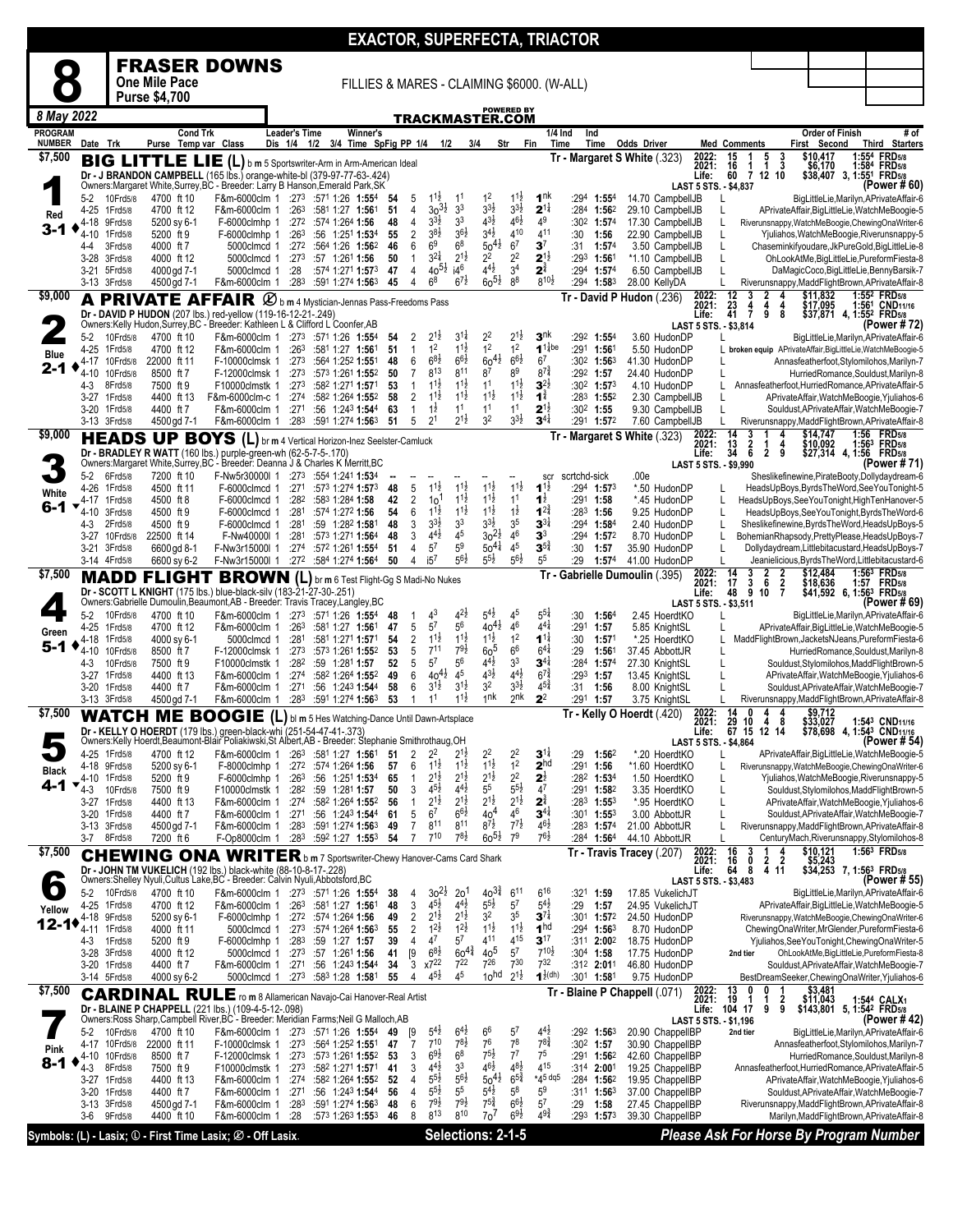| <b>FRASER DOWNS</b><br>One Mile Pace<br>HORSES & GELDINGS - MAIDENS OR N/W \$5000. LIFETIME (W-ALL)<br><b>Purse \$6,000</b><br><b>POWERED BY</b><br>8 May 2022<br>TRACKMASTER.COM<br># of<br><b>PROGRAM</b><br><b>Cond Trk</b><br><b>Leader's Time</b><br>Winner's<br>1/4 Ind<br>Ind<br>Order of Finish<br><b>NUMBER</b><br>Purse Temp var Class<br>Dis 1/4 1/2 3/4 Time SpFig PP 1/4 1/2<br>3/4<br>Str<br>Time<br>First Second<br>Third Starters<br>Date Trk<br>Fin<br>Time<br>Odds Driver<br>Med Comments<br>\$2,100<br>\$1,200<br>2022:<br>0<br>6<br>$Tr - C$ Brent Hill $(.222)$<br>0<br>NEVER GROW UP b c 3 Vintage Master-The Pan Floridian-No Pan Intended<br>2021:<br>$\frac{2}{8}$<br>0<br>0<br>0<br>Dr - DAVID A KELLY (155 lbs.) green-white-bla (373-77-68-57-.358)<br>0<br>0<br>1<br>\$3,300<br>Life:<br>Owners: Hotdog Hill Racing, Aldergrove, BC - Breeder: Surdale Farms Ltd, BC; Allan B Neurauter, AB<br>(Power # 45)<br>LAST 5 STS. - \$2,100<br>$5^{5}\frac{1}{2}$<br>$5^{7}$ <sub>2</sub><br>$5^{64}$<br>58½<br>$5^6$<br>3Frd5/8<br>$:274$ :591 1:283 1:574<br>7<br>:293 1:591<br>57.30 CampbellJB<br>SoStrange, MysticHunter, LDsBoss-7<br>5-1<br>6000 ft 14<br>Nw1r5000l 1<br>40<br>$3^{2^{3}_{4}}$<br>45<br>34<br>46<br>3 <sup>5</sup><br>4-26 5Frd5/8<br>6000 ft 9<br>:292 1:003 1:30 1:59<br>35<br>$\overline{4}$<br>:293 2:001<br>11.90 KellyDA<br>RockinRoller.Ventimatchalatte.Ifhecouldseemenow-7<br>Nw1r5000l 1<br>Red<br>$400^{7\frac{1}{2}}$ 5 <sup>13</sup><br>$5^{7}$<br>$5^{5}\frac{1}{2}$<br>$5^{12}$<br>:574 1:262 1:561<br>$\overline{7}$<br>:304 $1:58^3$<br>4-17 3Frd5/8<br>6000 ft 8<br>Nw1r5000l 1<br>:28<br>39<br>94.60 HoerdtKO<br>ADudesPromise, MysticHunter, LDsBoss-7<br>8-1<br>$5^{4}$<br>$5^{31}$<br>$4^{4}$ <sub>2</sub><br>44<br>43<br>5<br>6000 ft 9<br>:30 1:00 1:294 2:001<br>30<br>:302 2:004<br>19.70 ChappelIBP<br>4-10<br>2Frd5/8<br>Nw1r5000lcd 1<br>MinnekhadaJoe,LDsBoss,TalkinNRockin-5<br>$3^{3}\frac{1}{2}$<br>3 <sup>6</sup><br>3 <sup>4</sup><br>3 <sup>5</sup><br>3 <sup>4</sup><br>$\overline{2}$<br>4Frd5/8<br>6000 ft 9<br>Nw1r5000lcd 1<br>:292 1:01 1:312 2:022<br>26<br>:311 2:031<br>8.70 HoerdtKO<br>FiveStarGeneral,Roseange,NeverGrowUp-5<br>4-3<br>$7^{15}$<br>712<br>$70^{13}$<br>$7^{14}$<br>$6^{14}$<br>$\overline{7}$<br>36<br>:28<br>:58 1:271 1:564<br>:294 1:593 102.80 HoerdtKO<br>3-27 3Frd5/8<br>6000 ft 13<br>Nw1r5000l 1<br>Angelo, FiveStarGeneral, MysticHunter-8<br>$4^{8}\frac{1}{2}$<br>412<br>417<br>425<br>417<br>$:284$ $:581$ 1:27 1:56<br>$:30^3$ 2:01<br>BigBoyHill,ShootTheWhiskey,Josephine-5<br>3-21 1 Frd 5/8<br>gd 8-1<br>Qua 1<br>ChappelIBP<br>$\overline{\phantom{a}}$<br>2:003 FRD5/8 Q<br>\$0<br>2022:<br>2021:<br>0<br>0<br>0<br>$Tr - Clinton B Warrington (310)$<br><b>CAME A CAVALIER</b> b g 3 Domitian Hanover-Dover Dolly-Badlands Hanover<br>\$0<br>\$0<br>0<br>0<br>0<br>0<br>Dr - CLINTON B WARRINGTON (175 lbs.) brown-gold (39-8-3-9-.324)<br>0<br>3, 2:00 <sup>3</sup> FRD5/8 Q<br>Life:<br>0<br>0<br>0<br>Owners:Freda & David Woolley,Langley,BC - Breeder: Freda C Woolley,Langley,BC<br>(Power # 100)<br><b>LAST 5 STS. - \$0</b><br>5-2 1Frd5/8<br>Qua 1 :303 1:002 1:302 2:003 --<br>ft 12<br>$2^2$<br>$:301$ 2:003<br>WarringtonCB<br>$\overline{1}$<br>1 <sup>4</sup><br>CameACavalier,OneToughBeachboy,WatchingMarena-3<br><b>Blue</b><br>4-1<br>$$3,000$<br>$$300$<br>1:59 FRD <sub>5/8</sub><br>Tr - Robert E Scrannage (.300)<br>2022:<br>2021:<br>ROCKIN ROLLER b g 3 Domitian Hanover-Erasable Art-Artsplace<br>0<br>3<br>0<br>0<br>Dr - ROBERT E SCRANNAGE (43-6-10-6-.315)<br>$\mathbf 0$<br>\$3,300 3, 1:59 FRD5/8<br>Life:<br>4<br>1<br>0<br>Owners:Gilles Gobeil-Sandra Williams,Abbotsford,BC - Breeder: Gilles Gobeil;Sandra Williams,BC<br>(Power # 44)<br>LAST 5 STS. - \$3,300<br>1 <sup>nk</sup><br>$2\frac{1}{2}$<br>:292 1:003 1:30 1:59<br>1 <sup>2</sup><br>4-26 5Frd5/8<br>Nw1r5000I 1<br>3<br>1 <sup>1</sup><br>1 <sup>1</sup><br>:29<br>67.70 ScrannageRE<br>RockinRoller, Ventimatchalatte, Ifhecouldseemenow-7<br>6000 ft 9<br>41<br>1:59<br>1 <sup>2</sup><br>$1^{1\frac{1}{2}}$<br>1 <sup>2</sup><br>$1^{2}\frac{1}{2}$<br>2<br>$1\overline{2}$<br>:292 1:02 1:331 2:034<br>$:303$ 2:034<br>4-18 1Frd5/8<br>sy 6-1<br>Qua 1<br>ScrannageRE<br>RockinRoller, WesternCowboy, ShalesStorm-3<br>$\overline{\phantom{a}}$<br>White<br>$30^{31}$<br>$40^{41}$<br>$6x^{11}x6^{25}$<br>50 <sup>7</sup><br>5<br>4-11 2Frd5/8<br>ft 11<br>:291 1:002 1:31 2:00<br>$\overline{\phantom{a}}$<br>$:331$ 2:05<br>ScrannageRE<br>TinFoilHat,FirmRingo,ShalesStorm-6<br>Qua 1<br>9-2 ^<br>$5x^{7\frac{1}{2}}$ 6 <sup>16</sup><br>$5^8$<br>$5^{9}\frac{1}{2}$<br>$5^{7}$ <sub>2</sub><br>5<br>11-3 5Frd5/8<br>:29 1:00 1:29 1:574<br>34<br>:30 <sup>3</sup> 2:01<br>116.00 VukelichJT<br>JoeRich, Sammy Santana, SoStrange-6<br>15000 sy 11-2<br>Bc-R Milbank 1<br>78<br>717<br>710<br>716<br>716<br>15000 ft 11<br>:281 :574 1:264 1:552<br>45<br>$\overline{4}$<br>$:283$ 1:583<br>51.00 ScrannageRE<br>10-27 7 Frd 5/8<br>Bc-R Milbank 1<br>JoeRich,LadnerLad,Jimmyachance-8<br>$3^{4}$<br>$3^{6}\frac{1}{2}$<br>3 <sup>13</sup><br>318<br>$3^{17}\frac{1}{2}$<br>:294 1:011 1:293 1:583<br>$\overline{2}$<br>$:294$ 2:02<br>RaggedButRight, MysticShadow, RockinRoller-3<br>10-21 1 Frd5/8<br>ScrannageRE<br>ft 16<br>Qua 1<br>$\overline{\phantom{a}}$<br>514<br>514<br>516<br>10-20 1 Frd5/8<br>6000gd 13-1<br>2yr-Mdn 1<br>:304 1:011 1:314 2:014<br>x4<br>x5dis<br>5dis<br>10.35 ScrannageRE<br>BraceForImpact,LDsBoss,MinnekhadaJoe-5<br>$\blacksquare$<br>\$0<br>2022:<br>0<br>0<br>0<br>0<br>Tr - Ann Cooper (.000)<br>ONE TOUGH BEACHBOY b g 4 Sunshine Beach-One Tough Pull-Real Artist<br>2021:<br>\$780<br>$\frac{2}{2}$<br>0<br>0<br>0<br>Dr - BRADLEY R WATT (160 lbs.) purple-green-wh (62-5-7-5-.170)<br>Life:<br>0<br>0<br>0<br>\$780<br>Owners:Dianne Orringe-Frank Mueggenburg-Ann Cooper,Surrey,BC - Breeder: Dianne F Orringe;Frank P Mueggenburg;Ann Cooper,BC<br>(Power # 39)<br><b>LAST 5 STS. - \$780</b><br>$20^{21}$<br>$2^{1\frac{3}{4}}$<br>36<br>$2^4$<br>5-2 1Frd5/8<br>$:30^1$ 2:01<br>:303 1:002 1:302 2:003<br>3<br>30 <sup>4</sup><br>CameACavalier, OneToughBeachboy, WatchingMarena-3<br>ft 12<br>Qua 1<br>WattBR<br>$46\frac{1}{2}$<br>46<br>511<br>:291 :593 1:284 1:573<br>x5dis<br>WattBR<br>3-28 1Frd5/8<br>ft 14<br>Qua 1<br>4<br>5dis<br>JoeRich, Starry Eyes, Buck And Run-5<br>$\sim$<br>Green<br>$5^{21}$<br>$5^{10}$<br>$5^{12}$<br>535<br>541<br>11-24 2Frd5/8<br>6000 ft 7<br>$:28^2$ :58 <sup>2</sup> 1:274 <b>1:57</b> <sup>1</sup><br>- 12<br>$\overline{4}$<br>:33 <sup>2</sup> 2:05 <sup>2</sup><br>17.90 WattBR<br>ChasingBismarck,Agricola,Outlawgrandetorino-5<br>Mdn-Cd-Hcp 1<br>6-1<br>$4^{7\frac{1}{2}}$<br>$4^{5}\frac{1}{2}$<br>$4^{7}\frac{1}{2}$<br>45<br>44<br>11-17 2Frd5/8<br>6000 ft 5<br>:292 1:012 1:314 2:024<br>21<br>3<br>:304 2:033<br>16.65 WattBR<br>AllPoweredUp, BraceForImpact, LDsBoss-6<br>Mdn-Cd-Hcp 1<br>$4^{8^{3}_{4}}$<br>$4^{5}\frac{1}{2}$<br>$4^{6}\frac{1}{2}$<br>45<br>$4^{6}\frac{1}{2}$<br>$\overline{2}$<br>11-4 1Frd5/8<br>gd 12-1<br>:30 1:02 <sup>1</sup> 1:32 <sup>1</sup> <b>2:02</b><br>$:30^2$ 2:03 <sup>4</sup><br>WattBR<br>LovinUpOnYou,CustardsCrown,LDsBoss-4<br>Qua 1<br>۰.<br>$47\frac{1}{2}$<br>$49\frac{1}{2}$<br>49<br>412<br>3<br>47<br>10-27 1 Frd5/8<br>ft 12<br>:313 1:031 1:324 2:03<br>:304 2:052<br>WattBR<br>Qua 1<br>$\overline{\phantom{a}}$<br>HurriedRomance,ImTooSexy,GinIsBetter-5<br>\$720<br>Tr - Rick H White (.166)<br>2022:<br>WESTERN COWBOY b c 3 Sportswriter-Justanother Day-Royal Mattjesty<br>2021:<br>\$720<br>0<br>0<br>0<br>0<br>Dr - GLENN WHITE (188 lbs.) red-white-black (17-2-1-4-.228)<br>Life:<br>$\mathbf 0$<br>1<br>1<br>0<br>Owners:Mate Hecimovic,Surrey,BC - Breeder: Mate Hecimovic,Surrey,BC<br>(Power # 60)<br><b>LAST 5 STS. - \$720</b><br>$3^{1\frac{3}{4}}$<br>$3^{2}z$<br>Nw1r5000l 1 :274 :584 1:281 1:581<br>22<br>$2^{1}$<br>$3^{1}$<br>4-26 3Frd5/8<br>6000 ft 11<br>3<br>:294 1:582<br>16.75 WhiteG<br>Urnotworthmytime, Roseange, WesternCowboy-6<br>44<br>$2^{1\frac{1}{2}}$<br>2 <sup>2</sup><br>$2^{2}\frac{1}{2}$<br>2 <sup>2</sup><br>$2^{\frac{1}{2}}$<br>RockinRoller, WesternCowboy, ShalesStorm-3<br>4-18 1Frd5/8<br>:292 1:02 1:331 2:034<br>$\mathbf{1}$<br>$:30^1$ 2:03 <sup>4</sup><br>WhiteG<br>Qua 1<br>sy 6-1<br>$\overline{\phantom{a}}$<br><b>Black</b><br>$7 - 2$<br>\$0<br>\$0<br>Tr - Randy D Rutledge (.419)<br><b>SHAKE SHADOW N ROL</b> b c 3 Shadow Play-Forever Holy-Cambest<br>2021:<br>0<br>0<br>0<br>0<br>Dr - J BRANDON CAMPBELL (165 lbs.) orange-white-bl (379-97-77-63-.424)<br>\$0<br>0<br>Life:<br>0<br>$\mathbf 0$<br>0<br>Owners:Jennifer Dodsworth-Randy Rutledge,Aldergrove,BC - Breeder: Jennifer Ĺ Dodsworth;Randy D Rutledge,BC<br>(Power # 50)<br>LAST 5 STS. - \$0<br>$\bullet$<br>$2^3$<br>$2^{1\frac{1}{2}}$<br>$2^{1\frac{1}{2}}$<br>$2^5$<br>$2^2$<br>$5-2$<br>Qua 1 :30 <sup>3</sup> 1:02 1:31 <sup>1</sup> 2:00 <sup>1</sup> - 1<br>:281<br>2:002<br>CampbellJB<br>MysticShadow,ShakeShadowNRol,Zimzala-3<br>2Frd5/8<br>ft 12<br>Yellow<br>3-1<br>2022:<br>\$720<br>\$750<br>Tr - John Tm Vukelich (432)<br>TALKIN N ROCKIN b c 3 Custard the Dragon-Shes Just Rockin-Rocknroll Hanover<br>3<br>2021:<br>0<br>0<br>0<br>\$750 2:04 FRD5/8 Q<br>\$1,470 2, 2:04 FRD5/8 Q<br>Dr - JOHN TM VUKELICH (192 lbs.) black-white (88-10-8-17-.228)<br>11<br>Life:<br>0<br>0<br>1<br>Owners:John Tm Vukelich-Edwin Loughhead,BC - Breeder: Surdale Farms Ltd,BC;Allan B Neurauter,AB<br>(Power # 38)<br><b>LAST 5 STS. - \$720</b><br>$6^{12}$<br>6 <sup>12be</sup><br>$6^{8}$ <sub>2</sub><br>$6^8$<br>3Frd5/8<br>$:274$ :591 1:283 1:574<br>2 $ex6^{13}$<br>:30<br>37.70 VukelichJT<br>SoStrange, MysticHunter, LDsBoss-7<br>5-1<br>6000 ft 14<br>Nw1r5000l 1<br>35<br>2:00 <sup>1</sup><br>broken equip<br>$7^{18}$<br>$7^{13}$<br>$6^{17}$<br>i7 <sup>15</sup><br>$7^{10}$<br>30000 ft 9<br>:283 1:001 1:284 1:563<br>33<br>8<br>:283<br>2:00<br>101.15 VukelichJT<br>ItllBeFine,JoeDimagio,SoStrange-8<br>4-25 7Frd5/8<br>Bc Sales 1<br>Pink<br>$7^{13}$<br>$7^{10}$<br>$7^{10}$<br>:574 1:262 1:561<br>3Frd5/8<br>Nw1r5000I 1<br>:28<br>ix7dis<br>58.20 VukelichJT<br>ADudesPromise, MysticHunter, LDsBoss-7<br>4-17<br>6000 ft 8<br>$\overline{4}$<br>$\blacksquare$<br>7dis<br>15-1*<br>5 <sup>6</sup><br>5 <sup>7</sup><br>$5^5$<br>$4^{4}$ <sub>2</sub><br>$3^{2\frac{1}{4}}$<br>:30 1:00 1:294 2:001 32<br>6000 ft 9<br>3<br>$:294$ 2:003<br>17.60 VukelichJT<br>MinnekhadaJoe,LDsBoss,TalkinNRockin-5<br>4-10<br>2Frd5/8<br>Nw1r5000lcd 1<br>70 <sup>9</sup><br>$70^{81}$<br>819<br>$8^{23}$<br>1:001 1:293 1:581<br>$\overline{7}$<br>811<br>10Frd5/8<br>26250 ft 6<br>:29<br>22<br>:31 <sup>2</sup> 2:02 <sup>4</sup><br>186.00 VukelichJT<br>ItllBeFine, ADudesPromise, MysticHunter-8<br>Bc Wndl Smth 1<br>4-4<br>817<br>817<br>817<br>5<br>817<br>817<br>:28<br>33<br>3-27 3Frd5/8<br>6000 ft 13<br>:58 1:271 1:564<br>$:293$ 2:001<br>23.40 VukelichJT<br>Angelo, FiveStarGeneral, MysticHunter-8<br>Nw1r5000l 1<br>$70^{10}$<br>$7^{13}$<br>i6 <sup>18</sup><br>$6^{25}$<br>714<br>5<br>:28 <sup>3</sup><br>:59 1:28 1:57<br>29<br>40.25 KellyDA<br>ItllBeFine, ADudesPromise, MysticHunter-7<br>3-20 4Frd5/8<br>6000 ft 7<br>Nw1r5000I 1<br>:31 <sup>1</sup> 2:02<br>$$780$<br>$$750$<br>6<br>0<br>2022:<br>0<br>0<br>- Blaine P Chappell (.071)<br>Tr<br>JET PANTS b g 3 Sportswriter-Lucks Pleasure-Northern Luck<br>2021:<br>$\frac{2}{8}$<br>0<br>0<br>0<br>\$1,530<br>Dr - BLAINE P CHAPPELL (221 lbs.) (109-4-5-12-.098)<br>Owners:Blaine Chappell, Olds, AB - Breeder: J J J Stables; Jim R Marino, BC<br>0<br>Life:<br>0<br>0<br>(Power # 42)<br><b>LAST 5 STS. - \$480</b><br>$\bullet$<br>714<br>$7^{17}$<br>715<br>:274 :591 1:283 1:574<br>711<br>76.40 ChappelIBP<br>5-1<br>3Frd5/8<br>6000 ft 14<br>Nw1r5000l 1<br>$7^{11}$<br>$:292$ 2:004<br>SoStrange, MysticHunter, LDsBoss-7<br>31<br>4<br>$8^{16}$<br>821<br>823<br>$8^{11}$<br>x8 <sup>17</sup><br>:291 2:011<br>4-25 7Frd5/8<br>:283 1:001 1:284 1:563<br>27<br>1<br>82.80 ChappelIBP<br>ItllBeFine,JoeDimagio,SoStrange-8<br>30000 ft 9<br>Bc Sales 1<br>Gray<br>:574 1:262 1:561<br>ADudesPromise, MysticHunter, LDsBoss-7<br>6000 ft 8<br>Nw1r5000l 1<br>:28<br>scrtchd-sick<br>.00<br>4-17 3Frd5/8<br>--<br>scr<br>--<br>20-1<br>$4^{5}\frac{1}{2}$<br>$4^{6}\frac{1}{4}$<br>$4^8$<br>$4^8$<br>$4^8$<br>5<br>4Frd5/8<br>:292 1:01 1:312 2:022<br>23<br>15.10 ChappelIBP<br>FiveStarGeneral, Roseange, NeverGrowUp-5<br>4-3<br>6000 ft 9<br>Nw1r5000lcd 1<br>$:31^1$ 2:03 <sup>3</sup><br>610<br>$6^{13}$<br>$6^{12}$<br>$7^{15}\frac{1}{2}$<br>$6^{13}$<br>:28<br>:58 1:271 1:564<br>35<br>$\overline{4}$<br>:30 1:594<br>55.30 ChappelIBP<br>3-27 3Frd5/8<br>6000 ft 13<br>Nw1r5000l 1<br>Angelo, FiveStarGeneral, MysticHunter-8<br>$6^{10}$<br>$\mathsf{x}7^{19}$<br>6 <sup>8</sup><br>$6^{12}$<br>731<br>3-20 4Frd5/8<br>24<br>2<br>$:324$ 2:031<br>82.30 ChappelIBP<br>ItllBeFine, ADudesPromise, MysticHunter-7<br>6000 ft 7<br>Nw1r5000I 1<br>$:28^3$ :59 1:28 1:57<br>$5^{7\frac{1}{2}}$<br>56<br>511<br>517<br>5<br>5 <sup>9</sup><br>Nw1r5000I 1<br>:302 1:013 1:312 1:592<br>24<br>:293 2:024<br>65.90 ChappelIBP<br>3-13 5Frd5/8<br>6000 gd 7-1<br>ItllBeFine, Angelo, MinnekhadaJoe-8<br>\$4,200<br>$\frac{2}{1}$<br>2022:<br>9<br>0<br>Tr - Richard D Lancaster (.264)<br>1<br>L DS BOSS b c 3 Betterthancheddar-Lady N Diamonds-Western Hanover<br>5<br>\$3,180<br>\$7,380<br>2021:<br>0<br>$\frac{1}{2}$<br>Dr - JOHN R ABBOTT (180 lbs.) black-red-gold (112-13-16-23-.263)<br>Owners:Tom Wood,Chilliwack,BC - Breeder: Tom R Wood,Chilliwack,BC<br>14<br>3<br>Life:<br>0<br>(Power # 51)<br>LAST 5 STS. - \$2,940<br>3 <sup>3</sup><br>$3^{2}\frac{1}{2}$<br>3 <sup>3</sup><br>3 <sup>2</sup><br>33<br>5-1<br>3Frd5/8<br>6000 ft 14<br>Nw1r5000l 1<br>:274 :591 1:283 1:574<br>6<br>:29<br>1:581<br>20.55 AbbottJR<br>SoStrange, MysticHunter, LDsBoss-7<br>43<br>$67\frac{1}{2}$<br>$6^{17}$<br>$7^{17}\frac{1}{2}$<br>i6 <sup>12</sup><br>610<br>$\overline{7}$<br>:291<br>32<br>2:00<br>4-25 7Frd5/8<br>30000 ft 9<br>Bc Sales 1<br>:283 1:001 1:284 1:563<br>57.40 AbbottJR<br>ItllBeFine,JoeDimagio,SoStrange-8<br>Purple<br>2 <sup>2</sup><br>3 <sup>9</sup><br>2 <sup>2</sup><br>$2^5$<br>3 <sup>6</sup><br>$\overline{2}$<br>3Frd5/8<br>6000 ft 8<br>Nw1r5000l 1<br>:28<br>:574 1:262 1:561<br>45<br>:30<br>1:57 <sup>2</sup><br>11.15 AbbottJR<br>ADudesPromise, MysticHunter, LDsBoss-7<br>4-17<br>5-1<br>$3^{1\frac{3}{4}}$<br>$2^{1\frac{1}{2}}$<br>$3^{1\frac{1}{2}}$<br>$2^{\frac{1}{2}}$<br>$\overline{2}$<br>$2^{1\frac{1}{2}}$<br>6000 ft 9<br>:30 1:00 1:294 2:001<br>33<br>$:301$ 2:001<br>4-10 2Frd5/8<br>Nw1r5000lcd 1<br>2.15 AbbottJR<br>MinnekhadaJoe,LDsBoss,TalkinNRockin-5<br>6 <sup>8</sup><br>6 <sup>8</sup><br>6 <sup>8</sup><br>$6^{14}$<br>$7^{18\frac{3}{4}}$<br>1:001 1:293 1:581<br>5<br>10Frd5/8<br>26250 ft 6<br>:29<br>26<br>:30 <sup>4</sup> 2:02<br>55.80 AbbottJR<br>ItllBeFine, ADudesPromise, MysticHunter-8<br>Bc Wndl Smth 1<br>4-4<br>$3^{21}$<br>$4^{3}\frac{1}{2}$<br>46<br>4 <sup>5</sup><br>45<br>3-27 3Frd5/8<br>Nw1r5000I 1<br>:28<br>:58 1:271 1:564<br>46<br>:291 1:572<br>133.40 AbbottJR<br>6000 ft 13<br>1<br>Angelo, FiveStarGeneral, MysticHunter-8<br>40 <sup>5</sup><br>$5^{8\frac{1}{2}}$<br>5 <sup>9</sup><br>412<br>416<br>ItllBeFine, ADudesPromise, MysticHunter-7<br>3-20 4Frd5/8<br>6000 ft 7<br>:283<br>:59 1:28 1:57<br>38<br>4<br>:30 <sup>2</sup> 2:00 <sup>1</sup><br>17.30 AbbottJR<br>Nw1r5000I 1<br>Selections: 6-5-2<br><b>Please Ask For Horse By Program Number</b><br>Symbols: (L) - Lasix; (D - First Time Lasix; Ø - Off Lasix. |  |  |  |  |  |  |  | <b>EXACTOR, SUPERFECTA, TRIACTOR</b> |  |  |  |  |  |  |
|-----------------------------------------------------------------------------------------------------------------------------------------------------------------------------------------------------------------------------------------------------------------------------------------------------------------------------------------------------------------------------------------------------------------------------------------------------------------------------------------------------------------------------------------------------------------------------------------------------------------------------------------------------------------------------------------------------------------------------------------------------------------------------------------------------------------------------------------------------------------------------------------------------------------------------------------------------------------------------------------------------------------------------------------------------------------------------------------------------------------------------------------------------------------------------------------------------------------------------------------------------------------------------------------------------------------------------------------------------------------------------------------------------------------------------------------------------------------------------------------------------------------------------------------------------------------------------------------------------------------------------------------------------------------------------------------------------------------------------------------------------------------------------------------------------------------------------------------------------------------------------------------------------------------------------------------------------------------------------------------------------------------------------------------------------------------------------------------------------------------------------------------------------------------------------------------------------------------------------------------------------------------------------------------------------------------------------------------------------------------------------------------------------------------------------------------------------------------------------------------------------------------------------------------------------------------------------------------------------------------------------------------------------------------------------------------------------------------------------------------------------------------------------------------------------------------------------------------------------------------------------------------------------------------------------------------------------------------------------------------------------------------------------------------------------------------------------------------------------------------------------------------------------------------------------------------------------------------------------------------------------------------------------------------------------------------------------------------------------------------------------------------------------------------------------------------------------------------------------------------------------------------------------------------------------------------------------------------------------------------------------------------------------------------------------------------------------------------------------------------------------------------------------------------------------------------------------------------------------------------------------------------------------------------------------------------------------------------------------------------------------------------------------------------------------------------------------------------------------------------------------------------------------------------------------------------------------------------------------------------------------------------------------------------------------------------------------------------------------------------------------------------------------------------------------------------------------------------------------------------------------------------------------------------------------------------------------------------------------------------------------------------------------------------------------------------------------------------------------------------------------------------------------------------------------------------------------------------------------------------------------------------------------------------------------------------------------------------------------------------------------------------------------------------------------------------------------------------------------------------------------------------------------------------------------------------------------------------------------------------------------------------------------------------------------------------------------------------------------------------------------------------------------------------------------------------------------------------------------------------------------------------------------------------------------------------------------------------------------------------------------------------------------------------------------------------------------------------------------------------------------------------------------------------------------------------------------------------------------------------------------------------------------------------------------------------------------------------------------------------------------------------------------------------------------------------------------------------------------------------------------------------------------------------------------------------------------------------------------------------------------------------------------------------------------------------------------------------------------------------------------------------------------------------------------------------------------------------------------------------------------------------------------------------------------------------------------------------------------------------------------------------------------------------------------------------------------------------------------------------------------------------------------------------------------------------------------------------------------------------------------------------------------------------------------------------------------------------------------------------------------------------------------------------------------------------------------------------------------------------------------------------------------------------------------------------------------------------------------------------------------------------------------------------------------------------------------------------------------------------------------------------------------------------------------------------------------------------------------------------------------------------------------------------------------------------------------------------------------------------------------------------------------------------------------------------------------------------------------------------------------------------------------------------------------------------------------------------------------------------------------------------------------------------------------------------------------------------------------------------------------------------------------------------------------------------------------------------------------------------------------------------------------------------------------------------------------------------------------------------------------------------------------------------------------------------------------------------------------------------------------------------------------------------------------------------------------------------------------------------------------------------------------------------------------------------------------------------------------------------------------------------------------------------------------------------------------------------------------------------------------------------------------------------------------------------------------------------------------------------------------------------------------------------------------------------------------------------------------------------------------------------------------------------------------------------------------------------------------------------------------------------------------------------------------------------------------------------------------------------------------------------------------------------------------------------------------------------------------------------------------------------------------------------------------------------------------------------------------------------------------------------------------------------------------------------------------------------------------------------------------------------------------------------------------------------------------------------------------------------------------------------------------------------------------------------------------------------------------------------------------------------------------------------------------------------------------------------------------------------------------------------------------------------------------------------------------------------------------------------------------------------------------------------------------------------------------------------------------------------------------------------------------------------------------------------------------------------------------------------------------------------------------------------------------------------------------------------------------------------------------------------------------------------------------------------------------------------------------------------------------------------------------------------------------------------------------------------------------------------------------------------------------------------------------------------------------------------------------------------------------------------------------------------------------------------------------------------------------------------------------------------------------------------------------------------------------------------------------------------------------------------------------------------------------------------------------------------------------------------------------------------------------------------------------------------------------------------------------------------------------------------------------------------------------------------------------------------------------------------------------------------------------------------------------------------------------------------------------------------------------------------------------------------------------------------------------------------------------------------------------------------------------------------------------------------------------------------------------------------------------------------------------------------------------------------------------------------------------------------------------------------------------------------------------------------------------------------------------------------------------------------------------------------------------------------------------------------------------------------------------------------------------------------------------------------------------------------------------------------------------------------------------------------------------------------------------------------------------------------------------------------------------------------------------------------------------------------------------------------------------------------------------------------------------------------------------------------------------------------------------------------------------------------------------------------------------------------------------------------------------------------------------------------------------------------------------------------------------------------------------------------------------------------------------------------------------------------------------------------------------------------------------------------------------------------------------------------------------------------------------------------------------------------------------------------------------------------------------------------------------------------------------------------------------------------------------------------------------------------------------------------------------------------------------------------------------------------------------------------------------------------------------------------------------------------------------------------------------------------------------------------------------------------------------------------------------------------------------------------------------------------------------------------------------------------------------------------------------------------------------------------------------------------------------------------------------------------------------------------------------------------------------------------------------------------------------------------------------------------------------------------------------------------------------------------------------------------------------------------------------------------------------------------------------------------------------------------------------------------------------------------------------------------------------------------------------------------------------------------------------------------------------------------------------------------------------------------------------------------------------------------------------------------------------------------------------------------------------------------------------------------------------------------------------------------------------------------------------------------------------------------------------------------------------------------------------------------------------------------------------------------------------------------------------------------------------------------------------------------------------------------------------------------------------------------------------------------------------------------------------------------------------------------------------------------------------------------------------------------------------------------------------------------------------------------------------------------------------------------------------------------------------------------------------------------------------------------------------------------------------------------------------------------------------------------------------------------------------------------------------------------------------|--|--|--|--|--|--|--|--------------------------------------|--|--|--|--|--|--|
|                                                                                                                                                                                                                                                                                                                                                                                                                                                                                                                                                                                                                                                                                                                                                                                                                                                                                                                                                                                                                                                                                                                                                                                                                                                                                                                                                                                                                                                                                                                                                                                                                                                                                                                                                                                                                                                                                                                                                                                                                                                                                                                                                                                                                                                                                                                                                                                                                                                                                                                                                                                                                                                                                                                                                                                                                                                                                                                                                                                                                                                                                                                                                                                                                                                                                                                                                                                                                                                                                                                                                                                                                                                                                                                                                                                                                                                                                                                                                                                                                                                                                                                                                                                                                                                                                                                                                                                                                                                                                                                                                                                                                                                                                                                                                                                                                                                                                                                                                                                                                                                                                                                                                                                                                                                                                                                                                                                                                                                                                                                                                                                                                                                                                                                                                                                                                                                                                                                                                                                                                                                                                                                                                                                                                                                                                                                                                                                                                                                                                                                                                                                                                                                                                                                                                                                                                                                                                                                                                                                                                                                                                                                                                                                                                                                                                                                                                                                                                                                                                                                                                                                                                                                                                                                                                                                                                                                                                                                                                                                                                                                                                                                                                                                                                                                                                                                                                                                                                                                                                                                                                                                                                                                                                                                                                                                                                                                                                                                                                                                                                                                                                                                                                                                                                                                                                                                                                                                                                                                                                                                                                                                                                                                                                                                                                                                                                                                                                                                                                                                                                                                                                                                                                                                                                                                                                                                                                                                                                                                                                                                                                                                                                                                                                                                                                                                                                                                                                                                                                                                                                                                                                                                                                                                                                                                                                                                                                                                                                                                                                                                                                                                                                                                                                                                                                                                                                                                                                                                                                                                                                                                                                                                                                                                                                                                                                                                                                                                                                                                                                                                                                                                                                                                                                                                                                                                                                                                                                                                                                                                                                                                                                                                                                                                                                                                                                                                                                                                                                                                                                                                                                                                                                                                                                                                                                                                                                                                                                                                                                                                                                                                                                                                                                                                                                                                                                                                                                                                                                                                                                                                                                                                                                                                                                                                                                                                                                                                                                                                                                                                                                                                                                                                                                                                                                                                                                                                                                                                                                                                                                                                                                                                                                                                                                                                                                                                                                                                                                                     |  |  |  |  |  |  |  |                                      |  |  |  |  |  |  |
|                                                                                                                                                                                                                                                                                                                                                                                                                                                                                                                                                                                                                                                                                                                                                                                                                                                                                                                                                                                                                                                                                                                                                                                                                                                                                                                                                                                                                                                                                                                                                                                                                                                                                                                                                                                                                                                                                                                                                                                                                                                                                                                                                                                                                                                                                                                                                                                                                                                                                                                                                                                                                                                                                                                                                                                                                                                                                                                                                                                                                                                                                                                                                                                                                                                                                                                                                                                                                                                                                                                                                                                                                                                                                                                                                                                                                                                                                                                                                                                                                                                                                                                                                                                                                                                                                                                                                                                                                                                                                                                                                                                                                                                                                                                                                                                                                                                                                                                                                                                                                                                                                                                                                                                                                                                                                                                                                                                                                                                                                                                                                                                                                                                                                                                                                                                                                                                                                                                                                                                                                                                                                                                                                                                                                                                                                                                                                                                                                                                                                                                                                                                                                                                                                                                                                                                                                                                                                                                                                                                                                                                                                                                                                                                                                                                                                                                                                                                                                                                                                                                                                                                                                                                                                                                                                                                                                                                                                                                                                                                                                                                                                                                                                                                                                                                                                                                                                                                                                                                                                                                                                                                                                                                                                                                                                                                                                                                                                                                                                                                                                                                                                                                                                                                                                                                                                                                                                                                                                                                                                                                                                                                                                                                                                                                                                                                                                                                                                                                                                                                                                                                                                                                                                                                                                                                                                                                                                                                                                                                                                                                                                                                                                                                                                                                                                                                                                                                                                                                                                                                                                                                                                                                                                                                                                                                                                                                                                                                                                                                                                                                                                                                                                                                                                                                                                                                                                                                                                                                                                                                                                                                                                                                                                                                                                                                                                                                                                                                                                                                                                                                                                                                                                                                                                                                                                                                                                                                                                                                                                                                                                                                                                                                                                                                                                                                                                                                                                                                                                                                                                                                                                                                                                                                                                                                                                                                                                                                                                                                                                                                                                                                                                                                                                                                                                                                                                                                                                                                                                                                                                                                                                                                                                                                                                                                                                                                                                                                                                                                                                                                                                                                                                                                                                                                                                                                                                                                                                                                                                                                                                                                                                                                                                                                                                                                                                                                                                                                                                                     |  |  |  |  |  |  |  |                                      |  |  |  |  |  |  |
|                                                                                                                                                                                                                                                                                                                                                                                                                                                                                                                                                                                                                                                                                                                                                                                                                                                                                                                                                                                                                                                                                                                                                                                                                                                                                                                                                                                                                                                                                                                                                                                                                                                                                                                                                                                                                                                                                                                                                                                                                                                                                                                                                                                                                                                                                                                                                                                                                                                                                                                                                                                                                                                                                                                                                                                                                                                                                                                                                                                                                                                                                                                                                                                                                                                                                                                                                                                                                                                                                                                                                                                                                                                                                                                                                                                                                                                                                                                                                                                                                                                                                                                                                                                                                                                                                                                                                                                                                                                                                                                                                                                                                                                                                                                                                                                                                                                                                                                                                                                                                                                                                                                                                                                                                                                                                                                                                                                                                                                                                                                                                                                                                                                                                                                                                                                                                                                                                                                                                                                                                                                                                                                                                                                                                                                                                                                                                                                                                                                                                                                                                                                                                                                                                                                                                                                                                                                                                                                                                                                                                                                                                                                                                                                                                                                                                                                                                                                                                                                                                                                                                                                                                                                                                                                                                                                                                                                                                                                                                                                                                                                                                                                                                                                                                                                                                                                                                                                                                                                                                                                                                                                                                                                                                                                                                                                                                                                                                                                                                                                                                                                                                                                                                                                                                                                                                                                                                                                                                                                                                                                                                                                                                                                                                                                                                                                                                                                                                                                                                                                                                                                                                                                                                                                                                                                                                                                                                                                                                                                                                                                                                                                                                                                                                                                                                                                                                                                                                                                                                                                                                                                                                                                                                                                                                                                                                                                                                                                                                                                                                                                                                                                                                                                                                                                                                                                                                                                                                                                                                                                                                                                                                                                                                                                                                                                                                                                                                                                                                                                                                                                                                                                                                                                                                                                                                                                                                                                                                                                                                                                                                                                                                                                                                                                                                                                                                                                                                                                                                                                                                                                                                                                                                                                                                                                                                                                                                                                                                                                                                                                                                                                                                                                                                                                                                                                                                                                                                                                                                                                                                                                                                                                                                                                                                                                                                                                                                                                                                                                                                                                                                                                                                                                                                                                                                                                                                                                                                                                                                                                                                                                                                                                                                                                                                                                                                                                                                                                                                                     |  |  |  |  |  |  |  |                                      |  |  |  |  |  |  |
|                                                                                                                                                                                                                                                                                                                                                                                                                                                                                                                                                                                                                                                                                                                                                                                                                                                                                                                                                                                                                                                                                                                                                                                                                                                                                                                                                                                                                                                                                                                                                                                                                                                                                                                                                                                                                                                                                                                                                                                                                                                                                                                                                                                                                                                                                                                                                                                                                                                                                                                                                                                                                                                                                                                                                                                                                                                                                                                                                                                                                                                                                                                                                                                                                                                                                                                                                                                                                                                                                                                                                                                                                                                                                                                                                                                                                                                                                                                                                                                                                                                                                                                                                                                                                                                                                                                                                                                                                                                                                                                                                                                                                                                                                                                                                                                                                                                                                                                                                                                                                                                                                                                                                                                                                                                                                                                                                                                                                                                                                                                                                                                                                                                                                                                                                                                                                                                                                                                                                                                                                                                                                                                                                                                                                                                                                                                                                                                                                                                                                                                                                                                                                                                                                                                                                                                                                                                                                                                                                                                                                                                                                                                                                                                                                                                                                                                                                                                                                                                                                                                                                                                                                                                                                                                                                                                                                                                                                                                                                                                                                                                                                                                                                                                                                                                                                                                                                                                                                                                                                                                                                                                                                                                                                                                                                                                                                                                                                                                                                                                                                                                                                                                                                                                                                                                                                                                                                                                                                                                                                                                                                                                                                                                                                                                                                                                                                                                                                                                                                                                                                                                                                                                                                                                                                                                                                                                                                                                                                                                                                                                                                                                                                                                                                                                                                                                                                                                                                                                                                                                                                                                                                                                                                                                                                                                                                                                                                                                                                                                                                                                                                                                                                                                                                                                                                                                                                                                                                                                                                                                                                                                                                                                                                                                                                                                                                                                                                                                                                                                                                                                                                                                                                                                                                                                                                                                                                                                                                                                                                                                                                                                                                                                                                                                                                                                                                                                                                                                                                                                                                                                                                                                                                                                                                                                                                                                                                                                                                                                                                                                                                                                                                                                                                                                                                                                                                                                                                                                                                                                                                                                                                                                                                                                                                                                                                                                                                                                                                                                                                                                                                                                                                                                                                                                                                                                                                                                                                                                                                                                                                                                                                                                                                                                                                                                                                                                                                                                                                                     |  |  |  |  |  |  |  |                                      |  |  |  |  |  |  |
|                                                                                                                                                                                                                                                                                                                                                                                                                                                                                                                                                                                                                                                                                                                                                                                                                                                                                                                                                                                                                                                                                                                                                                                                                                                                                                                                                                                                                                                                                                                                                                                                                                                                                                                                                                                                                                                                                                                                                                                                                                                                                                                                                                                                                                                                                                                                                                                                                                                                                                                                                                                                                                                                                                                                                                                                                                                                                                                                                                                                                                                                                                                                                                                                                                                                                                                                                                                                                                                                                                                                                                                                                                                                                                                                                                                                                                                                                                                                                                                                                                                                                                                                                                                                                                                                                                                                                                                                                                                                                                                                                                                                                                                                                                                                                                                                                                                                                                                                                                                                                                                                                                                                                                                                                                                                                                                                                                                                                                                                                                                                                                                                                                                                                                                                                                                                                                                                                                                                                                                                                                                                                                                                                                                                                                                                                                                                                                                                                                                                                                                                                                                                                                                                                                                                                                                                                                                                                                                                                                                                                                                                                                                                                                                                                                                                                                                                                                                                                                                                                                                                                                                                                                                                                                                                                                                                                                                                                                                                                                                                                                                                                                                                                                                                                                                                                                                                                                                                                                                                                                                                                                                                                                                                                                                                                                                                                                                                                                                                                                                                                                                                                                                                                                                                                                                                                                                                                                                                                                                                                                                                                                                                                                                                                                                                                                                                                                                                                                                                                                                                                                                                                                                                                                                                                                                                                                                                                                                                                                                                                                                                                                                                                                                                                                                                                                                                                                                                                                                                                                                                                                                                                                                                                                                                                                                                                                                                                                                                                                                                                                                                                                                                                                                                                                                                                                                                                                                                                                                                                                                                                                                                                                                                                                                                                                                                                                                                                                                                                                                                                                                                                                                                                                                                                                                                                                                                                                                                                                                                                                                                                                                                                                                                                                                                                                                                                                                                                                                                                                                                                                                                                                                                                                                                                                                                                                                                                                                                                                                                                                                                                                                                                                                                                                                                                                                                                                                                                                                                                                                                                                                                                                                                                                                                                                                                                                                                                                                                                                                                                                                                                                                                                                                                                                                                                                                                                                                                                                                                                                                                                                                                                                                                                                                                                                                                                                                                                                                                                                     |  |  |  |  |  |  |  |                                      |  |  |  |  |  |  |
|                                                                                                                                                                                                                                                                                                                                                                                                                                                                                                                                                                                                                                                                                                                                                                                                                                                                                                                                                                                                                                                                                                                                                                                                                                                                                                                                                                                                                                                                                                                                                                                                                                                                                                                                                                                                                                                                                                                                                                                                                                                                                                                                                                                                                                                                                                                                                                                                                                                                                                                                                                                                                                                                                                                                                                                                                                                                                                                                                                                                                                                                                                                                                                                                                                                                                                                                                                                                                                                                                                                                                                                                                                                                                                                                                                                                                                                                                                                                                                                                                                                                                                                                                                                                                                                                                                                                                                                                                                                                                                                                                                                                                                                                                                                                                                                                                                                                                                                                                                                                                                                                                                                                                                                                                                                                                                                                                                                                                                                                                                                                                                                                                                                                                                                                                                                                                                                                                                                                                                                                                                                                                                                                                                                                                                                                                                                                                                                                                                                                                                                                                                                                                                                                                                                                                                                                                                                                                                                                                                                                                                                                                                                                                                                                                                                                                                                                                                                                                                                                                                                                                                                                                                                                                                                                                                                                                                                                                                                                                                                                                                                                                                                                                                                                                                                                                                                                                                                                                                                                                                                                                                                                                                                                                                                                                                                                                                                                                                                                                                                                                                                                                                                                                                                                                                                                                                                                                                                                                                                                                                                                                                                                                                                                                                                                                                                                                                                                                                                                                                                                                                                                                                                                                                                                                                                                                                                                                                                                                                                                                                                                                                                                                                                                                                                                                                                                                                                                                                                                                                                                                                                                                                                                                                                                                                                                                                                                                                                                                                                                                                                                                                                                                                                                                                                                                                                                                                                                                                                                                                                                                                                                                                                                                                                                                                                                                                                                                                                                                                                                                                                                                                                                                                                                                                                                                                                                                                                                                                                                                                                                                                                                                                                                                                                                                                                                                                                                                                                                                                                                                                                                                                                                                                                                                                                                                                                                                                                                                                                                                                                                                                                                                                                                                                                                                                                                                                                                                                                                                                                                                                                                                                                                                                                                                                                                                                                                                                                                                                                                                                                                                                                                                                                                                                                                                                                                                                                                                                                                                                                                                                                                                                                                                                                                                                                                                                                                                                                                                                     |  |  |  |  |  |  |  |                                      |  |  |  |  |  |  |
|                                                                                                                                                                                                                                                                                                                                                                                                                                                                                                                                                                                                                                                                                                                                                                                                                                                                                                                                                                                                                                                                                                                                                                                                                                                                                                                                                                                                                                                                                                                                                                                                                                                                                                                                                                                                                                                                                                                                                                                                                                                                                                                                                                                                                                                                                                                                                                                                                                                                                                                                                                                                                                                                                                                                                                                                                                                                                                                                                                                                                                                                                                                                                                                                                                                                                                                                                                                                                                                                                                                                                                                                                                                                                                                                                                                                                                                                                                                                                                                                                                                                                                                                                                                                                                                                                                                                                                                                                                                                                                                                                                                                                                                                                                                                                                                                                                                                                                                                                                                                                                                                                                                                                                                                                                                                                                                                                                                                                                                                                                                                                                                                                                                                                                                                                                                                                                                                                                                                                                                                                                                                                                                                                                                                                                                                                                                                                                                                                                                                                                                                                                                                                                                                                                                                                                                                                                                                                                                                                                                                                                                                                                                                                                                                                                                                                                                                                                                                                                                                                                                                                                                                                                                                                                                                                                                                                                                                                                                                                                                                                                                                                                                                                                                                                                                                                                                                                                                                                                                                                                                                                                                                                                                                                                                                                                                                                                                                                                                                                                                                                                                                                                                                                                                                                                                                                                                                                                                                                                                                                                                                                                                                                                                                                                                                                                                                                                                                                                                                                                                                                                                                                                                                                                                                                                                                                                                                                                                                                                                                                                                                                                                                                                                                                                                                                                                                                                                                                                                                                                                                                                                                                                                                                                                                                                                                                                                                                                                                                                                                                                                                                                                                                                                                                                                                                                                                                                                                                                                                                                                                                                                                                                                                                                                                                                                                                                                                                                                                                                                                                                                                                                                                                                                                                                                                                                                                                                                                                                                                                                                                                                                                                                                                                                                                                                                                                                                                                                                                                                                                                                                                                                                                                                                                                                                                                                                                                                                                                                                                                                                                                                                                                                                                                                                                                                                                                                                                                                                                                                                                                                                                                                                                                                                                                                                                                                                                                                                                                                                                                                                                                                                                                                                                                                                                                                                                                                                                                                                                                                                                                                                                                                                                                                                                                                                                                                                                                                                                                                     |  |  |  |  |  |  |  |                                      |  |  |  |  |  |  |
|                                                                                                                                                                                                                                                                                                                                                                                                                                                                                                                                                                                                                                                                                                                                                                                                                                                                                                                                                                                                                                                                                                                                                                                                                                                                                                                                                                                                                                                                                                                                                                                                                                                                                                                                                                                                                                                                                                                                                                                                                                                                                                                                                                                                                                                                                                                                                                                                                                                                                                                                                                                                                                                                                                                                                                                                                                                                                                                                                                                                                                                                                                                                                                                                                                                                                                                                                                                                                                                                                                                                                                                                                                                                                                                                                                                                                                                                                                                                                                                                                                                                                                                                                                                                                                                                                                                                                                                                                                                                                                                                                                                                                                                                                                                                                                                                                                                                                                                                                                                                                                                                                                                                                                                                                                                                                                                                                                                                                                                                                                                                                                                                                                                                                                                                                                                                                                                                                                                                                                                                                                                                                                                                                                                                                                                                                                                                                                                                                                                                                                                                                                                                                                                                                                                                                                                                                                                                                                                                                                                                                                                                                                                                                                                                                                                                                                                                                                                                                                                                                                                                                                                                                                                                                                                                                                                                                                                                                                                                                                                                                                                                                                                                                                                                                                                                                                                                                                                                                                                                                                                                                                                                                                                                                                                                                                                                                                                                                                                                                                                                                                                                                                                                                                                                                                                                                                                                                                                                                                                                                                                                                                                                                                                                                                                                                                                                                                                                                                                                                                                                                                                                                                                                                                                                                                                                                                                                                                                                                                                                                                                                                                                                                                                                                                                                                                                                                                                                                                                                                                                                                                                                                                                                                                                                                                                                                                                                                                                                                                                                                                                                                                                                                                                                                                                                                                                                                                                                                                                                                                                                                                                                                                                                                                                                                                                                                                                                                                                                                                                                                                                                                                                                                                                                                                                                                                                                                                                                                                                                                                                                                                                                                                                                                                                                                                                                                                                                                                                                                                                                                                                                                                                                                                                                                                                                                                                                                                                                                                                                                                                                                                                                                                                                                                                                                                                                                                                                                                                                                                                                                                                                                                                                                                                                                                                                                                                                                                                                                                                                                                                                                                                                                                                                                                                                                                                                                                                                                                                                                                                                                                                                                                                                                                                                                                                                                                                                                                                                                                     |  |  |  |  |  |  |  |                                      |  |  |  |  |  |  |
|                                                                                                                                                                                                                                                                                                                                                                                                                                                                                                                                                                                                                                                                                                                                                                                                                                                                                                                                                                                                                                                                                                                                                                                                                                                                                                                                                                                                                                                                                                                                                                                                                                                                                                                                                                                                                                                                                                                                                                                                                                                                                                                                                                                                                                                                                                                                                                                                                                                                                                                                                                                                                                                                                                                                                                                                                                                                                                                                                                                                                                                                                                                                                                                                                                                                                                                                                                                                                                                                                                                                                                                                                                                                                                                                                                                                                                                                                                                                                                                                                                                                                                                                                                                                                                                                                                                                                                                                                                                                                                                                                                                                                                                                                                                                                                                                                                                                                                                                                                                                                                                                                                                                                                                                                                                                                                                                                                                                                                                                                                                                                                                                                                                                                                                                                                                                                                                                                                                                                                                                                                                                                                                                                                                                                                                                                                                                                                                                                                                                                                                                                                                                                                                                                                                                                                                                                                                                                                                                                                                                                                                                                                                                                                                                                                                                                                                                                                                                                                                                                                                                                                                                                                                                                                                                                                                                                                                                                                                                                                                                                                                                                                                                                                                                                                                                                                                                                                                                                                                                                                                                                                                                                                                                                                                                                                                                                                                                                                                                                                                                                                                                                                                                                                                                                                                                                                                                                                                                                                                                                                                                                                                                                                                                                                                                                                                                                                                                                                                                                                                                                                                                                                                                                                                                                                                                                                                                                                                                                                                                                                                                                                                                                                                                                                                                                                                                                                                                                                                                                                                                                                                                                                                                                                                                                                                                                                                                                                                                                                                                                                                                                                                                                                                                                                                                                                                                                                                                                                                                                                                                                                                                                                                                                                                                                                                                                                                                                                                                                                                                                                                                                                                                                                                                                                                                                                                                                                                                                                                                                                                                                                                                                                                                                                                                                                                                                                                                                                                                                                                                                                                                                                                                                                                                                                                                                                                                                                                                                                                                                                                                                                                                                                                                                                                                                                                                                                                                                                                                                                                                                                                                                                                                                                                                                                                                                                                                                                                                                                                                                                                                                                                                                                                                                                                                                                                                                                                                                                                                                                                                                                                                                                                                                                                                                                                                                                                                                                                                                                     |  |  |  |  |  |  |  |                                      |  |  |  |  |  |  |
|                                                                                                                                                                                                                                                                                                                                                                                                                                                                                                                                                                                                                                                                                                                                                                                                                                                                                                                                                                                                                                                                                                                                                                                                                                                                                                                                                                                                                                                                                                                                                                                                                                                                                                                                                                                                                                                                                                                                                                                                                                                                                                                                                                                                                                                                                                                                                                                                                                                                                                                                                                                                                                                                                                                                                                                                                                                                                                                                                                                                                                                                                                                                                                                                                                                                                                                                                                                                                                                                                                                                                                                                                                                                                                                                                                                                                                                                                                                                                                                                                                                                                                                                                                                                                                                                                                                                                                                                                                                                                                                                                                                                                                                                                                                                                                                                                                                                                                                                                                                                                                                                                                                                                                                                                                                                                                                                                                                                                                                                                                                                                                                                                                                                                                                                                                                                                                                                                                                                                                                                                                                                                                                                                                                                                                                                                                                                                                                                                                                                                                                                                                                                                                                                                                                                                                                                                                                                                                                                                                                                                                                                                                                                                                                                                                                                                                                                                                                                                                                                                                                                                                                                                                                                                                                                                                                                                                                                                                                                                                                                                                                                                                                                                                                                                                                                                                                                                                                                                                                                                                                                                                                                                                                                                                                                                                                                                                                                                                                                                                                                                                                                                                                                                                                                                                                                                                                                                                                                                                                                                                                                                                                                                                                                                                                                                                                                                                                                                                                                                                                                                                                                                                                                                                                                                                                                                                                                                                                                                                                                                                                                                                                                                                                                                                                                                                                                                                                                                                                                                                                                                                                                                                                                                                                                                                                                                                                                                                                                                                                                                                                                                                                                                                                                                                                                                                                                                                                                                                                                                                                                                                                                                                                                                                                                                                                                                                                                                                                                                                                                                                                                                                                                                                                                                                                                                                                                                                                                                                                                                                                                                                                                                                                                                                                                                                                                                                                                                                                                                                                                                                                                                                                                                                                                                                                                                                                                                                                                                                                                                                                                                                                                                                                                                                                                                                                                                                                                                                                                                                                                                                                                                                                                                                                                                                                                                                                                                                                                                                                                                                                                                                                                                                                                                                                                                                                                                                                                                                                                                                                                                                                                                                                                                                                                                                                                                                                                                                                                                                     |  |  |  |  |  |  |  |                                      |  |  |  |  |  |  |
|                                                                                                                                                                                                                                                                                                                                                                                                                                                                                                                                                                                                                                                                                                                                                                                                                                                                                                                                                                                                                                                                                                                                                                                                                                                                                                                                                                                                                                                                                                                                                                                                                                                                                                                                                                                                                                                                                                                                                                                                                                                                                                                                                                                                                                                                                                                                                                                                                                                                                                                                                                                                                                                                                                                                                                                                                                                                                                                                                                                                                                                                                                                                                                                                                                                                                                                                                                                                                                                                                                                                                                                                                                                                                                                                                                                                                                                                                                                                                                                                                                                                                                                                                                                                                                                                                                                                                                                                                                                                                                                                                                                                                                                                                                                                                                                                                                                                                                                                                                                                                                                                                                                                                                                                                                                                                                                                                                                                                                                                                                                                                                                                                                                                                                                                                                                                                                                                                                                                                                                                                                                                                                                                                                                                                                                                                                                                                                                                                                                                                                                                                                                                                                                                                                                                                                                                                                                                                                                                                                                                                                                                                                                                                                                                                                                                                                                                                                                                                                                                                                                                                                                                                                                                                                                                                                                                                                                                                                                                                                                                                                                                                                                                                                                                                                                                                                                                                                                                                                                                                                                                                                                                                                                                                                                                                                                                                                                                                                                                                                                                                                                                                                                                                                                                                                                                                                                                                                                                                                                                                                                                                                                                                                                                                                                                                                                                                                                                                                                                                                                                                                                                                                                                                                                                                                                                                                                                                                                                                                                                                                                                                                                                                                                                                                                                                                                                                                                                                                                                                                                                                                                                                                                                                                                                                                                                                                                                                                                                                                                                                                                                                                                                                                                                                                                                                                                                                                                                                                                                                                                                                                                                                                                                                                                                                                                                                                                                                                                                                                                                                                                                                                                                                                                                                                                                                                                                                                                                                                                                                                                                                                                                                                                                                                                                                                                                                                                                                                                                                                                                                                                                                                                                                                                                                                                                                                                                                                                                                                                                                                                                                                                                                                                                                                                                                                                                                                                                                                                                                                                                                                                                                                                                                                                                                                                                                                                                                                                                                                                                                                                                                                                                                                                                                                                                                                                                                                                                                                                                                                                                                                                                                                                                                                                                                                                                                                                                                                                                                                     |  |  |  |  |  |  |  |                                      |  |  |  |  |  |  |
|                                                                                                                                                                                                                                                                                                                                                                                                                                                                                                                                                                                                                                                                                                                                                                                                                                                                                                                                                                                                                                                                                                                                                                                                                                                                                                                                                                                                                                                                                                                                                                                                                                                                                                                                                                                                                                                                                                                                                                                                                                                                                                                                                                                                                                                                                                                                                                                                                                                                                                                                                                                                                                                                                                                                                                                                                                                                                                                                                                                                                                                                                                                                                                                                                                                                                                                                                                                                                                                                                                                                                                                                                                                                                                                                                                                                                                                                                                                                                                                                                                                                                                                                                                                                                                                                                                                                                                                                                                                                                                                                                                                                                                                                                                                                                                                                                                                                                                                                                                                                                                                                                                                                                                                                                                                                                                                                                                                                                                                                                                                                                                                                                                                                                                                                                                                                                                                                                                                                                                                                                                                                                                                                                                                                                                                                                                                                                                                                                                                                                                                                                                                                                                                                                                                                                                                                                                                                                                                                                                                                                                                                                                                                                                                                                                                                                                                                                                                                                                                                                                                                                                                                                                                                                                                                                                                                                                                                                                                                                                                                                                                                                                                                                                                                                                                                                                                                                                                                                                                                                                                                                                                                                                                                                                                                                                                                                                                                                                                                                                                                                                                                                                                                                                                                                                                                                                                                                                                                                                                                                                                                                                                                                                                                                                                                                                                                                                                                                                                                                                                                                                                                                                                                                                                                                                                                                                                                                                                                                                                                                                                                                                                                                                                                                                                                                                                                                                                                                                                                                                                                                                                                                                                                                                                                                                                                                                                                                                                                                                                                                                                                                                                                                                                                                                                                                                                                                                                                                                                                                                                                                                                                                                                                                                                                                                                                                                                                                                                                                                                                                                                                                                                                                                                                                                                                                                                                                                                                                                                                                                                                                                                                                                                                                                                                                                                                                                                                                                                                                                                                                                                                                                                                                                                                                                                                                                                                                                                                                                                                                                                                                                                                                                                                                                                                                                                                                                                                                                                                                                                                                                                                                                                                                                                                                                                                                                                                                                                                                                                                                                                                                                                                                                                                                                                                                                                                                                                                                                                                                                                                                                                                                                                                                                                                                                                                                                                                                                                                                                     |  |  |  |  |  |  |  |                                      |  |  |  |  |  |  |
|                                                                                                                                                                                                                                                                                                                                                                                                                                                                                                                                                                                                                                                                                                                                                                                                                                                                                                                                                                                                                                                                                                                                                                                                                                                                                                                                                                                                                                                                                                                                                                                                                                                                                                                                                                                                                                                                                                                                                                                                                                                                                                                                                                                                                                                                                                                                                                                                                                                                                                                                                                                                                                                                                                                                                                                                                                                                                                                                                                                                                                                                                                                                                                                                                                                                                                                                                                                                                                                                                                                                                                                                                                                                                                                                                                                                                                                                                                                                                                                                                                                                                                                                                                                                                                                                                                                                                                                                                                                                                                                                                                                                                                                                                                                                                                                                                                                                                                                                                                                                                                                                                                                                                                                                                                                                                                                                                                                                                                                                                                                                                                                                                                                                                                                                                                                                                                                                                                                                                                                                                                                                                                                                                                                                                                                                                                                                                                                                                                                                                                                                                                                                                                                                                                                                                                                                                                                                                                                                                                                                                                                                                                                                                                                                                                                                                                                                                                                                                                                                                                                                                                                                                                                                                                                                                                                                                                                                                                                                                                                                                                                                                                                                                                                                                                                                                                                                                                                                                                                                                                                                                                                                                                                                                                                                                                                                                                                                                                                                                                                                                                                                                                                                                                                                                                                                                                                                                                                                                                                                                                                                                                                                                                                                                                                                                                                                                                                                                                                                                                                                                                                                                                                                                                                                                                                                                                                                                                                                                                                                                                                                                                                                                                                                                                                                                                                                                                                                                                                                                                                                                                                                                                                                                                                                                                                                                                                                                                                                                                                                                                                                                                                                                                                                                                                                                                                                                                                                                                                                                                                                                                                                                                                                                                                                                                                                                                                                                                                                                                                                                                                                                                                                                                                                                                                                                                                                                                                                                                                                                                                                                                                                                                                                                                                                                                                                                                                                                                                                                                                                                                                                                                                                                                                                                                                                                                                                                                                                                                                                                                                                                                                                                                                                                                                                                                                                                                                                                                                                                                                                                                                                                                                                                                                                                                                                                                                                                                                                                                                                                                                                                                                                                                                                                                                                                                                                                                                                                                                                                                                                                                                                                                                                                                                                                                                                                                                                                                                                                                     |  |  |  |  |  |  |  |                                      |  |  |  |  |  |  |
|                                                                                                                                                                                                                                                                                                                                                                                                                                                                                                                                                                                                                                                                                                                                                                                                                                                                                                                                                                                                                                                                                                                                                                                                                                                                                                                                                                                                                                                                                                                                                                                                                                                                                                                                                                                                                                                                                                                                                                                                                                                                                                                                                                                                                                                                                                                                                                                                                                                                                                                                                                                                                                                                                                                                                                                                                                                                                                                                                                                                                                                                                                                                                                                                                                                                                                                                                                                                                                                                                                                                                                                                                                                                                                                                                                                                                                                                                                                                                                                                                                                                                                                                                                                                                                                                                                                                                                                                                                                                                                                                                                                                                                                                                                                                                                                                                                                                                                                                                                                                                                                                                                                                                                                                                                                                                                                                                                                                                                                                                                                                                                                                                                                                                                                                                                                                                                                                                                                                                                                                                                                                                                                                                                                                                                                                                                                                                                                                                                                                                                                                                                                                                                                                                                                                                                                                                                                                                                                                                                                                                                                                                                                                                                                                                                                                                                                                                                                                                                                                                                                                                                                                                                                                                                                                                                                                                                                                                                                                                                                                                                                                                                                                                                                                                                                                                                                                                                                                                                                                                                                                                                                                                                                                                                                                                                                                                                                                                                                                                                                                                                                                                                                                                                                                                                                                                                                                                                                                                                                                                                                                                                                                                                                                                                                                                                                                                                                                                                                                                                                                                                                                                                                                                                                                                                                                                                                                                                                                                                                                                                                                                                                                                                                                                                                                                                                                                                                                                                                                                                                                                                                                                                                                                                                                                                                                                                                                                                                                                                                                                                                                                                                                                                                                                                                                                                                                                                                                                                                                                                                                                                                                                                                                                                                                                                                                                                                                                                                                                                                                                                                                                                                                                                                                                                                                                                                                                                                                                                                                                                                                                                                                                                                                                                                                                                                                                                                                                                                                                                                                                                                                                                                                                                                                                                                                                                                                                                                                                                                                                                                                                                                                                                                                                                                                                                                                                                                                                                                                                                                                                                                                                                                                                                                                                                                                                                                                                                                                                                                                                                                                                                                                                                                                                                                                                                                                                                                                                                                                                                                                                                                                                                                                                                                                                                                                                                                                                                                                                                     |  |  |  |  |  |  |  |                                      |  |  |  |  |  |  |
|                                                                                                                                                                                                                                                                                                                                                                                                                                                                                                                                                                                                                                                                                                                                                                                                                                                                                                                                                                                                                                                                                                                                                                                                                                                                                                                                                                                                                                                                                                                                                                                                                                                                                                                                                                                                                                                                                                                                                                                                                                                                                                                                                                                                                                                                                                                                                                                                                                                                                                                                                                                                                                                                                                                                                                                                                                                                                                                                                                                                                                                                                                                                                                                                                                                                                                                                                                                                                                                                                                                                                                                                                                                                                                                                                                                                                                                                                                                                                                                                                                                                                                                                                                                                                                                                                                                                                                                                                                                                                                                                                                                                                                                                                                                                                                                                                                                                                                                                                                                                                                                                                                                                                                                                                                                                                                                                                                                                                                                                                                                                                                                                                                                                                                                                                                                                                                                                                                                                                                                                                                                                                                                                                                                                                                                                                                                                                                                                                                                                                                                                                                                                                                                                                                                                                                                                                                                                                                                                                                                                                                                                                                                                                                                                                                                                                                                                                                                                                                                                                                                                                                                                                                                                                                                                                                                                                                                                                                                                                                                                                                                                                                                                                                                                                                                                                                                                                                                                                                                                                                                                                                                                                                                                                                                                                                                                                                                                                                                                                                                                                                                                                                                                                                                                                                                                                                                                                                                                                                                                                                                                                                                                                                                                                                                                                                                                                                                                                                                                                                                                                                                                                                                                                                                                                                                                                                                                                                                                                                                                                                                                                                                                                                                                                                                                                                                                                                                                                                                                                                                                                                                                                                                                                                                                                                                                                                                                                                                                                                                                                                                                                                                                                                                                                                                                                                                                                                                                                                                                                                                                                                                                                                                                                                                                                                                                                                                                                                                                                                                                                                                                                                                                                                                                                                                                                                                                                                                                                                                                                                                                                                                                                                                                                                                                                                                                                                                                                                                                                                                                                                                                                                                                                                                                                                                                                                                                                                                                                                                                                                                                                                                                                                                                                                                                                                                                                                                                                                                                                                                                                                                                                                                                                                                                                                                                                                                                                                                                                                                                                                                                                                                                                                                                                                                                                                                                                                                                                                                                                                                                                                                                                                                                                                                                                                                                                                                                                                                                                                     |  |  |  |  |  |  |  |                                      |  |  |  |  |  |  |
|                                                                                                                                                                                                                                                                                                                                                                                                                                                                                                                                                                                                                                                                                                                                                                                                                                                                                                                                                                                                                                                                                                                                                                                                                                                                                                                                                                                                                                                                                                                                                                                                                                                                                                                                                                                                                                                                                                                                                                                                                                                                                                                                                                                                                                                                                                                                                                                                                                                                                                                                                                                                                                                                                                                                                                                                                                                                                                                                                                                                                                                                                                                                                                                                                                                                                                                                                                                                                                                                                                                                                                                                                                                                                                                                                                                                                                                                                                                                                                                                                                                                                                                                                                                                                                                                                                                                                                                                                                                                                                                                                                                                                                                                                                                                                                                                                                                                                                                                                                                                                                                                                                                                                                                                                                                                                                                                                                                                                                                                                                                                                                                                                                                                                                                                                                                                                                                                                                                                                                                                                                                                                                                                                                                                                                                                                                                                                                                                                                                                                                                                                                                                                                                                                                                                                                                                                                                                                                                                                                                                                                                                                                                                                                                                                                                                                                                                                                                                                                                                                                                                                                                                                                                                                                                                                                                                                                                                                                                                                                                                                                                                                                                                                                                                                                                                                                                                                                                                                                                                                                                                                                                                                                                                                                                                                                                                                                                                                                                                                                                                                                                                                                                                                                                                                                                                                                                                                                                                                                                                                                                                                                                                                                                                                                                                                                                                                                                                                                                                                                                                                                                                                                                                                                                                                                                                                                                                                                                                                                                                                                                                                                                                                                                                                                                                                                                                                                                                                                                                                                                                                                                                                                                                                                                                                                                                                                                                                                                                                                                                                                                                                                                                                                                                                                                                                                                                                                                                                                                                                                                                                                                                                                                                                                                                                                                                                                                                                                                                                                                                                                                                                                                                                                                                                                                                                                                                                                                                                                                                                                                                                                                                                                                                                                                                                                                                                                                                                                                                                                                                                                                                                                                                                                                                                                                                                                                                                                                                                                                                                                                                                                                                                                                                                                                                                                                                                                                                                                                                                                                                                                                                                                                                                                                                                                                                                                                                                                                                                                                                                                                                                                                                                                                                                                                                                                                                                                                                                                                                                                                                                                                                                                                                                                                                                                                                                                                                                                                                                                     |  |  |  |  |  |  |  |                                      |  |  |  |  |  |  |
|                                                                                                                                                                                                                                                                                                                                                                                                                                                                                                                                                                                                                                                                                                                                                                                                                                                                                                                                                                                                                                                                                                                                                                                                                                                                                                                                                                                                                                                                                                                                                                                                                                                                                                                                                                                                                                                                                                                                                                                                                                                                                                                                                                                                                                                                                                                                                                                                                                                                                                                                                                                                                                                                                                                                                                                                                                                                                                                                                                                                                                                                                                                                                                                                                                                                                                                                                                                                                                                                                                                                                                                                                                                                                                                                                                                                                                                                                                                                                                                                                                                                                                                                                                                                                                                                                                                                                                                                                                                                                                                                                                                                                                                                                                                                                                                                                                                                                                                                                                                                                                                                                                                                                                                                                                                                                                                                                                                                                                                                                                                                                                                                                                                                                                                                                                                                                                                                                                                                                                                                                                                                                                                                                                                                                                                                                                                                                                                                                                                                                                                                                                                                                                                                                                                                                                                                                                                                                                                                                                                                                                                                                                                                                                                                                                                                                                                                                                                                                                                                                                                                                                                                                                                                                                                                                                                                                                                                                                                                                                                                                                                                                                                                                                                                                                                                                                                                                                                                                                                                                                                                                                                                                                                                                                                                                                                                                                                                                                                                                                                                                                                                                                                                                                                                                                                                                                                                                                                                                                                                                                                                                                                                                                                                                                                                                                                                                                                                                                                                                                                                                                                                                                                                                                                                                                                                                                                                                                                                                                                                                                                                                                                                                                                                                                                                                                                                                                                                                                                                                                                                                                                                                                                                                                                                                                                                                                                                                                                                                                                                                                                                                                                                                                                                                                                                                                                                                                                                                                                                                                                                                                                                                                                                                                                                                                                                                                                                                                                                                                                                                                                                                                                                                                                                                                                                                                                                                                                                                                                                                                                                                                                                                                                                                                                                                                                                                                                                                                                                                                                                                                                                                                                                                                                                                                                                                                                                                                                                                                                                                                                                                                                                                                                                                                                                                                                                                                                                                                                                                                                                                                                                                                                                                                                                                                                                                                                                                                                                                                                                                                                                                                                                                                                                                                                                                                                                                                                                                                                                                                                                                                                                                                                                                                                                                                                                                                                                                                                                                                     |  |  |  |  |  |  |  |                                      |  |  |  |  |  |  |
|                                                                                                                                                                                                                                                                                                                                                                                                                                                                                                                                                                                                                                                                                                                                                                                                                                                                                                                                                                                                                                                                                                                                                                                                                                                                                                                                                                                                                                                                                                                                                                                                                                                                                                                                                                                                                                                                                                                                                                                                                                                                                                                                                                                                                                                                                                                                                                                                                                                                                                                                                                                                                                                                                                                                                                                                                                                                                                                                                                                                                                                                                                                                                                                                                                                                                                                                                                                                                                                                                                                                                                                                                                                                                                                                                                                                                                                                                                                                                                                                                                                                                                                                                                                                                                                                                                                                                                                                                                                                                                                                                                                                                                                                                                                                                                                                                                                                                                                                                                                                                                                                                                                                                                                                                                                                                                                                                                                                                                                                                                                                                                                                                                                                                                                                                                                                                                                                                                                                                                                                                                                                                                                                                                                                                                                                                                                                                                                                                                                                                                                                                                                                                                                                                                                                                                                                                                                                                                                                                                                                                                                                                                                                                                                                                                                                                                                                                                                                                                                                                                                                                                                                                                                                                                                                                                                                                                                                                                                                                                                                                                                                                                                                                                                                                                                                                                                                                                                                                                                                                                                                                                                                                                                                                                                                                                                                                                                                                                                                                                                                                                                                                                                                                                                                                                                                                                                                                                                                                                                                                                                                                                                                                                                                                                                                                                                                                                                                                                                                                                                                                                                                                                                                                                                                                                                                                                                                                                                                                                                                                                                                                                                                                                                                                                                                                                                                                                                                                                                                                                                                                                                                                                                                                                                                                                                                                                                                                                                                                                                                                                                                                                                                                                                                                                                                                                                                                                                                                                                                                                                                                                                                                                                                                                                                                                                                                                                                                                                                                                                                                                                                                                                                                                                                                                                                                                                                                                                                                                                                                                                                                                                                                                                                                                                                                                                                                                                                                                                                                                                                                                                                                                                                                                                                                                                                                                                                                                                                                                                                                                                                                                                                                                                                                                                                                                                                                                                                                                                                                                                                                                                                                                                                                                                                                                                                                                                                                                                                                                                                                                                                                                                                                                                                                                                                                                                                                                                                                                                                                                                                                                                                                                                                                                                                                                                                                                                                                                                                                                     |  |  |  |  |  |  |  |                                      |  |  |  |  |  |  |
|                                                                                                                                                                                                                                                                                                                                                                                                                                                                                                                                                                                                                                                                                                                                                                                                                                                                                                                                                                                                                                                                                                                                                                                                                                                                                                                                                                                                                                                                                                                                                                                                                                                                                                                                                                                                                                                                                                                                                                                                                                                                                                                                                                                                                                                                                                                                                                                                                                                                                                                                                                                                                                                                                                                                                                                                                                                                                                                                                                                                                                                                                                                                                                                                                                                                                                                                                                                                                                                                                                                                                                                                                                                                                                                                                                                                                                                                                                                                                                                                                                                                                                                                                                                                                                                                                                                                                                                                                                                                                                                                                                                                                                                                                                                                                                                                                                                                                                                                                                                                                                                                                                                                                                                                                                                                                                                                                                                                                                                                                                                                                                                                                                                                                                                                                                                                                                                                                                                                                                                                                                                                                                                                                                                                                                                                                                                                                                                                                                                                                                                                                                                                                                                                                                                                                                                                                                                                                                                                                                                                                                                                                                                                                                                                                                                                                                                                                                                                                                                                                                                                                                                                                                                                                                                                                                                                                                                                                                                                                                                                                                                                                                                                                                                                                                                                                                                                                                                                                                                                                                                                                                                                                                                                                                                                                                                                                                                                                                                                                                                                                                                                                                                                                                                                                                                                                                                                                                                                                                                                                                                                                                                                                                                                                                                                                                                                                                                                                                                                                                                                                                                                                                                                                                                                                                                                                                                                                                                                                                                                                                                                                                                                                                                                                                                                                                                                                                                                                                                                                                                                                                                                                                                                                                                                                                                                                                                                                                                                                                                                                                                                                                                                                                                                                                                                                                                                                                                                                                                                                                                                                                                                                                                                                                                                                                                                                                                                                                                                                                                                                                                                                                                                                                                                                                                                                                                                                                                                                                                                                                                                                                                                                                                                                                                                                                                                                                                                                                                                                                                                                                                                                                                                                                                                                                                                                                                                                                                                                                                                                                                                                                                                                                                                                                                                                                                                                                                                                                                                                                                                                                                                                                                                                                                                                                                                                                                                                                                                                                                                                                                                                                                                                                                                                                                                                                                                                                                                                                                                                                                                                                                                                                                                                                                                                                                                                                                                                                                                                                     |  |  |  |  |  |  |  |                                      |  |  |  |  |  |  |
|                                                                                                                                                                                                                                                                                                                                                                                                                                                                                                                                                                                                                                                                                                                                                                                                                                                                                                                                                                                                                                                                                                                                                                                                                                                                                                                                                                                                                                                                                                                                                                                                                                                                                                                                                                                                                                                                                                                                                                                                                                                                                                                                                                                                                                                                                                                                                                                                                                                                                                                                                                                                                                                                                                                                                                                                                                                                                                                                                                                                                                                                                                                                                                                                                                                                                                                                                                                                                                                                                                                                                                                                                                                                                                                                                                                                                                                                                                                                                                                                                                                                                                                                                                                                                                                                                                                                                                                                                                                                                                                                                                                                                                                                                                                                                                                                                                                                                                                                                                                                                                                                                                                                                                                                                                                                                                                                                                                                                                                                                                                                                                                                                                                                                                                                                                                                                                                                                                                                                                                                                                                                                                                                                                                                                                                                                                                                                                                                                                                                                                                                                                                                                                                                                                                                                                                                                                                                                                                                                                                                                                                                                                                                                                                                                                                                                                                                                                                                                                                                                                                                                                                                                                                                                                                                                                                                                                                                                                                                                                                                                                                                                                                                                                                                                                                                                                                                                                                                                                                                                                                                                                                                                                                                                                                                                                                                                                                                                                                                                                                                                                                                                                                                                                                                                                                                                                                                                                                                                                                                                                                                                                                                                                                                                                                                                                                                                                                                                                                                                                                                                                                                                                                                                                                                                                                                                                                                                                                                                                                                                                                                                                                                                                                                                                                                                                                                                                                                                                                                                                                                                                                                                                                                                                                                                                                                                                                                                                                                                                                                                                                                                                                                                                                                                                                                                                                                                                                                                                                                                                                                                                                                                                                                                                                                                                                                                                                                                                                                                                                                                                                                                                                                                                                                                                                                                                                                                                                                                                                                                                                                                                                                                                                                                                                                                                                                                                                                                                                                                                                                                                                                                                                                                                                                                                                                                                                                                                                                                                                                                                                                                                                                                                                                                                                                                                                                                                                                                                                                                                                                                                                                                                                                                                                                                                                                                                                                                                                                                                                                                                                                                                                                                                                                                                                                                                                                                                                                                                                                                                                                                                                                                                                                                                                                                                                                                                                                                                                                                                     |  |  |  |  |  |  |  |                                      |  |  |  |  |  |  |
|                                                                                                                                                                                                                                                                                                                                                                                                                                                                                                                                                                                                                                                                                                                                                                                                                                                                                                                                                                                                                                                                                                                                                                                                                                                                                                                                                                                                                                                                                                                                                                                                                                                                                                                                                                                                                                                                                                                                                                                                                                                                                                                                                                                                                                                                                                                                                                                                                                                                                                                                                                                                                                                                                                                                                                                                                                                                                                                                                                                                                                                                                                                                                                                                                                                                                                                                                                                                                                                                                                                                                                                                                                                                                                                                                                                                                                                                                                                                                                                                                                                                                                                                                                                                                                                                                                                                                                                                                                                                                                                                                                                                                                                                                                                                                                                                                                                                                                                                                                                                                                                                                                                                                                                                                                                                                                                                                                                                                                                                                                                                                                                                                                                                                                                                                                                                                                                                                                                                                                                                                                                                                                                                                                                                                                                                                                                                                                                                                                                                                                                                                                                                                                                                                                                                                                                                                                                                                                                                                                                                                                                                                                                                                                                                                                                                                                                                                                                                                                                                                                                                                                                                                                                                                                                                                                                                                                                                                                                                                                                                                                                                                                                                                                                                                                                                                                                                                                                                                                                                                                                                                                                                                                                                                                                                                                                                                                                                                                                                                                                                                                                                                                                                                                                                                                                                                                                                                                                                                                                                                                                                                                                                                                                                                                                                                                                                                                                                                                                                                                                                                                                                                                                                                                                                                                                                                                                                                                                                                                                                                                                                                                                                                                                                                                                                                                                                                                                                                                                                                                                                                                                                                                                                                                                                                                                                                                                                                                                                                                                                                                                                                                                                                                                                                                                                                                                                                                                                                                                                                                                                                                                                                                                                                                                                                                                                                                                                                                                                                                                                                                                                                                                                                                                                                                                                                                                                                                                                                                                                                                                                                                                                                                                                                                                                                                                                                                                                                                                                                                                                                                                                                                                                                                                                                                                                                                                                                                                                                                                                                                                                                                                                                                                                                                                                                                                                                                                                                                                                                                                                                                                                                                                                                                                                                                                                                                                                                                                                                                                                                                                                                                                                                                                                                                                                                                                                                                                                                                                                                                                                                                                                                                                                                                                                                                                                                                                                                                                                                                     |  |  |  |  |  |  |  |                                      |  |  |  |  |  |  |
|                                                                                                                                                                                                                                                                                                                                                                                                                                                                                                                                                                                                                                                                                                                                                                                                                                                                                                                                                                                                                                                                                                                                                                                                                                                                                                                                                                                                                                                                                                                                                                                                                                                                                                                                                                                                                                                                                                                                                                                                                                                                                                                                                                                                                                                                                                                                                                                                                                                                                                                                                                                                                                                                                                                                                                                                                                                                                                                                                                                                                                                                                                                                                                                                                                                                                                                                                                                                                                                                                                                                                                                                                                                                                                                                                                                                                                                                                                                                                                                                                                                                                                                                                                                                                                                                                                                                                                                                                                                                                                                                                                                                                                                                                                                                                                                                                                                                                                                                                                                                                                                                                                                                                                                                                                                                                                                                                                                                                                                                                                                                                                                                                                                                                                                                                                                                                                                                                                                                                                                                                                                                                                                                                                                                                                                                                                                                                                                                                                                                                                                                                                                                                                                                                                                                                                                                                                                                                                                                                                                                                                                                                                                                                                                                                                                                                                                                                                                                                                                                                                                                                                                                                                                                                                                                                                                                                                                                                                                                                                                                                                                                                                                                                                                                                                                                                                                                                                                                                                                                                                                                                                                                                                                                                                                                                                                                                                                                                                                                                                                                                                                                                                                                                                                                                                                                                                                                                                                                                                                                                                                                                                                                                                                                                                                                                                                                                                                                                                                                                                                                                                                                                                                                                                                                                                                                                                                                                                                                                                                                                                                                                                                                                                                                                                                                                                                                                                                                                                                                                                                                                                                                                                                                                                                                                                                                                                                                                                                                                                                                                                                                                                                                                                                                                                                                                                                                                                                                                                                                                                                                                                                                                                                                                                                                                                                                                                                                                                                                                                                                                                                                                                                                                                                                                                                                                                                                                                                                                                                                                                                                                                                                                                                                                                                                                                                                                                                                                                                                                                                                                                                                                                                                                                                                                                                                                                                                                                                                                                                                                                                                                                                                                                                                                                                                                                                                                                                                                                                                                                                                                                                                                                                                                                                                                                                                                                                                                                                                                                                                                                                                                                                                                                                                                                                                                                                                                                                                                                                                                                                                                                                                                                                                                                                                                                                                                                                                                                                                                                     |  |  |  |  |  |  |  |                                      |  |  |  |  |  |  |
|                                                                                                                                                                                                                                                                                                                                                                                                                                                                                                                                                                                                                                                                                                                                                                                                                                                                                                                                                                                                                                                                                                                                                                                                                                                                                                                                                                                                                                                                                                                                                                                                                                                                                                                                                                                                                                                                                                                                                                                                                                                                                                                                                                                                                                                                                                                                                                                                                                                                                                                                                                                                                                                                                                                                                                                                                                                                                                                                                                                                                                                                                                                                                                                                                                                                                                                                                                                                                                                                                                                                                                                                                                                                                                                                                                                                                                                                                                                                                                                                                                                                                                                                                                                                                                                                                                                                                                                                                                                                                                                                                                                                                                                                                                                                                                                                                                                                                                                                                                                                                                                                                                                                                                                                                                                                                                                                                                                                                                                                                                                                                                                                                                                                                                                                                                                                                                                                                                                                                                                                                                                                                                                                                                                                                                                                                                                                                                                                                                                                                                                                                                                                                                                                                                                                                                                                                                                                                                                                                                                                                                                                                                                                                                                                                                                                                                                                                                                                                                                                                                                                                                                                                                                                                                                                                                                                                                                                                                                                                                                                                                                                                                                                                                                                                                                                                                                                                                                                                                                                                                                                                                                                                                                                                                                                                                                                                                                                                                                                                                                                                                                                                                                                                                                                                                                                                                                                                                                                                                                                                                                                                                                                                                                                                                                                                                                                                                                                                                                                                                                                                                                                                                                                                                                                                                                                                                                                                                                                                                                                                                                                                                                                                                                                                                                                                                                                                                                                                                                                                                                                                                                                                                                                                                                                                                                                                                                                                                                                                                                                                                                                                                                                                                                                                                                                                                                                                                                                                                                                                                                                                                                                                                                                                                                                                                                                                                                                                                                                                                                                                                                                                                                                                                                                                                                                                                                                                                                                                                                                                                                                                                                                                                                                                                                                                                                                                                                                                                                                                                                                                                                                                                                                                                                                                                                                                                                                                                                                                                                                                                                                                                                                                                                                                                                                                                                                                                                                                                                                                                                                                                                                                                                                                                                                                                                                                                                                                                                                                                                                                                                                                                                                                                                                                                                                                                                                                                                                                                                                                                                                                                                                                                                                                                                                                                                                                                                                                                                                                                     |  |  |  |  |  |  |  |                                      |  |  |  |  |  |  |
|                                                                                                                                                                                                                                                                                                                                                                                                                                                                                                                                                                                                                                                                                                                                                                                                                                                                                                                                                                                                                                                                                                                                                                                                                                                                                                                                                                                                                                                                                                                                                                                                                                                                                                                                                                                                                                                                                                                                                                                                                                                                                                                                                                                                                                                                                                                                                                                                                                                                                                                                                                                                                                                                                                                                                                                                                                                                                                                                                                                                                                                                                                                                                                                                                                                                                                                                                                                                                                                                                                                                                                                                                                                                                                                                                                                                                                                                                                                                                                                                                                                                                                                                                                                                                                                                                                                                                                                                                                                                                                                                                                                                                                                                                                                                                                                                                                                                                                                                                                                                                                                                                                                                                                                                                                                                                                                                                                                                                                                                                                                                                                                                                                                                                                                                                                                                                                                                                                                                                                                                                                                                                                                                                                                                                                                                                                                                                                                                                                                                                                                                                                                                                                                                                                                                                                                                                                                                                                                                                                                                                                                                                                                                                                                                                                                                                                                                                                                                                                                                                                                                                                                                                                                                                                                                                                                                                                                                                                                                                                                                                                                                                                                                                                                                                                                                                                                                                                                                                                                                                                                                                                                                                                                                                                                                                                                                                                                                                                                                                                                                                                                                                                                                                                                                                                                                                                                                                                                                                                                                                                                                                                                                                                                                                                                                                                                                                                                                                                                                                                                                                                                                                                                                                                                                                                                                                                                                                                                                                                                                                                                                                                                                                                                                                                                                                                                                                                                                                                                                                                                                                                                                                                                                                                                                                                                                                                                                                                                                                                                                                                                                                                                                                                                                                                                                                                                                                                                                                                                                                                                                                                                                                                                                                                                                                                                                                                                                                                                                                                                                                                                                                                                                                                                                                                                                                                                                                                                                                                                                                                                                                                                                                                                                                                                                                                                                                                                                                                                                                                                                                                                                                                                                                                                                                                                                                                                                                                                                                                                                                                                                                                                                                                                                                                                                                                                                                                                                                                                                                                                                                                                                                                                                                                                                                                                                                                                                                                                                                                                                                                                                                                                                                                                                                                                                                                                                                                                                                                                                                                                                                                                                                                                                                                                                                                                                                                                                                                                                                                     |  |  |  |  |  |  |  |                                      |  |  |  |  |  |  |
|                                                                                                                                                                                                                                                                                                                                                                                                                                                                                                                                                                                                                                                                                                                                                                                                                                                                                                                                                                                                                                                                                                                                                                                                                                                                                                                                                                                                                                                                                                                                                                                                                                                                                                                                                                                                                                                                                                                                                                                                                                                                                                                                                                                                                                                                                                                                                                                                                                                                                                                                                                                                                                                                                                                                                                                                                                                                                                                                                                                                                                                                                                                                                                                                                                                                                                                                                                                                                                                                                                                                                                                                                                                                                                                                                                                                                                                                                                                                                                                                                                                                                                                                                                                                                                                                                                                                                                                                                                                                                                                                                                                                                                                                                                                                                                                                                                                                                                                                                                                                                                                                                                                                                                                                                                                                                                                                                                                                                                                                                                                                                                                                                                                                                                                                                                                                                                                                                                                                                                                                                                                                                                                                                                                                                                                                                                                                                                                                                                                                                                                                                                                                                                                                                                                                                                                                                                                                                                                                                                                                                                                                                                                                                                                                                                                                                                                                                                                                                                                                                                                                                                                                                                                                                                                                                                                                                                                                                                                                                                                                                                                                                                                                                                                                                                                                                                                                                                                                                                                                                                                                                                                                                                                                                                                                                                                                                                                                                                                                                                                                                                                                                                                                                                                                                                                                                                                                                                                                                                                                                                                                                                                                                                                                                                                                                                                                                                                                                                                                                                                                                                                                                                                                                                                                                                                                                                                                                                                                                                                                                                                                                                                                                                                                                                                                                                                                                                                                                                                                                                                                                                                                                                                                                                                                                                                                                                                                                                                                                                                                                                                                                                                                                                                                                                                                                                                                                                                                                                                                                                                                                                                                                                                                                                                                                                                                                                                                                                                                                                                                                                                                                                                                                                                                                                                                                                                                                                                                                                                                                                                                                                                                                                                                                                                                                                                                                                                                                                                                                                                                                                                                                                                                                                                                                                                                                                                                                                                                                                                                                                                                                                                                                                                                                                                                                                                                                                                                                                                                                                                                                                                                                                                                                                                                                                                                                                                                                                                                                                                                                                                                                                                                                                                                                                                                                                                                                                                                                                                                                                                                                                                                                                                                                                                                                                                                                                                                                                                                                                     |  |  |  |  |  |  |  |                                      |  |  |  |  |  |  |
|                                                                                                                                                                                                                                                                                                                                                                                                                                                                                                                                                                                                                                                                                                                                                                                                                                                                                                                                                                                                                                                                                                                                                                                                                                                                                                                                                                                                                                                                                                                                                                                                                                                                                                                                                                                                                                                                                                                                                                                                                                                                                                                                                                                                                                                                                                                                                                                                                                                                                                                                                                                                                                                                                                                                                                                                                                                                                                                                                                                                                                                                                                                                                                                                                                                                                                                                                                                                                                                                                                                                                                                                                                                                                                                                                                                                                                                                                                                                                                                                                                                                                                                                                                                                                                                                                                                                                                                                                                                                                                                                                                                                                                                                                                                                                                                                                                                                                                                                                                                                                                                                                                                                                                                                                                                                                                                                                                                                                                                                                                                                                                                                                                                                                                                                                                                                                                                                                                                                                                                                                                                                                                                                                                                                                                                                                                                                                                                                                                                                                                                                                                                                                                                                                                                                                                                                                                                                                                                                                                                                                                                                                                                                                                                                                                                                                                                                                                                                                                                                                                                                                                                                                                                                                                                                                                                                                                                                                                                                                                                                                                                                                                                                                                                                                                                                                                                                                                                                                                                                                                                                                                                                                                                                                                                                                                                                                                                                                                                                                                                                                                                                                                                                                                                                                                                                                                                                                                                                                                                                                                                                                                                                                                                                                                                                                                                                                                                                                                                                                                                                                                                                                                                                                                                                                                                                                                                                                                                                                                                                                                                                                                                                                                                                                                                                                                                                                                                                                                                                                                                                                                                                                                                                                                                                                                                                                                                                                                                                                                                                                                                                                                                                                                                                                                                                                                                                                                                                                                                                                                                                                                                                                                                                                                                                                                                                                                                                                                                                                                                                                                                                                                                                                                                                                                                                                                                                                                                                                                                                                                                                                                                                                                                                                                                                                                                                                                                                                                                                                                                                                                                                                                                                                                                                                                                                                                                                                                                                                                                                                                                                                                                                                                                                                                                                                                                                                                                                                                                                                                                                                                                                                                                                                                                                                                                                                                                                                                                                                                                                                                                                                                                                                                                                                                                                                                                                                                                                                                                                                                                                                                                                                                                                                                                                                                                                                                                                                                                                                                     |  |  |  |  |  |  |  |                                      |  |  |  |  |  |  |
|                                                                                                                                                                                                                                                                                                                                                                                                                                                                                                                                                                                                                                                                                                                                                                                                                                                                                                                                                                                                                                                                                                                                                                                                                                                                                                                                                                                                                                                                                                                                                                                                                                                                                                                                                                                                                                                                                                                                                                                                                                                                                                                                                                                                                                                                                                                                                                                                                                                                                                                                                                                                                                                                                                                                                                                                                                                                                                                                                                                                                                                                                                                                                                                                                                                                                                                                                                                                                                                                                                                                                                                                                                                                                                                                                                                                                                                                                                                                                                                                                                                                                                                                                                                                                                                                                                                                                                                                                                                                                                                                                                                                                                                                                                                                                                                                                                                                                                                                                                                                                                                                                                                                                                                                                                                                                                                                                                                                                                                                                                                                                                                                                                                                                                                                                                                                                                                                                                                                                                                                                                                                                                                                                                                                                                                                                                                                                                                                                                                                                                                                                                                                                                                                                                                                                                                                                                                                                                                                                                                                                                                                                                                                                                                                                                                                                                                                                                                                                                                                                                                                                                                                                                                                                                                                                                                                                                                                                                                                                                                                                                                                                                                                                                                                                                                                                                                                                                                                                                                                                                                                                                                                                                                                                                                                                                                                                                                                                                                                                                                                                                                                                                                                                                                                                                                                                                                                                                                                                                                                                                                                                                                                                                                                                                                                                                                                                                                                                                                                                                                                                                                                                                                                                                                                                                                                                                                                                                                                                                                                                                                                                                                                                                                                                                                                                                                                                                                                                                                                                                                                                                                                                                                                                                                                                                                                                                                                                                                                                                                                                                                                                                                                                                                                                                                                                                                                                                                                                                                                                                                                                                                                                                                                                                                                                                                                                                                                                                                                                                                                                                                                                                                                                                                                                                                                                                                                                                                                                                                                                                                                                                                                                                                                                                                                                                                                                                                                                                                                                                                                                                                                                                                                                                                                                                                                                                                                                                                                                                                                                                                                                                                                                                                                                                                                                                                                                                                                                                                                                                                                                                                                                                                                                                                                                                                                                                                                                                                                                                                                                                                                                                                                                                                                                                                                                                                                                                                                                                                                                                                                                                                                                                                                                                                                                                                                                                                                                                                                                                     |  |  |  |  |  |  |  |                                      |  |  |  |  |  |  |
|                                                                                                                                                                                                                                                                                                                                                                                                                                                                                                                                                                                                                                                                                                                                                                                                                                                                                                                                                                                                                                                                                                                                                                                                                                                                                                                                                                                                                                                                                                                                                                                                                                                                                                                                                                                                                                                                                                                                                                                                                                                                                                                                                                                                                                                                                                                                                                                                                                                                                                                                                                                                                                                                                                                                                                                                                                                                                                                                                                                                                                                                                                                                                                                                                                                                                                                                                                                                                                                                                                                                                                                                                                                                                                                                                                                                                                                                                                                                                                                                                                                                                                                                                                                                                                                                                                                                                                                                                                                                                                                                                                                                                                                                                                                                                                                                                                                                                                                                                                                                                                                                                                                                                                                                                                                                                                                                                                                                                                                                                                                                                                                                                                                                                                                                                                                                                                                                                                                                                                                                                                                                                                                                                                                                                                                                                                                                                                                                                                                                                                                                                                                                                                                                                                                                                                                                                                                                                                                                                                                                                                                                                                                                                                                                                                                                                                                                                                                                                                                                                                                                                                                                                                                                                                                                                                                                                                                                                                                                                                                                                                                                                                                                                                                                                                                                                                                                                                                                                                                                                                                                                                                                                                                                                                                                                                                                                                                                                                                                                                                                                                                                                                                                                                                                                                                                                                                                                                                                                                                                                                                                                                                                                                                                                                                                                                                                                                                                                                                                                                                                                                                                                                                                                                                                                                                                                                                                                                                                                                                                                                                                                                                                                                                                                                                                                                                                                                                                                                                                                                                                                                                                                                                                                                                                                                                                                                                                                                                                                                                                                                                                                                                                                                                                                                                                                                                                                                                                                                                                                                                                                                                                                                                                                                                                                                                                                                                                                                                                                                                                                                                                                                                                                                                                                                                                                                                                                                                                                                                                                                                                                                                                                                                                                                                                                                                                                                                                                                                                                                                                                                                                                                                                                                                                                                                                                                                                                                                                                                                                                                                                                                                                                                                                                                                                                                                                                                                                                                                                                                                                                                                                                                                                                                                                                                                                                                                                                                                                                                                                                                                                                                                                                                                                                                                                                                                                                                                                                                                                                                                                                                                                                                                                                                                                                                                                                                                                                                                                                                     |  |  |  |  |  |  |  |                                      |  |  |  |  |  |  |
|                                                                                                                                                                                                                                                                                                                                                                                                                                                                                                                                                                                                                                                                                                                                                                                                                                                                                                                                                                                                                                                                                                                                                                                                                                                                                                                                                                                                                                                                                                                                                                                                                                                                                                                                                                                                                                                                                                                                                                                                                                                                                                                                                                                                                                                                                                                                                                                                                                                                                                                                                                                                                                                                                                                                                                                                                                                                                                                                                                                                                                                                                                                                                                                                                                                                                                                                                                                                                                                                                                                                                                                                                                                                                                                                                                                                                                                                                                                                                                                                                                                                                                                                                                                                                                                                                                                                                                                                                                                                                                                                                                                                                                                                                                                                                                                                                                                                                                                                                                                                                                                                                                                                                                                                                                                                                                                                                                                                                                                                                                                                                                                                                                                                                                                                                                                                                                                                                                                                                                                                                                                                                                                                                                                                                                                                                                                                                                                                                                                                                                                                                                                                                                                                                                                                                                                                                                                                                                                                                                                                                                                                                                                                                                                                                                                                                                                                                                                                                                                                                                                                                                                                                                                                                                                                                                                                                                                                                                                                                                                                                                                                                                                                                                                                                                                                                                                                                                                                                                                                                                                                                                                                                                                                                                                                                                                                                                                                                                                                                                                                                                                                                                                                                                                                                                                                                                                                                                                                                                                                                                                                                                                                                                                                                                                                                                                                                                                                                                                                                                                                                                                                                                                                                                                                                                                                                                                                                                                                                                                                                                                                                                                                                                                                                                                                                                                                                                                                                                                                                                                                                                                                                                                                                                                                                                                                                                                                                                                                                                                                                                                                                                                                                                                                                                                                                                                                                                                                                                                                                                                                                                                                                                                                                                                                                                                                                                                                                                                                                                                                                                                                                                                                                                                                                                                                                                                                                                                                                                                                                                                                                                                                                                                                                                                                                                                                                                                                                                                                                                                                                                                                                                                                                                                                                                                                                                                                                                                                                                                                                                                                                                                                                                                                                                                                                                                                                                                                                                                                                                                                                                                                                                                                                                                                                                                                                                                                                                                                                                                                                                                                                                                                                                                                                                                                                                                                                                                                                                                                                                                                                                                                                                                                                                                                                                                                                                                                                                                                                                     |  |  |  |  |  |  |  |                                      |  |  |  |  |  |  |
|                                                                                                                                                                                                                                                                                                                                                                                                                                                                                                                                                                                                                                                                                                                                                                                                                                                                                                                                                                                                                                                                                                                                                                                                                                                                                                                                                                                                                                                                                                                                                                                                                                                                                                                                                                                                                                                                                                                                                                                                                                                                                                                                                                                                                                                                                                                                                                                                                                                                                                                                                                                                                                                                                                                                                                                                                                                                                                                                                                                                                                                                                                                                                                                                                                                                                                                                                                                                                                                                                                                                                                                                                                                                                                                                                                                                                                                                                                                                                                                                                                                                                                                                                                                                                                                                                                                                                                                                                                                                                                                                                                                                                                                                                                                                                                                                                                                                                                                                                                                                                                                                                                                                                                                                                                                                                                                                                                                                                                                                                                                                                                                                                                                                                                                                                                                                                                                                                                                                                                                                                                                                                                                                                                                                                                                                                                                                                                                                                                                                                                                                                                                                                                                                                                                                                                                                                                                                                                                                                                                                                                                                                                                                                                                                                                                                                                                                                                                                                                                                                                                                                                                                                                                                                                                                                                                                                                                                                                                                                                                                                                                                                                                                                                                                                                                                                                                                                                                                                                                                                                                                                                                                                                                                                                                                                                                                                                                                                                                                                                                                                                                                                                                                                                                                                                                                                                                                                                                                                                                                                                                                                                                                                                                                                                                                                                                                                                                                                                                                                                                                                                                                                                                                                                                                                                                                                                                                                                                                                                                                                                                                                                                                                                                                                                                                                                                                                                                                                                                                                                                                                                                                                                                                                                                                                                                                                                                                                                                                                                                                                                                                                                                                                                                                                                                                                                                                                                                                                                                                                                                                                                                                                                                                                                                                                                                                                                                                                                                                                                                                                                                                                                                                                                                                                                                                                                                                                                                                                                                                                                                                                                                                                                                                                                                                                                                                                                                                                                                                                                                                                                                                                                                                                                                                                                                                                                                                                                                                                                                                                                                                                                                                                                                                                                                                                                                                                                                                                                                                                                                                                                                                                                                                                                                                                                                                                                                                                                                                                                                                                                                                                                                                                                                                                                                                                                                                                                                                                                                                                                                                                                                                                                                                                                                                                                                                                                                                                                                                                                     |  |  |  |  |  |  |  |                                      |  |  |  |  |  |  |
|                                                                                                                                                                                                                                                                                                                                                                                                                                                                                                                                                                                                                                                                                                                                                                                                                                                                                                                                                                                                                                                                                                                                                                                                                                                                                                                                                                                                                                                                                                                                                                                                                                                                                                                                                                                                                                                                                                                                                                                                                                                                                                                                                                                                                                                                                                                                                                                                                                                                                                                                                                                                                                                                                                                                                                                                                                                                                                                                                                                                                                                                                                                                                                                                                                                                                                                                                                                                                                                                                                                                                                                                                                                                                                                                                                                                                                                                                                                                                                                                                                                                                                                                                                                                                                                                                                                                                                                                                                                                                                                                                                                                                                                                                                                                                                                                                                                                                                                                                                                                                                                                                                                                                                                                                                                                                                                                                                                                                                                                                                                                                                                                                                                                                                                                                                                                                                                                                                                                                                                                                                                                                                                                                                                                                                                                                                                                                                                                                                                                                                                                                                                                                                                                                                                                                                                                                                                                                                                                                                                                                                                                                                                                                                                                                                                                                                                                                                                                                                                                                                                                                                                                                                                                                                                                                                                                                                                                                                                                                                                                                                                                                                                                                                                                                                                                                                                                                                                                                                                                                                                                                                                                                                                                                                                                                                                                                                                                                                                                                                                                                                                                                                                                                                                                                                                                                                                                                                                                                                                                                                                                                                                                                                                                                                                                                                                                                                                                                                                                                                                                                                                                                                                                                                                                                                                                                                                                                                                                                                                                                                                                                                                                                                                                                                                                                                                                                                                                                                                                                                                                                                                                                                                                                                                                                                                                                                                                                                                                                                                                                                                                                                                                                                                                                                                                                                                                                                                                                                                                                                                                                                                                                                                                                                                                                                                                                                                                                                                                                                                                                                                                                                                                                                                                                                                                                                                                                                                                                                                                                                                                                                                                                                                                                                                                                                                                                                                                                                                                                                                                                                                                                                                                                                                                                                                                                                                                                                                                                                                                                                                                                                                                                                                                                                                                                                                                                                                                                                                                                                                                                                                                                                                                                                                                                                                                                                                                                                                                                                                                                                                                                                                                                                                                                                                                                                                                                                                                                                                                                                                                                                                                                                                                                                                                                                                                                                                                                                                                                                     |  |  |  |  |  |  |  |                                      |  |  |  |  |  |  |
|                                                                                                                                                                                                                                                                                                                                                                                                                                                                                                                                                                                                                                                                                                                                                                                                                                                                                                                                                                                                                                                                                                                                                                                                                                                                                                                                                                                                                                                                                                                                                                                                                                                                                                                                                                                                                                                                                                                                                                                                                                                                                                                                                                                                                                                                                                                                                                                                                                                                                                                                                                                                                                                                                                                                                                                                                                                                                                                                                                                                                                                                                                                                                                                                                                                                                                                                                                                                                                                                                                                                                                                                                                                                                                                                                                                                                                                                                                                                                                                                                                                                                                                                                                                                                                                                                                                                                                                                                                                                                                                                                                                                                                                                                                                                                                                                                                                                                                                                                                                                                                                                                                                                                                                                                                                                                                                                                                                                                                                                                                                                                                                                                                                                                                                                                                                                                                                                                                                                                                                                                                                                                                                                                                                                                                                                                                                                                                                                                                                                                                                                                                                                                                                                                                                                                                                                                                                                                                                                                                                                                                                                                                                                                                                                                                                                                                                                                                                                                                                                                                                                                                                                                                                                                                                                                                                                                                                                                                                                                                                                                                                                                                                                                                                                                                                                                                                                                                                                                                                                                                                                                                                                                                                                                                                                                                                                                                                                                                                                                                                                                                                                                                                                                                                                                                                                                                                                                                                                                                                                                                                                                                                                                                                                                                                                                                                                                                                                                                                                                                                                                                                                                                                                                                                                                                                                                                                                                                                                                                                                                                                                                                                                                                                                                                                                                                                                                                                                                                                                                                                                                                                                                                                                                                                                                                                                                                                                                                                                                                                                                                                                                                                                                                                                                                                                                                                                                                                                                                                                                                                                                                                                                                                                                                                                                                                                                                                                                                                                                                                                                                                                                                                                                                                                                                                                                                                                                                                                                                                                                                                                                                                                                                                                                                                                                                                                                                                                                                                                                                                                                                                                                                                                                                                                                                                                                                                                                                                                                                                                                                                                                                                                                                                                                                                                                                                                                                                                                                                                                                                                                                                                                                                                                                                                                                                                                                                                                                                                                                                                                                                                                                                                                                                                                                                                                                                                                                                                                                                                                                                                                                                                                                                                                                                                                                                                                                                                                                                                                                     |  |  |  |  |  |  |  |                                      |  |  |  |  |  |  |
|                                                                                                                                                                                                                                                                                                                                                                                                                                                                                                                                                                                                                                                                                                                                                                                                                                                                                                                                                                                                                                                                                                                                                                                                                                                                                                                                                                                                                                                                                                                                                                                                                                                                                                                                                                                                                                                                                                                                                                                                                                                                                                                                                                                                                                                                                                                                                                                                                                                                                                                                                                                                                                                                                                                                                                                                                                                                                                                                                                                                                                                                                                                                                                                                                                                                                                                                                                                                                                                                                                                                                                                                                                                                                                                                                                                                                                                                                                                                                                                                                                                                                                                                                                                                                                                                                                                                                                                                                                                                                                                                                                                                                                                                                                                                                                                                                                                                                                                                                                                                                                                                                                                                                                                                                                                                                                                                                                                                                                                                                                                                                                                                                                                                                                                                                                                                                                                                                                                                                                                                                                                                                                                                                                                                                                                                                                                                                                                                                                                                                                                                                                                                                                                                                                                                                                                                                                                                                                                                                                                                                                                                                                                                                                                                                                                                                                                                                                                                                                                                                                                                                                                                                                                                                                                                                                                                                                                                                                                                                                                                                                                                                                                                                                                                                                                                                                                                                                                                                                                                                                                                                                                                                                                                                                                                                                                                                                                                                                                                                                                                                                                                                                                                                                                                                                                                                                                                                                                                                                                                                                                                                                                                                                                                                                                                                                                                                                                                                                                                                                                                                                                                                                                                                                                                                                                                                                                                                                                                                                                                                                                                                                                                                                                                                                                                                                                                                                                                                                                                                                                                                                                                                                                                                                                                                                                                                                                                                                                                                                                                                                                                                                                                                                                                                                                                                                                                                                                                                                                                                                                                                                                                                                                                                                                                                                                                                                                                                                                                                                                                                                                                                                                                                                                                                                                                                                                                                                                                                                                                                                                                                                                                                                                                                                                                                                                                                                                                                                                                                                                                                                                                                                                                                                                                                                                                                                                                                                                                                                                                                                                                                                                                                                                                                                                                                                                                                                                                                                                                                                                                                                                                                                                                                                                                                                                                                                                                                                                                                                                                                                                                                                                                                                                                                                                                                                                                                                                                                                                                                                                                                                                                                                                                                                                                                                                                                                                                                                                                                                     |  |  |  |  |  |  |  |                                      |  |  |  |  |  |  |
|                                                                                                                                                                                                                                                                                                                                                                                                                                                                                                                                                                                                                                                                                                                                                                                                                                                                                                                                                                                                                                                                                                                                                                                                                                                                                                                                                                                                                                                                                                                                                                                                                                                                                                                                                                                                                                                                                                                                                                                                                                                                                                                                                                                                                                                                                                                                                                                                                                                                                                                                                                                                                                                                                                                                                                                                                                                                                                                                                                                                                                                                                                                                                                                                                                                                                                                                                                                                                                                                                                                                                                                                                                                                                                                                                                                                                                                                                                                                                                                                                                                                                                                                                                                                                                                                                                                                                                                                                                                                                                                                                                                                                                                                                                                                                                                                                                                                                                                                                                                                                                                                                                                                                                                                                                                                                                                                                                                                                                                                                                                                                                                                                                                                                                                                                                                                                                                                                                                                                                                                                                                                                                                                                                                                                                                                                                                                                                                                                                                                                                                                                                                                                                                                                                                                                                                                                                                                                                                                                                                                                                                                                                                                                                                                                                                                                                                                                                                                                                                                                                                                                                                                                                                                                                                                                                                                                                                                                                                                                                                                                                                                                                                                                                                                                                                                                                                                                                                                                                                                                                                                                                                                                                                                                                                                                                                                                                                                                                                                                                                                                                                                                                                                                                                                                                                                                                                                                                                                                                                                                                                                                                                                                                                                                                                                                                                                                                                                                                                                                                                                                                                                                                                                                                                                                                                                                                                                                                                                                                                                                                                                                                                                                                                                                                                                                                                                                                                                                                                                                                                                                                                                                                                                                                                                                                                                                                                                                                                                                                                                                                                                                                                                                                                                                                                                                                                                                                                                                                                                                                                                                                                                                                                                                                                                                                                                                                                                                                                                                                                                                                                                                                                                                                                                                                                                                                                                                                                                                                                                                                                                                                                                                                                                                                                                                                                                                                                                                                                                                                                                                                                                                                                                                                                                                                                                                                                                                                                                                                                                                                                                                                                                                                                                                                                                                                                                                                                                                                                                                                                                                                                                                                                                                                                                                                                                                                                                                                                                                                                                                                                                                                                                                                                                                                                                                                                                                                                                                                                                                                                                                                                                                                                                                                                                                                                                                                                                                                                                                                     |  |  |  |  |  |  |  |                                      |  |  |  |  |  |  |
|                                                                                                                                                                                                                                                                                                                                                                                                                                                                                                                                                                                                                                                                                                                                                                                                                                                                                                                                                                                                                                                                                                                                                                                                                                                                                                                                                                                                                                                                                                                                                                                                                                                                                                                                                                                                                                                                                                                                                                                                                                                                                                                                                                                                                                                                                                                                                                                                                                                                                                                                                                                                                                                                                                                                                                                                                                                                                                                                                                                                                                                                                                                                                                                                                                                                                                                                                                                                                                                                                                                                                                                                                                                                                                                                                                                                                                                                                                                                                                                                                                                                                                                                                                                                                                                                                                                                                                                                                                                                                                                                                                                                                                                                                                                                                                                                                                                                                                                                                                                                                                                                                                                                                                                                                                                                                                                                                                                                                                                                                                                                                                                                                                                                                                                                                                                                                                                                                                                                                                                                                                                                                                                                                                                                                                                                                                                                                                                                                                                                                                                                                                                                                                                                                                                                                                                                                                                                                                                                                                                                                                                                                                                                                                                                                                                                                                                                                                                                                                                                                                                                                                                                                                                                                                                                                                                                                                                                                                                                                                                                                                                                                                                                                                                                                                                                                                                                                                                                                                                                                                                                                                                                                                                                                                                                                                                                                                                                                                                                                                                                                                                                                                                                                                                                                                                                                                                                                                                                                                                                                                                                                                                                                                                                                                                                                                                                                                                                                                                                                                                                                                                                                                                                                                                                                                                                                                                                                                                                                                                                                                                                                                                                                                                                                                                                                                                                                                                                                                                                                                                                                                                                                                                                                                                                                                                                                                                                                                                                                                                                                                                                                                                                                                                                                                                                                                                                                                                                                                                                                                                                                                                                                                                                                                                                                                                                                                                                                                                                                                                                                                                                                                                                                                                                                                                                                                                                                                                                                                                                                                                                                                                                                                                                                                                                                                                                                                                                                                                                                                                                                                                                                                                                                                                                                                                                                                                                                                                                                                                                                                                                                                                                                                                                                                                                                                                                                                                                                                                                                                                                                                                                                                                                                                                                                                                                                                                                                                                                                                                                                                                                                                                                                                                                                                                                                                                                                                                                                                                                                                                                                                                                                                                                                                                                                                                                                                                                                                                                                                     |  |  |  |  |  |  |  |                                      |  |  |  |  |  |  |
|                                                                                                                                                                                                                                                                                                                                                                                                                                                                                                                                                                                                                                                                                                                                                                                                                                                                                                                                                                                                                                                                                                                                                                                                                                                                                                                                                                                                                                                                                                                                                                                                                                                                                                                                                                                                                                                                                                                                                                                                                                                                                                                                                                                                                                                                                                                                                                                                                                                                                                                                                                                                                                                                                                                                                                                                                                                                                                                                                                                                                                                                                                                                                                                                                                                                                                                                                                                                                                                                                                                                                                                                                                                                                                                                                                                                                                                                                                                                                                                                                                                                                                                                                                                                                                                                                                                                                                                                                                                                                                                                                                                                                                                                                                                                                                                                                                                                                                                                                                                                                                                                                                                                                                                                                                                                                                                                                                                                                                                                                                                                                                                                                                                                                                                                                                                                                                                                                                                                                                                                                                                                                                                                                                                                                                                                                                                                                                                                                                                                                                                                                                                                                                                                                                                                                                                                                                                                                                                                                                                                                                                                                                                                                                                                                                                                                                                                                                                                                                                                                                                                                                                                                                                                                                                                                                                                                                                                                                                                                                                                                                                                                                                                                                                                                                                                                                                                                                                                                                                                                                                                                                                                                                                                                                                                                                                                                                                                                                                                                                                                                                                                                                                                                                                                                                                                                                                                                                                                                                                                                                                                                                                                                                                                                                                                                                                                                                                                                                                                                                                                                                                                                                                                                                                                                                                                                                                                                                                                                                                                                                                                                                                                                                                                                                                                                                                                                                                                                                                                                                                                                                                                                                                                                                                                                                                                                                                                                                                                                                                                                                                                                                                                                                                                                                                                                                                                                                                                                                                                                                                                                                                                                                                                                                                                                                                                                                                                                                                                                                                                                                                                                                                                                                                                                                                                                                                                                                                                                                                                                                                                                                                                                                                                                                                                                                                                                                                                                                                                                                                                                                                                                                                                                                                                                                                                                                                                                                                                                                                                                                                                                                                                                                                                                                                                                                                                                                                                                                                                                                                                                                                                                                                                                                                                                                                                                                                                                                                                                                                                                                                                                                                                                                                                                                                                                                                                                                                                                                                                                                                                                                                                                                                                                                                                                                                                                                                                                                                                                                     |  |  |  |  |  |  |  |                                      |  |  |  |  |  |  |
|                                                                                                                                                                                                                                                                                                                                                                                                                                                                                                                                                                                                                                                                                                                                                                                                                                                                                                                                                                                                                                                                                                                                                                                                                                                                                                                                                                                                                                                                                                                                                                                                                                                                                                                                                                                                                                                                                                                                                                                                                                                                                                                                                                                                                                                                                                                                                                                                                                                                                                                                                                                                                                                                                                                                                                                                                                                                                                                                                                                                                                                                                                                                                                                                                                                                                                                                                                                                                                                                                                                                                                                                                                                                                                                                                                                                                                                                                                                                                                                                                                                                                                                                                                                                                                                                                                                                                                                                                                                                                                                                                                                                                                                                                                                                                                                                                                                                                                                                                                                                                                                                                                                                                                                                                                                                                                                                                                                                                                                                                                                                                                                                                                                                                                                                                                                                                                                                                                                                                                                                                                                                                                                                                                                                                                                                                                                                                                                                                                                                                                                                                                                                                                                                                                                                                                                                                                                                                                                                                                                                                                                                                                                                                                                                                                                                                                                                                                                                                                                                                                                                                                                                                                                                                                                                                                                                                                                                                                                                                                                                                                                                                                                                                                                                                                                                                                                                                                                                                                                                                                                                                                                                                                                                                                                                                                                                                                                                                                                                                                                                                                                                                                                                                                                                                                                                                                                                                                                                                                                                                                                                                                                                                                                                                                                                                                                                                                                                                                                                                                                                                                                                                                                                                                                                                                                                                                                                                                                                                                                                                                                                                                                                                                                                                                                                                                                                                                                                                                                                                                                                                                                                                                                                                                                                                                                                                                                                                                                                                                                                                                                                                                                                                                                                                                                                                                                                                                                                                                                                                                                                                                                                                                                                                                                                                                                                                                                                                                                                                                                                                                                                                                                                                                                                                                                                                                                                                                                                                                                                                                                                                                                                                                                                                                                                                                                                                                                                                                                                                                                                                                                                                                                                                                                                                                                                                                                                                                                                                                                                                                                                                                                                                                                                                                                                                                                                                                                                                                                                                                                                                                                                                                                                                                                                                                                                                                                                                                                                                                                                                                                                                                                                                                                                                                                                                                                                                                                                                                                                                                                                                                                                                                                                                                                                                                                                                                                                                                                                                                     |  |  |  |  |  |  |  |                                      |  |  |  |  |  |  |
|                                                                                                                                                                                                                                                                                                                                                                                                                                                                                                                                                                                                                                                                                                                                                                                                                                                                                                                                                                                                                                                                                                                                                                                                                                                                                                                                                                                                                                                                                                                                                                                                                                                                                                                                                                                                                                                                                                                                                                                                                                                                                                                                                                                                                                                                                                                                                                                                                                                                                                                                                                                                                                                                                                                                                                                                                                                                                                                                                                                                                                                                                                                                                                                                                                                                                                                                                                                                                                                                                                                                                                                                                                                                                                                                                                                                                                                                                                                                                                                                                                                                                                                                                                                                                                                                                                                                                                                                                                                                                                                                                                                                                                                                                                                                                                                                                                                                                                                                                                                                                                                                                                                                                                                                                                                                                                                                                                                                                                                                                                                                                                                                                                                                                                                                                                                                                                                                                                                                                                                                                                                                                                                                                                                                                                                                                                                                                                                                                                                                                                                                                                                                                                                                                                                                                                                                                                                                                                                                                                                                                                                                                                                                                                                                                                                                                                                                                                                                                                                                                                                                                                                                                                                                                                                                                                                                                                                                                                                                                                                                                                                                                                                                                                                                                                                                                                                                                                                                                                                                                                                                                                                                                                                                                                                                                                                                                                                                                                                                                                                                                                                                                                                                                                                                                                                                                                                                                                                                                                                                                                                                                                                                                                                                                                                                                                                                                                                                                                                                                                                                                                                                                                                                                                                                                                                                                                                                                                                                                                                                                                                                                                                                                                                                                                                                                                                                                                                                                                                                                                                                                                                                                                                                                                                                                                                                                                                                                                                                                                                                                                                                                                                                                                                                                                                                                                                                                                                                                                                                                                                                                                                                                                                                                                                                                                                                                                                                                                                                                                                                                                                                                                                                                                                                                                                                                                                                                                                                                                                                                                                                                                                                                                                                                                                                                                                                                                                                                                                                                                                                                                                                                                                                                                                                                                                                                                                                                                                                                                                                                                                                                                                                                                                                                                                                                                                                                                                                                                                                                                                                                                                                                                                                                                                                                                                                                                                                                                                                                                                                                                                                                                                                                                                                                                                                                                                                                                                                                                                                                                                                                                                                                                                                                                                                                                                                                                                                                                                                                                     |  |  |  |  |  |  |  |                                      |  |  |  |  |  |  |
|                                                                                                                                                                                                                                                                                                                                                                                                                                                                                                                                                                                                                                                                                                                                                                                                                                                                                                                                                                                                                                                                                                                                                                                                                                                                                                                                                                                                                                                                                                                                                                                                                                                                                                                                                                                                                                                                                                                                                                                                                                                                                                                                                                                                                                                                                                                                                                                                                                                                                                                                                                                                                                                                                                                                                                                                                                                                                                                                                                                                                                                                                                                                                                                                                                                                                                                                                                                                                                                                                                                                                                                                                                                                                                                                                                                                                                                                                                                                                                                                                                                                                                                                                                                                                                                                                                                                                                                                                                                                                                                                                                                                                                                                                                                                                                                                                                                                                                                                                                                                                                                                                                                                                                                                                                                                                                                                                                                                                                                                                                                                                                                                                                                                                                                                                                                                                                                                                                                                                                                                                                                                                                                                                                                                                                                                                                                                                                                                                                                                                                                                                                                                                                                                                                                                                                                                                                                                                                                                                                                                                                                                                                                                                                                                                                                                                                                                                                                                                                                                                                                                                                                                                                                                                                                                                                                                                                                                                                                                                                                                                                                                                                                                                                                                                                                                                                                                                                                                                                                                                                                                                                                                                                                                                                                                                                                                                                                                                                                                                                                                                                                                                                                                                                                                                                                                                                                                                                                                                                                                                                                                                                                                                                                                                                                                                                                                                                                                                                                                                                                                                                                                                                                                                                                                                                                                                                                                                                                                                                                                                                                                                                                                                                                                                                                                                                                                                                                                                                                                                                                                                                                                                                                                                                                                                                                                                                                                                                                                                                                                                                                                                                                                                                                                                                                                                                                                                                                                                                                                                                                                                                                                                                                                                                                                                                                                                                                                                                                                                                                                                                                                                                                                                                                                                                                                                                                                                                                                                                                                                                                                                                                                                                                                                                                                                                                                                                                                                                                                                                                                                                                                                                                                                                                                                                                                                                                                                                                                                                                                                                                                                                                                                                                                                                                                                                                                                                                                                                                                                                                                                                                                                                                                                                                                                                                                                                                                                                                                                                                                                                                                                                                                                                                                                                                                                                                                                                                                                                                                                                                                                                                                                                                                                                                                                                                                                                                                                                                                                                     |  |  |  |  |  |  |  |                                      |  |  |  |  |  |  |
|                                                                                                                                                                                                                                                                                                                                                                                                                                                                                                                                                                                                                                                                                                                                                                                                                                                                                                                                                                                                                                                                                                                                                                                                                                                                                                                                                                                                                                                                                                                                                                                                                                                                                                                                                                                                                                                                                                                                                                                                                                                                                                                                                                                                                                                                                                                                                                                                                                                                                                                                                                                                                                                                                                                                                                                                                                                                                                                                                                                                                                                                                                                                                                                                                                                                                                                                                                                                                                                                                                                                                                                                                                                                                                                                                                                                                                                                                                                                                                                                                                                                                                                                                                                                                                                                                                                                                                                                                                                                                                                                                                                                                                                                                                                                                                                                                                                                                                                                                                                                                                                                                                                                                                                                                                                                                                                                                                                                                                                                                                                                                                                                                                                                                                                                                                                                                                                                                                                                                                                                                                                                                                                                                                                                                                                                                                                                                                                                                                                                                                                                                                                                                                                                                                                                                                                                                                                                                                                                                                                                                                                                                                                                                                                                                                                                                                                                                                                                                                                                                                                                                                                                                                                                                                                                                                                                                                                                                                                                                                                                                                                                                                                                                                                                                                                                                                                                                                                                                                                                                                                                                                                                                                                                                                                                                                                                                                                                                                                                                                                                                                                                                                                                                                                                                                                                                                                                                                                                                                                                                                                                                                                                                                                                                                                                                                                                                                                                                                                                                                                                                                                                                                                                                                                                                                                                                                                                                                                                                                                                                                                                                                                                                                                                                                                                                                                                                                                                                                                                                                                                                                                                                                                                                                                                                                                                                                                                                                                                                                                                                                                                                                                                                                                                                                                                                                                                                                                                                                                                                                                                                                                                                                                                                                                                                                                                                                                                                                                                                                                                                                                                                                                                                                                                                                                                                                                                                                                                                                                                                                                                                                                                                                                                                                                                                                                                                                                                                                                                                                                                                                                                                                                                                                                                                                                                                                                                                                                                                                                                                                                                                                                                                                                                                                                                                                                                                                                                                                                                                                                                                                                                                                                                                                                                                                                                                                                                                                                                                                                                                                                                                                                                                                                                                                                                                                                                                                                                                                                                                                                                                                                                                                                                                                                                                                                                                                                                                                                                                                     |  |  |  |  |  |  |  |                                      |  |  |  |  |  |  |
|                                                                                                                                                                                                                                                                                                                                                                                                                                                                                                                                                                                                                                                                                                                                                                                                                                                                                                                                                                                                                                                                                                                                                                                                                                                                                                                                                                                                                                                                                                                                                                                                                                                                                                                                                                                                                                                                                                                                                                                                                                                                                                                                                                                                                                                                                                                                                                                                                                                                                                                                                                                                                                                                                                                                                                                                                                                                                                                                                                                                                                                                                                                                                                                                                                                                                                                                                                                                                                                                                                                                                                                                                                                                                                                                                                                                                                                                                                                                                                                                                                                                                                                                                                                                                                                                                                                                                                                                                                                                                                                                                                                                                                                                                                                                                                                                                                                                                                                                                                                                                                                                                                                                                                                                                                                                                                                                                                                                                                                                                                                                                                                                                                                                                                                                                                                                                                                                                                                                                                                                                                                                                                                                                                                                                                                                                                                                                                                                                                                                                                                                                                                                                                                                                                                                                                                                                                                                                                                                                                                                                                                                                                                                                                                                                                                                                                                                                                                                                                                                                                                                                                                                                                                                                                                                                                                                                                                                                                                                                                                                                                                                                                                                                                                                                                                                                                                                                                                                                                                                                                                                                                                                                                                                                                                                                                                                                                                                                                                                                                                                                                                                                                                                                                                                                                                                                                                                                                                                                                                                                                                                                                                                                                                                                                                                                                                                                                                                                                                                                                                                                                                                                                                                                                                                                                                                                                                                                                                                                                                                                                                                                                                                                                                                                                                                                                                                                                                                                                                                                                                                                                                                                                                                                                                                                                                                                                                                                                                                                                                                                                                                                                                                                                                                                                                                                                                                                                                                                                                                                                                                                                                                                                                                                                                                                                                                                                                                                                                                                                                                                                                                                                                                                                                                                                                                                                                                                                                                                                                                                                                                                                                                                                                                                                                                                                                                                                                                                                                                                                                                                                                                                                                                                                                                                                                                                                                                                                                                                                                                                                                                                                                                                                                                                                                                                                                                                                                                                                                                                                                                                                                                                                                                                                                                                                                                                                                                                                                                                                                                                                                                                                                                                                                                                                                                                                                                                                                                                                                                                                                                                                                                                                                                                                                                                                                                                                                                                                                                                                     |  |  |  |  |  |  |  |                                      |  |  |  |  |  |  |
|                                                                                                                                                                                                                                                                                                                                                                                                                                                                                                                                                                                                                                                                                                                                                                                                                                                                                                                                                                                                                                                                                                                                                                                                                                                                                                                                                                                                                                                                                                                                                                                                                                                                                                                                                                                                                                                                                                                                                                                                                                                                                                                                                                                                                                                                                                                                                                                                                                                                                                                                                                                                                                                                                                                                                                                                                                                                                                                                                                                                                                                                                                                                                                                                                                                                                                                                                                                                                                                                                                                                                                                                                                                                                                                                                                                                                                                                                                                                                                                                                                                                                                                                                                                                                                                                                                                                                                                                                                                                                                                                                                                                                                                                                                                                                                                                                                                                                                                                                                                                                                                                                                                                                                                                                                                                                                                                                                                                                                                                                                                                                                                                                                                                                                                                                                                                                                                                                                                                                                                                                                                                                                                                                                                                                                                                                                                                                                                                                                                                                                                                                                                                                                                                                                                                                                                                                                                                                                                                                                                                                                                                                                                                                                                                                                                                                                                                                                                                                                                                                                                                                                                                                                                                                                                                                                                                                                                                                                                                                                                                                                                                                                                                                                                                                                                                                                                                                                                                                                                                                                                                                                                                                                                                                                                                                                                                                                                                                                                                                                                                                                                                                                                                                                                                                                                                                                                                                                                                                                                                                                                                                                                                                                                                                                                                                                                                                                                                                                                                                                                                                                                                                                                                                                                                                                                                                                                                                                                                                                                                                                                                                                                                                                                                                                                                                                                                                                                                                                                                                                                                                                                                                                                                                                                                                                                                                                                                                                                                                                                                                                                                                                                                                                                                                                                                                                                                                                                                                                                                                                                                                                                                                                                                                                                                                                                                                                                                                                                                                                                                                                                                                                                                                                                                                                                                                                                                                                                                                                                                                                                                                                                                                                                                                                                                                                                                                                                                                                                                                                                                                                                                                                                                                                                                                                                                                                                                                                                                                                                                                                                                                                                                                                                                                                                                                                                                                                                                                                                                                                                                                                                                                                                                                                                                                                                                                                                                                                                                                                                                                                                                                                                                                                                                                                                                                                                                                                                                                                                                                                                                                                                                                                                                                                                                                                                                                                                                                                                                                                     |  |  |  |  |  |  |  |                                      |  |  |  |  |  |  |
|                                                                                                                                                                                                                                                                                                                                                                                                                                                                                                                                                                                                                                                                                                                                                                                                                                                                                                                                                                                                                                                                                                                                                                                                                                                                                                                                                                                                                                                                                                                                                                                                                                                                                                                                                                                                                                                                                                                                                                                                                                                                                                                                                                                                                                                                                                                                                                                                                                                                                                                                                                                                                                                                                                                                                                                                                                                                                                                                                                                                                                                                                                                                                                                                                                                                                                                                                                                                                                                                                                                                                                                                                                                                                                                                                                                                                                                                                                                                                                                                                                                                                                                                                                                                                                                                                                                                                                                                                                                                                                                                                                                                                                                                                                                                                                                                                                                                                                                                                                                                                                                                                                                                                                                                                                                                                                                                                                                                                                                                                                                                                                                                                                                                                                                                                                                                                                                                                                                                                                                                                                                                                                                                                                                                                                                                                                                                                                                                                                                                                                                                                                                                                                                                                                                                                                                                                                                                                                                                                                                                                                                                                                                                                                                                                                                                                                                                                                                                                                                                                                                                                                                                                                                                                                                                                                                                                                                                                                                                                                                                                                                                                                                                                                                                                                                                                                                                                                                                                                                                                                                                                                                                                                                                                                                                                                                                                                                                                                                                                                                                                                                                                                                                                                                                                                                                                                                                                                                                                                                                                                                                                                                                                                                                                                                                                                                                                                                                                                                                                                                                                                                                                                                                                                                                                                                                                                                                                                                                                                                                                                                                                                                                                                                                                                                                                                                                                                                                                                                                                                                                                                                                                                                                                                                                                                                                                                                                                                                                                                                                                                                                                                                                                                                                                                                                                                                                                                                                                                                                                                                                                                                                                                                                                                                                                                                                                                                                                                                                                                                                                                                                                                                                                                                                                                                                                                                                                                                                                                                                                                                                                                                                                                                                                                                                                                                                                                                                                                                                                                                                                                                                                                                                                                                                                                                                                                                                                                                                                                                                                                                                                                                                                                                                                                                                                                                                                                                                                                                                                                                                                                                                                                                                                                                                                                                                                                                                                                                                                                                                                                                                                                                                                                                                                                                                                                                                                                                                                                                                                                                                                                                                                                                                                                                                                                                                                                                                                                                                                                     |  |  |  |  |  |  |  |                                      |  |  |  |  |  |  |
|                                                                                                                                                                                                                                                                                                                                                                                                                                                                                                                                                                                                                                                                                                                                                                                                                                                                                                                                                                                                                                                                                                                                                                                                                                                                                                                                                                                                                                                                                                                                                                                                                                                                                                                                                                                                                                                                                                                                                                                                                                                                                                                                                                                                                                                                                                                                                                                                                                                                                                                                                                                                                                                                                                                                                                                                                                                                                                                                                                                                                                                                                                                                                                                                                                                                                                                                                                                                                                                                                                                                                                                                                                                                                                                                                                                                                                                                                                                                                                                                                                                                                                                                                                                                                                                                                                                                                                                                                                                                                                                                                                                                                                                                                                                                                                                                                                                                                                                                                                                                                                                                                                                                                                                                                                                                                                                                                                                                                                                                                                                                                                                                                                                                                                                                                                                                                                                                                                                                                                                                                                                                                                                                                                                                                                                                                                                                                                                                                                                                                                                                                                                                                                                                                                                                                                                                                                                                                                                                                                                                                                                                                                                                                                                                                                                                                                                                                                                                                                                                                                                                                                                                                                                                                                                                                                                                                                                                                                                                                                                                                                                                                                                                                                                                                                                                                                                                                                                                                                                                                                                                                                                                                                                                                                                                                                                                                                                                                                                                                                                                                                                                                                                                                                                                                                                                                                                                                                                                                                                                                                                                                                                                                                                                                                                                                                                                                                                                                                                                                                                                                                                                                                                                                                                                                                                                                                                                                                                                                                                                                                                                                                                                                                                                                                                                                                                                                                                                                                                                                                                                                                                                                                                                                                                                                                                                                                                                                                                                                                                                                                                                                                                                                                                                                                                                                                                                                                                                                                                                                                                                                                                                                                                                                                                                                                                                                                                                                                                                                                                                                                                                                                                                                                                                                                                                                                                                                                                                                                                                                                                                                                                                                                                                                                                                                                                                                                                                                                                                                                                                                                                                                                                                                                                                                                                                                                                                                                                                                                                                                                                                                                                                                                                                                                                                                                                                                                                                                                                                                                                                                                                                                                                                                                                                                                                                                                                                                                                                                                                                                                                                                                                                                                                                                                                                                                                                                                                                                                                                                                                                                                                                                                                                                                                                                                                                                                                                                                                                                                     |  |  |  |  |  |  |  |                                      |  |  |  |  |  |  |
|                                                                                                                                                                                                                                                                                                                                                                                                                                                                                                                                                                                                                                                                                                                                                                                                                                                                                                                                                                                                                                                                                                                                                                                                                                                                                                                                                                                                                                                                                                                                                                                                                                                                                                                                                                                                                                                                                                                                                                                                                                                                                                                                                                                                                                                                                                                                                                                                                                                                                                                                                                                                                                                                                                                                                                                                                                                                                                                                                                                                                                                                                                                                                                                                                                                                                                                                                                                                                                                                                                                                                                                                                                                                                                                                                                                                                                                                                                                                                                                                                                                                                                                                                                                                                                                                                                                                                                                                                                                                                                                                                                                                                                                                                                                                                                                                                                                                                                                                                                                                                                                                                                                                                                                                                                                                                                                                                                                                                                                                                                                                                                                                                                                                                                                                                                                                                                                                                                                                                                                                                                                                                                                                                                                                                                                                                                                                                                                                                                                                                                                                                                                                                                                                                                                                                                                                                                                                                                                                                                                                                                                                                                                                                                                                                                                                                                                                                                                                                                                                                                                                                                                                                                                                                                                                                                                                                                                                                                                                                                                                                                                                                                                                                                                                                                                                                                                                                                                                                                                                                                                                                                                                                                                                                                                                                                                                                                                                                                                                                                                                                                                                                                                                                                                                                                                                                                                                                                                                                                                                                                                                                                                                                                                                                                                                                                                                                                                                                                                                                                                                                                                                                                                                                                                                                                                                                                                                                                                                                                                                                                                                                                                                                                                                                                                                                                                                                                                                                                                                                                                                                                                                                                                                                                                                                                                                                                                                                                                                                                                                                                                                                                                                                                                                                                                                                                                                                                                                                                                                                                                                                                                                                                                                                                                                                                                                                                                                                                                                                                                                                                                                                                                                                                                                                                                                                                                                                                                                                                                                                                                                                                                                                                                                                                                                                                                                                                                                                                                                                                                                                                                                                                                                                                                                                                                                                                                                                                                                                                                                                                                                                                                                                                                                                                                                                                                                                                                                                                                                                                                                                                                                                                                                                                                                                                                                                                                                                                                                                                                                                                                                                                                                                                                                                                                                                                                                                                                                                                                                                                                                                                                                                                                                                                                                                                                                                                                                                                                                                                     |  |  |  |  |  |  |  |                                      |  |  |  |  |  |  |
|                                                                                                                                                                                                                                                                                                                                                                                                                                                                                                                                                                                                                                                                                                                                                                                                                                                                                                                                                                                                                                                                                                                                                                                                                                                                                                                                                                                                                                                                                                                                                                                                                                                                                                                                                                                                                                                                                                                                                                                                                                                                                                                                                                                                                                                                                                                                                                                                                                                                                                                                                                                                                                                                                                                                                                                                                                                                                                                                                                                                                                                                                                                                                                                                                                                                                                                                                                                                                                                                                                                                                                                                                                                                                                                                                                                                                                                                                                                                                                                                                                                                                                                                                                                                                                                                                                                                                                                                                                                                                                                                                                                                                                                                                                                                                                                                                                                                                                                                                                                                                                                                                                                                                                                                                                                                                                                                                                                                                                                                                                                                                                                                                                                                                                                                                                                                                                                                                                                                                                                                                                                                                                                                                                                                                                                                                                                                                                                                                                                                                                                                                                                                                                                                                                                                                                                                                                                                                                                                                                                                                                                                                                                                                                                                                                                                                                                                                                                                                                                                                                                                                                                                                                                                                                                                                                                                                                                                                                                                                                                                                                                                                                                                                                                                                                                                                                                                                                                                                                                                                                                                                                                                                                                                                                                                                                                                                                                                                                                                                                                                                                                                                                                                                                                                                                                                                                                                                                                                                                                                                                                                                                                                                                                                                                                                                                                                                                                                                                                                                                                                                                                                                                                                                                                                                                                                                                                                                                                                                                                                                                                                                                                                                                                                                                                                                                                                                                                                                                                                                                                                                                                                                                                                                                                                                                                                                                                                                                                                                                                                                                                                                                                                                                                                                                                                                                                                                                                                                                                                                                                                                                                                                                                                                                                                                                                                                                                                                                                                                                                                                                                                                                                                                                                                                                                                                                                                                                                                                                                                                                                                                                                                                                                                                                                                                                                                                                                                                                                                                                                                                                                                                                                                                                                                                                                                                                                                                                                                                                                                                                                                                                                                                                                                                                                                                                                                                                                                                                                                                                                                                                                                                                                                                                                                                                                                                                                                                                                                                                                                                                                                                                                                                                                                                                                                                                                                                                                                                                                                                                                                                                                                                                                                                                                                                                                                                                                                                                                                                                     |  |  |  |  |  |  |  |                                      |  |  |  |  |  |  |
|                                                                                                                                                                                                                                                                                                                                                                                                                                                                                                                                                                                                                                                                                                                                                                                                                                                                                                                                                                                                                                                                                                                                                                                                                                                                                                                                                                                                                                                                                                                                                                                                                                                                                                                                                                                                                                                                                                                                                                                                                                                                                                                                                                                                                                                                                                                                                                                                                                                                                                                                                                                                                                                                                                                                                                                                                                                                                                                                                                                                                                                                                                                                                                                                                                                                                                                                                                                                                                                                                                                                                                                                                                                                                                                                                                                                                                                                                                                                                                                                                                                                                                                                                                                                                                                                                                                                                                                                                                                                                                                                                                                                                                                                                                                                                                                                                                                                                                                                                                                                                                                                                                                                                                                                                                                                                                                                                                                                                                                                                                                                                                                                                                                                                                                                                                                                                                                                                                                                                                                                                                                                                                                                                                                                                                                                                                                                                                                                                                                                                                                                                                                                                                                                                                                                                                                                                                                                                                                                                                                                                                                                                                                                                                                                                                                                                                                                                                                                                                                                                                                                                                                                                                                                                                                                                                                                                                                                                                                                                                                                                                                                                                                                                                                                                                                                                                                                                                                                                                                                                                                                                                                                                                                                                                                                                                                                                                                                                                                                                                                                                                                                                                                                                                                                                                                                                                                                                                                                                                                                                                                                                                                                                                                                                                                                                                                                                                                                                                                                                                                                                                                                                                                                                                                                                                                                                                                                                                                                                                                                                                                                                                                                                                                                                                                                                                                                                                                                                                                                                                                                                                                                                                                                                                                                                                                                                                                                                                                                                                                                                                                                                                                                                                                                                                                                                                                                                                                                                                                                                                                                                                                                                                                                                                                                                                                                                                                                                                                                                                                                                                                                                                                                                                                                                                                                                                                                                                                                                                                                                                                                                                                                                                                                                                                                                                                                                                                                                                                                                                                                                                                                                                                                                                                                                                                                                                                                                                                                                                                                                                                                                                                                                                                                                                                                                                                                                                                                                                                                                                                                                                                                                                                                                                                                                                                                                                                                                                                                                                                                                                                                                                                                                                                                                                                                                                                                                                                                                                                                                                                                                                                                                                                                                                                                                                                                                                                                                                                                                                     |  |  |  |  |  |  |  |                                      |  |  |  |  |  |  |
|                                                                                                                                                                                                                                                                                                                                                                                                                                                                                                                                                                                                                                                                                                                                                                                                                                                                                                                                                                                                                                                                                                                                                                                                                                                                                                                                                                                                                                                                                                                                                                                                                                                                                                                                                                                                                                                                                                                                                                                                                                                                                                                                                                                                                                                                                                                                                                                                                                                                                                                                                                                                                                                                                                                                                                                                                                                                                                                                                                                                                                                                                                                                                                                                                                                                                                                                                                                                                                                                                                                                                                                                                                                                                                                                                                                                                                                                                                                                                                                                                                                                                                                                                                                                                                                                                                                                                                                                                                                                                                                                                                                                                                                                                                                                                                                                                                                                                                                                                                                                                                                                                                                                                                                                                                                                                                                                                                                                                                                                                                                                                                                                                                                                                                                                                                                                                                                                                                                                                                                                                                                                                                                                                                                                                                                                                                                                                                                                                                                                                                                                                                                                                                                                                                                                                                                                                                                                                                                                                                                                                                                                                                                                                                                                                                                                                                                                                                                                                                                                                                                                                                                                                                                                                                                                                                                                                                                                                                                                                                                                                                                                                                                                                                                                                                                                                                                                                                                                                                                                                                                                                                                                                                                                                                                                                                                                                                                                                                                                                                                                                                                                                                                                                                                                                                                                                                                                                                                                                                                                                                                                                                                                                                                                                                                                                                                                                                                                                                                                                                                                                                                                                                                                                                                                                                                                                                                                                                                                                                                                                                                                                                                                                                                                                                                                                                                                                                                                                                                                                                                                                                                                                                                                                                                                                                                                                                                                                                                                                                                                                                                                                                                                                                                                                                                                                                                                                                                                                                                                                                                                                                                                                                                                                                                                                                                                                                                                                                                                                                                                                                                                                                                                                                                                                                                                                                                                                                                                                                                                                                                                                                                                                                                                                                                                                                                                                                                                                                                                                                                                                                                                                                                                                                                                                                                                                                                                                                                                                                                                                                                                                                                                                                                                                                                                                                                                                                                                                                                                                                                                                                                                                                                                                                                                                                                                                                                                                                                                                                                                                                                                                                                                                                                                                                                                                                                                                                                                                                                                                                                                                                                                                                                                                                                                                                                                                                                                                                                                                                     |  |  |  |  |  |  |  |                                      |  |  |  |  |  |  |
|                                                                                                                                                                                                                                                                                                                                                                                                                                                                                                                                                                                                                                                                                                                                                                                                                                                                                                                                                                                                                                                                                                                                                                                                                                                                                                                                                                                                                                                                                                                                                                                                                                                                                                                                                                                                                                                                                                                                                                                                                                                                                                                                                                                                                                                                                                                                                                                                                                                                                                                                                                                                                                                                                                                                                                                                                                                                                                                                                                                                                                                                                                                                                                                                                                                                                                                                                                                                                                                                                                                                                                                                                                                                                                                                                                                                                                                                                                                                                                                                                                                                                                                                                                                                                                                                                                                                                                                                                                                                                                                                                                                                                                                                                                                                                                                                                                                                                                                                                                                                                                                                                                                                                                                                                                                                                                                                                                                                                                                                                                                                                                                                                                                                                                                                                                                                                                                                                                                                                                                                                                                                                                                                                                                                                                                                                                                                                                                                                                                                                                                                                                                                                                                                                                                                                                                                                                                                                                                                                                                                                                                                                                                                                                                                                                                                                                                                                                                                                                                                                                                                                                                                                                                                                                                                                                                                                                                                                                                                                                                                                                                                                                                                                                                                                                                                                                                                                                                                                                                                                                                                                                                                                                                                                                                                                                                                                                                                                                                                                                                                                                                                                                                                                                                                                                                                                                                                                                                                                                                                                                                                                                                                                                                                                                                                                                                                                                                                                                                                                                                                                                                                                                                                                                                                                                                                                                                                                                                                                                                                                                                                                                                                                                                                                                                                                                                                                                                                                                                                                                                                                                                                                                                                                                                                                                                                                                                                                                                                                                                                                                                                                                                                                                                                                                                                                                                                                                                                                                                                                                                                                                                                                                                                                                                                                                                                                                                                                                                                                                                                                                                                                                                                                                                                                                                                                                                                                                                                                                                                                                                                                                                                                                                                                                                                                                                                                                                                                                                                                                                                                                                                                                                                                                                                                                                                                                                                                                                                                                                                                                                                                                                                                                                                                                                                                                                                                                                                                                                                                                                                                                                                                                                                                                                                                                                                                                                                                                                                                                                                                                                                                                                                                                                                                                                                                                                                                                                                                                                                                                                                                                                                                                                                                                                                                                                                                                                                                                                                                                     |  |  |  |  |  |  |  |                                      |  |  |  |  |  |  |
|                                                                                                                                                                                                                                                                                                                                                                                                                                                                                                                                                                                                                                                                                                                                                                                                                                                                                                                                                                                                                                                                                                                                                                                                                                                                                                                                                                                                                                                                                                                                                                                                                                                                                                                                                                                                                                                                                                                                                                                                                                                                                                                                                                                                                                                                                                                                                                                                                                                                                                                                                                                                                                                                                                                                                                                                                                                                                                                                                                                                                                                                                                                                                                                                                                                                                                                                                                                                                                                                                                                                                                                                                                                                                                                                                                                                                                                                                                                                                                                                                                                                                                                                                                                                                                                                                                                                                                                                                                                                                                                                                                                                                                                                                                                                                                                                                                                                                                                                                                                                                                                                                                                                                                                                                                                                                                                                                                                                                                                                                                                                                                                                                                                                                                                                                                                                                                                                                                                                                                                                                                                                                                                                                                                                                                                                                                                                                                                                                                                                                                                                                                                                                                                                                                                                                                                                                                                                                                                                                                                                                                                                                                                                                                                                                                                                                                                                                                                                                                                                                                                                                                                                                                                                                                                                                                                                                                                                                                                                                                                                                                                                                                                                                                                                                                                                                                                                                                                                                                                                                                                                                                                                                                                                                                                                                                                                                                                                                                                                                                                                                                                                                                                                                                                                                                                                                                                                                                                                                                                                                                                                                                                                                                                                                                                                                                                                                                                                                                                                                                                                                                                                                                                                                                                                                                                                                                                                                                                                                                                                                                                                                                                                                                                                                                                                                                                                                                                                                                                                                                                                                                                                                                                                                                                                                                                                                                                                                                                                                                                                                                                                                                                                                                                                                                                                                                                                                                                                                                                                                                                                                                                                                                                                                                                                                                                                                                                                                                                                                                                                                                                                                                                                                                                                                                                                                                                                                                                                                                                                                                                                                                                                                                                                                                                                                                                                                                                                                                                                                                                                                                                                                                                                                                                                                                                                                                                                                                                                                                                                                                                                                                                                                                                                                                                                                                                                                                                                                                                                                                                                                                                                                                                                                                                                                                                                                                                                                                                                                                                                                                                                                                                                                                                                                                                                                                                                                                                                                                                                                                                                                                                                                                                                                                                                                                                                                                                                                                                                                                     |  |  |  |  |  |  |  |                                      |  |  |  |  |  |  |
|                                                                                                                                                                                                                                                                                                                                                                                                                                                                                                                                                                                                                                                                                                                                                                                                                                                                                                                                                                                                                                                                                                                                                                                                                                                                                                                                                                                                                                                                                                                                                                                                                                                                                                                                                                                                                                                                                                                                                                                                                                                                                                                                                                                                                                                                                                                                                                                                                                                                                                                                                                                                                                                                                                                                                                                                                                                                                                                                                                                                                                                                                                                                                                                                                                                                                                                                                                                                                                                                                                                                                                                                                                                                                                                                                                                                                                                                                                                                                                                                                                                                                                                                                                                                                                                                                                                                                                                                                                                                                                                                                                                                                                                                                                                                                                                                                                                                                                                                                                                                                                                                                                                                                                                                                                                                                                                                                                                                                                                                                                                                                                                                                                                                                                                                                                                                                                                                                                                                                                                                                                                                                                                                                                                                                                                                                                                                                                                                                                                                                                                                                                                                                                                                                                                                                                                                                                                                                                                                                                                                                                                                                                                                                                                                                                                                                                                                                                                                                                                                                                                                                                                                                                                                                                                                                                                                                                                                                                                                                                                                                                                                                                                                                                                                                                                                                                                                                                                                                                                                                                                                                                                                                                                                                                                                                                                                                                                                                                                                                                                                                                                                                                                                                                                                                                                                                                                                                                                                                                                                                                                                                                                                                                                                                                                                                                                                                                                                                                                                                                                                                                                                                                                                                                                                                                                                                                                                                                                                                                                                                                                                                                                                                                                                                                                                                                                                                                                                                                                                                                                                                                                                                                                                                                                                                                                                                                                                                                                                                                                                                                                                                                                                                                                                                                                                                                                                                                                                                                                                                                                                                                                                                                                                                                                                                                                                                                                                                                                                                                                                                                                                                                                                                                                                                                                                                                                                                                                                                                                                                                                                                                                                                                                                                                                                                                                                                                                                                                                                                                                                                                                                                                                                                                                                                                                                                                                                                                                                                                                                                                                                                                                                                                                                                                                                                                                                                                                                                                                                                                                                                                                                                                                                                                                                                                                                                                                                                                                                                                                                                                                                                                                                                                                                                                                                                                                                                                                                                                                                                                                                                                                                                                                                                                                                                                                                                                                                                                                                                                     |  |  |  |  |  |  |  |                                      |  |  |  |  |  |  |
|                                                                                                                                                                                                                                                                                                                                                                                                                                                                                                                                                                                                                                                                                                                                                                                                                                                                                                                                                                                                                                                                                                                                                                                                                                                                                                                                                                                                                                                                                                                                                                                                                                                                                                                                                                                                                                                                                                                                                                                                                                                                                                                                                                                                                                                                                                                                                                                                                                                                                                                                                                                                                                                                                                                                                                                                                                                                                                                                                                                                                                                                                                                                                                                                                                                                                                                                                                                                                                                                                                                                                                                                                                                                                                                                                                                                                                                                                                                                                                                                                                                                                                                                                                                                                                                                                                                                                                                                                                                                                                                                                                                                                                                                                                                                                                                                                                                                                                                                                                                                                                                                                                                                                                                                                                                                                                                                                                                                                                                                                                                                                                                                                                                                                                                                                                                                                                                                                                                                                                                                                                                                                                                                                                                                                                                                                                                                                                                                                                                                                                                                                                                                                                                                                                                                                                                                                                                                                                                                                                                                                                                                                                                                                                                                                                                                                                                                                                                                                                                                                                                                                                                                                                                                                                                                                                                                                                                                                                                                                                                                                                                                                                                                                                                                                                                                                                                                                                                                                                                                                                                                                                                                                                                                                                                                                                                                                                                                                                                                                                                                                                                                                                                                                                                                                                                                                                                                                                                                                                                                                                                                                                                                                                                                                                                                                                                                                                                                                                                                                                                                                                                                                                                                                                                                                                                                                                                                                                                                                                                                                                                                                                                                                                                                                                                                                                                                                                                                                                                                                                                                                                                                                                                                                                                                                                                                                                                                                                                                                                                                                                                                                                                                                                                                                                                                                                                                                                                                                                                                                                                                                                                                                                                                                                                                                                                                                                                                                                                                                                                                                                                                                                                                                                                                                                                                                                                                                                                                                                                                                                                                                                                                                                                                                                                                                                                                                                                                                                                                                                                                                                                                                                                                                                                                                                                                                                                                                                                                                                                                                                                                                                                                                                                                                                                                                                                                                                                                                                                                                                                                                                                                                                                                                                                                                                                                                                                                                                                                                                                                                                                                                                                                                                                                                                                                                                                                                                                                                                                                                                                                                                                                                                                                                                                                                                                                                                                                                                                                                                     |  |  |  |  |  |  |  |                                      |  |  |  |  |  |  |
|                                                                                                                                                                                                                                                                                                                                                                                                                                                                                                                                                                                                                                                                                                                                                                                                                                                                                                                                                                                                                                                                                                                                                                                                                                                                                                                                                                                                                                                                                                                                                                                                                                                                                                                                                                                                                                                                                                                                                                                                                                                                                                                                                                                                                                                                                                                                                                                                                                                                                                                                                                                                                                                                                                                                                                                                                                                                                                                                                                                                                                                                                                                                                                                                                                                                                                                                                                                                                                                                                                                                                                                                                                                                                                                                                                                                                                                                                                                                                                                                                                                                                                                                                                                                                                                                                                                                                                                                                                                                                                                                                                                                                                                                                                                                                                                                                                                                                                                                                                                                                                                                                                                                                                                                                                                                                                                                                                                                                                                                                                                                                                                                                                                                                                                                                                                                                                                                                                                                                                                                                                                                                                                                                                                                                                                                                                                                                                                                                                                                                                                                                                                                                                                                                                                                                                                                                                                                                                                                                                                                                                                                                                                                                                                                                                                                                                                                                                                                                                                                                                                                                                                                                                                                                                                                                                                                                                                                                                                                                                                                                                                                                                                                                                                                                                                                                                                                                                                                                                                                                                                                                                                                                                                                                                                                                                                                                                                                                                                                                                                                                                                                                                                                                                                                                                                                                                                                                                                                                                                                                                                                                                                                                                                                                                                                                                                                                                                                                                                                                                                                                                                                                                                                                                                                                                                                                                                                                                                                                                                                                                                                                                                                                                                                                                                                                                                                                                                                                                                                                                                                                                                                                                                                                                                                                                                                                                                                                                                                                                                                                                                                                                                                                                                                                                                                                                                                                                                                                                                                                                                                                                                                                                                                                                                                                                                                                                                                                                                                                                                                                                                                                                                                                                                                                                                                                                                                                                                                                                                                                                                                                                                                                                                                                                                                                                                                                                                                                                                                                                                                                                                                                                                                                                                                                                                                                                                                                                                                                                                                                                                                                                                                                                                                                                                                                                                                                                                                                                                                                                                                                                                                                                                                                                                                                                                                                                                                                                                                                                                                                                                                                                                                                                                                                                                                                                                                                                                                                                                                                                                                                                                                                                                                                                                                                                                                                                                                                                                                                                     |  |  |  |  |  |  |  |                                      |  |  |  |  |  |  |
|                                                                                                                                                                                                                                                                                                                                                                                                                                                                                                                                                                                                                                                                                                                                                                                                                                                                                                                                                                                                                                                                                                                                                                                                                                                                                                                                                                                                                                                                                                                                                                                                                                                                                                                                                                                                                                                                                                                                                                                                                                                                                                                                                                                                                                                                                                                                                                                                                                                                                                                                                                                                                                                                                                                                                                                                                                                                                                                                                                                                                                                                                                                                                                                                                                                                                                                                                                                                                                                                                                                                                                                                                                                                                                                                                                                                                                                                                                                                                                                                                                                                                                                                                                                                                                                                                                                                                                                                                                                                                                                                                                                                                                                                                                                                                                                                                                                                                                                                                                                                                                                                                                                                                                                                                                                                                                                                                                                                                                                                                                                                                                                                                                                                                                                                                                                                                                                                                                                                                                                                                                                                                                                                                                                                                                                                                                                                                                                                                                                                                                                                                                                                                                                                                                                                                                                                                                                                                                                                                                                                                                                                                                                                                                                                                                                                                                                                                                                                                                                                                                                                                                                                                                                                                                                                                                                                                                                                                                                                                                                                                                                                                                                                                                                                                                                                                                                                                                                                                                                                                                                                                                                                                                                                                                                                                                                                                                                                                                                                                                                                                                                                                                                                                                                                                                                                                                                                                                                                                                                                                                                                                                                                                                                                                                                                                                                                                                                                                                                                                                                                                                                                                                                                                                                                                                                                                                                                                                                                                                                                                                                                                                                                                                                                                                                                                                                                                                                                                                                                                                                                                                                                                                                                                                                                                                                                                                                                                                                                                                                                                                                                                                                                                                                                                                                                                                                                                                                                                                                                                                                                                                                                                                                                                                                                                                                                                                                                                                                                                                                                                                                                                                                                                                                                                                                                                                                                                                                                                                                                                                                                                                                                                                                                                                                                                                                                                                                                                                                                                                                                                                                                                                                                                                                                                                                                                                                                                                                                                                                                                                                                                                                                                                                                                                                                                                                                                                                                                                                                                                                                                                                                                                                                                                                                                                                                                                                                                                                                                                                                                                                                                                                                                                                                                                                                                                                                                                                                                                                                                                                                                                                                                                                                                                                                                                                                                                                                                                                                                                     |  |  |  |  |  |  |  |                                      |  |  |  |  |  |  |
|                                                                                                                                                                                                                                                                                                                                                                                                                                                                                                                                                                                                                                                                                                                                                                                                                                                                                                                                                                                                                                                                                                                                                                                                                                                                                                                                                                                                                                                                                                                                                                                                                                                                                                                                                                                                                                                                                                                                                                                                                                                                                                                                                                                                                                                                                                                                                                                                                                                                                                                                                                                                                                                                                                                                                                                                                                                                                                                                                                                                                                                                                                                                                                                                                                                                                                                                                                                                                                                                                                                                                                                                                                                                                                                                                                                                                                                                                                                                                                                                                                                                                                                                                                                                                                                                                                                                                                                                                                                                                                                                                                                                                                                                                                                                                                                                                                                                                                                                                                                                                                                                                                                                                                                                                                                                                                                                                                                                                                                                                                                                                                                                                                                                                                                                                                                                                                                                                                                                                                                                                                                                                                                                                                                                                                                                                                                                                                                                                                                                                                                                                                                                                                                                                                                                                                                                                                                                                                                                                                                                                                                                                                                                                                                                                                                                                                                                                                                                                                                                                                                                                                                                                                                                                                                                                                                                                                                                                                                                                                                                                                                                                                                                                                                                                                                                                                                                                                                                                                                                                                                                                                                                                                                                                                                                                                                                                                                                                                                                                                                                                                                                                                                                                                                                                                                                                                                                                                                                                                                                                                                                                                                                                                                                                                                                                                                                                                                                                                                                                                                                                                                                                                                                                                                                                                                                                                                                                                                                                                                                                                                                                                                                                                                                                                                                                                                                                                                                                                                                                                                                                                                                                                                                                                                                                                                                                                                                                                                                                                                                                                                                                                                                                                                                                                                                                                                                                                                                                                                                                                                                                                                                                                                                                                                                                                                                                                                                                                                                                                                                                                                                                                                                                                                                                                                                                                                                                                                                                                                                                                                                                                                                                                                                                                                                                                                                                                                                                                                                                                                                                                                                                                                                                                                                                                                                                                                                                                                                                                                                                                                                                                                                                                                                                                                                                                                                                                                                                                                                                                                                                                                                                                                                                                                                                                                                                                                                                                                                                                                                                                                                                                                                                                                                                                                                                                                                                                                                                                                                                                                                                                                                                                                                                                                                                                                                                                                                                                                                                                     |  |  |  |  |  |  |  |                                      |  |  |  |  |  |  |
|                                                                                                                                                                                                                                                                                                                                                                                                                                                                                                                                                                                                                                                                                                                                                                                                                                                                                                                                                                                                                                                                                                                                                                                                                                                                                                                                                                                                                                                                                                                                                                                                                                                                                                                                                                                                                                                                                                                                                                                                                                                                                                                                                                                                                                                                                                                                                                                                                                                                                                                                                                                                                                                                                                                                                                                                                                                                                                                                                                                                                                                                                                                                                                                                                                                                                                                                                                                                                                                                                                                                                                                                                                                                                                                                                                                                                                                                                                                                                                                                                                                                                                                                                                                                                                                                                                                                                                                                                                                                                                                                                                                                                                                                                                                                                                                                                                                                                                                                                                                                                                                                                                                                                                                                                                                                                                                                                                                                                                                                                                                                                                                                                                                                                                                                                                                                                                                                                                                                                                                                                                                                                                                                                                                                                                                                                                                                                                                                                                                                                                                                                                                                                                                                                                                                                                                                                                                                                                                                                                                                                                                                                                                                                                                                                                                                                                                                                                                                                                                                                                                                                                                                                                                                                                                                                                                                                                                                                                                                                                                                                                                                                                                                                                                                                                                                                                                                                                                                                                                                                                                                                                                                                                                                                                                                                                                                                                                                                                                                                                                                                                                                                                                                                                                                                                                                                                                                                                                                                                                                                                                                                                                                                                                                                                                                                                                                                                                                                                                                                                                                                                                                                                                                                                                                                                                                                                                                                                                                                                                                                                                                                                                                                                                                                                                                                                                                                                                                                                                                                                                                                                                                                                                                                                                                                                                                                                                                                                                                                                                                                                                                                                                                                                                                                                                                                                                                                                                                                                                                                                                                                                                                                                                                                                                                                                                                                                                                                                                                                                                                                                                                                                                                                                                                                                                                                                                                                                                                                                                                                                                                                                                                                                                                                                                                                                                                                                                                                                                                                                                                                                                                                                                                                                                                                                                                                                                                                                                                                                                                                                                                                                                                                                                                                                                                                                                                                                                                                                                                                                                                                                                                                                                                                                                                                                                                                                                                                                                                                                                                                                                                                                                                                                                                                                                                                                                                                                                                                                                                                                                                                                                                                                                                                                                                                                                                                                                                                                                                                                     |  |  |  |  |  |  |  |                                      |  |  |  |  |  |  |
|                                                                                                                                                                                                                                                                                                                                                                                                                                                                                                                                                                                                                                                                                                                                                                                                                                                                                                                                                                                                                                                                                                                                                                                                                                                                                                                                                                                                                                                                                                                                                                                                                                                                                                                                                                                                                                                                                                                                                                                                                                                                                                                                                                                                                                                                                                                                                                                                                                                                                                                                                                                                                                                                                                                                                                                                                                                                                                                                                                                                                                                                                                                                                                                                                                                                                                                                                                                                                                                                                                                                                                                                                                                                                                                                                                                                                                                                                                                                                                                                                                                                                                                                                                                                                                                                                                                                                                                                                                                                                                                                                                                                                                                                                                                                                                                                                                                                                                                                                                                                                                                                                                                                                                                                                                                                                                                                                                                                                                                                                                                                                                                                                                                                                                                                                                                                                                                                                                                                                                                                                                                                                                                                                                                                                                                                                                                                                                                                                                                                                                                                                                                                                                                                                                                                                                                                                                                                                                                                                                                                                                                                                                                                                                                                                                                                                                                                                                                                                                                                                                                                                                                                                                                                                                                                                                                                                                                                                                                                                                                                                                                                                                                                                                                                                                                                                                                                                                                                                                                                                                                                                                                                                                                                                                                                                                                                                                                                                                                                                                                                                                                                                                                                                                                                                                                                                                                                                                                                                                                                                                                                                                                                                                                                                                                                                                                                                                                                                                                                                                                                                                                                                                                                                                                                                                                                                                                                                                                                                                                                                                                                                                                                                                                                                                                                                                                                                                                                                                                                                                                                                                                                                                                                                                                                                                                                                                                                                                                                                                                                                                                                                                                                                                                                                                                                                                                                                                                                                                                                                                                                                                                                                                                                                                                                                                                                                                                                                                                                                                                                                                                                                                                                                                                                                                                                                                                                                                                                                                                                                                                                                                                                                                                                                                                                                                                                                                                                                                                                                                                                                                                                                                                                                                                                                                                                                                                                                                                                                                                                                                                                                                                                                                                                                                                                                                                                                                                                                                                                                                                                                                                                                                                                                                                                                                                                                                                                                                                                                                                                                                                                                                                                                                                                                                                                                                                                                                                                                                                                                                                                                                                                                                                                                                                                                                                                                                                                                                                                                                     |  |  |  |  |  |  |  |                                      |  |  |  |  |  |  |
|                                                                                                                                                                                                                                                                                                                                                                                                                                                                                                                                                                                                                                                                                                                                                                                                                                                                                                                                                                                                                                                                                                                                                                                                                                                                                                                                                                                                                                                                                                                                                                                                                                                                                                                                                                                                                                                                                                                                                                                                                                                                                                                                                                                                                                                                                                                                                                                                                                                                                                                                                                                                                                                                                                                                                                                                                                                                                                                                                                                                                                                                                                                                                                                                                                                                                                                                                                                                                                                                                                                                                                                                                                                                                                                                                                                                                                                                                                                                                                                                                                                                                                                                                                                                                                                                                                                                                                                                                                                                                                                                                                                                                                                                                                                                                                                                                                                                                                                                                                                                                                                                                                                                                                                                                                                                                                                                                                                                                                                                                                                                                                                                                                                                                                                                                                                                                                                                                                                                                                                                                                                                                                                                                                                                                                                                                                                                                                                                                                                                                                                                                                                                                                                                                                                                                                                                                                                                                                                                                                                                                                                                                                                                                                                                                                                                                                                                                                                                                                                                                                                                                                                                                                                                                                                                                                                                                                                                                                                                                                                                                                                                                                                                                                                                                                                                                                                                                                                                                                                                                                                                                                                                                                                                                                                                                                                                                                                                                                                                                                                                                                                                                                                                                                                                                                                                                                                                                                                                                                                                                                                                                                                                                                                                                                                                                                                                                                                                                                                                                                                                                                                                                                                                                                                                                                                                                                                                                                                                                                                                                                                                                                                                                                                                                                                                                                                                                                                                                                                                                                                                                                                                                                                                                                                                                                                                                                                                                                                                                                                                                                                                                                                                                                                                                                                                                                                                                                                                                                                                                                                                                                                                                                                                                                                                                                                                                                                                                                                                                                                                                                                                                                                                                                                                                                                                                                                                                                                                                                                                                                                                                                                                                                                                                                                                                                                                                                                                                                                                                                                                                                                                                                                                                                                                                                                                                                                                                                                                                                                                                                                                                                                                                                                                                                                                                                                                                                                                                                                                                                                                                                                                                                                                                                                                                                                                                                                                                                                                                                                                                                                                                                                                                                                                                                                                                                                                                                                                                                                                                                                                                                                                                                                                                                                                                                                                                                                                                                                                                                     |  |  |  |  |  |  |  |                                      |  |  |  |  |  |  |
|                                                                                                                                                                                                                                                                                                                                                                                                                                                                                                                                                                                                                                                                                                                                                                                                                                                                                                                                                                                                                                                                                                                                                                                                                                                                                                                                                                                                                                                                                                                                                                                                                                                                                                                                                                                                                                                                                                                                                                                                                                                                                                                                                                                                                                                                                                                                                                                                                                                                                                                                                                                                                                                                                                                                                                                                                                                                                                                                                                                                                                                                                                                                                                                                                                                                                                                                                                                                                                                                                                                                                                                                                                                                                                                                                                                                                                                                                                                                                                                                                                                                                                                                                                                                                                                                                                                                                                                                                                                                                                                                                                                                                                                                                                                                                                                                                                                                                                                                                                                                                                                                                                                                                                                                                                                                                                                                                                                                                                                                                                                                                                                                                                                                                                                                                                                                                                                                                                                                                                                                                                                                                                                                                                                                                                                                                                                                                                                                                                                                                                                                                                                                                                                                                                                                                                                                                                                                                                                                                                                                                                                                                                                                                                                                                                                                                                                                                                                                                                                                                                                                                                                                                                                                                                                                                                                                                                                                                                                                                                                                                                                                                                                                                                                                                                                                                                                                                                                                                                                                                                                                                                                                                                                                                                                                                                                                                                                                                                                                                                                                                                                                                                                                                                                                                                                                                                                                                                                                                                                                                                                                                                                                                                                                                                                                                                                                                                                                                                                                                                                                                                                                                                                                                                                                                                                                                                                                                                                                                                                                                                                                                                                                                                                                                                                                                                                                                                                                                                                                                                                                                                                                                                                                                                                                                                                                                                                                                                                                                                                                                                                                                                                                                                                                                                                                                                                                                                                                                                                                                                                                                                                                                                                                                                                                                                                                                                                                                                                                                                                                                                                                                                                                                                                                                                                                                                                                                                                                                                                                                                                                                                                                                                                                                                                                                                                                                                                                                                                                                                                                                                                                                                                                                                                                                                                                                                                                                                                                                                                                                                                                                                                                                                                                                                                                                                                                                                                                                                                                                                                                                                                                                                                                                                                                                                                                                                                                                                                                                                                                                                                                                                                                                                                                                                                                                                                                                                                                                                                                                                                                                                                                                                                                                                                                                                                                                                                                                                                                                                     |  |  |  |  |  |  |  |                                      |  |  |  |  |  |  |
|                                                                                                                                                                                                                                                                                                                                                                                                                                                                                                                                                                                                                                                                                                                                                                                                                                                                                                                                                                                                                                                                                                                                                                                                                                                                                                                                                                                                                                                                                                                                                                                                                                                                                                                                                                                                                                                                                                                                                                                                                                                                                                                                                                                                                                                                                                                                                                                                                                                                                                                                                                                                                                                                                                                                                                                                                                                                                                                                                                                                                                                                                                                                                                                                                                                                                                                                                                                                                                                                                                                                                                                                                                                                                                                                                                                                                                                                                                                                                                                                                                                                                                                                                                                                                                                                                                                                                                                                                                                                                                                                                                                                                                                                                                                                                                                                                                                                                                                                                                                                                                                                                                                                                                                                                                                                                                                                                                                                                                                                                                                                                                                                                                                                                                                                                                                                                                                                                                                                                                                                                                                                                                                                                                                                                                                                                                                                                                                                                                                                                                                                                                                                                                                                                                                                                                                                                                                                                                                                                                                                                                                                                                                                                                                                                                                                                                                                                                                                                                                                                                                                                                                                                                                                                                                                                                                                                                                                                                                                                                                                                                                                                                                                                                                                                                                                                                                                                                                                                                                                                                                                                                                                                                                                                                                                                                                                                                                                                                                                                                                                                                                                                                                                                                                                                                                                                                                                                                                                                                                                                                                                                                                                                                                                                                                                                                                                                                                                                                                                                                                                                                                                                                                                                                                                                                                                                                                                                                                                                                                                                                                                                                                                                                                                                                                                                                                                                                                                                                                                                                                                                                                                                                                                                                                                                                                                                                                                                                                                                                                                                                                                                                                                                                                                                                                                                                                                                                                                                                                                                                                                                                                                                                                                                                                                                                                                                                                                                                                                                                                                                                                                                                                                                                                                                                                                                                                                                                                                                                                                                                                                                                                                                                                                                                                                                                                                                                                                                                                                                                                                                                                                                                                                                                                                                                                                                                                                                                                                                                                                                                                                                                                                                                                                                                                                                                                                                                                                                                                                                                                                                                                                                                                                                                                                                                                                                                                                                                                                                                                                                                                                                                                                                                                                                                                                                                                                                                                                                                                                                                                                                                                                                                                                                                                                                                                                                                                                                                                                                                     |  |  |  |  |  |  |  |                                      |  |  |  |  |  |  |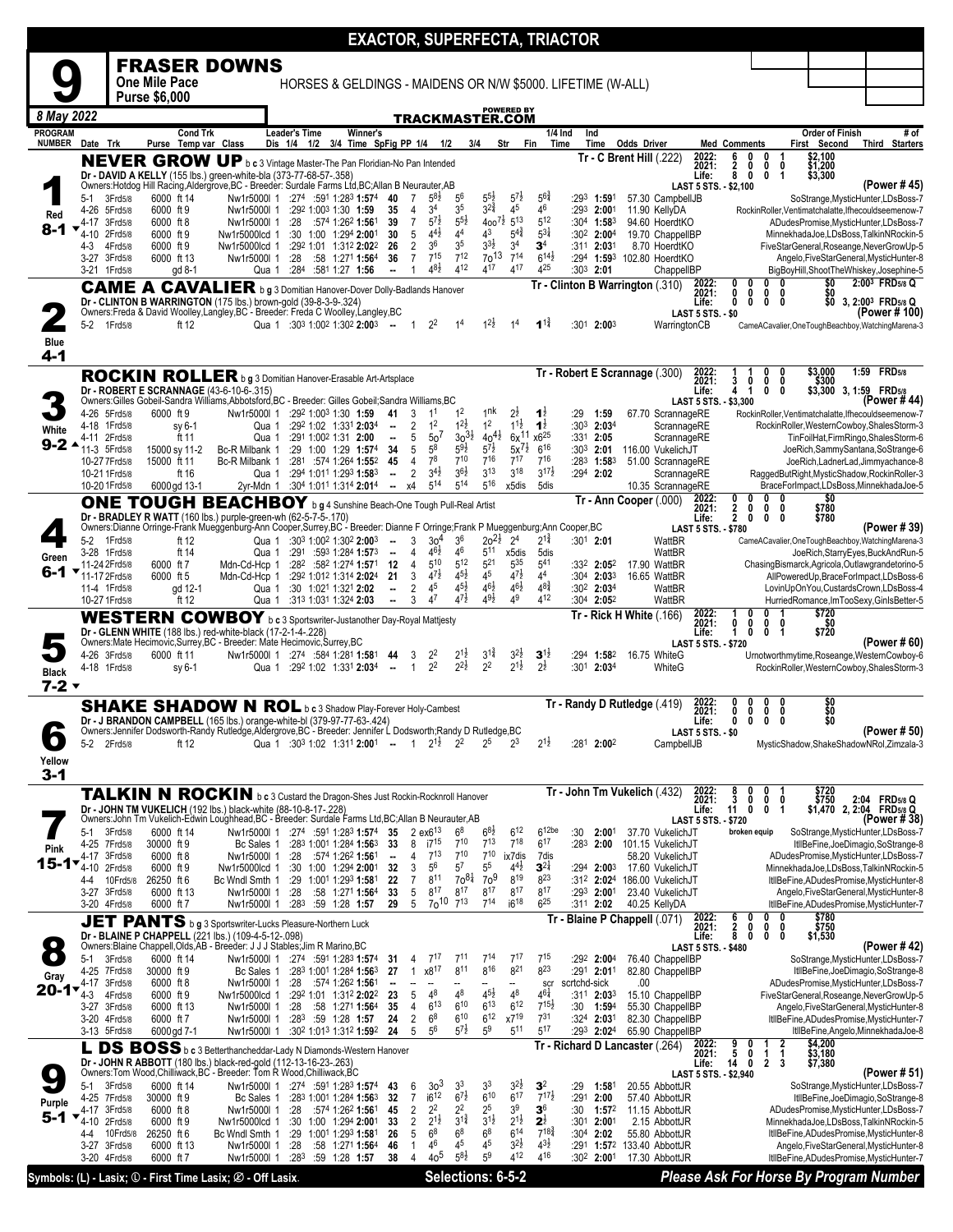# LEADING FRASER DOWNS DRIVERS

THROUGH THURSDAY, MAY 05, 2022

|                       |               |     |     | 3rd | %<br>Win | % In  |             |
|-----------------------|---------------|-----|-----|-----|----------|-------|-------------|
| Name                  | <b>Starts</b> | 1st | 2nd |     |          | Monev | <b>UDRS</b> |
| Campbell, J Brandon   | 408           | 118 | 98  | 61  | 28.92    | 67.89 | .472        |
| Hoerdt, Kelly O       | 330           | 69  | 66  | 63  | 20.91    | 60.00 | .384        |
| Kelly, David A        | 273           | 66  | 52  | 46  | 24.18    | 60.07 | .404        |
| Therres, Rod          | 243           | 46  | 51  | 46  | 18 93    | 58.85 | .369        |
| Knight, Scott L       | 349           | 42  | 59  | 56  | 12 03    | 44.99 | .268        |
| Hudon, David P        | 220           | 24  | 26  | 35  | 10 91    | 38.64 | .228        |
| Vukelich, John Tm     | 139           | 18  | 13  | 24  | 12 95    | 39.57 | .239        |
| Abbott, John R        | 162           | 16  | 23  | 32  | 9.88     | 43.83 | .243        |
| Lancaster, Richard D  | 117           | 13  | 19  | 19  | 11.11    | 43.59 | .255        |
| White, Glenn          | 37            | 12  | 6   | 6   | 32 43    | 64 86 | .468        |
| Scrannage, Robert E   | 85            | 11  | 13  | 10  | 12 94    | 40.00 | .254        |
| Chappell, Blaine P    | 203           | 10  | 10  | 24  | 4.93     | 21.67 | .116        |
| Warrington, Clinton B | 73            | 10  | 8   | 14  | 13.70    | 43.84 | .262        |
| Anderson, Kevin D     | 55            | 8   | 8   | 2   | 14.55    | 3273  | .238        |
| Watt, Bradley R       | 122           | 7   | 10  | 13  | 5.74     | 24.59 | .138        |

## LEADING FRASER DOWNS TRAINERS THROUGH THURSDAY, MAY 05, 2022

|                       |               |     |     |     | %     | % In  |             |
|-----------------------|---------------|-----|-----|-----|-------|-------|-------------|
| Name                  | <b>Starts</b> | 1st | 2nd | 3rd | Win   | Money | <b>UDRS</b> |
| Marino, Jim R         | 383           | 92  | 65  | 65  | 24.02 | 57.96 | .391        |
| Hoerdt, Kelly O       | 279           | 67  | 59  | 45  | 24.01 | 61.29 | .411        |
| Therres, Rod          | 251           | 45  | 50  | 43  | 17.93 | 54.98 | .347        |
| Lancaster, Richard D  | 255           | 33  | 41  | 41  | 12.94 | 45.10 | .272        |
| Warrington, Clinton B | 112           | 19  | 15  | 20  | 16.96 | 48.21 | .304        |
| White, Margaret S     | 134           | 17  | 19  | 29  | 12.69 | 48.51 | .278        |
| Tracey, Travis        | 146           | 15  | 12  | 26  | 10.27 | 36.30 | .208        |
| Hudon, David P        | 102           | 14  | 10  | 15  | 13.73 | 38.24 | .241        |
| Rutledge, Randy D     | 76            | 13  | 11  | 15  | 17.11 | 51.32 | .317        |
| Vukelich, John Tm     | 41            | 13  | 6   | 7   | 31.71 | 63.41 | .455        |
| Johnston, Dennis      | 43            | 9   | 8   | 4   | 20.93 | 48.84 | .344        |
| Scrannage, Robert E   | 74            | 8   | 13  | 11  | 10.81 | 43.24 | .255        |
| Abbott, Gordon A      | 63            | 8   | 10  | 12  | 12.70 | 47.62 | .279        |
| Anderson, Kevin D     | 60            | 8   | 10  | 4   | 13.33 | 36.67 | .248        |
| White, Rick H         | 14            | 7   | 3   | 2   | 50.00 | 85.71 | .667        |
| Bouvier, Jerome       | 60            | 5   | 6   | 11  | 8.33  | 36.67 | .200        |
| Macleod, Alina        | 38            | 5   | 6   | 6   | 13.16 | 44.74 | .272        |
| Chappell, Blaine P    | 61            | 4   | 5   | 4   | 6.56  | 21.31 | .133        |
| Dumoulin, Gabrielle   | 24            | 4   | 8   | 4   | 16.67 | 66.67 | .407        |

**\*Statistics above include starts over the past 365 days at this track. When there are fewer than 50 starts at this track, starts at ALL tracks over the past**

**365 days are included.\***